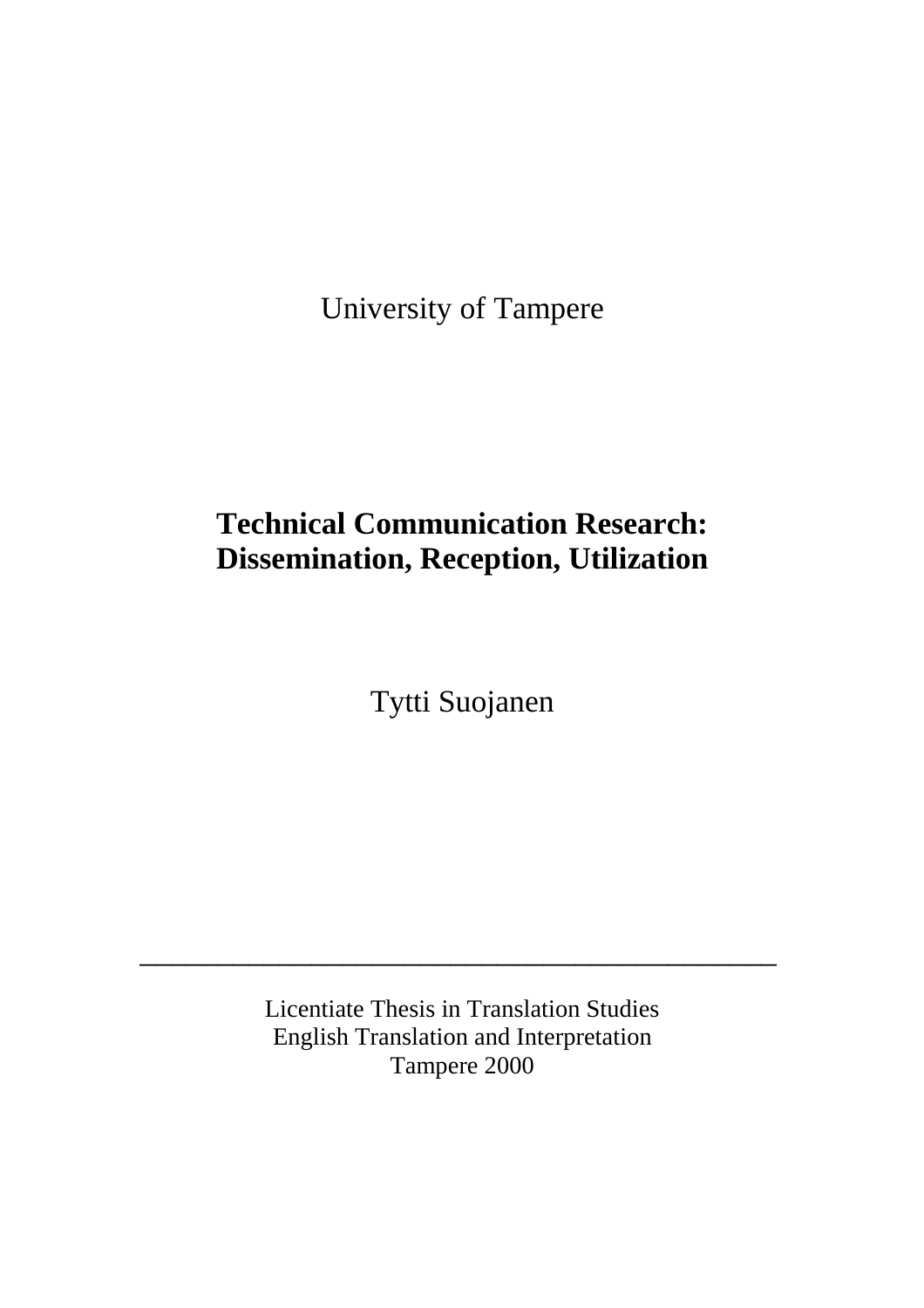#### **Tampereen yliopisto Käännöstieteen laitos**

**SUOJANEN**, Tytti:

Technical Communication Research: Dissemination, Reception, Utilization

\_\_\_\_\_\_\_\_\_\_\_\_\_\_\_\_\_\_\_\_\_\_\_\_\_\_\_\_\_\_\_\_\_\_\_\_\_\_\_\_\_\_\_\_\_\_\_\_\_\_\_\_\_\_\_\_\_\_\_\_\_

Lisensiaatintutkimus, 146 sivua, 7 liitesivua Huhtikuu 2000

Työn tavoite on kaksitahoinen: pyrkimyksenä on kartoittaa teknisten viestijöiden ammattikuntaa Suomessa sekä selvittää teknisen viestinnän tutkimustiedon välittymistä, vastaanottoa ja hyödyntämistä.

Teknisten viestijöiden ammattikunta kasvoi erityisesti 1980- ja 1990-luvuilla niin Suomessa kuin muuallakin tietotekniikan ja korkean teknologian lisääntyessä. Tekniset viestijät tuottavat teknisiä dokumentteja, kuten käyttöohjeita, erilaisille kohderyhmille, joiden kieli- ja kulttuuritausta voi vaihdella.

Teknisille viestijöille tehtiin kyselytutkimus. Tulosten perusteella tyypillinen suomalainen tekninen viestijä on noin 30-vuotias nainen, jolla on humanistinen koulutus ja työkokemusta alle viisi vuotta. Työkokemuksen lyhyys kertoo, että teknisten viestijöiden ammatti on Suomessa suhteellisen uusi. Myös alan koulutusta on ollut Suomessa niukasti saatavilla ja tutkimusta on tehty melko vähän.

Teknisen viestinnän ammattilaisten työtä leimaavat nopea teknologinen kehitys, kasvava erikoistuminen sekä työskenteleminen yhteistyöympäristössä, jossa työrutiineja ei ole vielä ehtinyt syntyä. Tutkimuksen yhtenä hypoteesina on, että tämä asetelma on synnyttänyt teknisille viestijöille tarpeen käyttää alansa tutkimustietoa.

Tutkimuksen hypoteesia tukivat teknisille viestijöille lähetetyn kyselyn vastaukset: enemmistö vastaajista seuraa teknisen viestinnän tutkimusta melko aktiivisesti ja tarvitsee tutkimustietoa työssään silloin tällöin. Vastoin työn toista hypoteesia, tekniset viestijät eivät kuitenkaan ensisijaisesti hyödynnä tutkimustietoa instrumentaalisesti vaan käsitteellisesti. Kaiken kaikkiaan ammattilaiset näkevät tutkimustiedon hyödyntämisen odotettua rikkaampana ja monitahoisempana ilmiönä.

Tutkimus on ensimmäinen, monitieteinen selvitys suomalaisista teknisten viestinnän ammattilaisista ja siitä, miten he hyödyntävät alansa tutkimustietoa. Tuloksia toivotaan voitavan käyttää hyväksi suomalaisen teknisen viestinnän koulutuksen ja tutkimuksen kehittämisessä, suunnittelussa ja toteuttamisessa.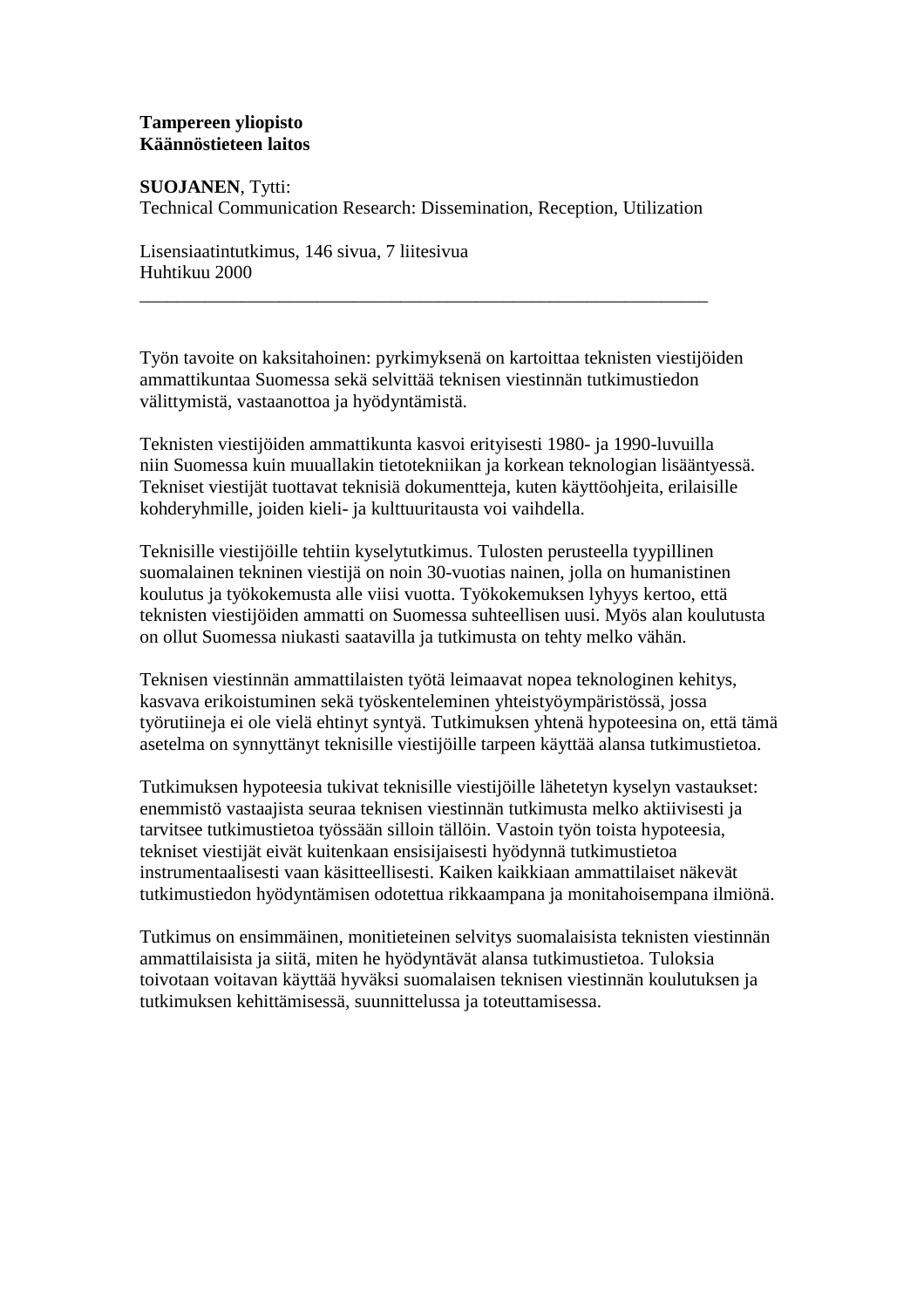# **CONTENTS**

| <b>1 INTRODUCTION</b>                                   | 1  |
|---------------------------------------------------------|----|
| 1.1 Technical Communication                             | 1  |
| 1.2 Aims of This Study                                  | 6  |
| 1.3 Research Dissemination and Utilization              | 10 |
| 1.4 Materials and Methods                               | 15 |
| 1.5 Organization of This Study                          | 16 |
| <b>2 TECHNICAL COMMUNICATION</b>                        | 18 |
| 2.1 What is Technical Communication?                    | 18 |
| 2.2 The Consumer in the Real World                      | 20 |
| 2.3 The Technical Communicator                          | 23 |
| 2.4 Emergence of a Discipline                           | 31 |
| 2.4.1 Research Characteristics and Training             | 33 |
| 2.4.2 Trends and Challenges                             | 37 |
| 2.4.3 Publications and Organizations                    | 41 |
| <b>3 RESEARCH DISSEMINATION</b>                         | 43 |
| 3.1 Knowledge and Information                           | 43 |
| 3.2 Research Dissemination Theories and Considerations  | 45 |
| 3.3 Dissemination and Utilization of Research Knowledge | 48 |
| 3.3.1 Developments                                      | 50 |
| 3.3.2 Approaches and Methods                            | 53 |
| 3.3.3 Utilization                                       | 60 |
| 3.3.4 The Need for Utilization                          | 66 |
| 3.3.5 Research Utilization Variables                    | 68 |
| 3.3.6 Knowledge Formation                               | 72 |
| 3.3.7 Theory and Practice                               | 75 |
| <b>4 POPULARIZATION OF SCIENTIFIC KNOWLEDGE</b>         | 78 |
| 4.1 Popularization in the Frame of Knowledge            | 79 |
| 4.2 Popularization in Technical Communication           | 86 |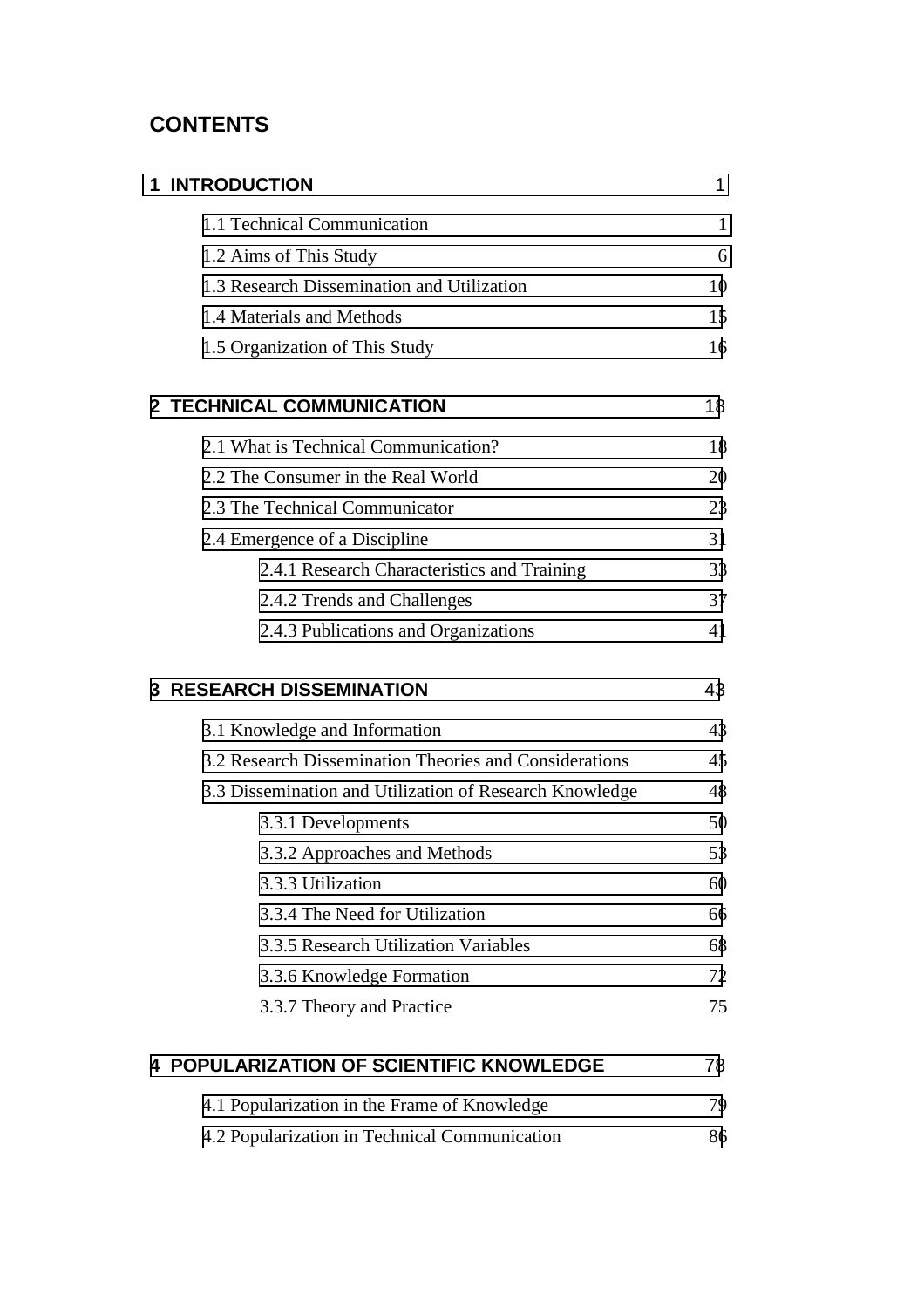| 5 TECHNICAL COMMUNICATORS' USE OF RESEARCH | 89  |
|--------------------------------------------|-----|
| 5.1 Material and Method                    | 89  |
| 5.1.1 Data Collection Methods              | 89  |
| 5.1.2 Questionnaire Design                 | 92  |
| 5.2 Results of the Questionnaire           | 97  |
| 5.2.1 Background Information               | 97  |
| 5.2.2 Following Research                   | 104 |
| 5.2.3 How Research Is Used                 | 113 |
| 5.2.4 Hopes for the Future                 | 126 |
| <b>6 IN CONCLUSION</b>                     |     |

# **REFERENCES** 139

# **APPENDICES**

#### **Figures**

- Figure 1. Components of Information Technology Production
- Figure 2. Technical Communication Professionals as Users of Research and Popularizers of Knowledge

#### **Tables**

- Table 1. Sex and Age Distribution According to the Number of Responses (Questions 1 and 2)
- Table 2. Job Title According to the Number of Responses (Question 3)
- Table 3. Managerial Level (Question 3)
- Table 4. Other Job Titles (Question 3)
- Table 5. Education According to the Number of Responses (Question 4)
- Table 6. Work Experience According to the Number of Responses (Question 5)
- Table 7. Company Distribution According to the Number of Responses (Question 13)
- Table 8. Saan teknisen viestinnän tutkimustietoa (Question 8)

#### **Charts**

- Chart 1. Tarvitsen teknisen viestinnän tutkimustietoa työssäni (alan ammattilehtiä, oppaita jne.) (Question 6)
- Chart 2. Seuraan teknisen viestinnän tutkimusta (esim. luen artikkeleita ammattilehdistä) (Question 7)
- Chart 3. Mitä teknisen viestinnän tutkimustiedon seuraaminen on antanut sinulle? (Question 9)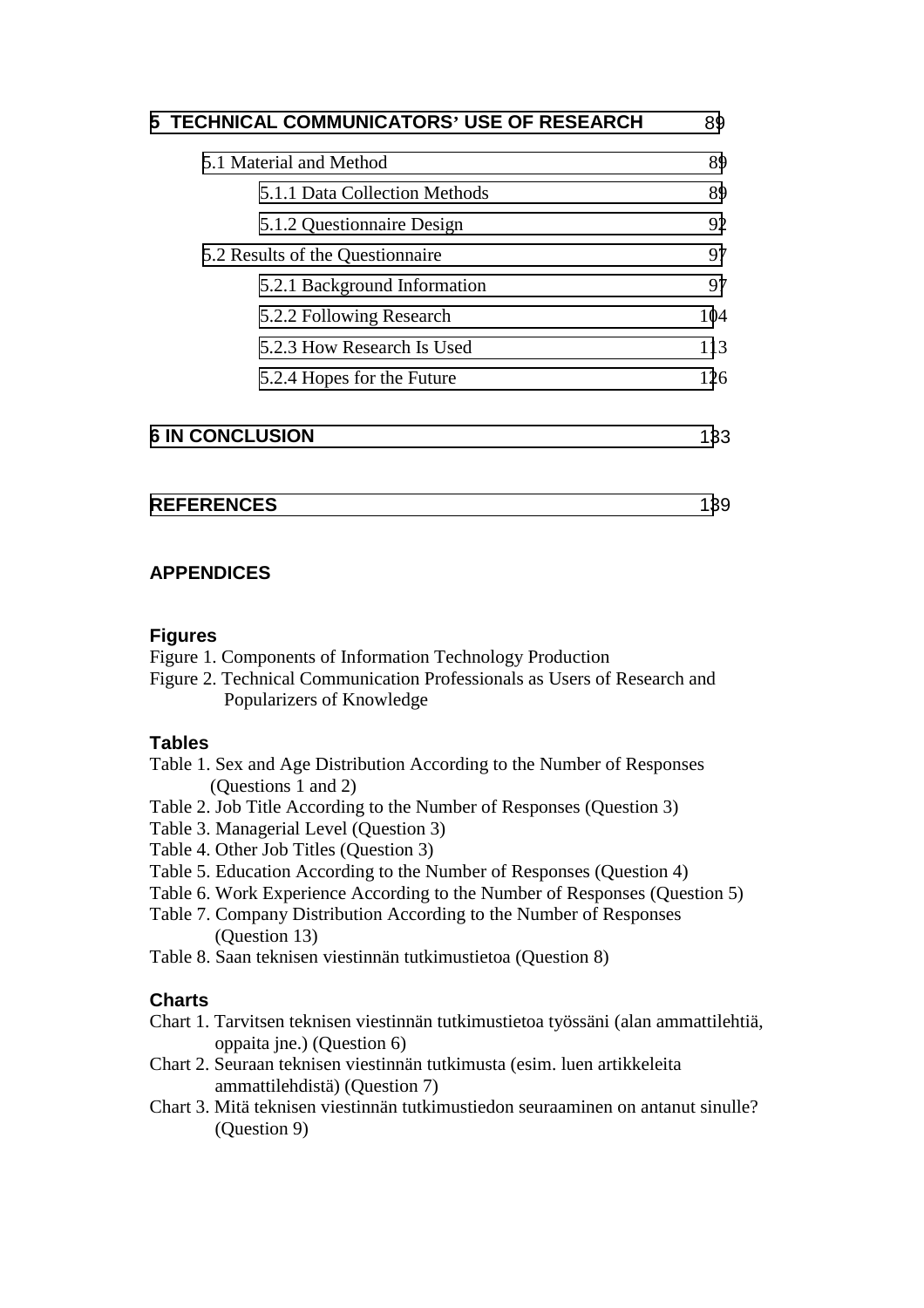# **1 Introduction**

Warning in the instructions for a water boiler: "This equipment will become hot when being used." – HS, 23 July 1998

A new group of professionals has emerged in the industrial and business life of Finland since the 1980's and 1990's. They are called technical communicators, whose tasks include writing and editing technical documents for hardware and software aimed at various target groups. This new situation has been the incentive for writing this study.

#### **1.1 Technical Communication**

To begin with, we must define technical communication. To put it simply, technical communication refers to transferring knowledge from those who know to those who need to know (Barnum and Carliner 1993: 3, also Carliner 1999a: 89). In practical terms, we can talk about the production of various *communication products*, as Saul Carliner (1999b) calls them: these may include manuals, technical specifications and marketing material in paper or electronic form. These products will be addressed in more detail in chapter 2.

Technical information in various forms has been produced for a long time. As a field, however, technical communication developed around World War II when the military and defence industry needed people to write user's manuals and maintenance manuals for hardware and weapons systems (Markel 1996: 3). The number of professionals began to grow: effective business and technical communication in companies demanded a significant amount of both written and oral communication, and this became so important that various writing tasks were delegated to professional technical communicators (Ulijn and Strother 1995: 45). It was the English departments in universities that began to launch degree programmes in technical communication for English majors, and the first professional organizations were founded. The United States is the pioneer country in this field.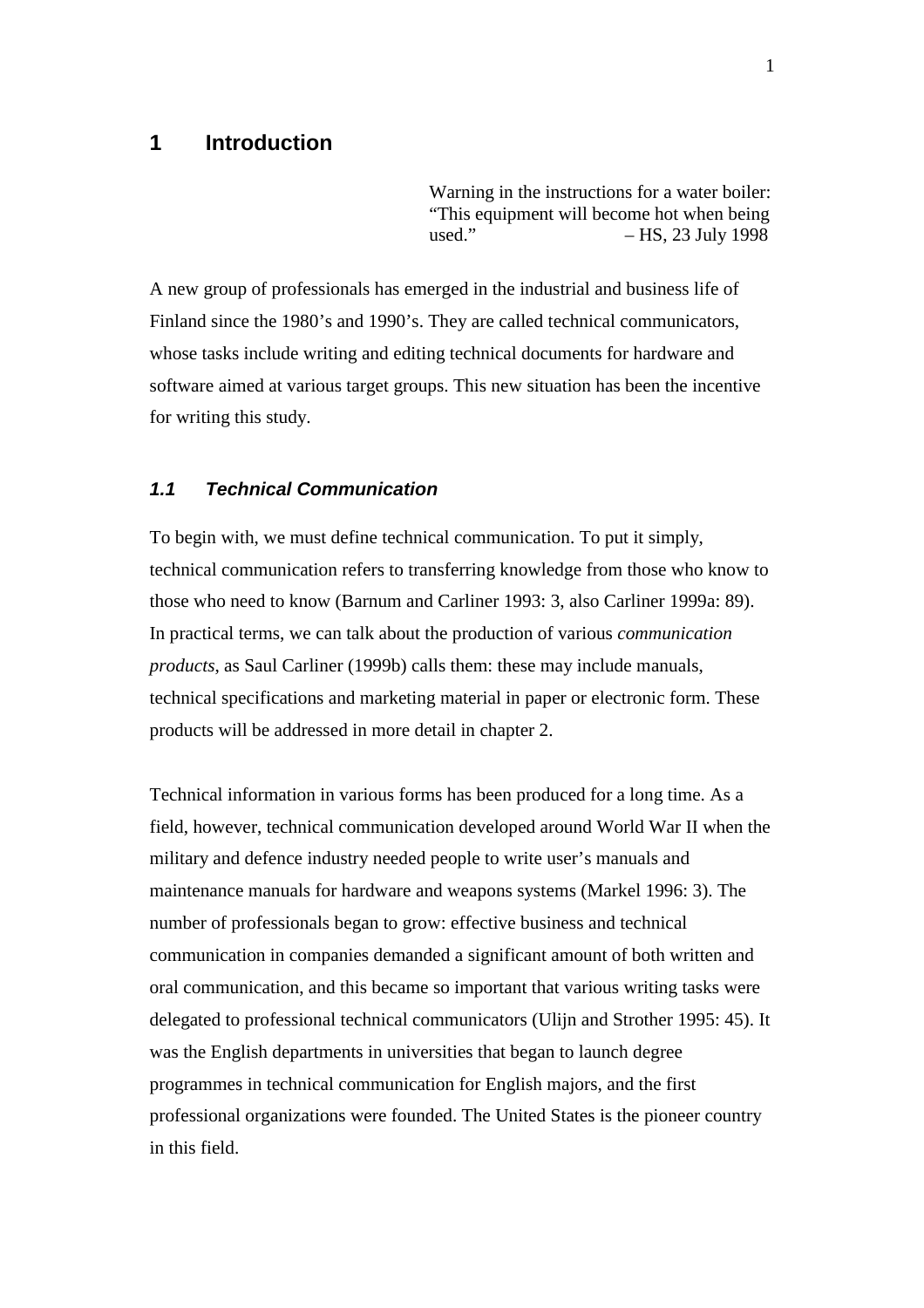One of the reasons for the increased growth of technical communication was the explosion in the computer and high technology industries (Markel 1996: 3). The growth of technical communication is thus clearly related to the development of the information society, which has far-reaching effects for people generally. Consumers with different backgrounds are faced with an increasing number of diverse high technology information products. The more complicated and technically more demanding equipment or machine we are dealing with, the more technical documentation is needed (Varantola 1993: 135).

The area of information technology production and utilization can been seen as a triangle as shown in Figure 1.



**Figure 1.** Components of Information Technology Production

Along with information technology (equipment) and content production, technical communication forms one cornerstone of this triangle. In this trinity, the role of technical communication remains underestimated, and too little attention has been paid to the quality and adequacy of product documentation. Yet, at the same time, an increasing number of high-technology products are intended for the general public, which demands high-quality product information on its own terms. The public has the right to expect that product documentation is aimed at the end-user and that it consists of well-organized and comprehensive information about the properties and uses of the product in question. We are basically dealing with the interaction of man and machine where technical communication acts as the bridge. This bridge can only be constructed if we have enough knowledge about the information needs and tools of the bridge builders as well as the needs of the potential users of the bridge. (Varantola and Suojanen 1999a, 1999b.)

The underestimation of the importance of technical communication is manifested in the disregard for the quality of the various communication products that (should)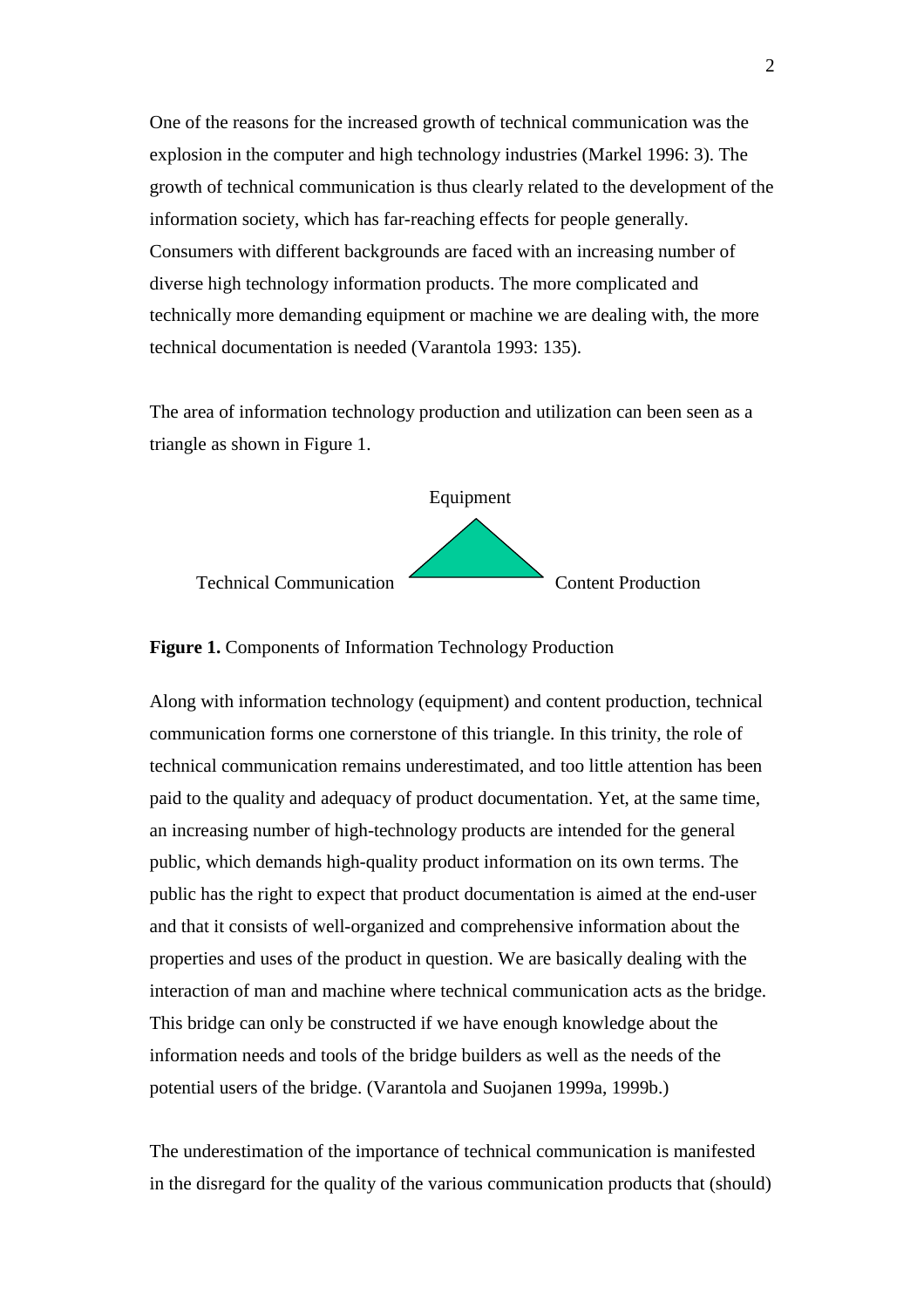accompany a hardware or software product. Consumers experience frustration, which may be caused by the poor design of documents or technology, or both (Schriver 1997: 1). Causes for complaint vary; the consumer cannot find the information he<sup>1</sup> needs, or the manual either underestimates or overestimates the consumer's knowledge, skills and experience.

Fortunately, there are signs that both the business world and the educational sector are gradually realizing the importance of technical communication. Companies invest in their communication products more heavily than before, and they recognize the importance of technical documentation, such as a user's guide, as a vital part of the product, whether the product is computer software, a paper machine or a mobile phone, for example. Traditionally, technical communication has often been an afterthought (Markel 1996: 3), but nowadays more than before it is seen as a competitive factor in the market: technical communication is one element in customer satisfaction and loyalty. There is also an increasing awareness that communication products do play an important role in helping users cope in an increasingly complex, information-loaded environment. Product liability is another noteworthy factor in the production and use of various communication products: in many countries, instruction manuals, and the like, are governed by product legislation.

The increased attention to technical communication has also meant that the number of technical communicators has grown rapidly during the past twenty years. At the end of the 1980's, in fact, the Ministry of Labour in the United States predicted that technical communication was one of the fastest growing areas of the 1990's and that the need for professionals would increase rapidly (Carliner 1989: 187, Varantola 1993: 135). This is also true in Finland where the demand for technical communicators seems to be on the increase, judging from the abundance of jobs available and from the willingness of companies to be involved in developing courses and educational programmes for technical communicators.

 $\overline{a}$ 

<sup>&</sup>lt;sup>1</sup> Throughout the text I will use the form 'he' as a general reference.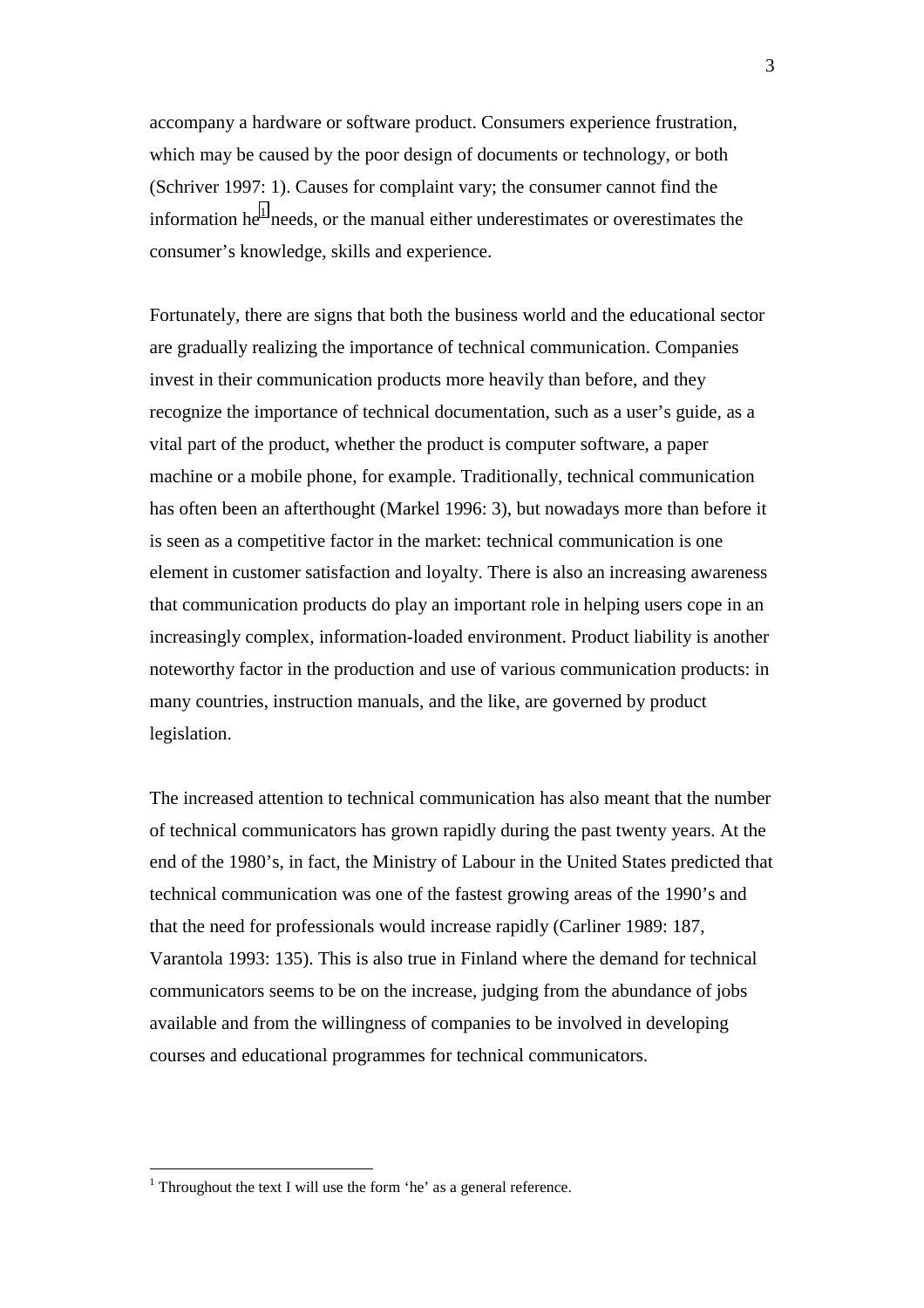Because of the strong demand for technical communicators in the business world, increasing attention is being paid to training, for both future and practising technical communicators. Until now, professionals in Finland have primarily learned their trade through practice: university-level education only emerged in the 1990's in two universities. In addition to two programmes leading to an M.A., continuing education courses for practising technical communicators are also available around the country. However, there are serious concerns regarding the further training of professionals: it is difficult to find educators who have the necessary knowledge, skills and understanding of the technical communicator's work so that they could offer adequate training for professionals.

The above is clearly due to a lack of tradition in technical communication training in Finland. The role of universities has so far been insufficient. A cycle where professionals with experience return to universities to carry out research, to train future generations of technical communicators and also to offer training for professionals, has not emerged yet as it has done, for instance, in the United States. Overall, designing education and training programmes where the interests of all parties − industry, academia and students − are taken into consideration is a challenge for educators, researchers and professionals in technical communication.

Technical communication is a multidisciplinary field of study, which is strongly rooted in practice. As professionals internationally and in Finland have mostly learned their trade through practice, technical communication studies have also traditionally had a strong practical orientation. It is only since the 1980's that there have been more theoretically-oriented studies (Anderson et al. 1983: 7-9). Practice is also in the foreground in the Finnish context: there is growing research cooperation between university and industry, and more and more M.A. theses about various aspects of technical communication are being completed, many of them tailored to the specific needs of companies. At this point of development there is a need for both basic and applied research on all levels.

The Finnish Ministry of Education has in its 1999-2004 development plan for education and university research included many aspects which apply particularly

4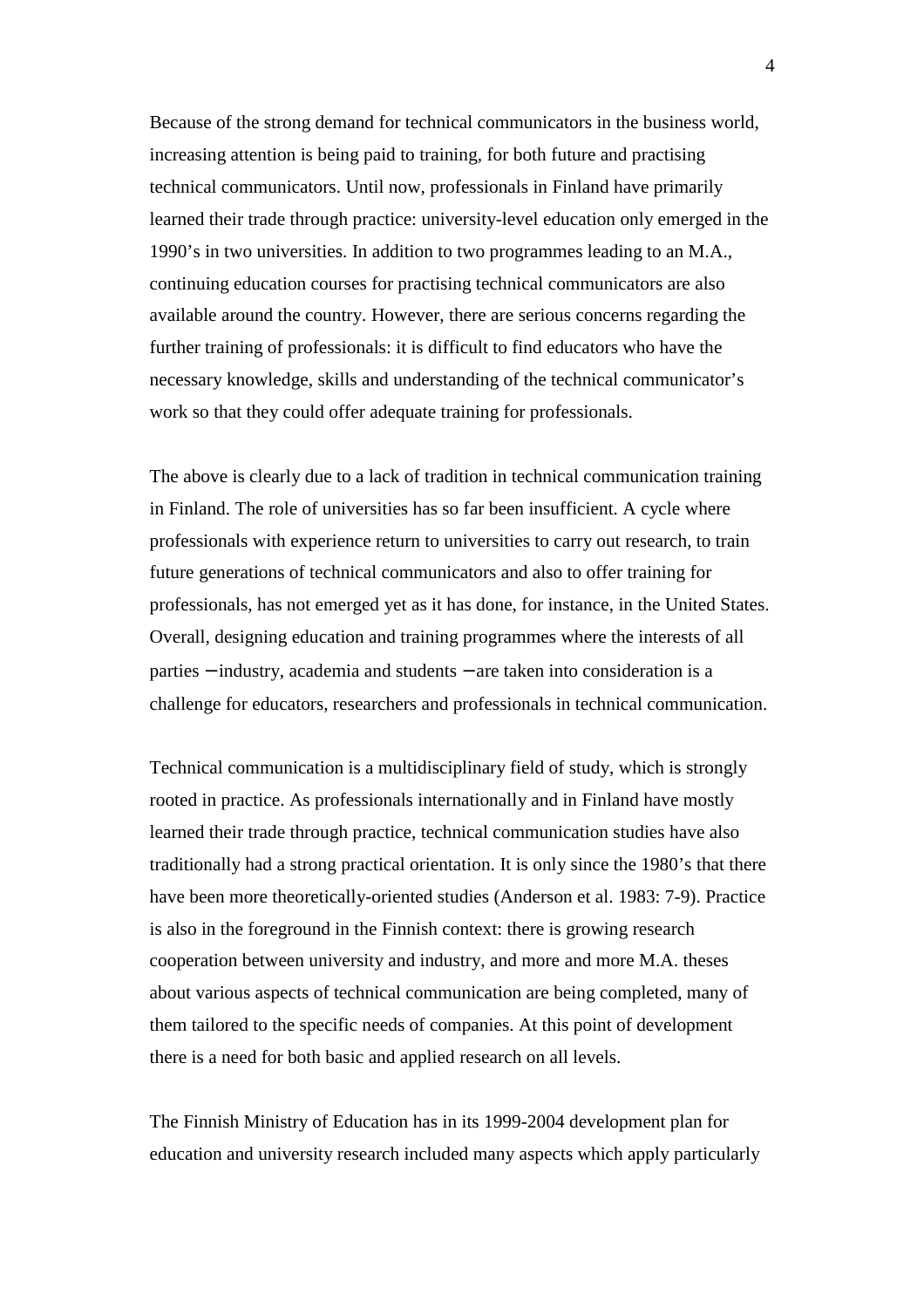well to technical communication. The plan also provides apt arguments in this context as to why, in my view, there is a need to know more about technical communication in Finland: about the principles and practices involved in technical communication within the Finnish corporate world; about the training of technical communicators; and about technical communicators as a distinct group of language and communication professionals.

The Ministry's plan states that in our present information and knowledge-intensive society, the universities should ensure the availability of high-quality researchers and the production of new scientific knowledge on which new innovations can be built. University degrees should meet the needs of working life, also bearing in mind the overall internationalization of Finnish society and industry. Moreover, research carried out in universities should emphasize high quality as well as the utilization of research results in the corporate sector, for example. Equally relevant is the popularization of scientific knowledge so that it can be utilized by citizens, which is an important aspect in building the Finnish information society. (Opetusministeriö 1999: 21-24.) These aims also reflect the rhetoric and government strategies concerning the user-friendly information society, and technical communication plays an important role in this development, as was suggested.

There is a clear demand in Finnish companies for technical communicators, but training and research in this field has until now been scarce. At the moment, universities are unable to respond fully to the Ministry's aims in the field of technical communication: they cannot ensure the availability of technical communicators with the necessary knowledge and skills, nor are they producing enough new scientific knowledge which could be utilized by working life and which could benefit the entire field. To improve this situation, we need more information about all aspects of Finnish technical communication.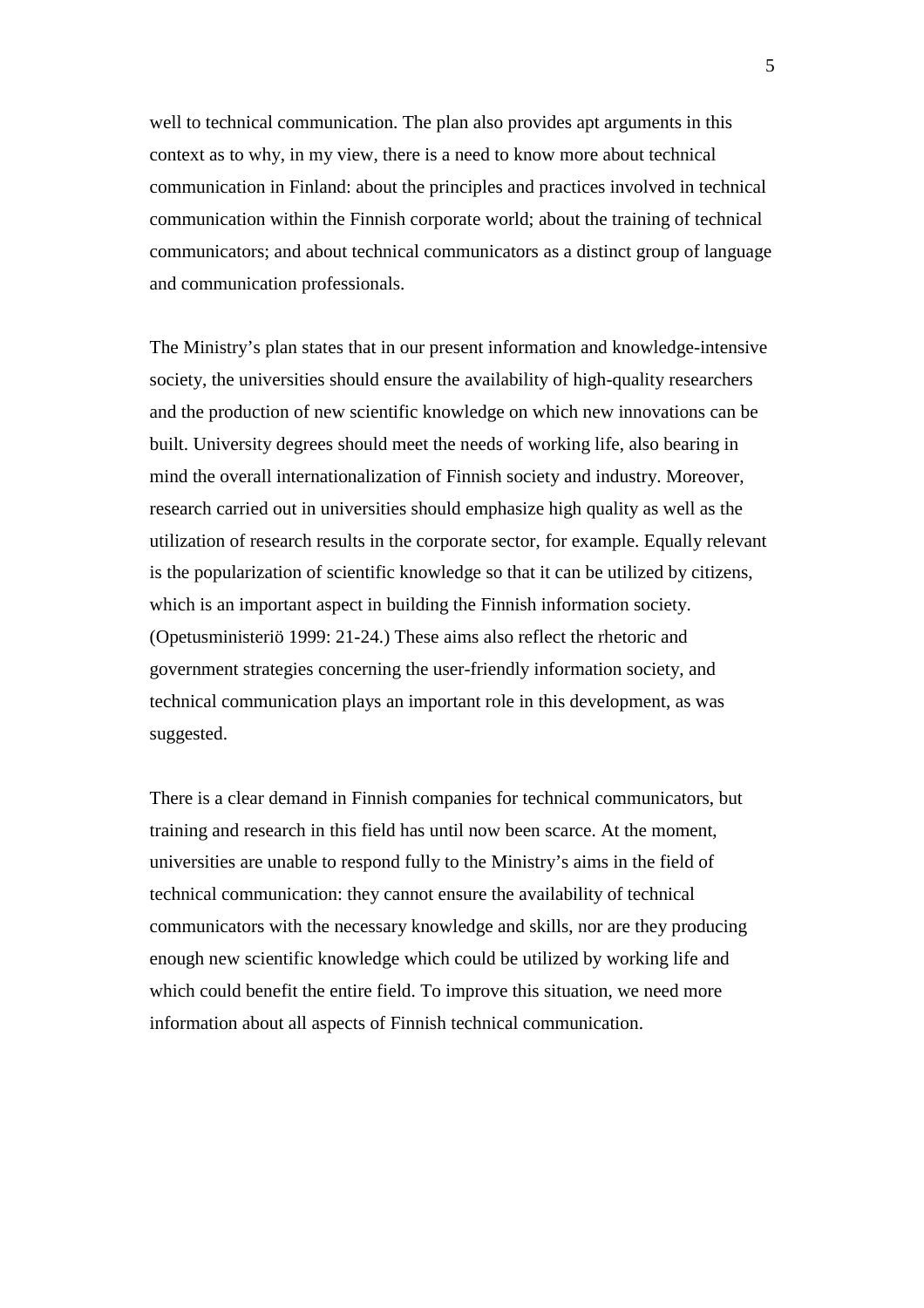#### **1.2 Aims of This Study**

Technical communication professionals are the starting point of this study. Firstly, the aim is to find out more about Finnish technical communicators as a relatively new group of professionals: for example, what educational backgrounds they represent and how much work experience they have in technical communication.

Secondly, the aim is to map out research dissemination, reception and utilization in Finnish technical communication. The focus is on technical communicators as users of research, and answers are sought to the following questions:

- Do technical communicators follow research carried out in technical communication?
- What channels do they use in order to obtain this research?
- What do they gain from it?

The focus is on the transfer of research from academia to professional settings, and how – or if – it is received and used. On a more detailed level, the issue is to find out what type of knowledge is valued and perceived to be useful by technical communicators. These types of questions will be put to technical communicators themselves. It is hoped that their responses will bring valuable information and incentives for future research and training in Finnish technical communication.

The rationale for studying technical communicators and their utilization of research is the following:

- We are dealing with an emerging field of research: Finnish technical communication has been studied relatively little so far. Thus, a study like this is relevant to the whole development of the field of technical communication in Finland.
- Technical communicators work in a collaborative work environment, which is characterized by rapid technological development. Their work is also typified by gradual professionalization and a lack of established routines. It is expected that all these factors create a need for information among technical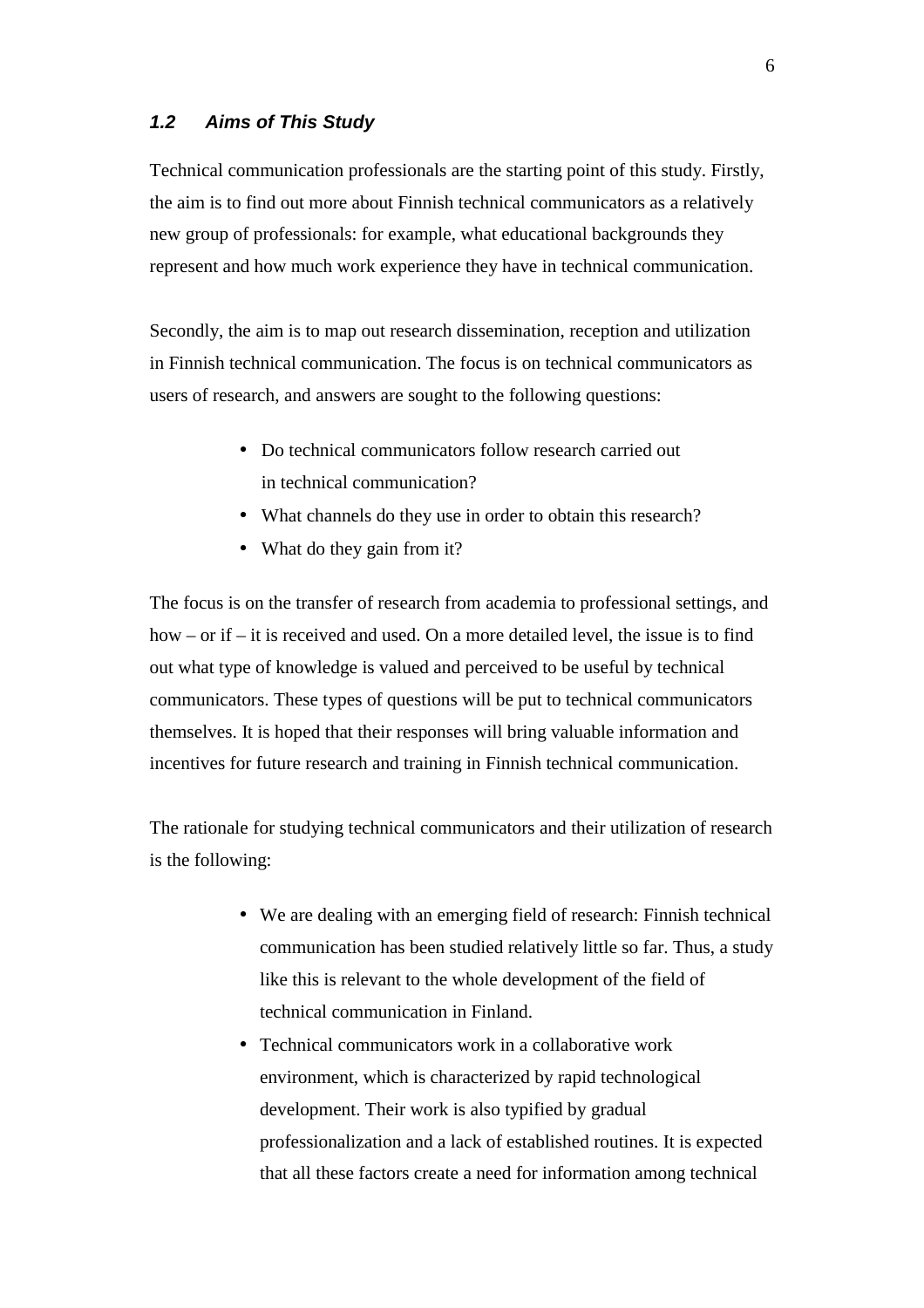communicators. Research can be one source of information which these professionals can use to support their work practices.

• Following from the above reasons, we are also dealing with the professional identity, value and recognition of technical communicators.

Based on this rationale, my hypothesis is that Finnish technical communicators are interested in technical communication research and use it in their work. This expectation has also been influenced by previous surveys carried out among technical communicators in the United States: these studies found that technical communicators have positive attitudes toward research. The findings of these studies, as well as other arguments for utilization, will be presented in more detail, and the hypothesis will be tested with a questionnaire. This study, thus, hypothesizes for utilization instead of nonutilization.

This study concerns technical communication examined in a social framework; one could call it technical communication sociology. Below the surface lie the work practices, values and attitudes of technical communicators, and how they relate to texts disseminated from the world of research to the world of practice. We are also dealing with interaction between two groups – researchers and technical communicators – which also contributes to the development of the entire field.

Although attitudes and forms of interaction are relevant, the main aim of this study is to elicit information about technical communicators and their utilization of research. An important distinction needs to be made at this point: the intention is to study the dissemination of research findings to technical communicators and their utilization of research, not to examine how technical communicators popularize their own knowledge when they write various communication products aimed at different target groups. Obviously these two issues are linked, but here the focus is on transferring knowledge from academic settings to practical settings, and not how the theoretical competence of professionals is transformed into practical performance. Since this distinction is important to bear in mind throughout this study, it will be demonstrated in Figure 2.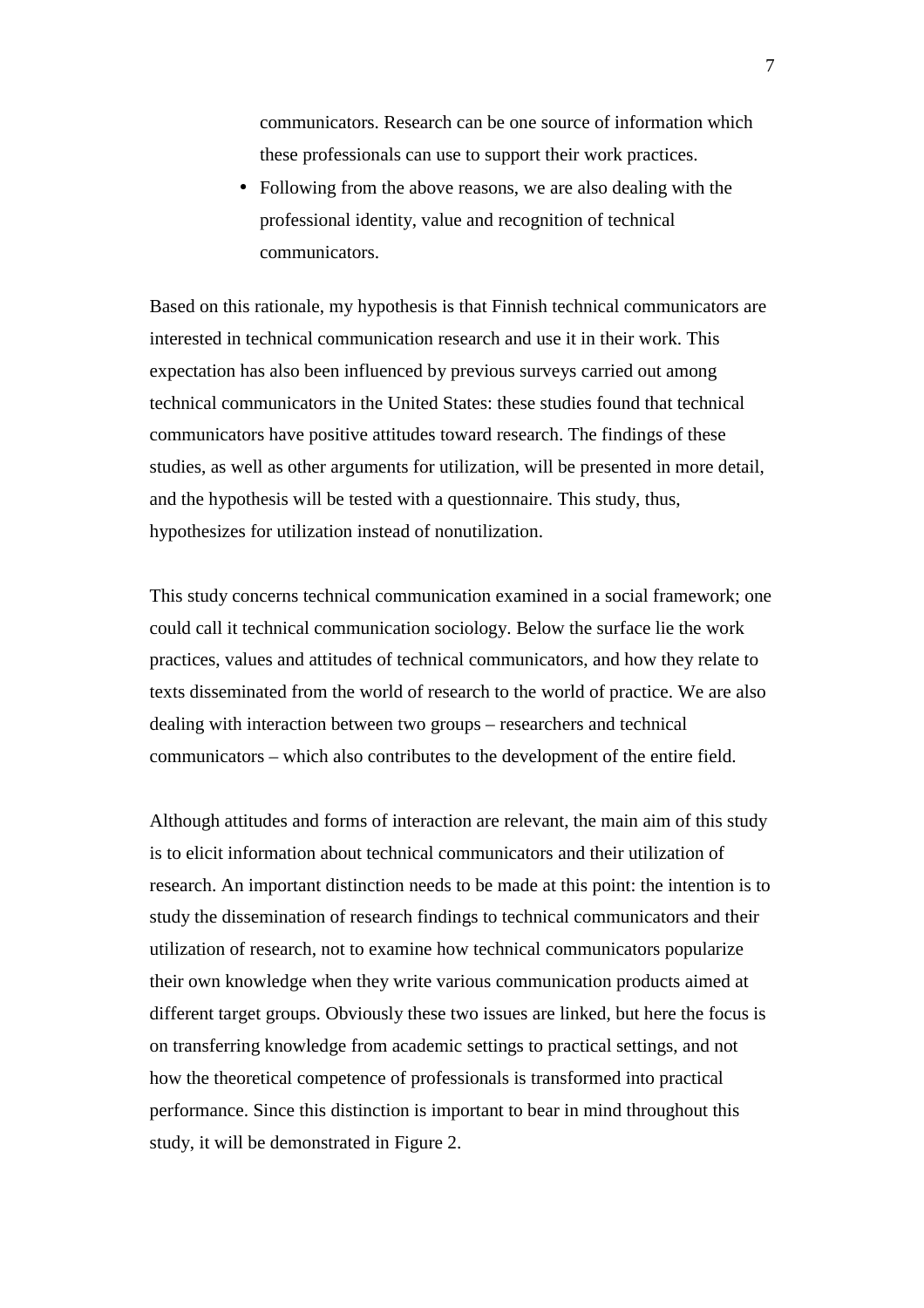

Figure 2. Technical Communication Professionals as Users of Research and Popularizers of Knowledge

This study is concerned with the items marked in bold in the figure: the dissemination and popularization of technical communication research to technical communicators and the potential utilization of that research. In addition to research knowledge, technical communicators use their knowledge of a special field or fields, such as telecommunications, when they write technical documents. When they write these documents, the technical communicators often act as popularizers, especially when the target audience is the average consumer, such as the user of a mobile phone. In this writing process, the competence that the technical communicators have gained from research and from the special field in question meets performance. In addition to this, technical communicators also act as popularizers when they deal with clients and colleagues: they share knowledge, for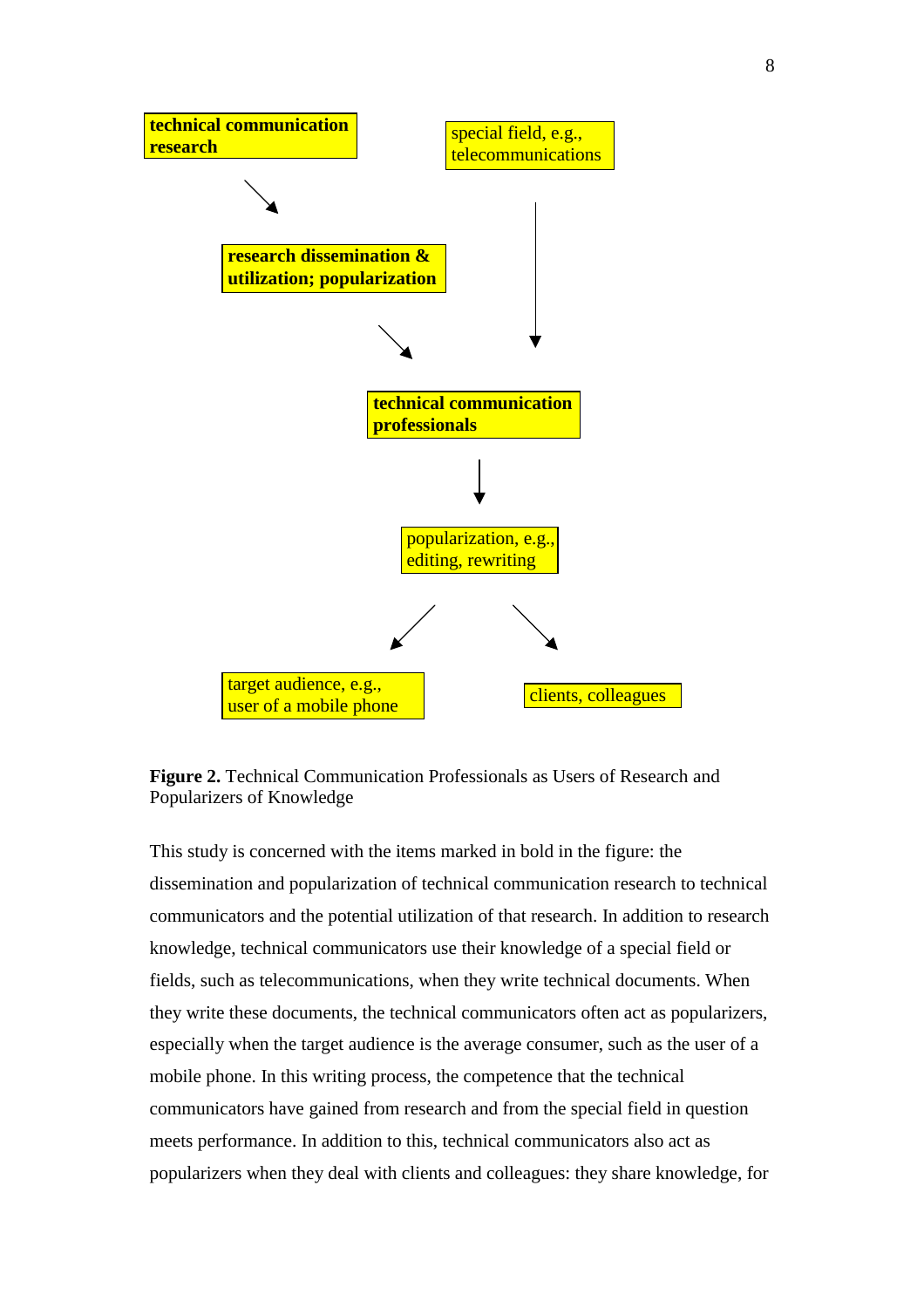example, about their own profession with other professionals in an organization, such as developers. This role of popularizer will be further addressed in chapter 4. In the figure, two-way arrows could also have been drawn: for example, technical communicators may give feedback to research, and ideally, technical communicators receive feedback from their target audiences, clients and colleagues.

This study falls under the field of translation studies. There are no departments of technical communication in Finland: training is provided and research carried out, for example, within translation studies. The main reason for this is that many translators have changed from their traditional work of the translator to work as technical communicators in a collaborative setting. The skills that translators learn during their training seem to provide a similar kind of expertise that is needed in the profession of the technical communicator: firstly, technical communication is culture-bound, and its style and information structures vary (Varantola 1993: 138- 139). These are factors that translators face every day. Secondly, analyzing the target audience is of vital importance in both technical communication and translation. And thirdly, for a successful result, such as a user-friendly manual, both technical communicators and translators have to use their creativity and various information sources. Translators working as technical communicators also have a unique understanding of the challenges that translators face when they translate documents that the technical communicators themselves have written.

Technical communication is thus a new territory within translation studies. This development is, in fact, natural because technical communication in Finland is characterized by multiculturalism and multilingualism: technical communication professionals often write in a non-native language, mainly in English. This is also one of the reasons we can talk about European, or Finnish, technical communication, as opposed to technical communication in the United States where technical communication professionals are typically native speakers of English. The main basic difference in the job profiles of translators and technical communicators is that translators work from a source language text into a target language text, whereas technical communicators take advantage of varied source material and often write in a non-native language.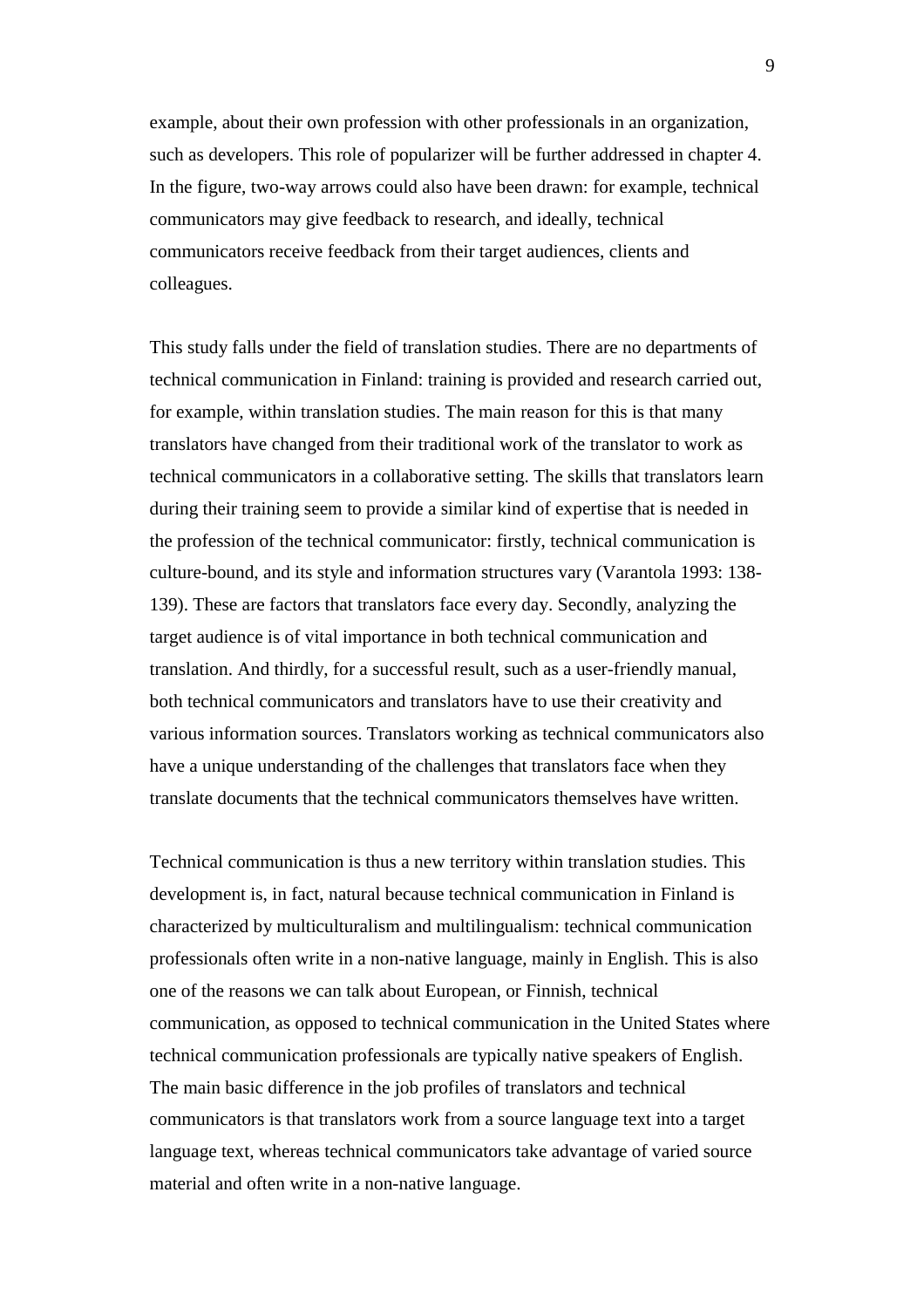The fields of technical communication and translation studies are also similar in the sense that the public has first-hand experience of both translations and technical documents (translated ones included), and they may have strong feelings about them. Technical communication, however, is a more recent field in Finland in terms of training, profession and research, and it is only beginning to struggle with issues such as the public's awareness and knowledge of technical communicators, and of technical communication as a field of study.

The bulk of this study was carried out in 1999 in a research project called "Man, Machine and Technical Communication" in the Department of Translation Studies at the University of Tampere. The project was funded by the National Technology Agency, Tekes.

While writing this study, I have had two major target groups in mind: audiences within the research community, for instance, in translation and language studies, and technical communication professionals, hoping that this study will bring new information that interests and perhaps benefits both. Since we are dealing with a new field and since this work is multidisciplinary in nature, the goal has been to start by introducing some of the central concepts in technical communication and in research dissemination and utilization, and then continue on to a more pragmatic level.

# **1.3 Research Dissemination and Utilization**

The transfer of scientific knowledge from academic settings to professionals is a specific type of dissemination where the focus is often on the utilization of research. To better grasp this specific instance of dissemination, it is worthwhile to address research dissemination on a general level.

If we consider research dissemination as a phenomenon covering the entire society, we can find three main target groups to whom research is diffused: the research community, the users of research findings, and the general public (e.g., Niiniluoto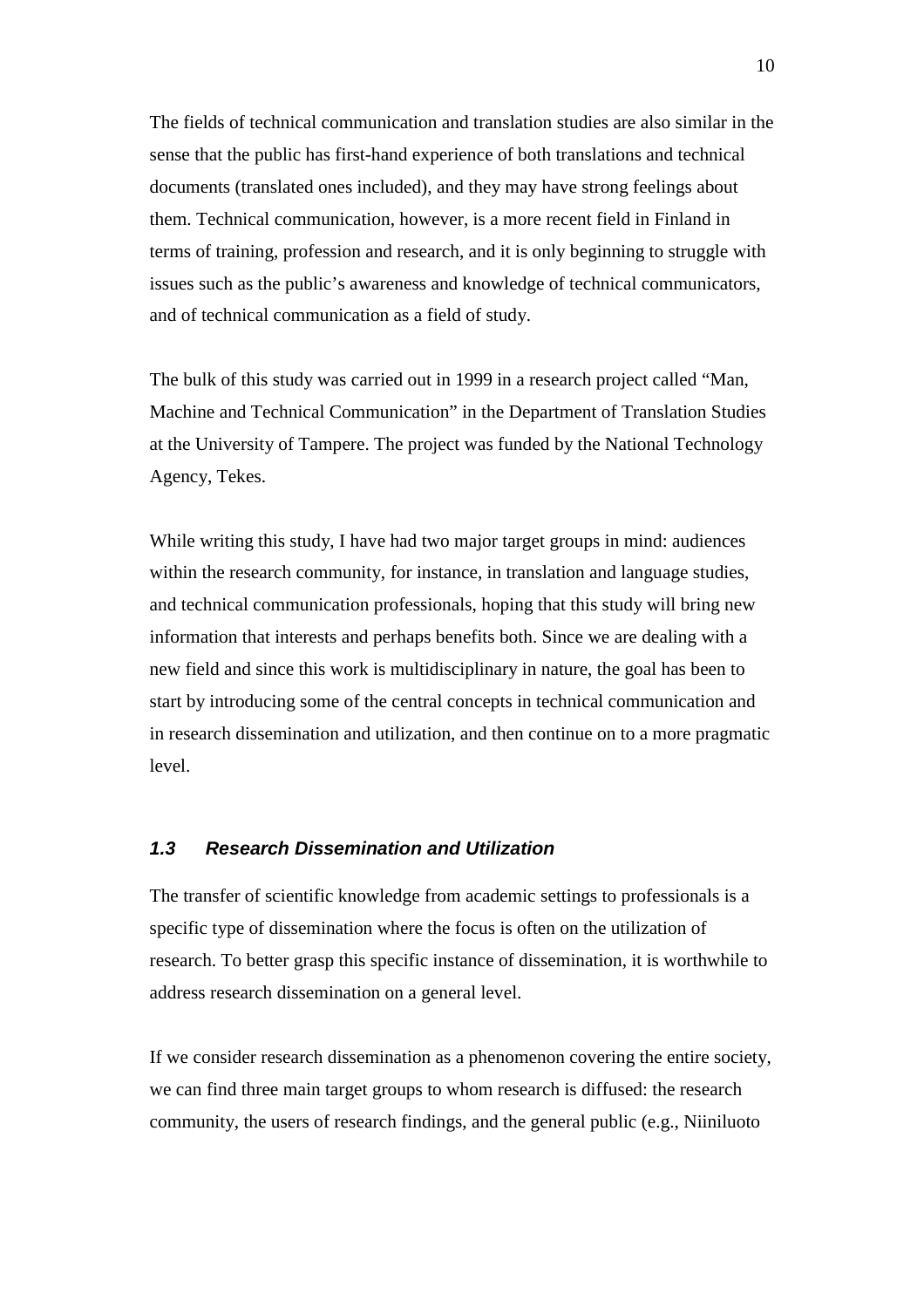1994: 9). The emphasis in this study is on the user group, namely technical communicators, and their use of research.

Research dissemination can be seen as a metafield which is shared by all academic disciplines, and many theories concerning it have been formed. Some focus on the conversion of the knowledge to be disseminated, some see dissemination as bridging a gap between researchers and users, and some pay attention to the power aspects involved in research dissemination (Laaksovirta 1986). Theories that are relevant in the dissemination of technical communication research to the users and in their use of that research will be addressed in this study.

How research findings are used in professional settings forms a specific field which is called by different names, such as *knowledge dissemination and utilization*; *research dissemination and utilization*; *dissemination and utilization of research knowledge*. I will use these interchangeably in this study. Despite the names of the field, the bulk of studies concentrate on the actual utilization phase, and often the field is simply called *research utilization*, or *use*, which will also be done in this study. Research utilization has a fairly long history, but the field is varied in nature: no overall conceptual framework or general theories exist; rather, the field is characterized by different perspectives and approaches (Oh and Rich 1996).

Much of the research on utilization has been done within the social sciences, and it has focused on policy-making issues. The existing research in these areas will be used as a point of reference, because no academic studies have been done on research utilization in technical communication against the background of the research utilization framework.

Research utilization studies typically focus on the implementation of a programme in a government institution or a teaching method in a school, that is, research is used to improve the practice of practitioners. This study, however, does not aim at introducing a policy, for example: rather, the aim is to get more information about the use of research among technical communicators. This information will hopefully help design and plan training and research in the field, which might, in turn, help practitioners in the long run.

11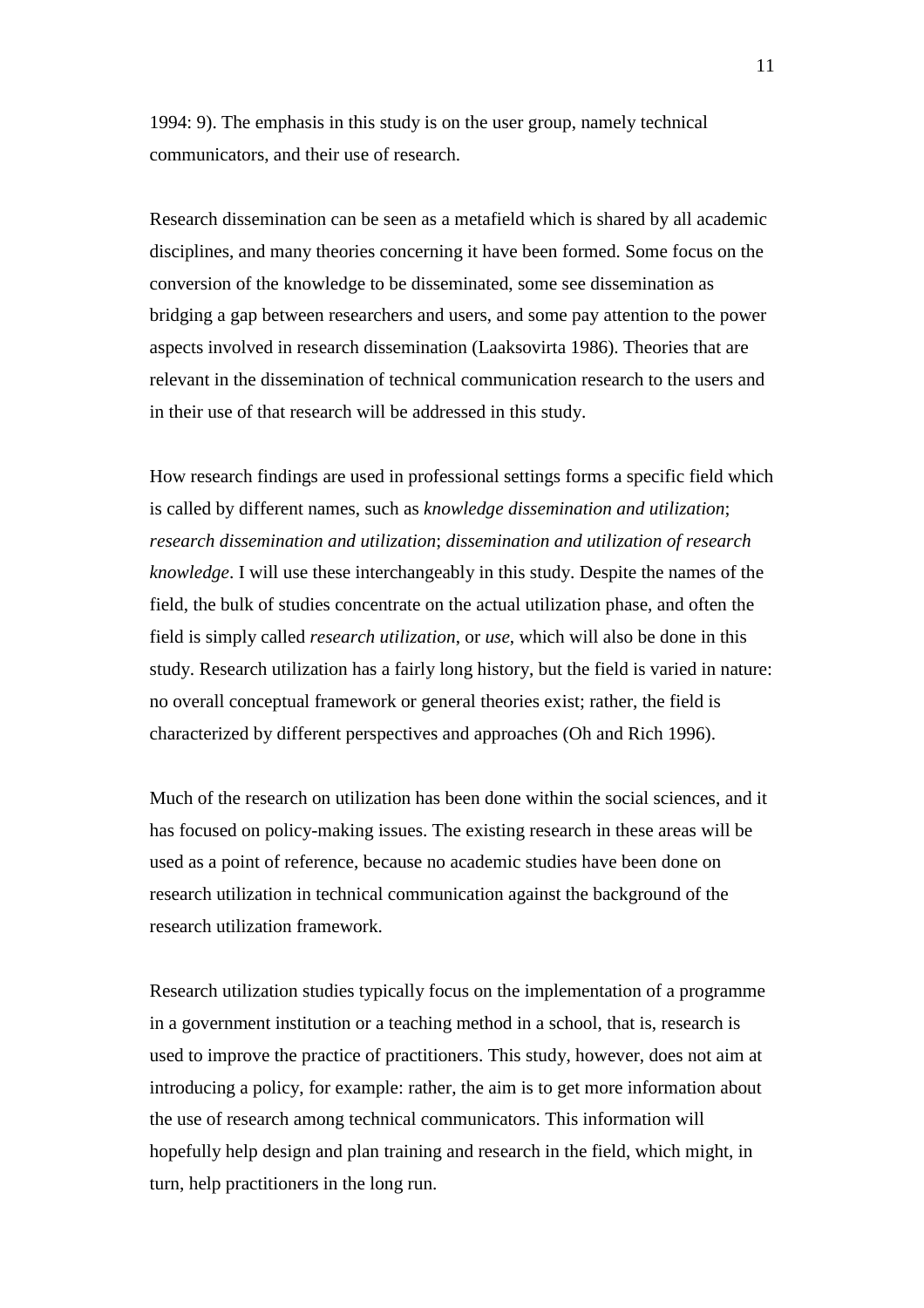There are three important considerations in the study of research dissemination and utilization in technical communication:

- What is the research referred to; in other words, what does research in technical communication offer?
- Why should technical communicators need or use research in the first place?
- What is meant by utilization?

The answer to question one is fairly straightforward: technical communication is a multidisciplinary field, which means that there are a variety of research topics of relevance to professionals. Question two is connected with the rationale of this study, but it also includes more detailed considerations: technical communicators may need to use research, for example, because it helps to increase professional credibility.

The third aspect is more complex, and it will be dealt with in great detail. A number of different models of research utilization exist, but the two main poles that are usually mentioned in research utilization studies are instrumental use and conceptual use. Instrumental use refers to the application of research results and knowledge in a decision-making situation or in problem-solving, whereas conceptual use refers to a situation where research affects the understanding of issues more broadly, and where theories and facts are used in human thought and action in general (Lampinen 1989: 95, Weiss 1981: 23).

Some utilization researchers have found that conceptual use is likely to be more prevalent than instrumental use (Weiss 1981: 23). However, the hypothesis in this study is that technical communicators would report using research primarily in an instrumental fashion. There are mainly two reasons for this: the practice-oriented history of technical communication, and previous feedback from professionals which has suggested that technical communicators value concrete information that they can apply to practice. I shall return to conceptual and instrumental use as well as other utilization models in chapters 3 and 5.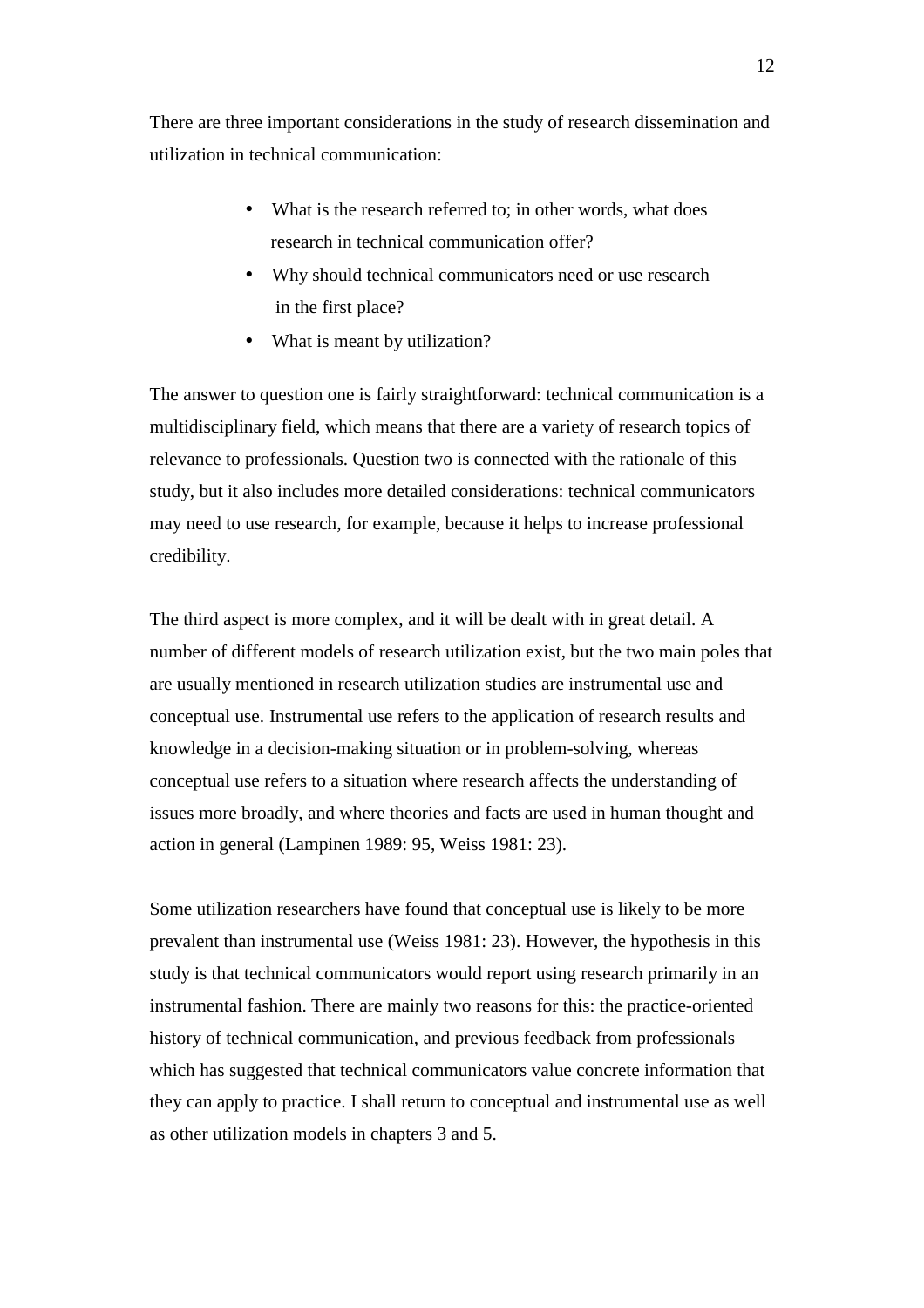Research dissemination and utilization is closely related to the issue of popularization, which is a specific approach within research dissemination. Popularization is generally regarded as the dissemination of scientific knowledge only to the public at large. However, popularization is also relevant in research dissemination and utilization concerning professionals, in this case technical communicators. There are two reasons for this: firstly, the majority of Finnish technical communicators do not have a background in technical communication studies, and research in the field may be unfamiliar to them. Therefore, there may be a need for popularization, or a kind of "professionalization", of research findings. A practical example of this is that some channels and information sources through which technical communication research is diffused to professionals make use of popularization. This is also reflected in the empirical material of this study. Secondly, the results of the empirical material indicate that technical communicators themselves act as popularizers of technical communication research. Both these points were briefly mentioned in connection with Figure 2. (see page 8). I shall return to the connections between popularization and technical communication in chapter 4.

Popularization as well as the field of knowledge dissemination and utilization immediately present the problem of terminology: What is meant by *knowledge* and by *information*? In this study, knowledge will be defined as a property of the individual, enabling and orientating him to function as an individual and member of society, whereas information refers to processes taking place between individuals. Information can, however, become knowledge once it is adopted.

Scientific knowledge is a particular type of knowledge, and it is the starting point in research dissemination and utilization. Scientific knowledge is something that has originated within an individual researcher. When it is detached from its origin, it becomes information, which may be disseminated. When this information reaches its intended target audience and becomes understood, it becomes knowledge again. I use this train of thought throughout this study with an awareness of the fuzziness of these concepts when used in different contexts. It is also worthwhile to point out that there is a great deal of variation in the terminology used within the research utilization literature. This also applies to the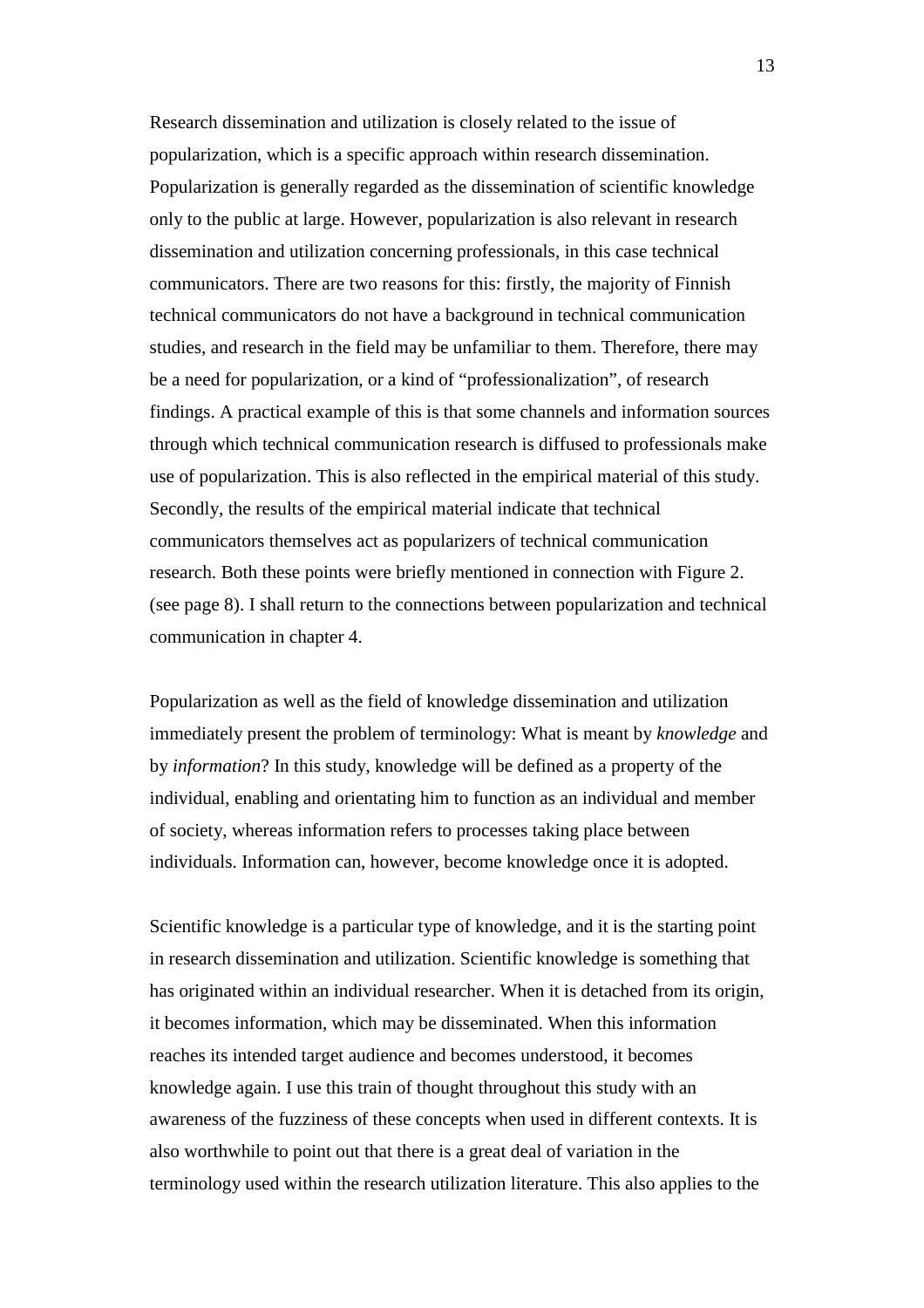transfer process of research: we can talk about *diffusion*, *dissemination* or *technology transfer*. These will be addressed in more detail in chapter 3, but at this point we can note that *diffusion*, *dissemination* and *transfer* will be used interchangeably in this study.

A note should also be made on the use of *science*: although the English term science is usually considered to be a synonym for natural science (Wilss 1982: 52), it is used here in a general sense to mean all organized bodies of knowledge created within the scientific institution (defined by Niiniluoto 1984: 21, see section 4.1), including the field of technical communication. *Field* or *field of study* in connection with technical communication will be used throughout this work to refer to technical communication as a typical multidisciplinary "studies" area. *Field* in connection with research utilization is used to characterize its nature as a metafield, which examines research utilization across disciplines.

A relevant issue related to knowledge and popularization in this context is the question of theory and practice, which also poses a challenge for the dissemination and utilization processes: how to dress the academia-based research in a form and language that takes into consideration the user and the practical setting in which he operates? Technical communication is an exceptional field in this sense because of the historical development of the field: it originates in highly practice-based settings, which has also led to practice-oriented research. It is important also to make a note about the use of the term *research* in this context: we are not dealing with traditional academic research, but with a "studies" area characterized by a strong professional underpinning. This slightly different understanding of research will be discussed further in the empirical part of this study in chapter 5.

The gap between theory and practice is related to the aims of research in general. Who are the beneficiaries of research? Practice-oriented studies traditionally carried out in technical communication have clearly aimed at helping professionals with their tasks. However, the situation has changed with the emergence of more theoretical studies, and therefore, it is relevant to consider what the present aims of technical communication studies are. This will be discussed in more detail in subsection 3.3.7.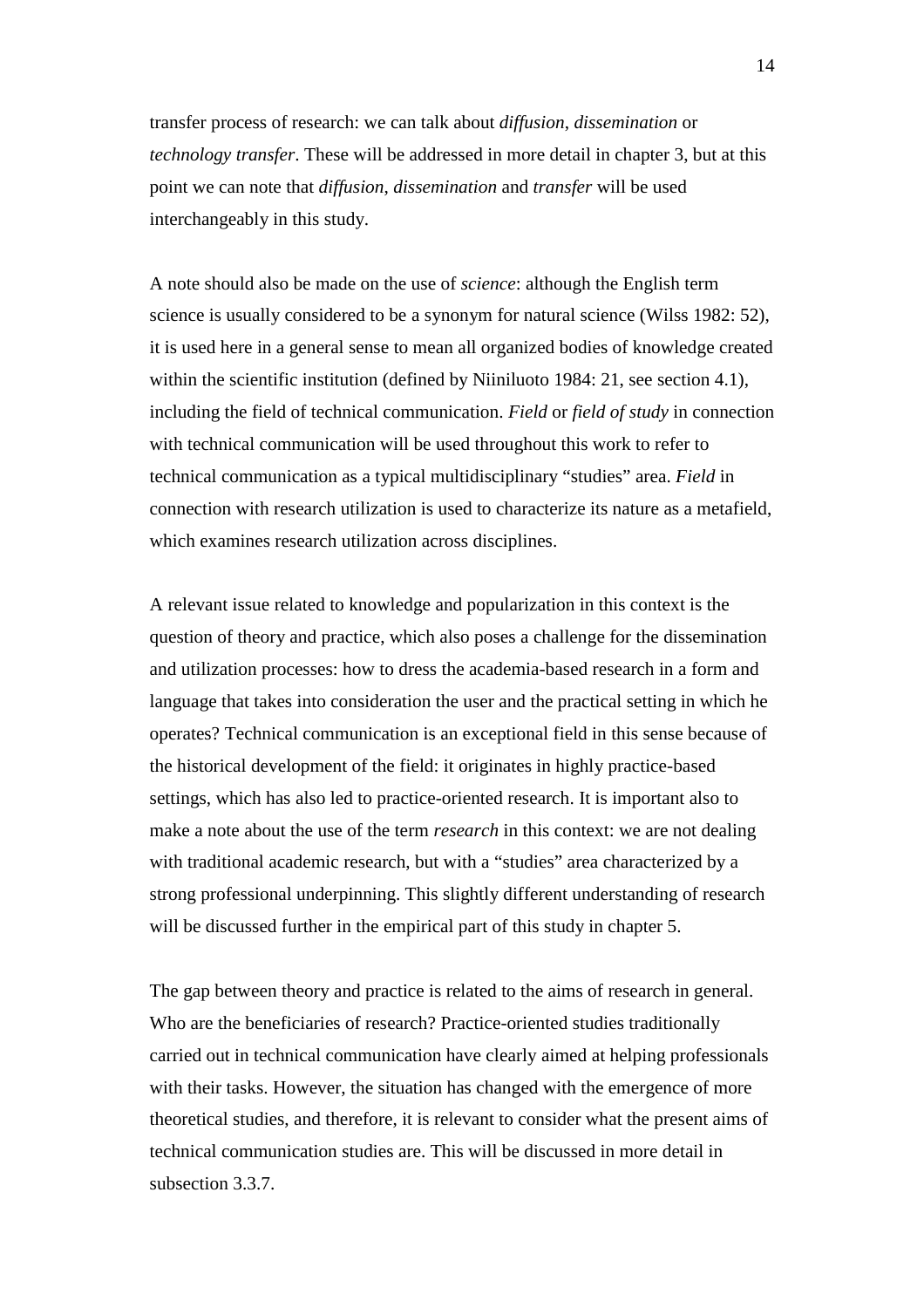#### **1.4 Materials and Methods**

Since this study focuses on technical communicators and their use of research, the professionals themselves make the best informants. To elicit information from them, a questionnaire was designed with 13 questions (Appendix 1).

Of the 13 questions, eight can be considered to elicit information about the respondents (also referred to as *informants* or *subjects* in this study): their sex, age, job title, education, work experience, experience in carrying out research and publishing it, and the company where they work. Even in the United States, where the profession of technical communicators has a long tradition compared to Finland, there is a lack of this type of basic information about this profession (Carliner 1999h). This kind of information is also important because it is related to the overall image of the profession.

In addition to the background questions, there were four core questions in the questionnaire, which were designed to shed light on the three elements mentioned in the title of this thesis, namely dissemination, reception and utilization: Do technical communicators need and follow research? Where do they find out about it? Do they actually use research and in what way? There was also one further question that dealt with hopes and expectations that technical communicators have concerning university training and research carried out in technical communication. The reason for this question was the assumption that professionals can give valuable and practical information as to the type of research and training that they currently consider relevant in Finnish technical communication. This information will hopefully also contribute to a holistic development of the field.

The questionnaire was first tested as a pilot study on 11 informants. In the selection of all informants, primarily nonrandom sampling was used (see Zimmerman and Muraski 1995: 130). The individuals to whom the questionnaire was sent were selected because they had certain common characteristics; in this case, they were all representatives of the technical communication profession in Finland.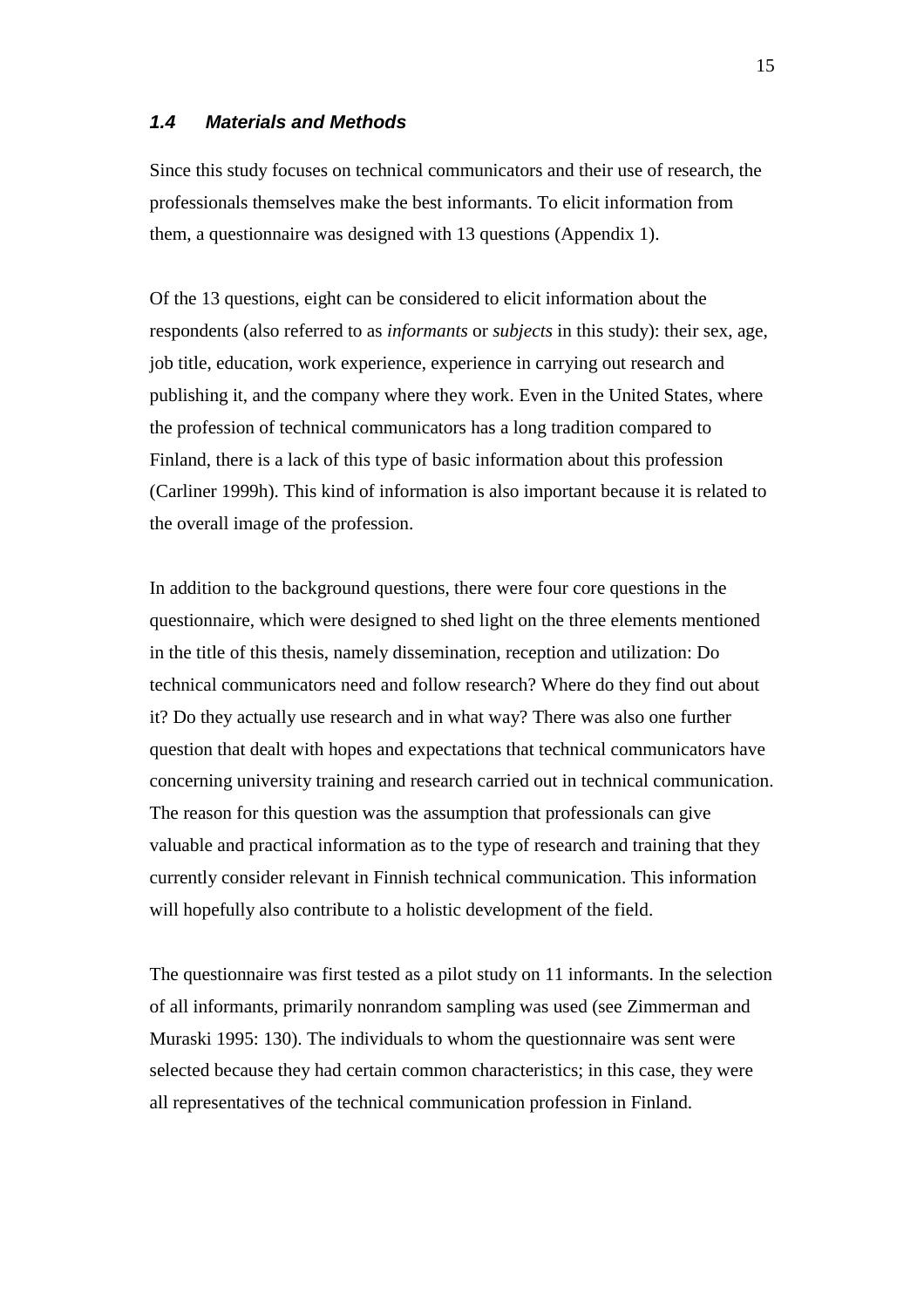The questionnaire was sent both by traditional mail and email. The informants came from a number of sources, from the continuing education courses at the University of Tampere and from the mailing list of the Finnish Technical Communications Society, to mention but a few at this point. The entire population of technical communicators could not be studied since the size of this population is unknown in Finland. Altogether 106 responded. The exact response rate could not be calculated due to reasons explained in chapter 5, but the results will be viewed against the estimated number of technical communicators in Finland.

The research strategy used in this study is primarily qualitative: the aim is to describe technical communicators' use of research. However, because the number of respondents was so high, some cautious generalizations will be made about Finnish technical communicators in general.

# **1.5 Organization of This Study**

The theoretical framework of this work is divided into three parts, namely chapters 2, 3 and 4. Chapter 2 introduces technical communication in more detail in order to familiarize the reader with the whole scope of the field. Therefore, historical developments will be addressed as well as some of the present-day trends in technical communication. The actual work of technical communicators will also be examined, and special attention will be paid to training and research in technical communication. Some central issues in modern technical communication research will be taken up. Because technical communication is a fairly unknown field in academic circles in particular, chapter 2 will also take a brief look at some of the most important institutions and publications in the field.

Research dissemination and utilization will be examined in chapter 3. The distinction between *knowledge* and *information* will be addressed before giving a brief introduction of theories about research dissemination in general. The emphasis in chapter 3 will be on utilization, which will be discussed from various viewpoints: its definition, practical application and reasons, as well as factors which influence the level of utilization. As a fairly long tradition in utilization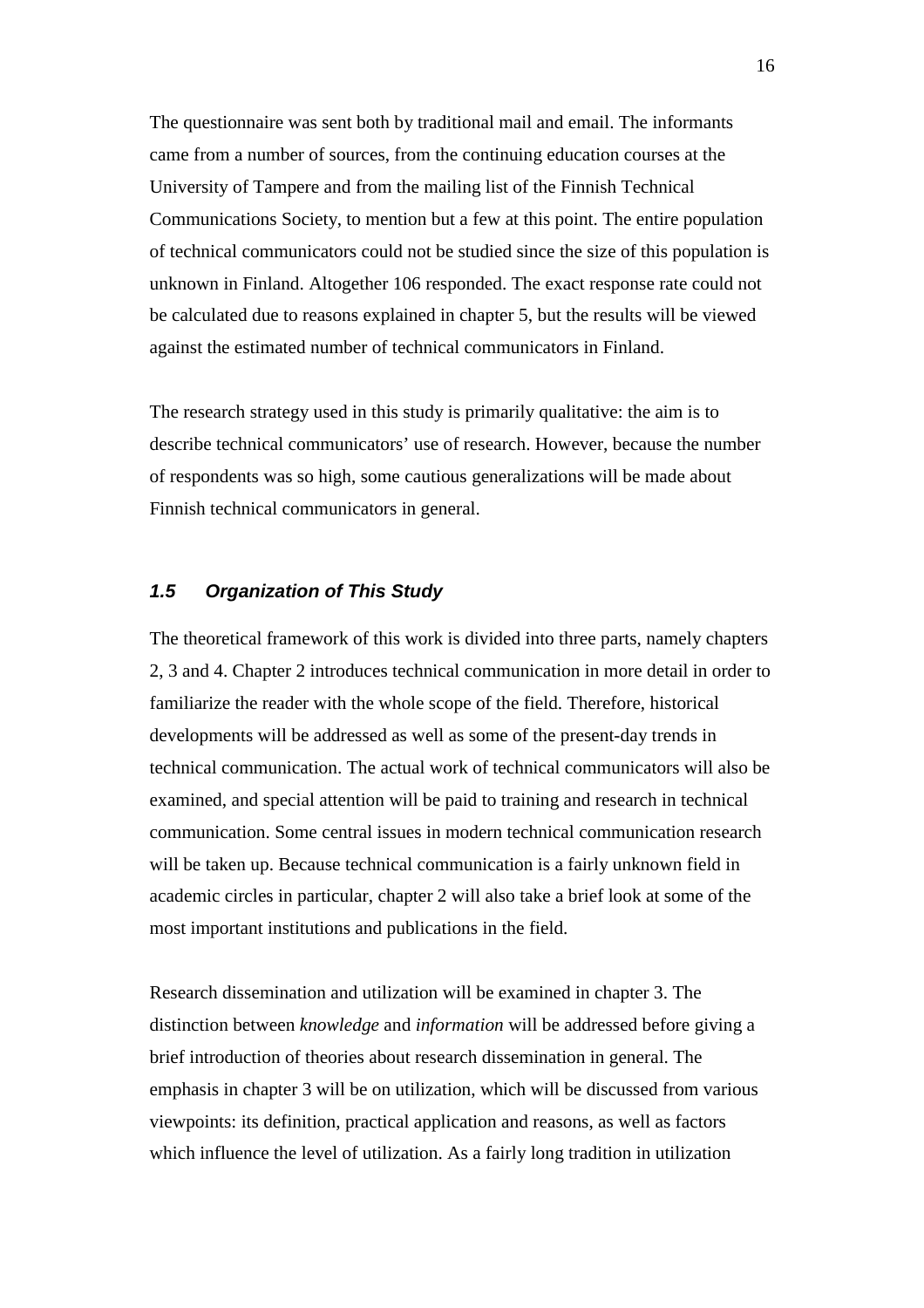research exists in the social sciences (education in particular), this research, both new and older, will be used as a basis against which technical communication will be examined. Knowledge formation and the gaps between theory and practice will also be considered.

Chapter 4 deals with popularization. Popularization will be defined in relation to knowledge, and special attention will be given to scientific knowledge. The problems involved in popularization will also be taken up. Connections between popularization and technical communication will be examined in more detail.

Chapter 5 forms the empirical part of this work. The material and methods will be introduced in detail. The responses to the questionnaire will be analyzed and discussed within the theoretical framework of the study. In chapter 6 I shall gather together the main findings of this study and make suggestions for further research.

I have included a summary at the end of each theoretically-oriented chapter (2-4). These summaries comprise the subtopics that are essential and most relevant for examining and discussing the empirical material.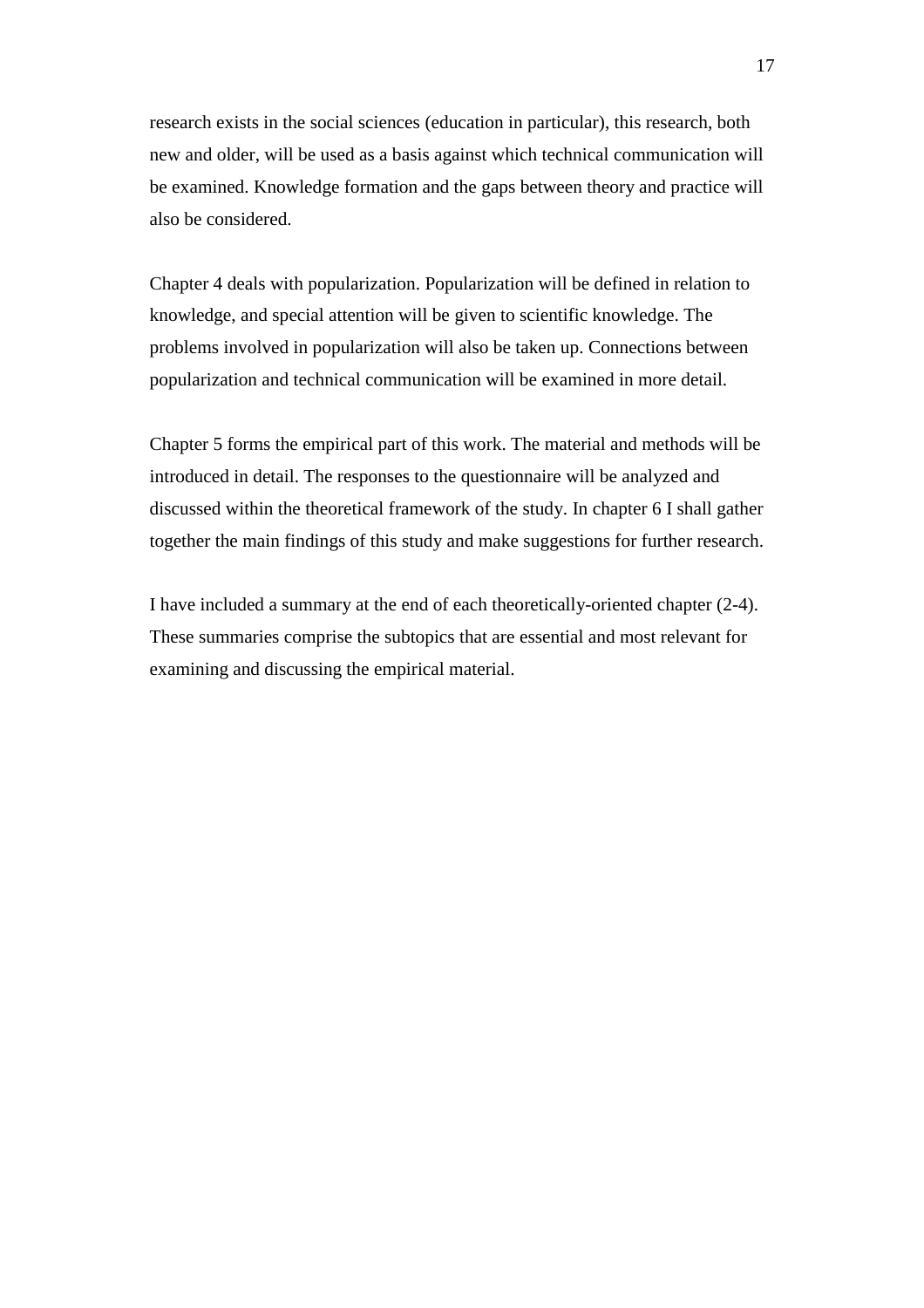# **2 Technical Communication**

A manual for an air-bed specifically instructs the consumer not to eat the product. – HS, 23 July 1998

In this chapter I will set the stage for this study by outlining technical communication as a field and the profession of the technical communicator in both the international setting and the Finnish context.

# **2.1 What is Technical Communication?**

A variety of definitions for technical communication can be found in the literature, and a consensus does not seem to exist about its meaning. The intention here is to provide some basic definitions in order to give an overall view of the field. We can move from general definitions to more specific ones, which also comment on the individual characteristics of technical communication.

As mentioned above, technical communication can be defined as transferring knowledge from those who know to those who need to know (Barnum and Carliner 1993: 3, also Carliner 1999a: 89). This definition is highly general, but gives the bottom line about what technical communication is concerned with: technical communicators are in possession of knowledge that a target audience needs, and they must communicate this knowledge using the appropriate means. Another slightly more detailed definition is provided by Mike Markel:

> Technical communication is the process of creating, designing, and transmitting technical information so that people can understand it easily and safely, effectively, and efficiently. Most technical communication is written by people working in or for organizations. Technical communication is reached by people who need to carry out procedures and solve problems. (1996: 2.)

As in the first general approach, Markel's definition also considers the need for information, namely people's need to complete procedures and solve problems in a manner that takes into consideration issues of safety and effectiveness. James Shelton summarizes the purpose of technical communication: to inform, instruct,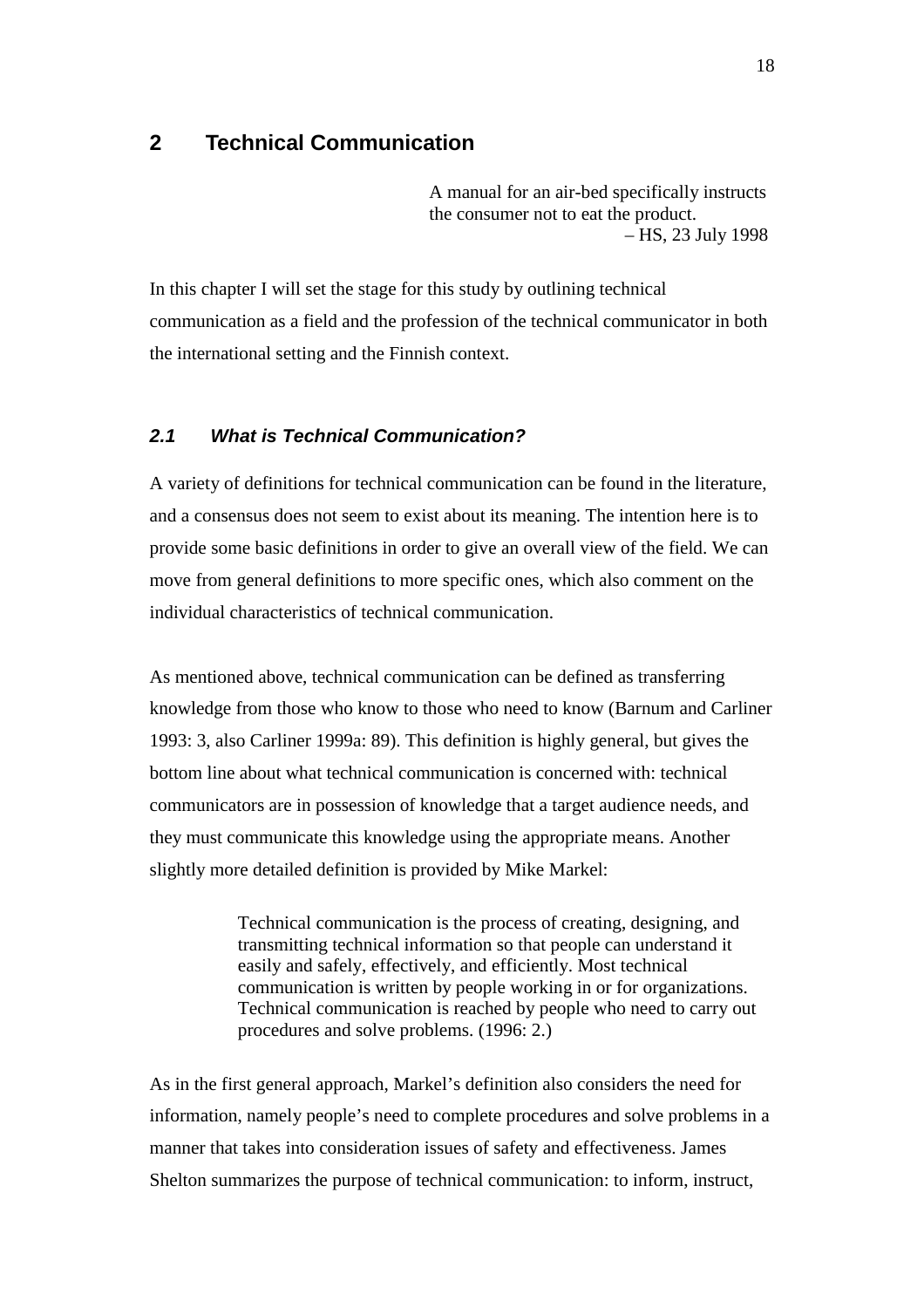describe, explain, or otherwise document scientific or industrial processes and mechanisms (1994: 1).

As suggested in the introduction, technical communication comprises everything from manuals, user's guides, technical specifications, operation and installation instructions to contracts and marketing texts. Carliner divides these communication products into five categories according to the purpose of information. The communication products in the first category explain how to use products, services and policies; examples of them are user's guides, help and references. The second category refers to the exchange of "basic" scientific information and includes technical reports, articles and books. The third category refers to market products and services, including proposals, catalogues, brochures and videotapes. The fourth purpose category is to train users: examples of it are workbooks, tutorials and quick references. The last category is a mixed group: a combination of purposes, such as newsletters and magazines. (Carliner 1999b.)

The categories that are most relevant in the Finnish context, and which are produced specifically by technical communicators in this country, seem to be categories one and four: professionals produce explanatory material to go with products and also documents to train users. To simplify reference to the bulk of this material throughout this study, I will talk about *technical documentation* and *documents*, in addition to which I will use Carliner's term communication products. The general target group that I have in mind is the average consumer, who is the main recipient of the bulk of product-related documentation.

In addition to descriptive definitions of technical communication, the field can be characterized on a more detailed level through its different features, as Markel has done: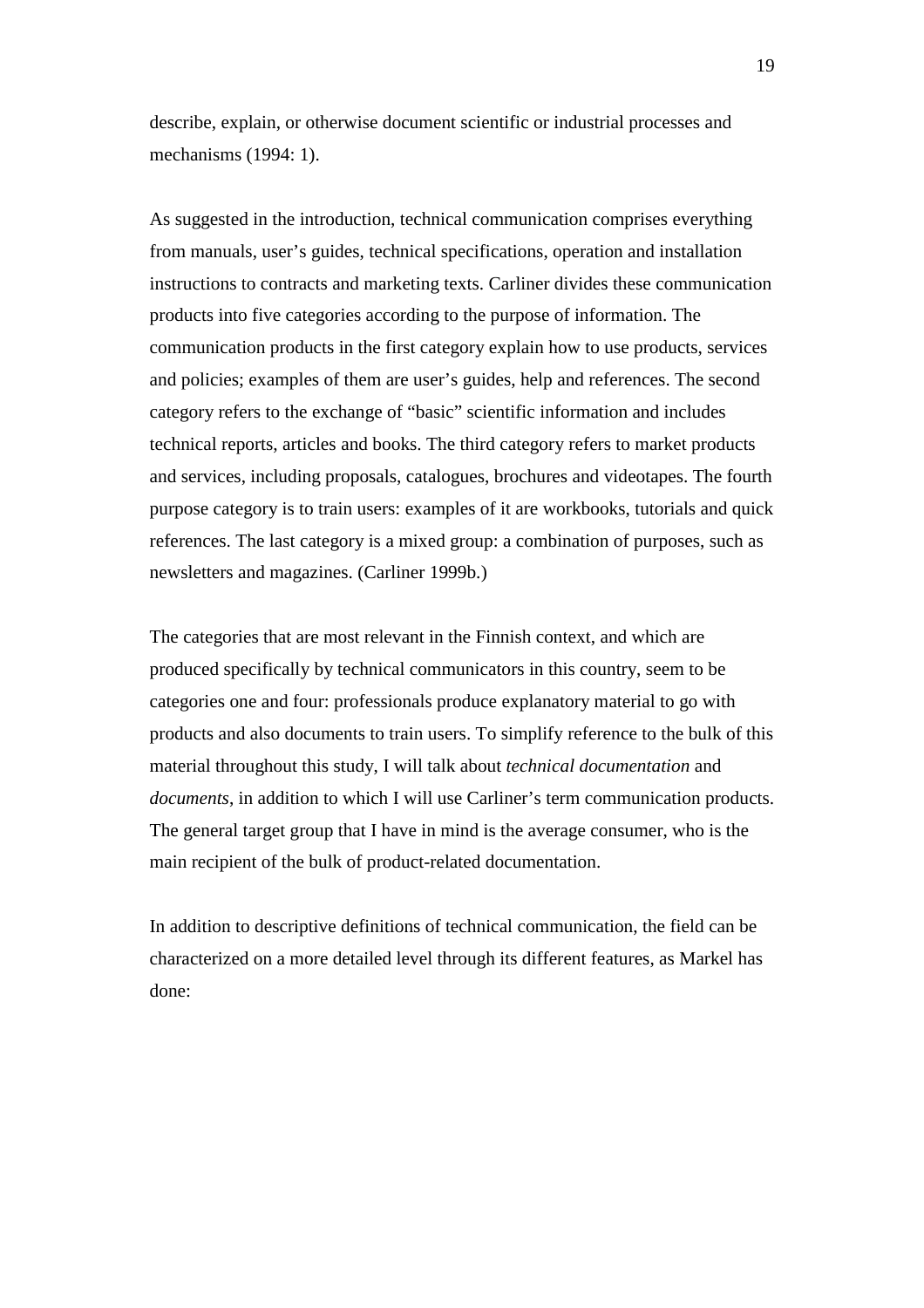Technical communication

- addresses particular readers
- helps readers solve problems
- is part of an organizational context
- is created collaboratively
- involves words and graphics
- uses design to increase readability
- involves high-tech tools (1996: 7).

Some of the items in this list have been given emphasis in my study. These comprise reader-orientation, working in an organizational context and collaborative work environment, and the different tasks involved in technical communication. These will be commented on more extensively later in this chapter.

Definitions, whether they are general or specific, are often related to terminological issues. As in many fields, there is also some terminological variation in technical communication. It is often referred to as *technical writing*, but I think it gives a simplistic image of the field and the work of these professionals. Therefore, the term *technical communication* will be used in this study as it gives a wider view of the field: graphics and the use of new media, such as online documentation, are increasingly important in technical communication (Markel 1996: 2). I think this term also reflects the fundamental importance of expressive skills better. For the same reason, *technical communicator* will be used as the general term instead of *technical writer* to refer to the communication professionals who produce technical documentation. Terminological and job title use in the field will be further discussed below and in the empirical part.

### **2.2 The Consumer in the Real World**

Nowadays consumers are surrounded by rhetoric about the information age and information society, and technical communication is playing an increasing role in people's lives: we have a number of different appliances at home, which all come − or should come − with a manual. People depend more and more on information technology, whether it is a word processor in the office or an automatic cash dispenser in a bank (Preece 1993: 7). The quality of technical documents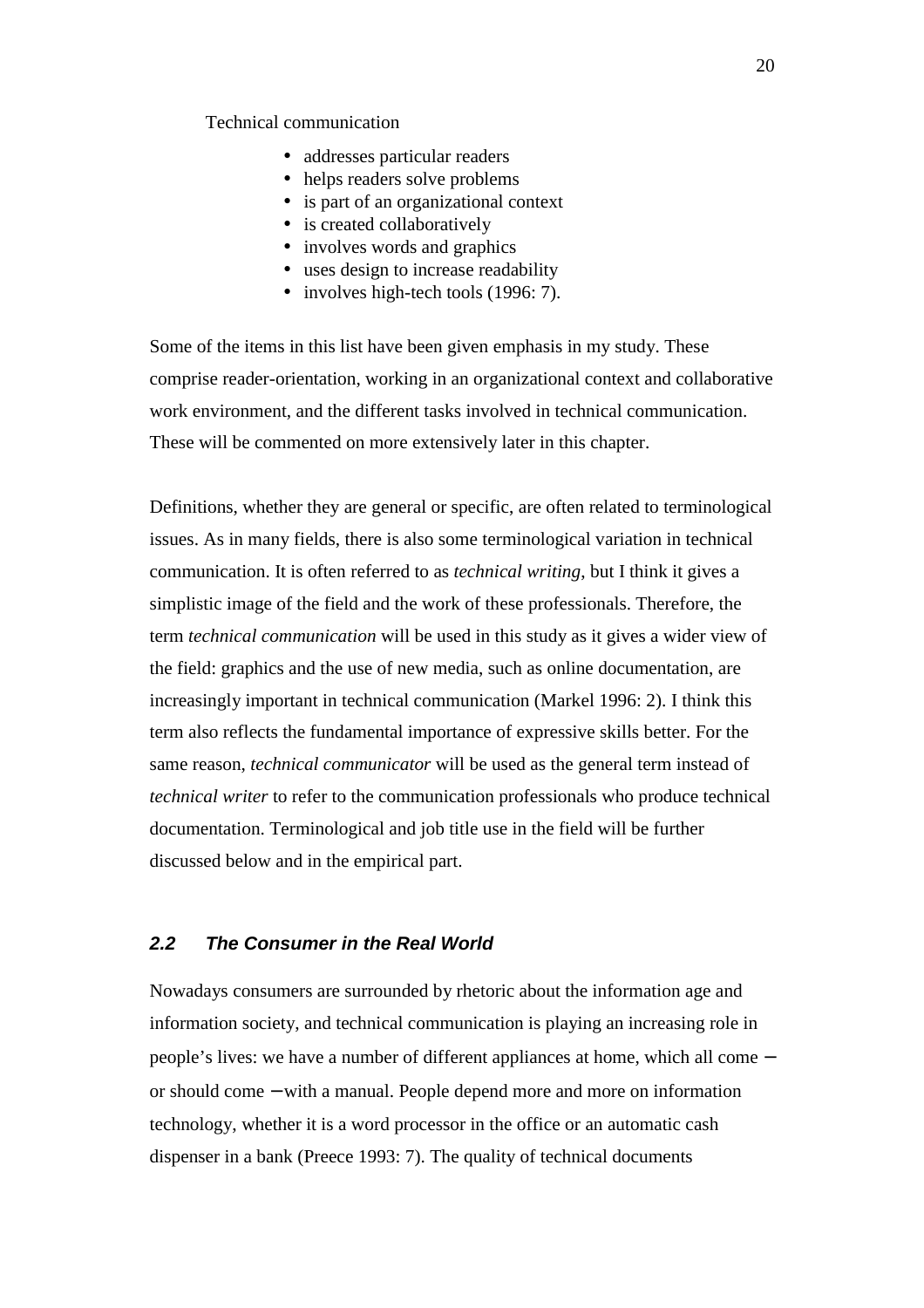accompanying products, however, may not always satisfy the consumers, as shown, for example, by customer feedback and complaints in the newspapers. As mentioned above, the frustration people experience is often caused by the poor design of documents or technology, or both (Schriver 1997: 1). Causes for complaint vary. The consumer cannot find the information he needs, or the manual either underestimates or overestimates the consumer's knowledge, skills and experience. Thomas Huckin and Leslie Olsen report on a study by Fred MacIntosh, who asked 182 different senior officials in science and industry to list their complaints about the technical communication they saw. Out of the altogether 18 complaints, the top five were the following: generally foggy language, inadequate general vocabulary, failure to connect information to the point at issue, wordiness, and the failure to stress important points. (Huckin and Olsen 1991: 13.) Feedback like this can be valuable both for companies producing documentation and for educators teaching technical communication.

A technical document is a part of a product and it should serve the user. A good technical document for a product should be accurate, safe, efficient and easy to use. Technical documentation is also related to legal issues: although there is no single general instruction on how manuals should be written, there is a product safety law in Finland, which specifies, for example, what type of information consumer goods should contain and which also gives some guidelines for writing manuals. (Pohjola-yhtiöt 1991: 5, 10.)

Some of the problems involved in designing user-friendly documentation are related to an understanding of how we as humans read documentation in general. This understanding can to a large degree affect the design of a document (content, organization, delivery). The following research results demonstrate some examples of what this understanding means. Karen Schriver and her research team asked a group of consumers the question "Generally speaking, how do you read instruction manuals?" Approximately 80 per cent reported scanning their manuals or using them as reference, while 15 per cent reported reading manuals cover-to-cover and 4 per cent said they never read them at all. A related question in this study was "How did you read and use the instruction guide that came with your product?", which referred to the last product the respondents had acquired (the four given categories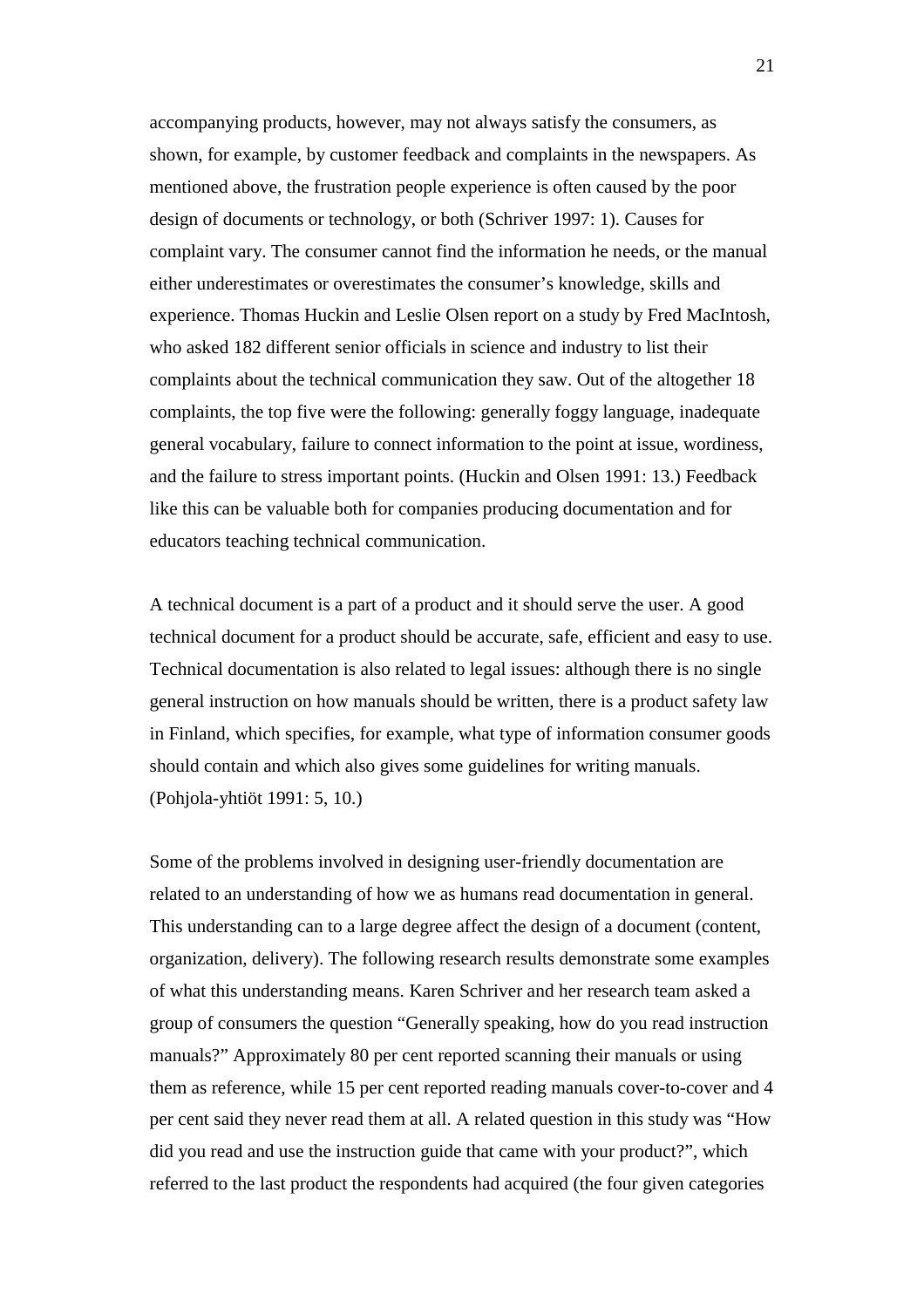were VCR, telephone answering machine, phone and stereo). More than 80 per cent reported using manuals, and most tried out the product while reading the manual, which suggests that a well-designed manual can help consumers take full advantage of a product. In other words, documentation may contribute significantly to customer satisfaction. (Schriver 1997: 213-214.)<sup>2</sup>

It is not only customer satisfaction that is at stake when we read technical documents. Schriver has also carried out an interesting study of how readers assign blame for the troubles they experience with documents accompanying a product. The study showed that people, irrespective of age or gender, clearly have a tendency to blame themselves for their confusion or errors they made with consumer electronics instead of the manual or the machine. Situations which lead us to blame ourselves are unpleasant and they may have cumulative effects: if the experience of using new technology is predictably unpleasant, the users may be less enthusiastic about making new purchases. But what is even more significant is that users get accustomed to thinking and feeling about documents negatively: "Memories of documents that readers have encountered in the past may shape their beliefs about texts they have not yet read and may determine whether reading will take place at all." (Schriver 1997: 216-223.)

Huckin and Olsen remark that one of the reasons for so much bad technical communication is poor training. Technology advances so rapidly that universities and schools have trouble keeping up. They often have to make sacrifices, and sometimes they are made in the wrong place, such as in the training of communication skills. (Huckin and Olsen 1991: 13.) In fact, one of the crucial issues in the training of technical communicators is to know what the proportion should be between instruction in tool use and in other types of instruction, such as writing and editing. Training in technical communication will be examined later in this chapter.

 $\overline{a}$ 

 $2^{2}$  In addition to various approaches to documents, users also have different reading styles. Ulijn and Strother have identified five major reading styles: scanning, search reading, skimming, receptive reading and responsive reading (1995: 136-137). Knowledge of these can be vital for the technical communicator when he plans the organization of a document intended for a defined target audience (ibid. 325-326). This is one example of a piece of research that technical communicators might utilize in their work. More examples will be given in subsection 2.4.2. and in chapter 5.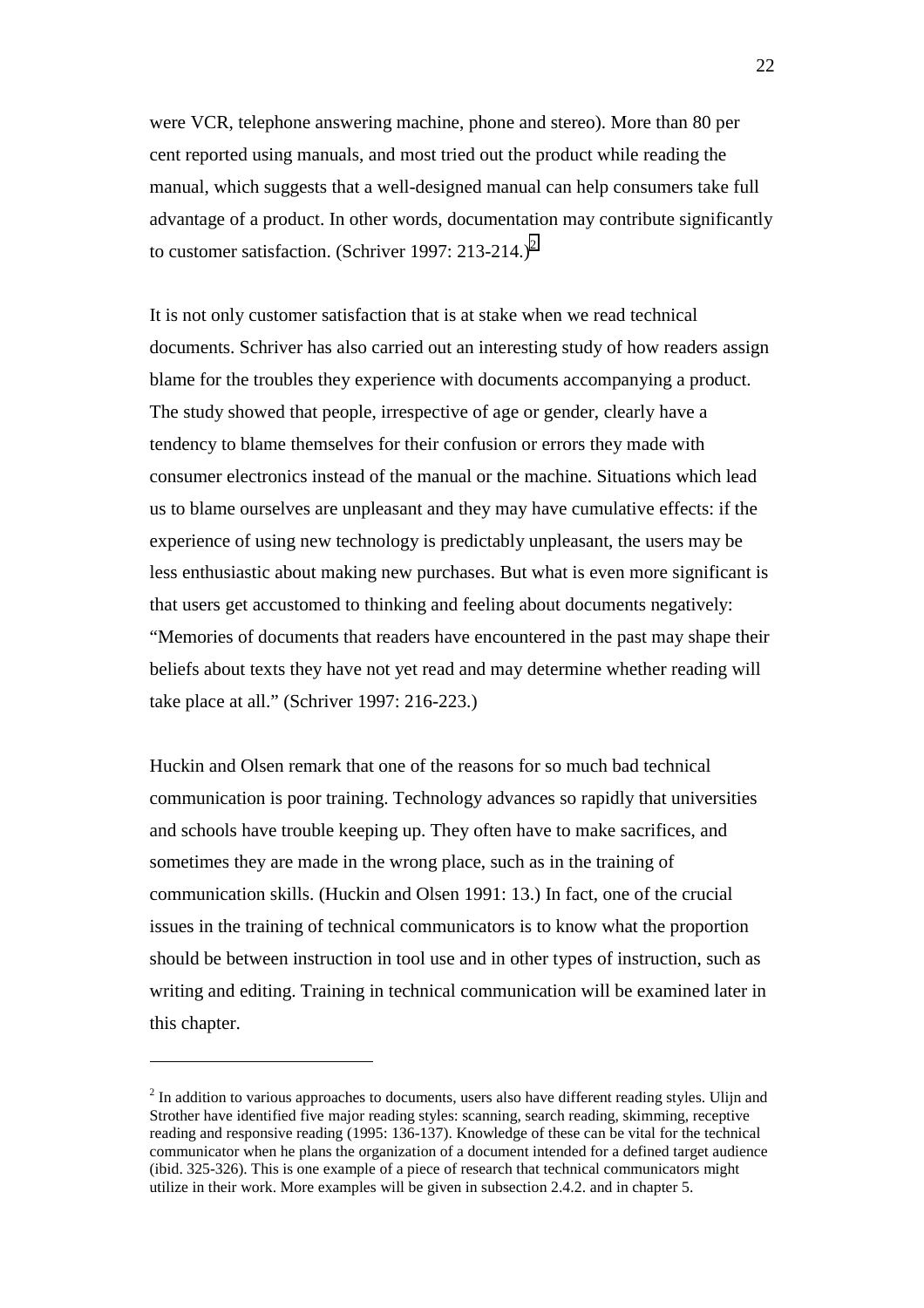Another aspect of poor technical communication is that the people putting together the documents often have neither experience nor interest in document design<sup>3</sup>, and that documentation is often an afterthought at the end of the product development process (Schriver 1997: 219), as suggested in the introduction. We are also dealing with corporate cultures and overall attitudes toward technical communication. Next I will discuss how documents that sometimes cause so many complaints are produced and by whom.

#### **2.3 The Technical Communicator**

 $\overline{a}$ 

As mentioned in the introduction, the number of technical communicators has grown rapidly during the past twenty years, largely because of the growth of the computer industry and related high-technology fields (Markel 1996: 3). This is also true in Finland, where there are estimated to be 500-1,000 technical communicators (Haimi 1998: 3), and the demand seems to be growing. World-wide, it is estimated that over 200,000 people work in the field (Carliner 1999b).

The businesses and industries in which technical communicators work vary. Most commonly, they work in the software industry. But there are also a number of other fields of business where technical communicators can be found: banking, finance and insurance firms, the defence industry, energy, environmental engineering, health care, pharmaceuticals and telecommunications. (Carliner 1999b.) These examples, however, are to some extent culture-specific and they best reflect the situation in the United States. In Finland, the greatest need at the moment seems to be in telecommunications, but I expect that the range of fields will expand along with overall globalization and the development of the information society. To get a reliable picture of the scope of the field in Finland, we would need a comprehensive survey of Finnish technical communicators in their work environments.

<sup>&</sup>lt;sup>3</sup> Schriver uses *document design* to refer to technical communication. The variety in terminology used in technical communication will be addressed on pages 25-26.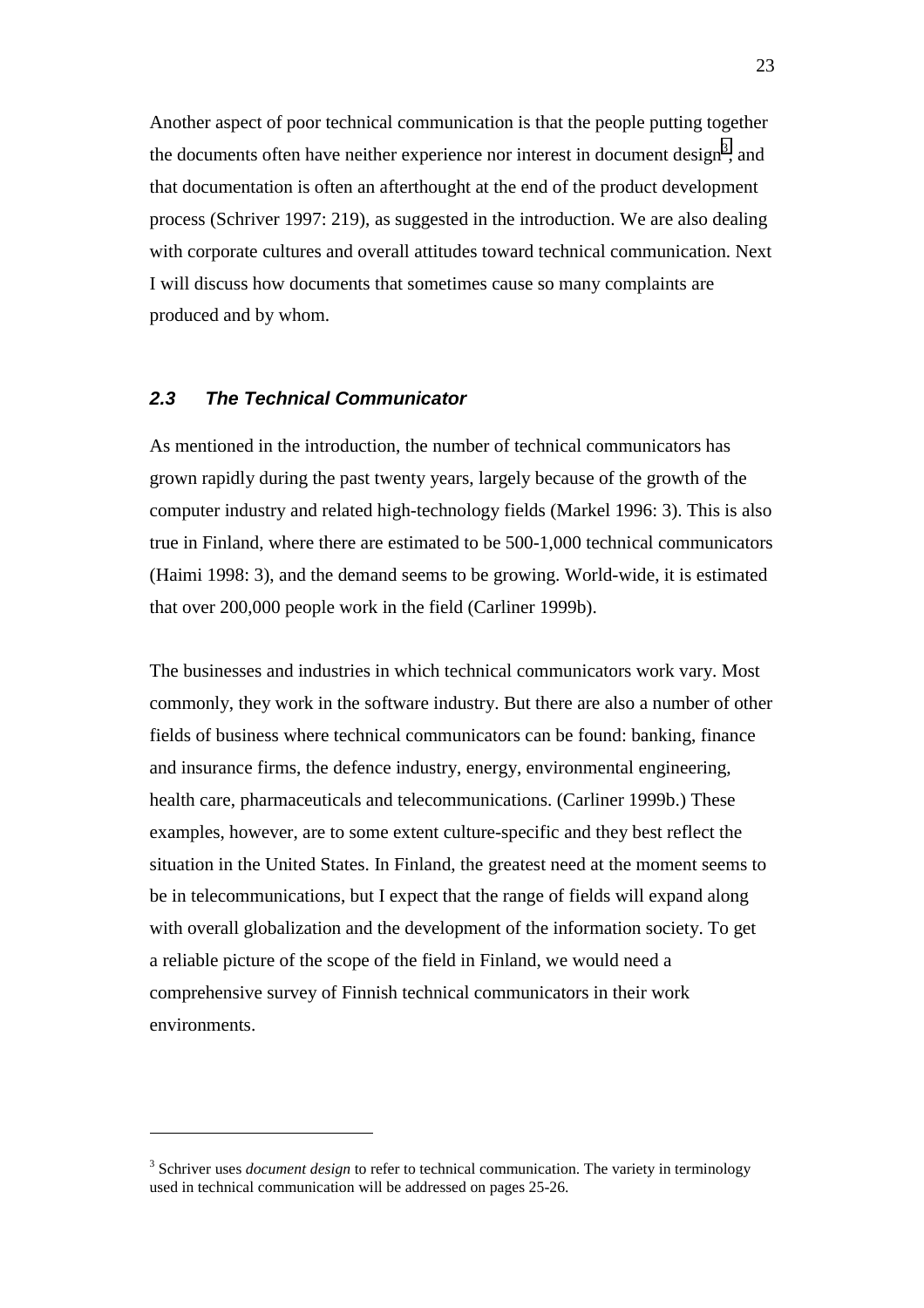People who enter the technical communication field have varied backgrounds. They may have technical experience in a certain field; they may have a background in the humanities and social sciences disciplines, such as English, psychology and education; or they may have formal degrees in technical communication. (Carliner 1999b.) According to an old survey of 160 industrial firms in the United States, the preferred profile of technical communicators are 1) engineering major, English major, 2) science major and English minor and 3) English major with a science minor (Walter 1966 in Ulijn and Strother 1995: 86). Technical professionals are needed especially when the product itself requires a high level of technical expertise, whereas I agree with Jan Ulijn and Judith Strother when they say that technical communicators with a background in the humanities are better able to place themselves in the position of the consumer, who usually lacks a technical background and wants to operate a piece of equipment efficiently (1995: 86).

Ulijn and Strother continue to say that if we want to produce readable texts, especially technical texts, the technical communicator should ideally be a native writer of the language with strong background knowledge of the subject of the text. However, this is not always possible, in which case one has to make a compromise between the amount of language knowledge and background knowledge that are sufficient: it is advisable either to hire technical communicators who are native speakers, but who might not know the special field, or to hire technical communicators who are non-native speakers, but have the relevant background knowledge in a special field. (Ulijn and Strother 1995: 239-247.)

The empirical material in this study suggests that the situation in Finland follows neither of the two alternatives above. Companies typically hire technical communicators with a background in the humanities to write in English. In other words, technical communicators are mostly non-native speakers of English, and they often do not have background knowledge of the special field before they enter a company.

Although many translators have become technical communicators, they are not the only ones to work as technical communicators in Finland: other common educational backgrounds of technical communicators include engineering and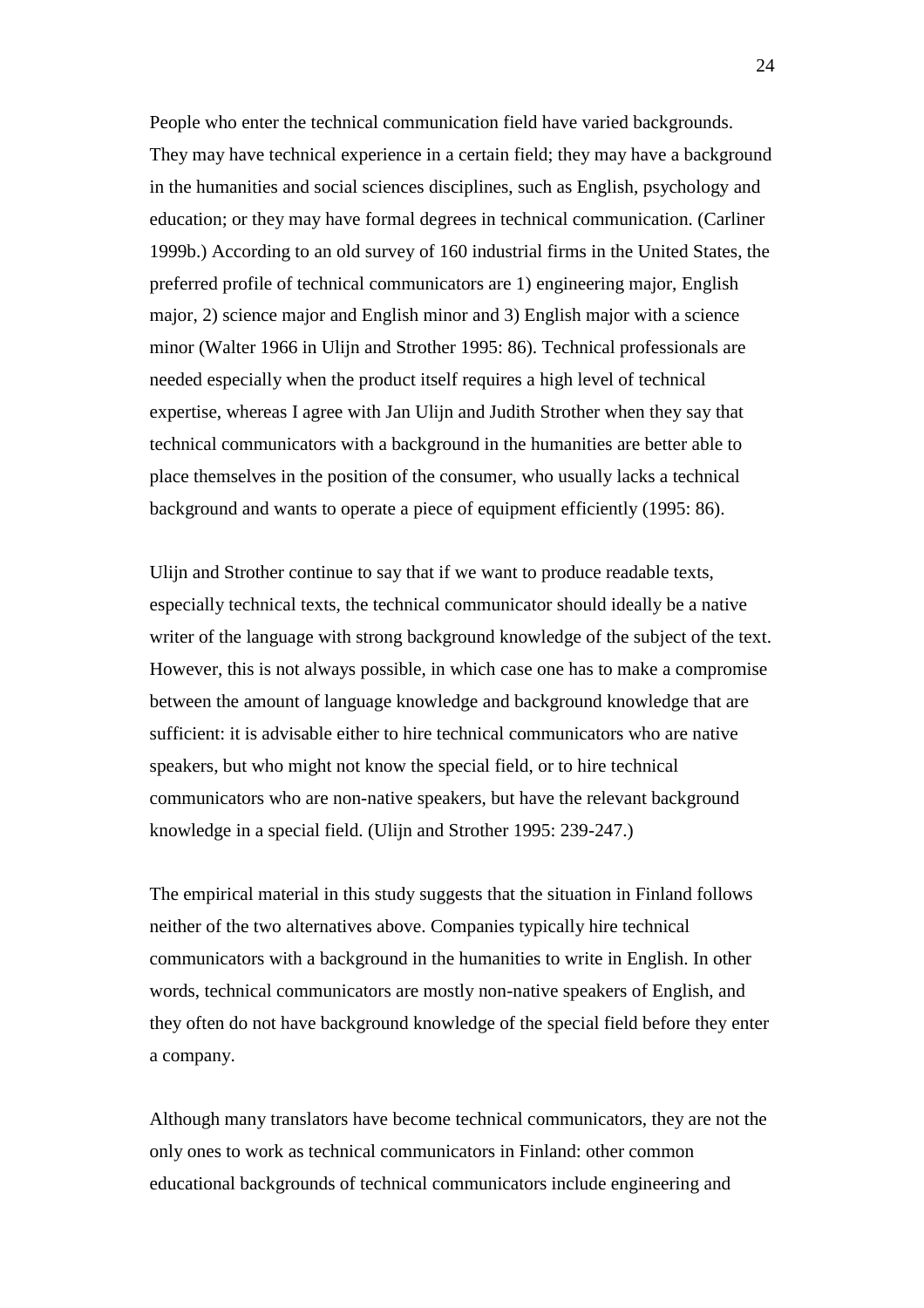language studies, as the results of the empirical material in this study demonstrated. The primary language of technical communication in Finnish companies who employ technical communicators is English, and from English the products are translated or localized into other languages according to need. Localization refers to "the process of creating or adapting an information product for use in a specific target country or specific target market" (Hoft 1995: 11). Localization is often accompanied by internationalization, the re-engineering of information products in such a way that they can be easily localized (ibid. 1995: 18).<sup>4</sup>

Localization and internationalization demand careful methods of audience analysis, which will be addressed below. When products are distributed globally, technical communicators need to perform an international-user analysis, which can entail different variables: political, economic, social, religious, educational, linguistic and technological (Hoft 1995: 57-77).

Writing in a non-native language and for an international audience has given European, and Finnish, technical communication a unique multilingual and multicultural perspective, as suggested in the introduction. The role and importance of English among non-native technical communication professionals in general has been studied, for example, by Ulijn and Strother (1995) and Kirk Amant (1999), who pay special attention to the rhetorical expectations of audiences across cultures. It would also be interesting to see an in-depth study of this aspect in the Finnish corporate world.

Before going into the actual tasks of technical communicators, I want to return to the issue of terminology mentioned above. Carliner argues that one of the major issues facing the field is to find a suitable professional name for technical communicators. He says that "Some people in industry want to change the name of the profession from technical communication (or technology) to information design and development". This move began from IBM in the 1980's when it gave its

 $\overline{a}$ 

<sup>&</sup>lt;sup>4</sup> As localization and internationalization are costly, companies have also adopted the method of globalization: creating products in a way that they can be used in many cultural contexts without modification. For more details, see Hoft 1995: 22-25.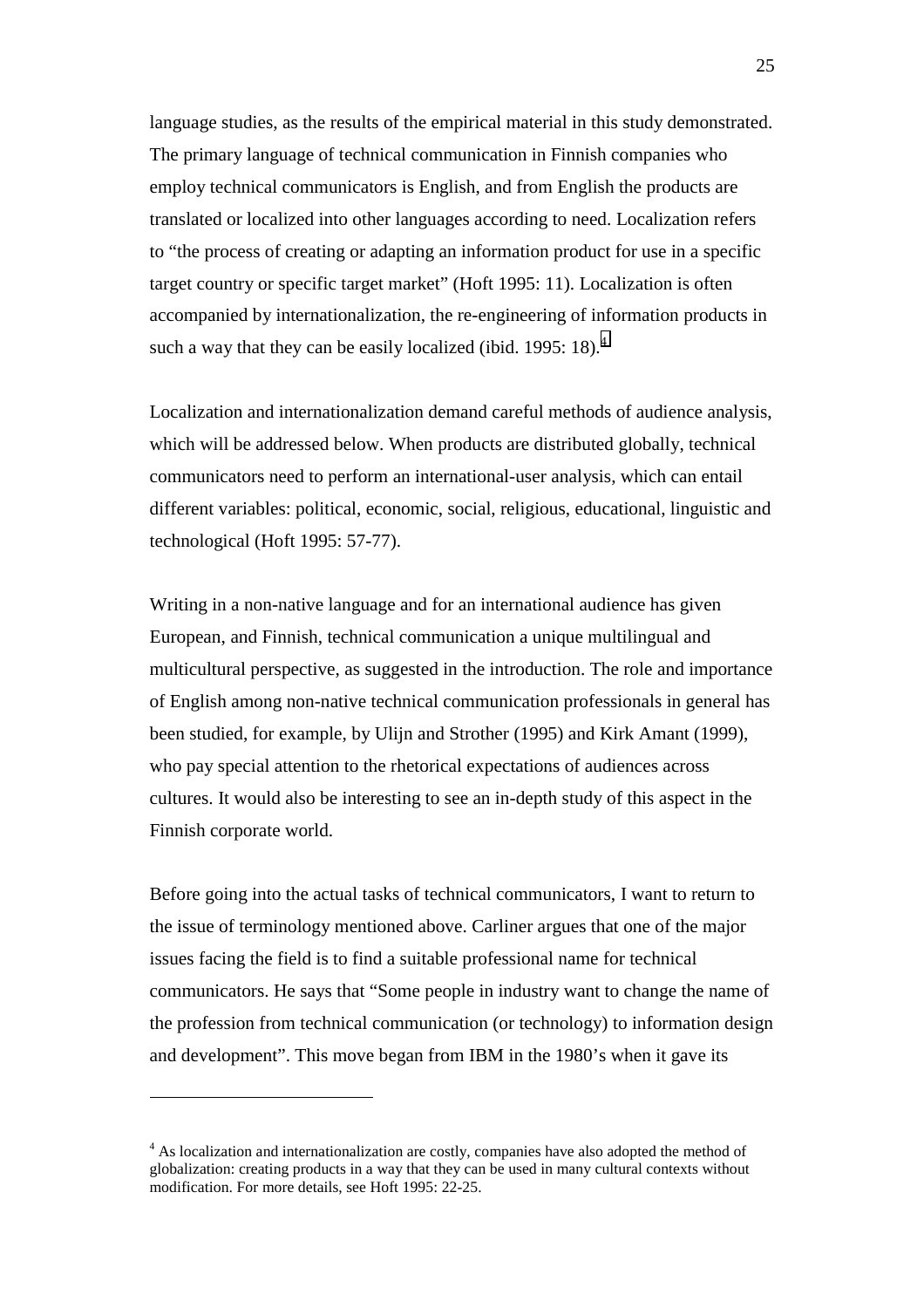writers the new job title of "information developer". The company was worried that the distinctions among writer, editor and designer were becoming blurred because of the growth of electronic publishing. The term "writer", on the other hand, brought to mind a novelist, according to the company. Since IBM implemented this policy, many organizations have followed suit and started to give the name "information developer" to professionals who produce communication products. The term "technical" is another objection to the name, as it has brings the word technician to mind. Still, among the Society for Technical Communication, which is the largest professional organization in technical communication, the most common job title is "technical writer/editor". (Carliner 1999d.)

Schriver also comments on the terminology used in the field of technical communication. She asserts that there is a problem with *technical communication*, namely that it fails to suggest that the professionals must be able to think visually as well as verbally. She prefers *document design*, because, in her view, it suggests the **act** of writing and designing. (Schriver 1997: 10.) Both Carliner's and Schriver's comments demonstrate that although some practices have emerged, a consensus does not exist concerning terminology in technical communication.

The Finnish terminology in technical communication is also unestablished and quite varied. *Tekninen viestintä* or *tekninen kirjoittaminen* are used as the general term, but they do not seem to be very clear or familiar to people outside the field. Professionals are usually referred to as *tekninen kirjoittaja*, but as in the case of English, it gives a very narrow picture of the actual tasks of a technical communicator. My suggestion for the general Finnish terms are *tekninen viestintä* and *tekninen viestijä*, accompanied by efforts to increase general awareness of the field and these professionals.

The different job titles found among technical communication professionals reflect the types of tasks they perform. As said above, "technical writer" is a common job title. A technical writer's practical tasks can be outlined along four dimensions: firstly, the technical writer writes the original technical document by using a variety of source information, such as technical specifications and interviews with designers. In fact, gathering and understanding source material are major activities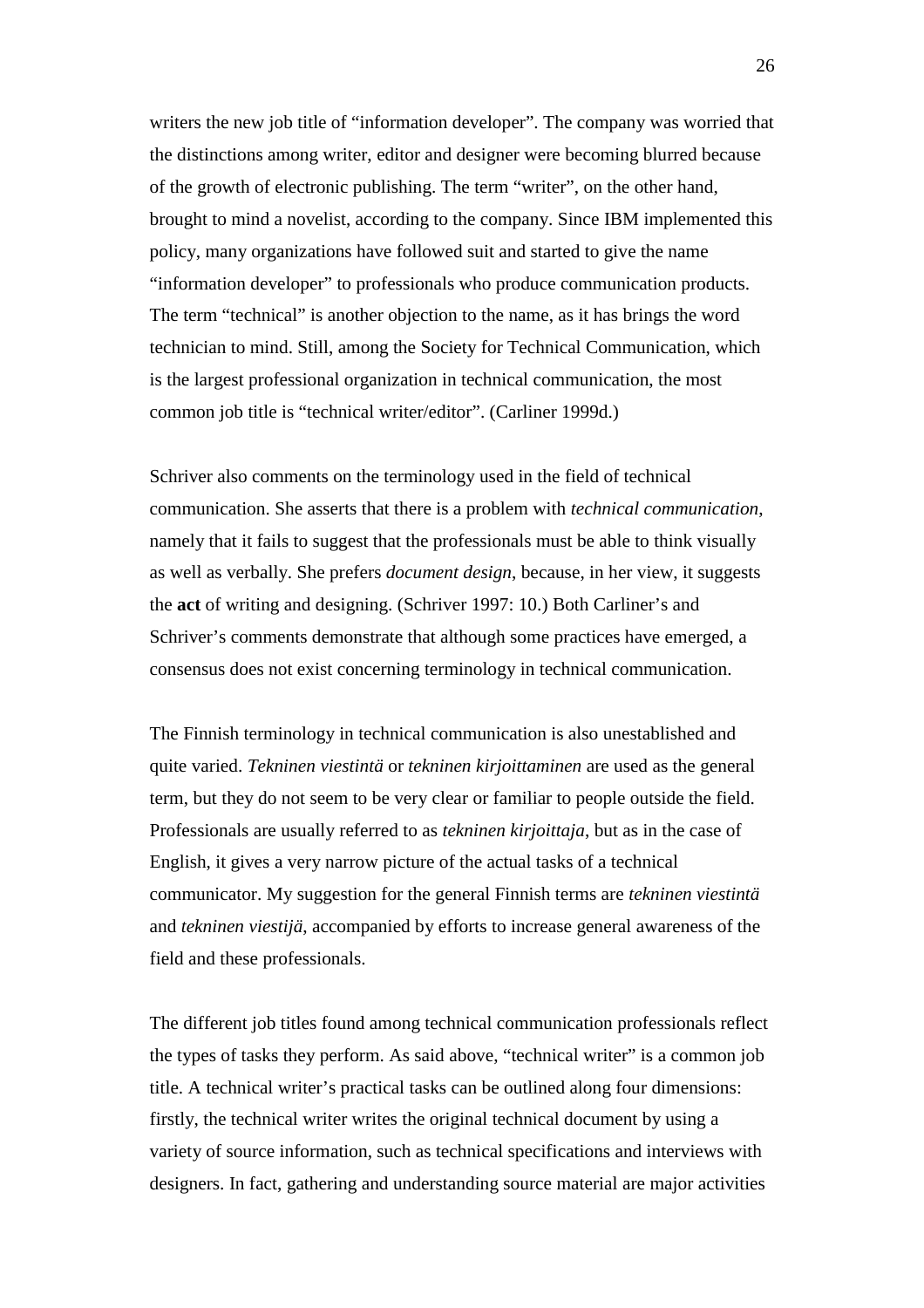for most technical communicators (Grice 1989: 27). Secondly, the technical writer updates existing technical documentation, which occurs when a new version of a product is launched on the market. Thirdly, the technical writer edits and corrects technical documents produced by a company's marketing division, for example. And fourthly, the technical writer takes care of preparing and sending the final documentation package to the customer. These tasks, of course, are somewhat different depending on the company, its field of business and its profile. Especially in companies which offer documentation services, the technical writer may also be involved in designing and tailoring the entire technical documentation for a customer company. In addition to the "technical writer", professionals involved in the production of technical documents can be called "documentation specialists", for example.

Carliner offers a condensed view of the above, and divides the tasks of technical communicators in general into four phases: design, development, production and maintenance. Design refers to the process of planning a communication product, such as choosing and sequencing the appropriate content for the target audience. The development phase refers to the process of turning the design into a finished communication product, such as writing and editing. Production refers to the process of preparing the communication product for duplication and distribution. And the maintenance phase includes tracking user satisfaction and usability. (Carliner 1999b.)

Ideally, technical communicators should be involved in all phases of the communication process, starting from the planning. Throughout this process, they assume a number of different communication roles: audience analyst and task definer, researcher, planner and organizer, synthesizer of information and production specialist. (Dorazio 1995: 175.) In fact, technical communicators spend only a portion of their time writing; the remainder is spent communicating and working with others (Grice 1989: 27). Ulijn and Strother note that technical communicators spend at least two-thirds of their time on planning activities. When they describe the writing, they aptly remark that we are dealing with a complex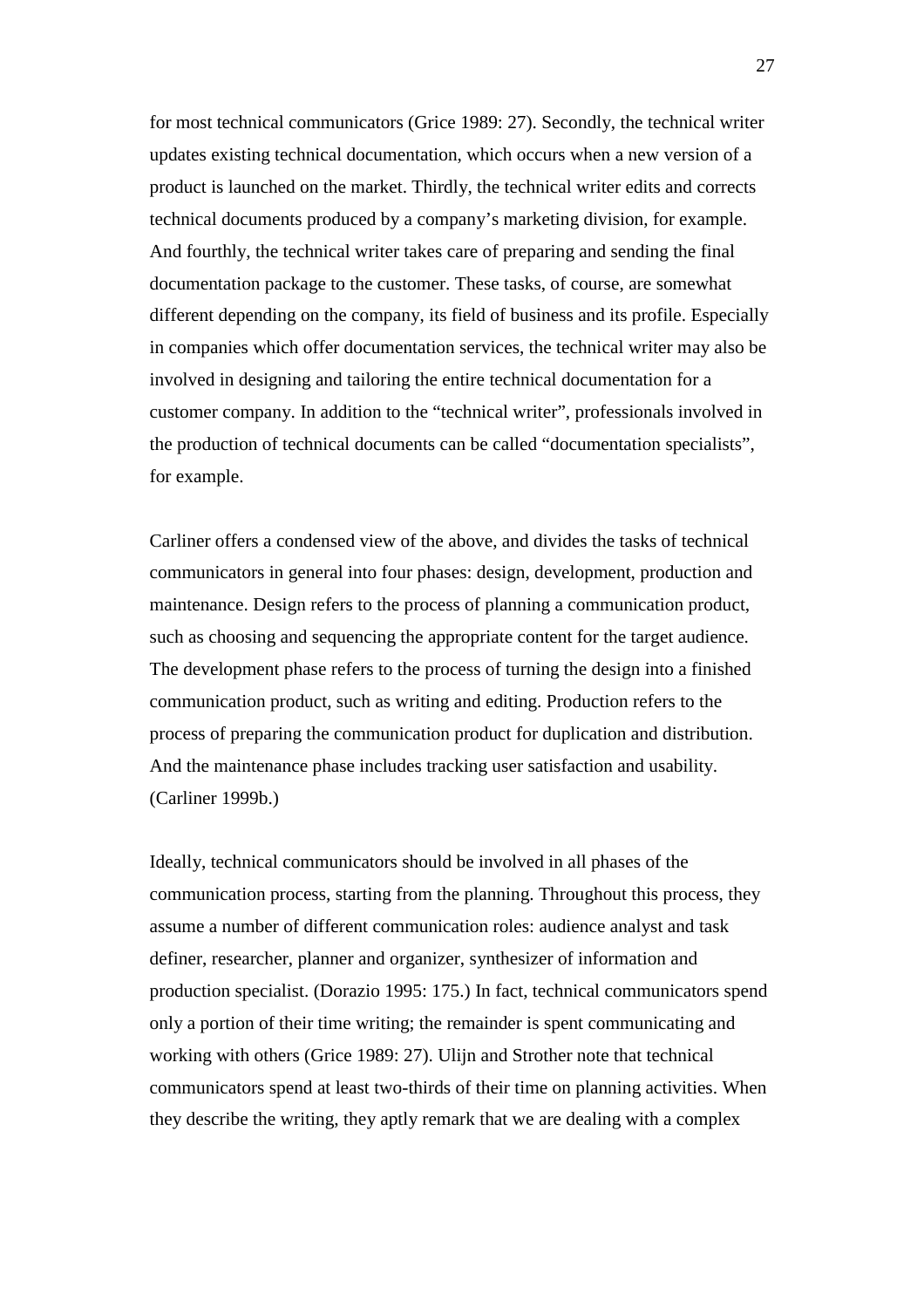nonlinear recursive process: the activities of planning, drafting, reading, rereading and revising all occur during the writing process. (Ulijn and Strother 1995: 324.)

The technical communicator does not work alone, as was suggested above (see page 20). There are a number of other people involved in the production chain, such as product developers, marketing representatives, testing personnel, graphic designers, editors and production specialists (Grice 1989: 31). I would also add translators and terminologists to this list. The technical communicator works at the centre of a social network, trying to find a compromise and to fit together the requirements and wishes of other members in the work community. Therefore, the technical communicator also needs good social skills. He may also have to compromise because of time restrictions: a product may have a strict deadline, and the technical communicator has to make a compromise concerning the quality of his document, because the product accompanied by the document must be delivered to the customer or to the market on time.

Huckin and Olsen fittingly see the technical communicator as a problem solver. The technical communicator tries to find a balance between the actual state of affairs and a desired state of affairs, which is determined by certain goals, constraints and criteria determined, in turn, by different audiences. The problems are embedded in the organizational context, which means that they are socially conditioned. In other words, they are created by the wants and needs of different people in the organization. (Huckin and Olsen 1991: 14-16.) The image of problem solving also goes back to Markel's notion that technical communication helps readers solve various problems. Thus, we can sum up the activities of technical communicators as a five-step ladder: they define the problem, they plan a solution, they test the solution, they implement the solution and, finally, they evaluate the solution (Anderson 1995: 10).

The target audience for whom technical communicators produce documentation varies depending on the product. The audience can be seen in a continuum: at one end, we have professionals who have a command of the special field in question, and at the other end, we have the average lay consumer, who is expected to be able to complete such tasks as putting together a bookshelf. (Varantola 1993: 135.)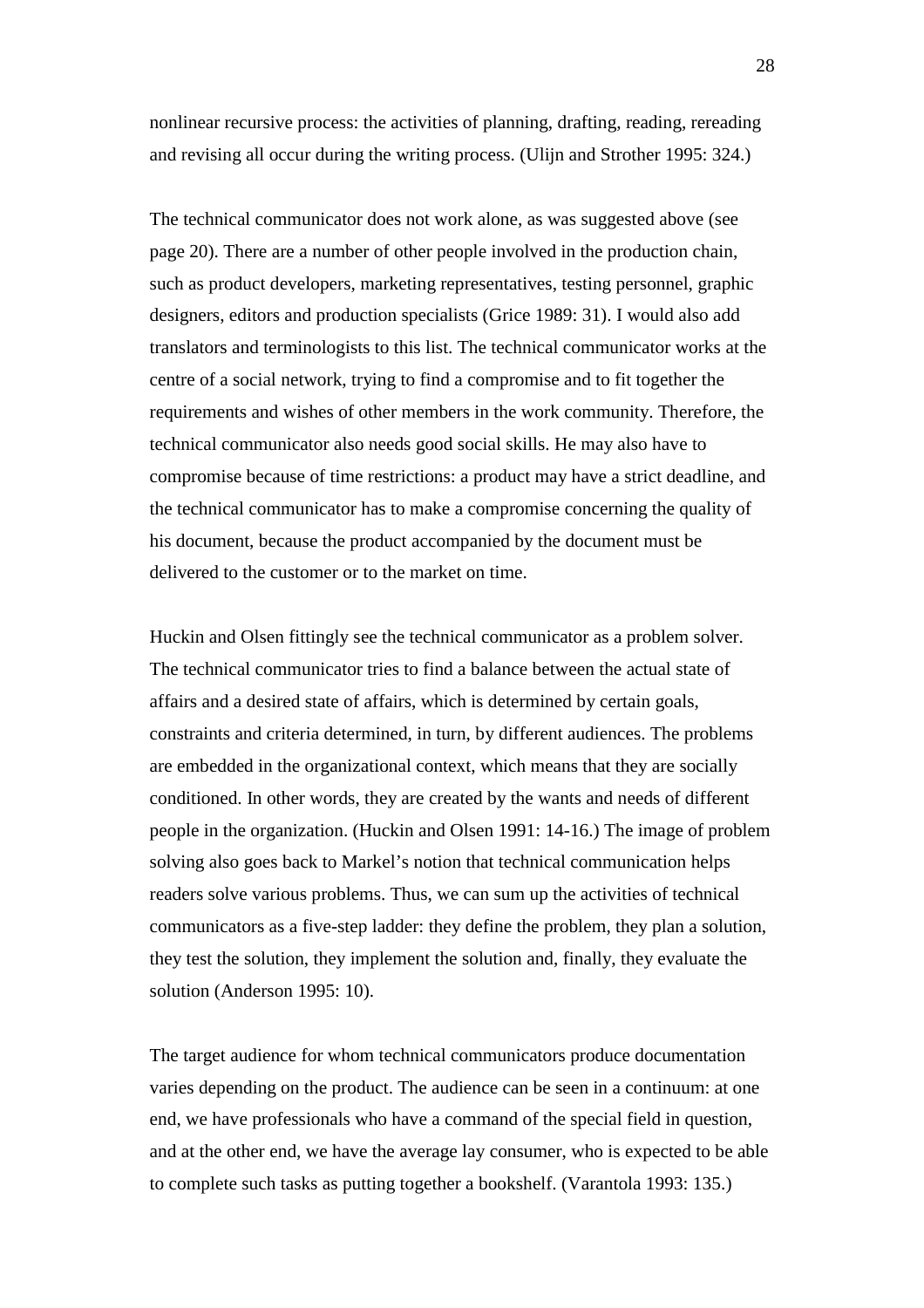The wide range of audiences requires a user and audience analysis, which was suggested earlier. Companies use different methods for getting information about the users of their products. These may include marketing research, after sales feedback and direct customer feedback: typically the analysis consists of several different methods (Ruotsalainen 1999). We said earlier that gathering and understanding source material are major activities for most technical communicators; audience analysis is another crucial area, especially bearing in mind users' complaints. It is also an area that is receiving more and more attention in many forums of technical communication today. For this reason, I will overview three audience analysis models presented by Schriver, namely classification-driven, intuition-driven and feedback-driven audience analyses (1997: 152-167). I think that they also give a useful perspective to the development of technical communication.

Classification-driven audience analysis was developed in the 1960's and gives professionals methods for creating profiles of their anticipated readership. They list audience demographics (e.g., age and sex) and psychographics (e.g., values and attitudes), and these profiles are used to classify audiences into groups such as nontechnical – technical or general – specialized.<sup>5</sup> However, with this model the leap from the analysis to the actual writing of the text is quite long, and it can give a rather narrow and static view of readers.

Intuition-driven audience analysis was developed in the 1950's. It is based on imagining the audience. In other words, the technical communicator uses a mental construct of imagined readers. The model emphasizes the technical communicator's personal creativity in invoking the reader, but it is vague how this is actually done.

 $\overline{a}$ 

<sup>&</sup>lt;sup>5</sup> Within technical communication, different categories of audiences have been created. For example, Huckin and Olsen define five most important types of audiences a technical communicator is likely to encounter: managerial, nonspecialist, peer, international and mixed audiences. These audiences may have a different background knowledge, needs and purposes, and thus, they may also have different reading strategies, which need to be considered when writing for them. (Huckin and Olsen 1991: 56-71.)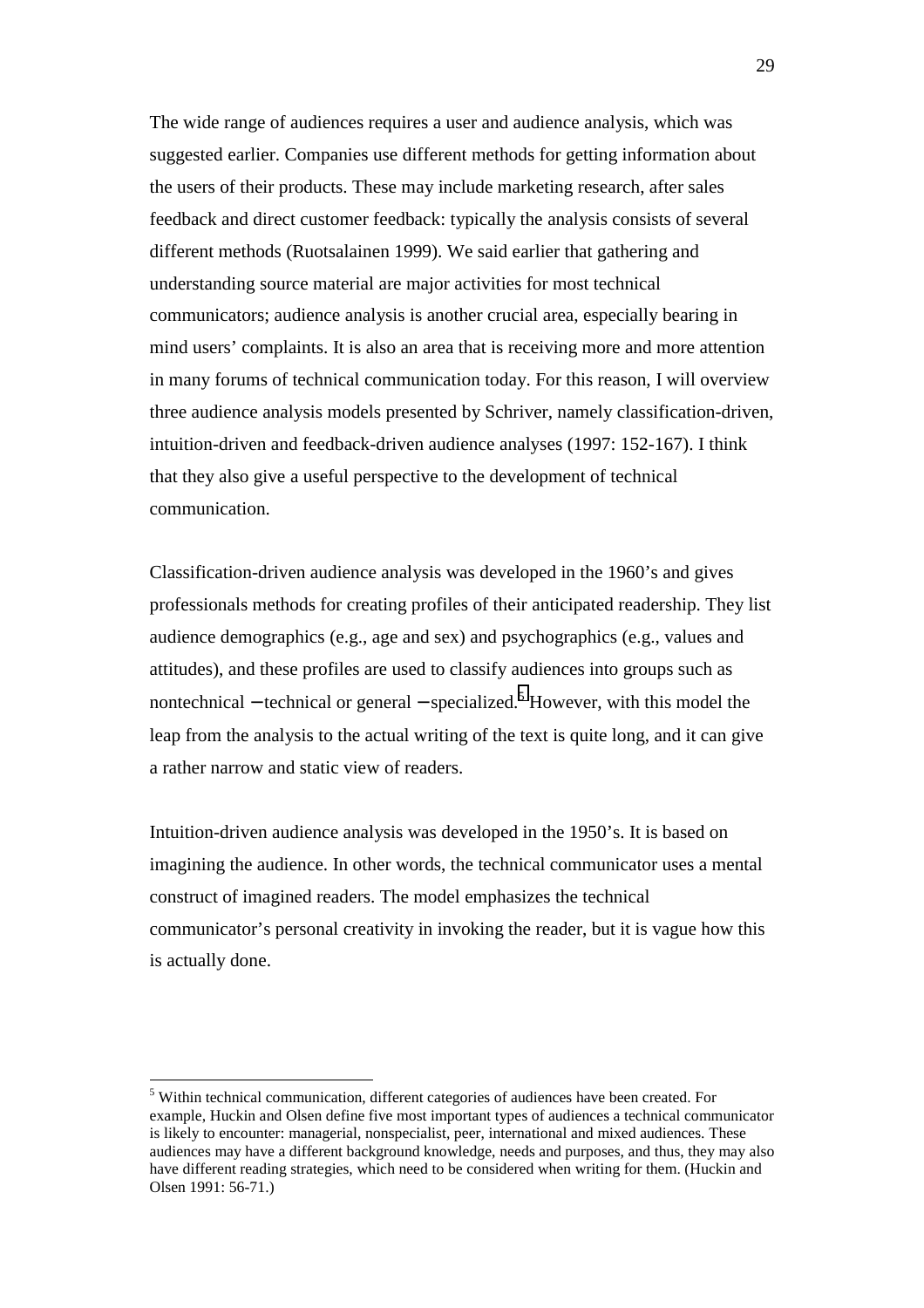Feedback-driven audience analysis views real readers in the process of interpreting texts. This model springs from two research traditions: one focuses on how people read and interpret texts (e.g., reading comprehension and cognitive psychology), and the other focuses on people reading and interpreting text in context, (e.g., rhetoric and cultural studies). The method became popular in the 1980's and 1990's among professionals in usability testing, human-interface design and user-centred design of products: "understanding the user" became the focus. Like with all the models, the weakness of the feedback-driven model is the gap between forming an image of the audience and action based on that image. It is interesting that until now there has been little research on how technical communicators move from stage one, in which they collect the data, to stage two, where they interpret their observations, and then to stage three, where they make revisions that reflect those interpretations. (Schriver 1997: 155-162.)

All of these models – classifying audiences, imagining them and listening to them − can be used alternately, depending on need and the situation. They also demonstrate an important point: whenever audiences are analyzed, the technical communicator and the audience should be compared, and an assessment should be made concerning their knowledge, values and beliefs about the subject matter. Sometimes the gap is go wide that bridging the two is not easy. (Schriver 1997: 162-164.) In my opinion, these analysis models demonstrate two things: firstly, how challenging and relevant the aspect of audience analysis is in the technical communicator's work, and secondly, how the field has evolved. The focus in present-day technical communication is on the user, and these different models provide technical communicators with an arsenal for analyzing their audiences.

In order to perform all the tasks described above, technical communicators are required to have specific knowledge and skills. They need to be able to write, in other words, to communicate information through words and visual images, and to edit text, namely to correct grammar, spelling and style. The ability to design information is also a relevant skill, especially in the design phase. Project management is required to be able to plan and implement projects, and graphic design is a useful skill needed in the design, development and production phases.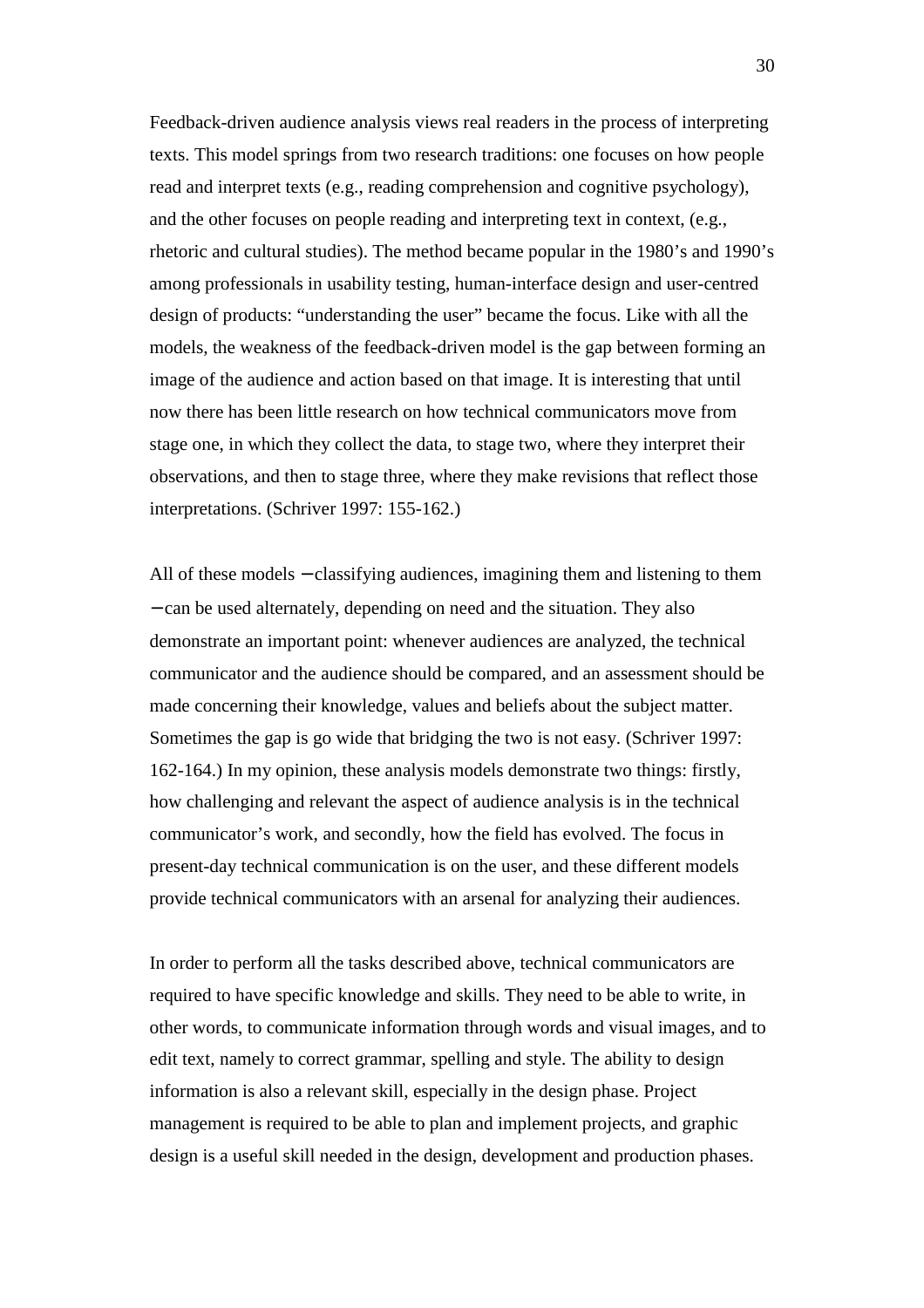And finally, knowledge of usability is also an important asset: the ability to design products and information as well as to test them affects the user-friendliness of the product itself and the documentation accompanying it. (Carliner 1999b.)

Patricia Wright follows a similar logic in her list of skills that a technical communicator needs. These comprise

> 1) Task analysis of how readers will use the document. 2) Use of language, especially in the explanation of technical terms and complex procedures, with an awareness of the value of alternatives to prose. 3) Use of graphic and typographic presentation to help the reader grasp the underlying structure of the text. 4) Interpretation of behavioral research relating to the design of information.

5) Management of the documentation process.

(Wright 1981: 10-16, also Ulijn and Strother 1995: 238.)

Task analysis has three components concerning the reader: he must find the relevant information, he must be able to understand that information and, finally, he may have to reinterpret that information to answer a certain query (Wright 1981: 11). Task analysis, of course, is closely related to audience analysis, and they can often be mixed: the characteristics of users also provide clues as to what types of tasks they want to perform with a product. Task analysis is also one consideration in usability studies in general, whether the studies concern a product such as software or the documentation that accompanies it; other considerations are the nature of the work the user does, the environment in which the work is carried out and nature of the technology used (Suikola 2000). As we can see, the skills required of technical communicators are wide-ranging, and this also poses a challenge to the design of training for technical communicators.

# **2.4 Emergence of a Discipline**

The issue of communicating technical information has existed since technical development began: even the Greek and Roman societies produced operational information which included technical information. But technical communication emerged as a profession only in the 20th century. (Carliner 1999e.) As mentioned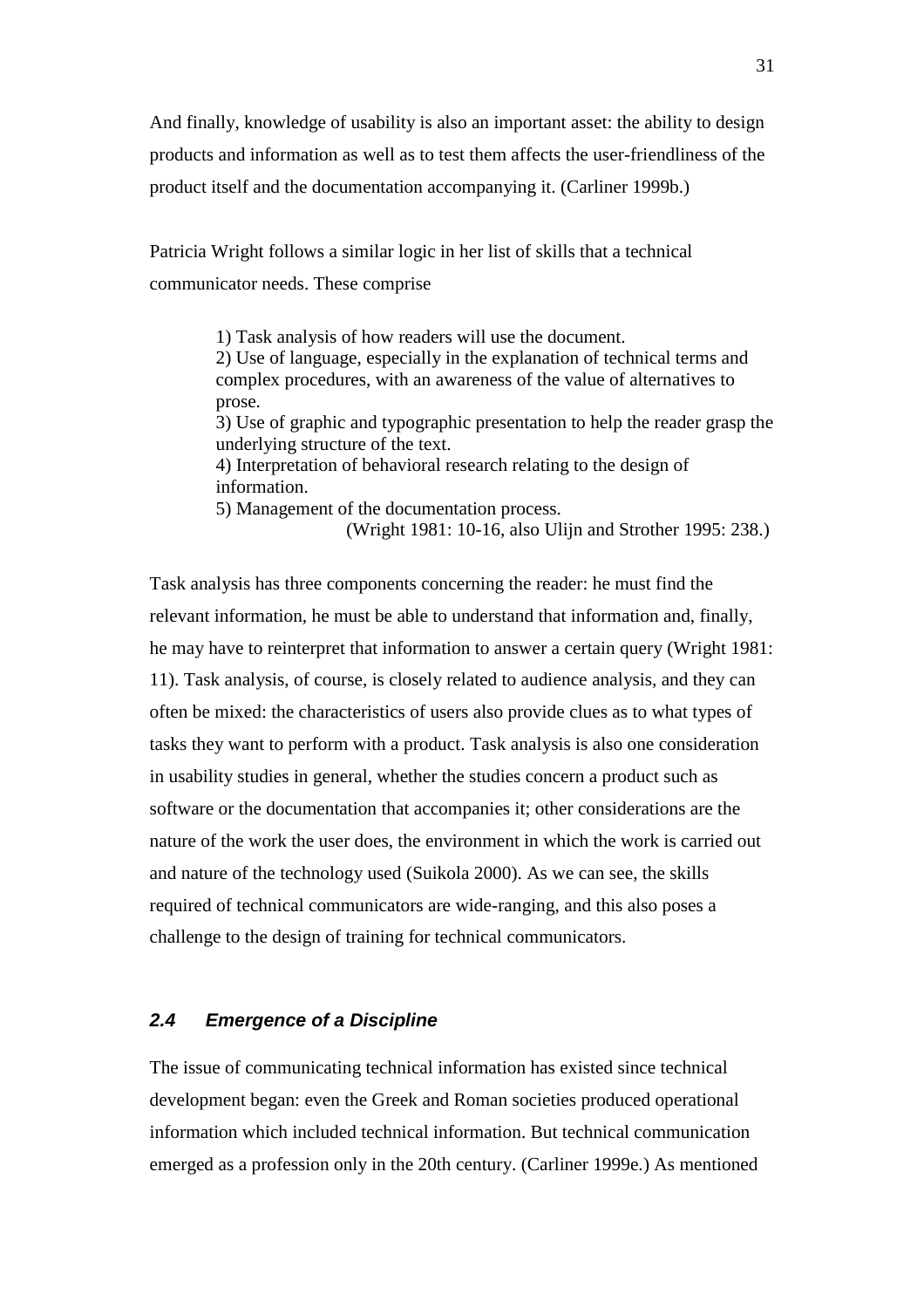in the introduction, it developed into a special field around the time of World War II, when the military and defence industry needed people to write user's manuals and maintenance manuals for hardware and weapons systems (Markel 1996: 3). In the 1950's, the first professional organizations in technical communication (Society for Technical Writers and Editors) were founded and the first degree programme was established (Carnegie Institute of Technology, now Carnegie Mellon University). In the 1960's and 70's, two unrelated trends helped fuel the growth of the profession: the growth of the computer industry required more extensive documentation, and the growth in plain language laws in the United States made consumers demand documents that were written in plain language. In the 1980's, consumers started buying computers, and technical communicators had the responsibility to provide user-friendly documentation. During that decade, employment and the number of academic programmes grew significantly. Today, computers continue to change the publication of information, and employment has continued to grow. Delivering information to users online was a trend of the 1990's. (Carliner 1999e.)<sup>6</sup>

Schriver notes that the field of document design [technical communication] did not begin in the United States, although the American perspective dominates the historical record (1997: 14). This is also demonstrated by the short historical account above. Today, the United States is the forerunner in technical communication, with an abundance of academic studies, textbooks, professional activities and different types and levels of educational programmes. Traditionally, technical communication professionals have been English majors and journalism graduates who were fascinated by technology and science (Kalmbach et al. 1995: 31). As a consequence of the growth of technical communication, these university departments started new training programmes and research projects in technical communication to meet the needs of the marketplace better. Thus, the field has traditionally been viewed as belonging to the humanities.

 $\overline{a}$ 

<sup>&</sup>lt;sup>6</sup> Schriver notes that the history of document design [technical communication] is a much more complicated issue than it is often portrayed to be (1997: 44-49). She also notes that there is a lack of historical sources for document design. She has, however, produced a good, comprehensive timeline of document design from 1900 to 1995, see Shriver 1997: 13-149.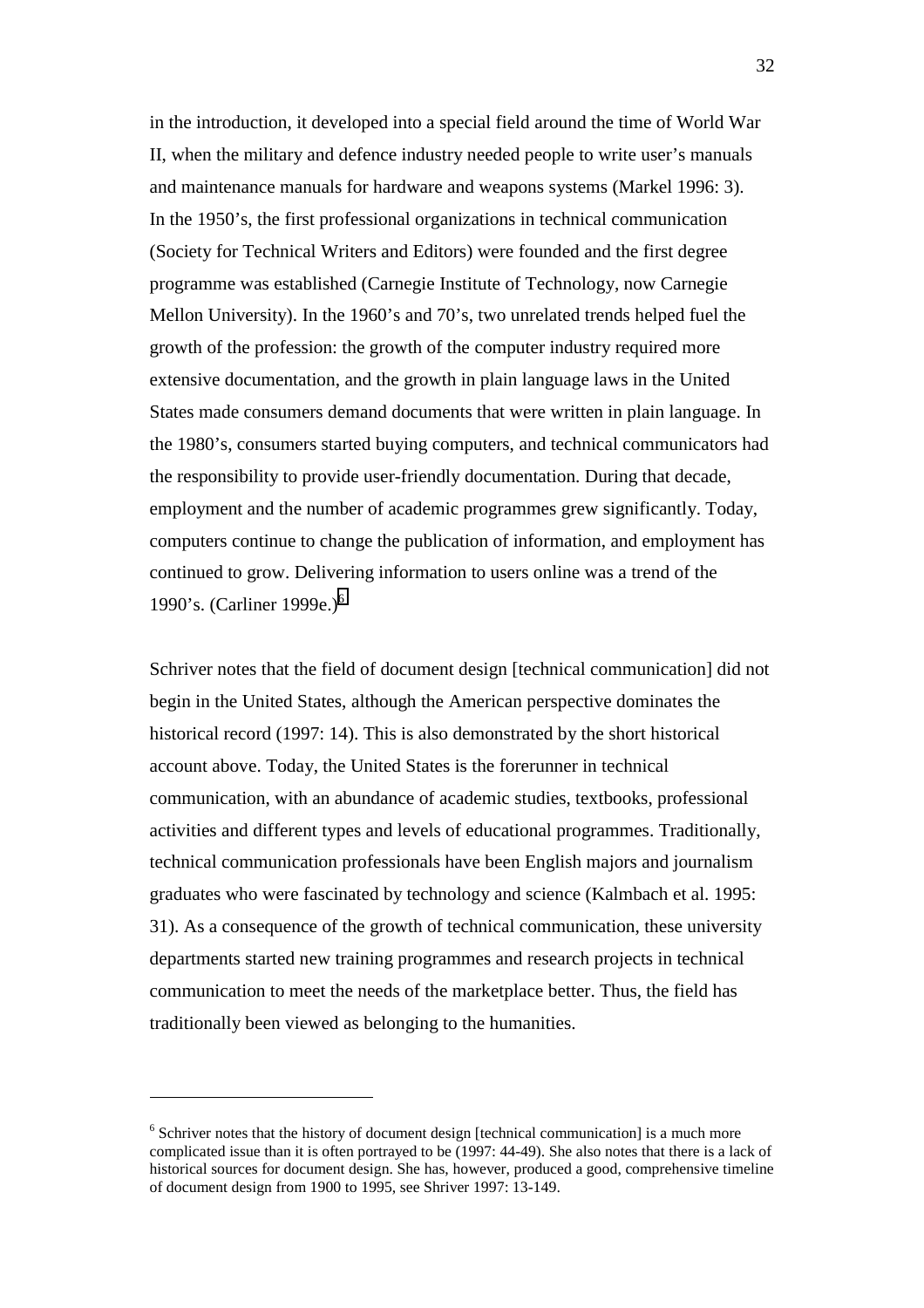In the absence of comprehensive studies on technical communication in Finland, it is difficult to trace the development of the field as accurately as in the case of the United States. The field is fairly new in terms of the development of the professional scene, educational programmes available and research. For example, the Finnish Technical Communications Society was established as recently as 1997, and M.A.-level education in technical communication is offered in only two Finnish universities, Tampere and Vaasa. In the former, training is offered in the form of a specialization programme (Technical Communications Programme) in the Department of Translation Studies, and in the latter, students can take a degree in the Departments of Communication Studies, and Information Technology and Production Economics (Multimedia Systems and Technical Communication).

Both university programmes were launched in the second half of the 1990's, and consequently, academic research in the field has also been fairly limited. Usability can be considered to be an exception in this sense, as it has been studied for a longer period of time, mainly within computer science and the social sciences. In addition to basic education, continuing education courses in technical communication are offered to practising technical communicators, and some preparatory training is provided for the unemployed. The field does not have a status of a discipline, unlike in the United States, as there are no actual technical communication departments. At this point, I would therefore describe technical communication as an emerging discipline.

#### **2.4.1 Research Characteristics and Training**

Technical communication is a multidisciplinary field. The fields that contribute most to technical communication are rhetoric, business management, composition theory, cognitive psychology, human factors (interaction between humans and machines), instructional technology (e.g., the application of learning styles when creating tutorials), linguistics, sociology, systems theory and transfer of technology (how people adopt and adapt technology). In addition, technical communicators need to have an understanding of the theories underlying the subject matter that they communicate. Technical communicators who work in the computer field, for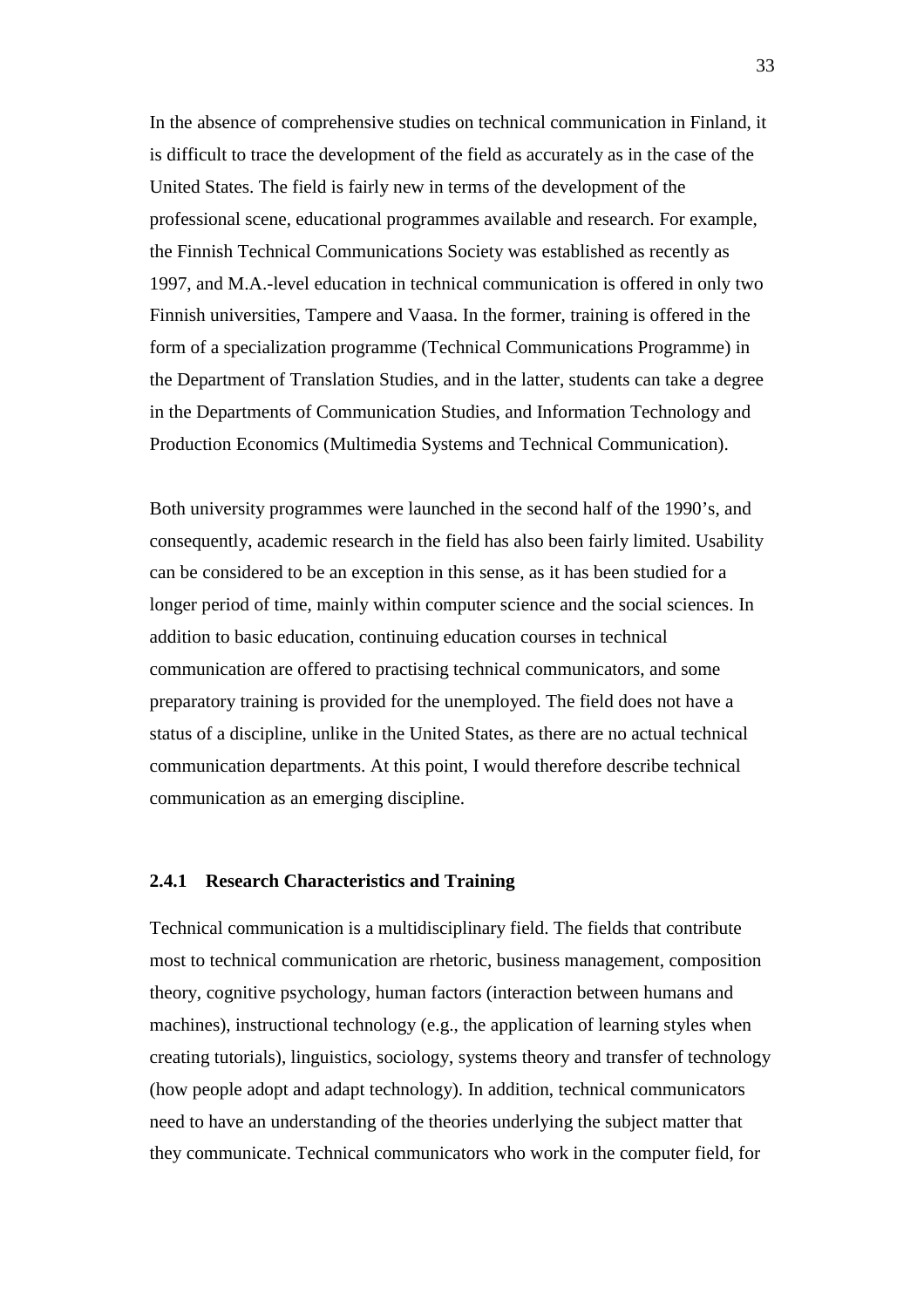example, need a background in operating systems, database management systems, programming or data communications. (Carliner 1999f.) In addition to placing a variety of demands on the skills and knowledge of professionals, the multidisciplinary nature of the field is naturally visible in training and research. Research in the field is broad-based and ranges from studies of style and simplified language to usability, cross-functional teams and writing for the information networks.

Earlier we saw similarities between the work of the technical communicator and that of the translator. The two fields as a whole also share a further common characteristic: Thomas Pinelli and Rebecca Barclay note that technical communication can be viewed both as a discipline and a profession, and this has been considered problematic. Technical communication as a discipline (US) is facing problems with methodology and purpose: "Technical Communication research has been variously criticized for failing to meet the standards of 'scientific inquiry' in both of these areas." (Pinelli and Barclay 1992: 528.) Interestingly, in 1985 Pinelli wrote:

> At present, technical communication is considered to be a field of endeavor to many and a profession to some, but not a discipline. It is time for technical communication to assume its rightful place with the other academic disciplines. A body of knowledge derived from research is the key to attaining that position. (Pinelli 1985: 6.)

Thus, although it was said above that technical communication has the status of a discipline in the United States, this has not been self-evident for a long period of time, and technical communication has struggled to attain the position it has today. The multidisciplinary nature of the field makes it a typical "studies" area, as noted in the introduction.

Being both a discipline and a profession has also given a unique nature to the research that is carried out in technical communication. Paul Anderson, John Brockmann and Carolyn Miller note that technical communication consists of three subdisciplines: the theoretical, the pedagogical and the professional. What has mostly been produced is practical research by the pedagogical and professional subdisciplines, which have a strong research tradition. The theoretical subdiscipline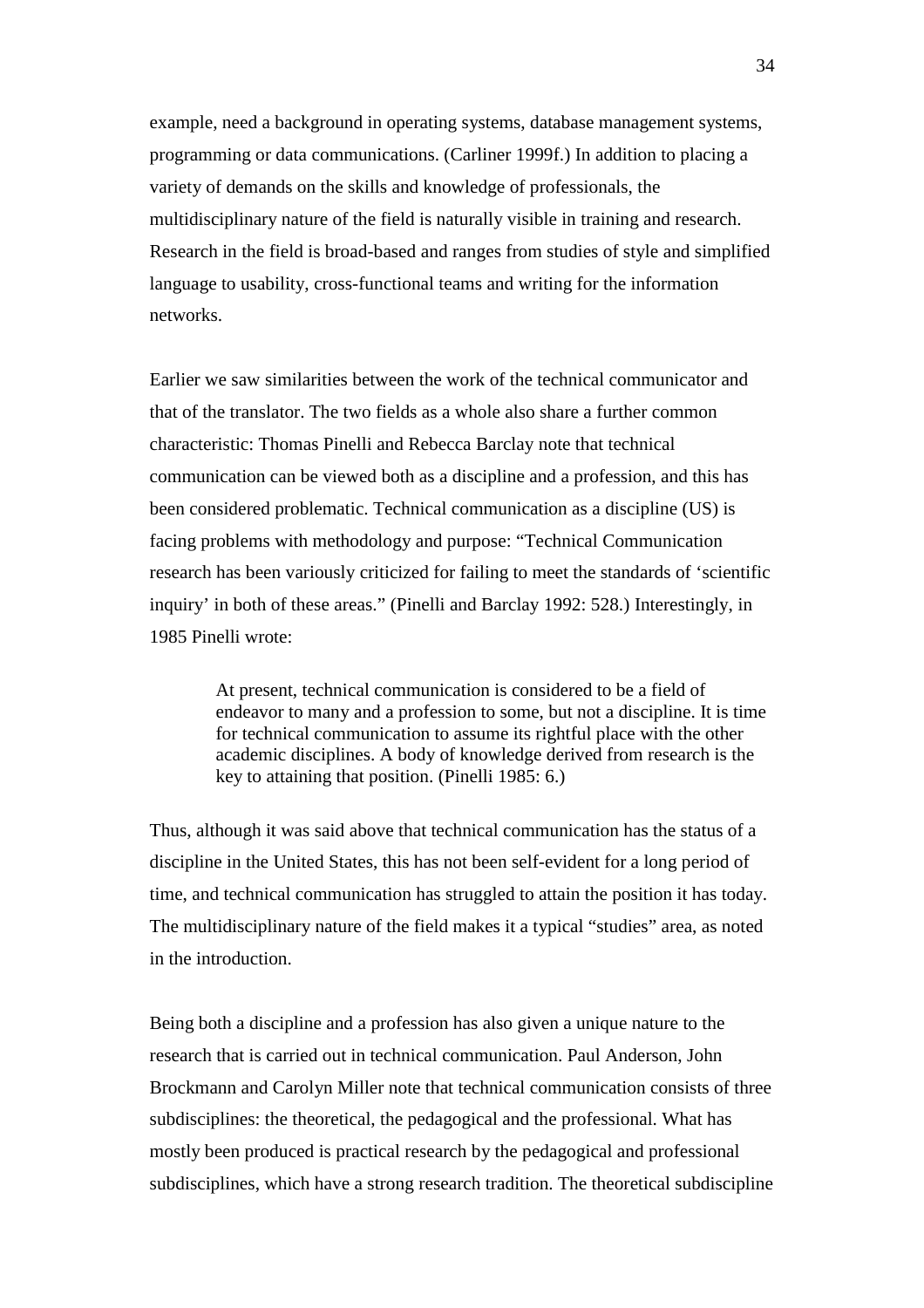has been lacking in both quantity and quality, but the 1980's witnessed a need and opportunity for its development because of the growth of the pedagogical and the professional subdisciplines. (Anderson et al. 1983: 7-9.) The field of technical communication has thus expanded gradually, starting from the pedagogical and practical needs of the profession.

Carliner has commented on areas in technical communication that seem to raise particular interest. In his outline for a model of technical communication, he asserts that technical communication should provide readers with access to information. This access exists on several levels: physical, emotional and intellectual. Much research exists on issues of physical access: how readers find the information they seek. There are also studies that pay attention to emotional access, which refers to cross-cultural communication and getting the reader's attention, for example. But less research exists concerning intellectual access: when readers find the information they were looking for, can they understand it and make use of it? This involves, for instance, choosing the form of the communication product (a user's guide, help, tutorial, etc.), or designing the structure of a document. (Carliner 1999i.) Intellectual access seems to border on themes such as human cognition and readability of documents, which in the Finnish context appear to raise increasing attention among students who take part in technical communication training.

If the research scene has changed, and is changing, so has the educational profile of technical communication over the past twenty years. Muriel Zimmerman offers an interesting contrast concerning what has been taught in technical communication over the years, and how it has been taught: in 1977, teachers taught students to make abstracts, proposals, progress reports, journal articles, feasibility studies, instructions and procedures; in 1997 they taught documentation, HTML and SGML, visual elements, documents design, ISO9000, intranets and multimedia. The teaching methods in 1977 were lectures, instructions on facts and rules, solo assignments, and included style, clarity and rhetorical features of technical genres; in 1997 the methods were computer workshops, construction through applied learning, collaborative projects, and included software user psychology, human factors, learning theory and usability. (Zimmerman 1997, also in Krull 1999: 4.) These changes also reflect the multidisciplinary nature of technical communication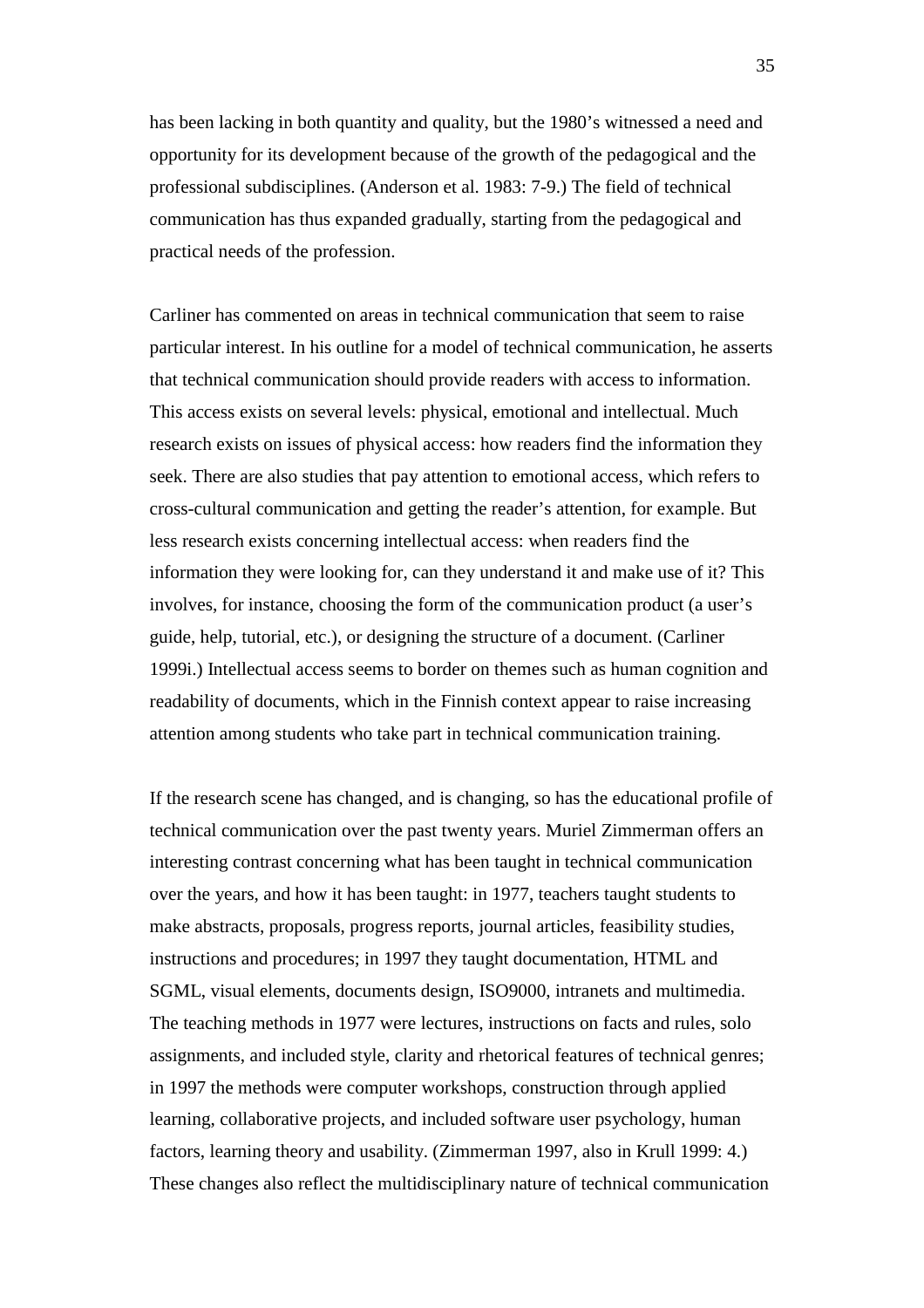and the challenge to technical communication training trying to keep up, which was addressed earlier.

Much of technical communication training offered around the world is characterized by a strong tradition of cooperation between university and industry. As pointed out in the introduction, this is also the case in the Finnish context, where some forms of cooperation between university and industry have been tested with good results. In the following, I will briefly outline one example.

The Department of Translation Studies at the University of Tampere launched the Technical Communications Programme in the autumn of 1997. The programme comprises 20 credits, and is intended for students who are in the final stages of their studies. The programme is organized together with 20-30 Finnish companies. There are four forms of cooperation: firstly, since companies which employ technical communicators have an arsenal of expertise in technical communication, representatives of these companies give visiting lectures on different aspects of technical communication. Secondly, an important part of the programme is a threemonth summer traineeship where students work as technical communicators, and get to test the knowledge and skills they have learned in the programme. Thirdly, students make excursions to the companies to familiarize themselves with the work of the technical communicator, or the companies themselves visit the university to present themselves. And fourthly, the students write their M.A. thesis in cooperation with the company. Topics concern areas of technical communication that are in the interest of the company. The students learn to combine theory with practice through writing their thesis, and the companies receive the benefits of the latest research carried out in the field, which they can adapt to suit their own objectives.

As cooperation between university and industry increases, more and more students have the opportunity to write their M.A. thesis in cooperation with companies.<sup>7</sup>

 $\overline{a}$ 

<sup>7</sup> Rich notes that carrying out u*seful* research was often viewed as a menace to one's professional prestige in the 1960's (1979: 16); fortunately, this has not seemed to be the case in technical communication at any point.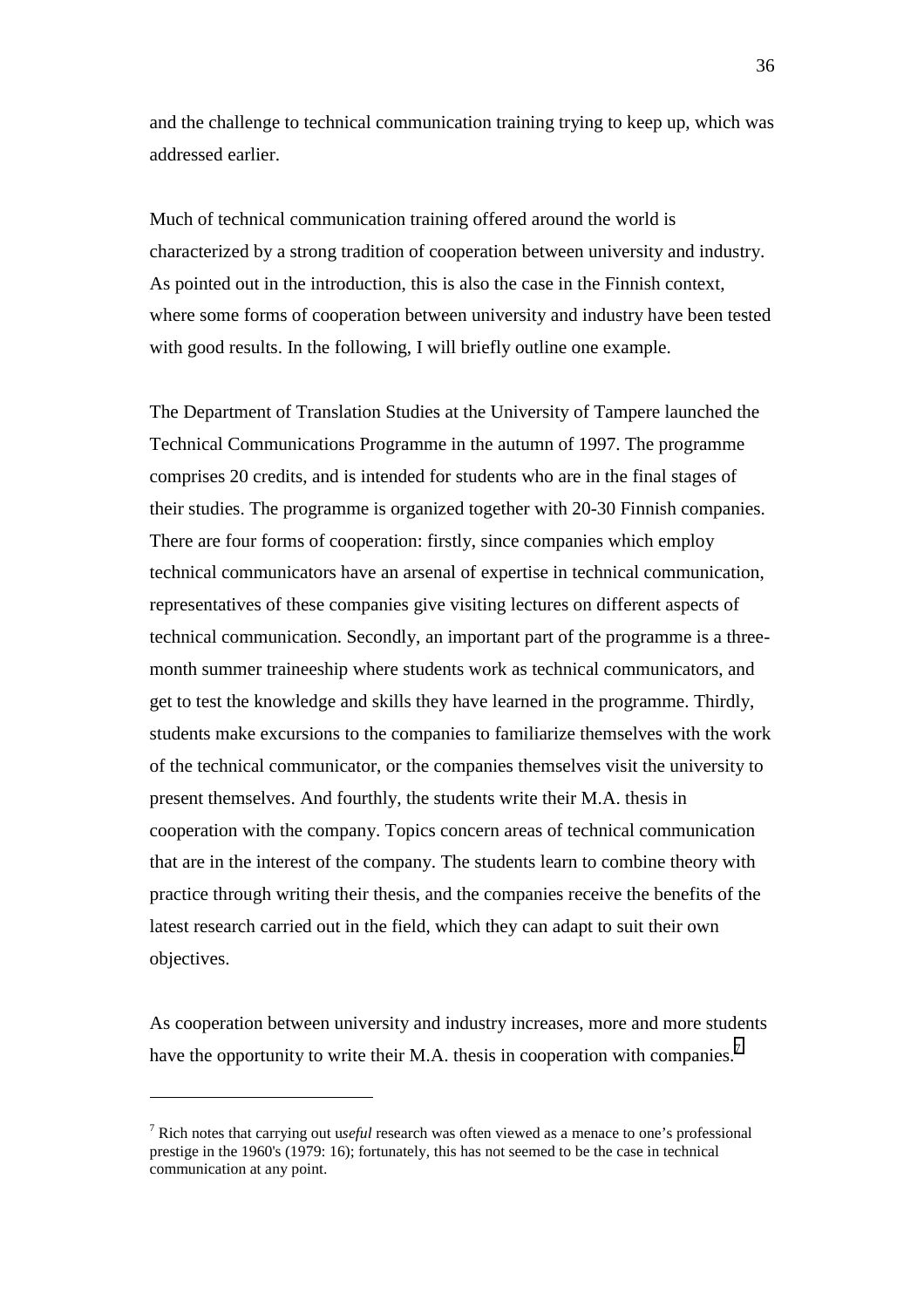This also suggests that the development of technical communication in Finland, with its multicultural and multilingual dimension, may follow the same pattern as international technical communication, from professional into more theoretical perspectives. The pedagogical perspective, namely designing courses and programmes, is also important, as suggested in the introduction.

Commissioned M.A. theses are also related to the dissemination of research among practising technical communicators and the utilization of that research. When students write their thesis for a company, they themselves are acting as diffusers of knowledge. And once they transfer from the university into working life, they become the users of research, which they once produced themselves.

Having completed a piece of research in technical communication, it could be assumed that the students are more open to new research. This does not, however, remove the problems related to research dissemination and utilization. Overall, there are a number of factors which affect how receptive people are to research, such as educational background, personality (some are theoretically-oriented, others practically-oriented), overall attitudes toward science, toward authority and toward lifelong learning, and the availability of suitable channels for research dissemination, not to mention the substance which is being diffused. I shall return to these in connection with research utilization in chapter 3.

### **2.4.2 Trends and Challenges**

George Hayhoe has listed three challenges for technical communication in the 21st century. Firstly, he calls for broadening technical communicators' understanding of who their audiences are, if they are to compete locally and globally. This importance of the audience was also commented on earlier in this chapter. Secondly, Hayhoe asserts that technical communicators must confront the consequences of not knowing the research basis and methodologies of the field. This is connected with the arguments as to why technical communicators would use research overall, which will be examined in subsection 3.3.4. Thirdly, technical communicators should acknowledge that, most importantly, they need to master the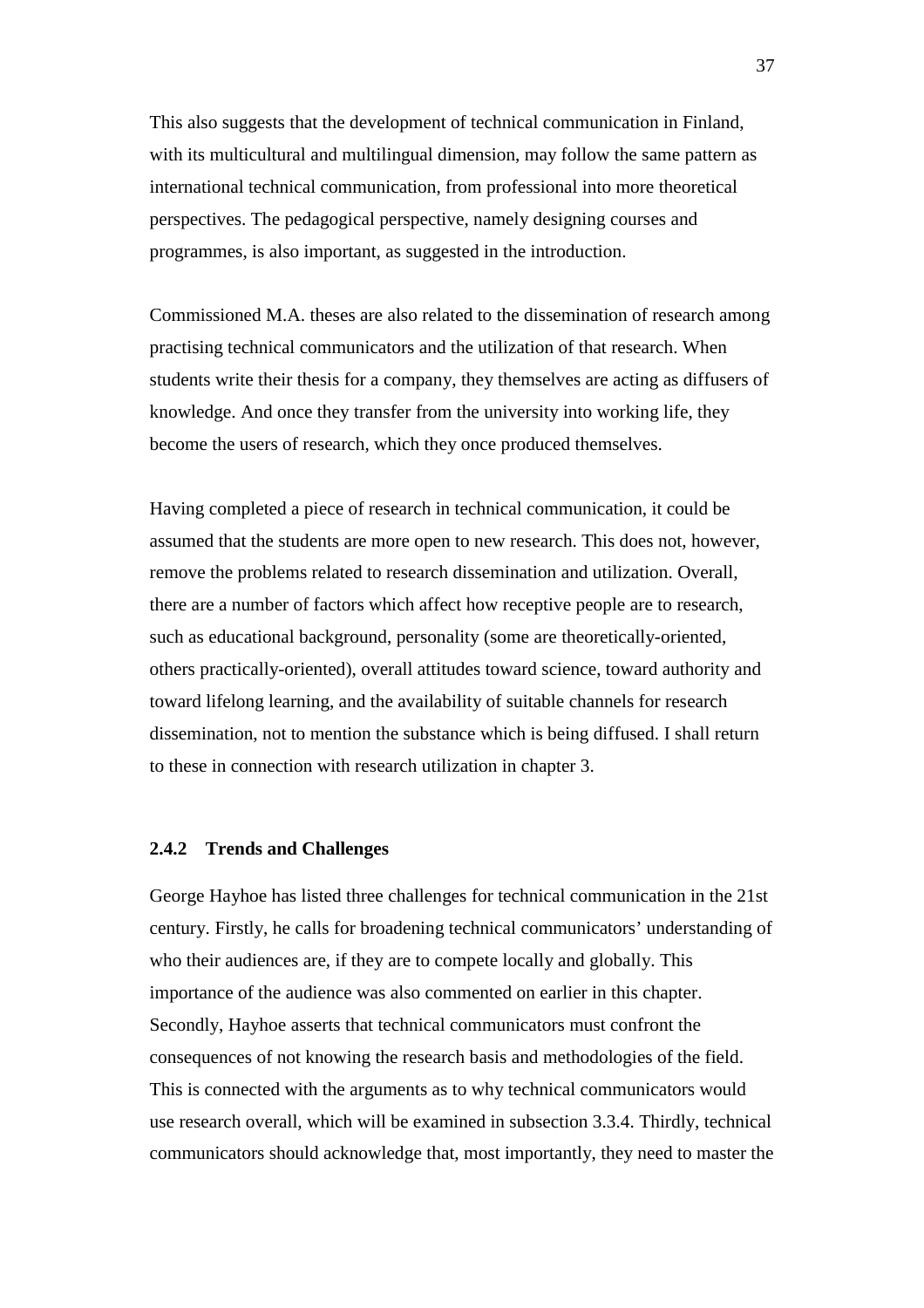basic skills of communication, not so much the latest software. (Hayhoe 1998.) In my view, this last notion, which was briefly commented on earlier, also sends a comforting message to teachers and those who plan training programmes in technical communication: although tools are important, the emphasis should still be on communicative skills.

In 1996, the Society for Technical Communication (STC) approved a research agenda that is intended to guide future research and developments in the field. The elements in the agenda are listed below, as they give a holistic picture of technical communication:

- job skills and knowledge: what makes a technical communicator and what skills and knowledge technical communicators need;
- audience analysis and understanding: the extension of our understanding of users, usability, customers, their primary tasks and work processes, reading processes, etc., in natural settings;
- designing new documentation processes: the effects of new documentation paradigms, such as structured and single-sourced documentation on the technical communication process;
- designing for visualization: we need guidelines for making decisions about when to use text, when to use visuals, and how to integrate the two;
- information dissemination tools: issues surrounding the use of the Internet and World Wide Web and how they affect the information that technical communicators produce;
- collaboration and team-based projects: studies of face-to-face versus computer-mediated collaboration in the environment where technical communicators work;
- hardcopy and online evaluation: improving the evaluation of methods of hardcopy and online texts in a way to support the design of usable and persuasive information;
- settings for writing and internationalization: how technical communicators plan, design and evaluate texts for translation;
- professional, social and environmental trends: the role of technical communicators in the next century when new genres and writing situations emerge, audience types become wider and globalization grows;
- research models for technical communication: technical communication researchers need more research on research.

In addition to these, there is concern for the name of the profession, as discussed above, and also for the status of the profession: many feel that the profession is not valued highly enough by others in society. (In Carliner 1999f.)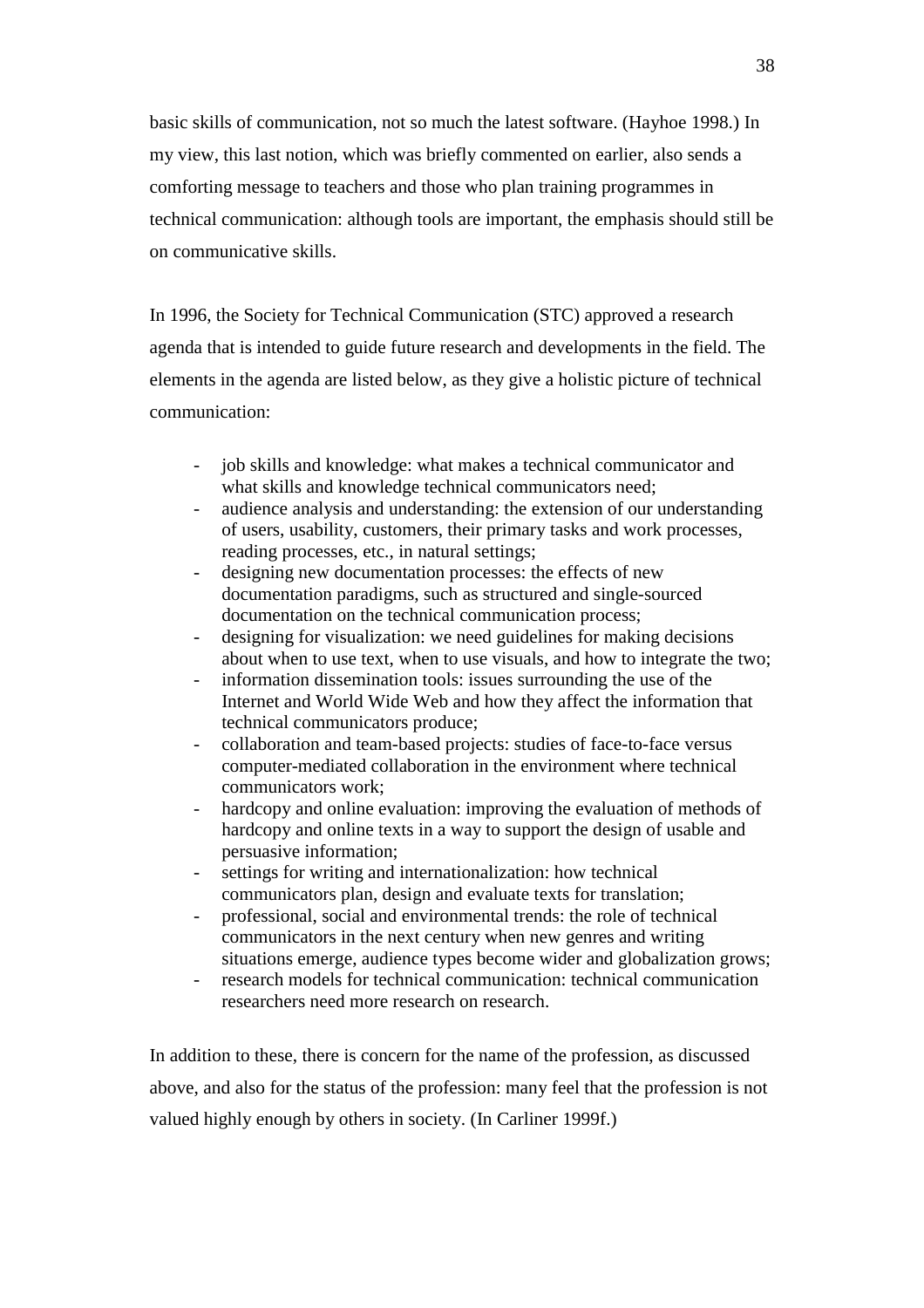The research agenda by the STC is significant in two respects: at the same time as it provides researchers with quite a number of challenges, it also provides examples of the substance of technical communication research that may interest professionals and prove useful to them. Since the focus in this study is on the dissemination of research and its use among technical communicators, we also need to pay attention to what the knowledge being diffused actually means, as pointed out in the introduction.

The research agenda gives an extensive overview of research areas, all of which can contain a number of individual research topics. A good example of an area which is quite popular nowadays in technical communication is usability and audience analysis (the second point above): for example, technical communicators may be interested in reading about the usability of documentation in order to carry out their own usability testing. More examples will be given in chapter 5 in connection with the analysis.

Of a more general interest to the theme of this study is the last item in the STC's research agenda: technical communication researchers need more research on research. According to Carliner, this means searching for answers to the following questions, such as:

- How do we better bridge the gap between practitioners (corporations) and researchers/teachers (universities)?
- What sorts of rewards do we need to build into the academy to encourage researchers to collaborate with industry?
- What sorts of rewards do we need to build into industry to encourage research-based practices?
- Should we design intermediary publications for the dissemination of pure research to practising technical communicators?
- How do we strengthen the relationship between pure and applied research? (1999f.)

The first item is particularly relevant in this context: bridging the gap between practitioners and researchers is at the heart of research dissemination and utilization, as we will see in a moment. The aim of this study is to survey the size and shape of that gap. The rewards of cooperation between university and industry is also a topical issue particularly in Finnish technical communication as we saw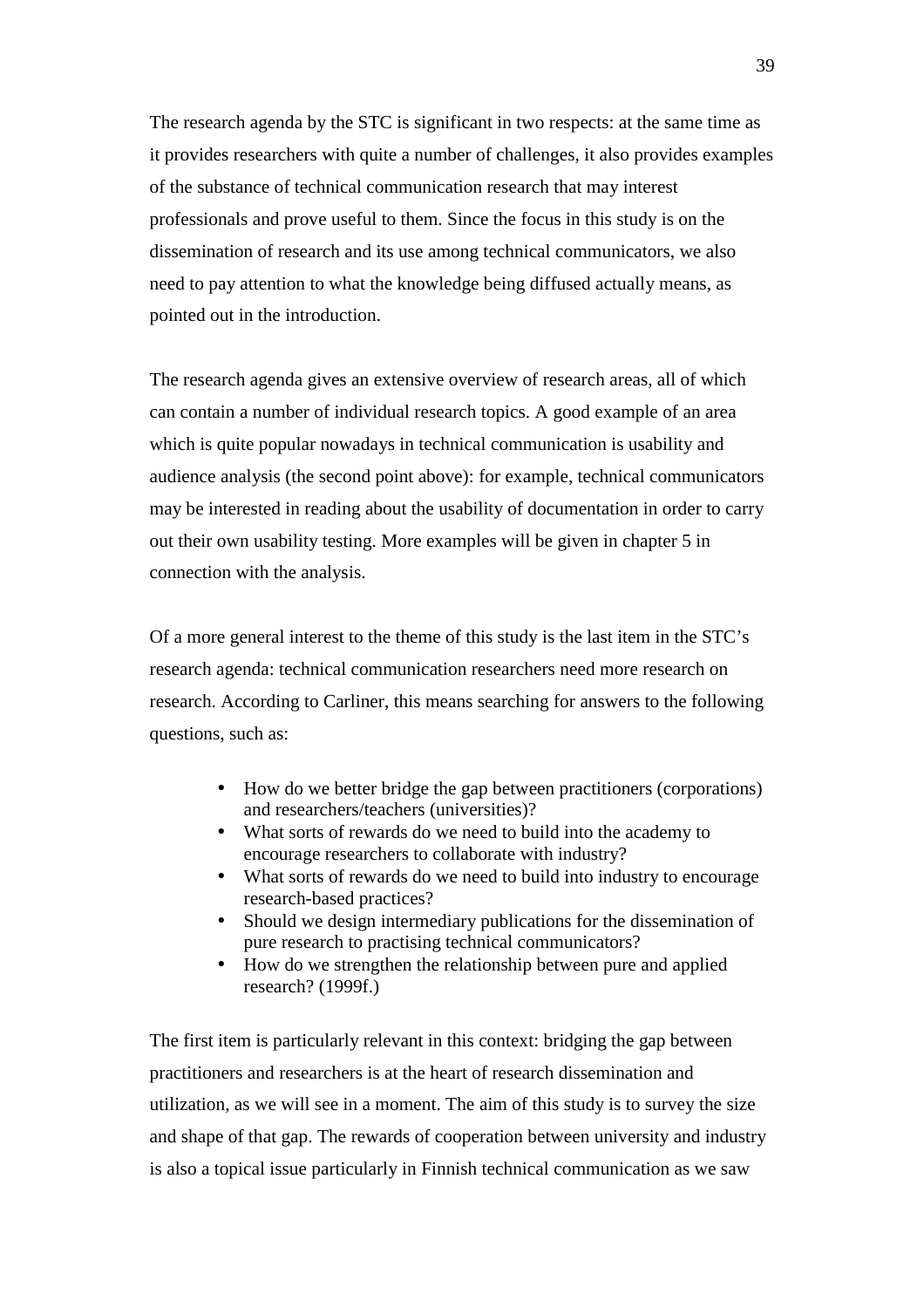above. Finally, Carliner's suggestion about intermediary publications is interesting, although its practical implications are somewhat vague and should be expanded. His notion is related to the issue of access to information in general, which will be addressed in chapters 3 and 5.

Since we are dealing with an emerging discipline, the beginning of the 21st century will undoubtedly show interesting developments in technical communication. The advancement of technology causes some of these, as Robert Krull notes: "As technologies and our knowledge of their usability change, we will have to update our education of professionals, users, and students" (1999: 5). Changes will occur on the fronts of research, training and profession alike. To give an indication as to which areas these developments could concern and where the entire field is headed, Carliner provides a good starting point by listing the general trends in technical communication in 1999. In the following paragraph, I will mention a few of these trends, which I think also apply to Finnish technical communication.

As a result of the strong economic development, there is more information to be disseminated, and there do not seem to be enough workers for the amount of work available. The demand for technical communicators is too great for the present supply. The business is also becoming more and more global, and it seems that translation and localization companies are benefiting from it: many are expanding to technical communication. Another development is that companies want to reduce the time to market, in other words, the time between inception and introduction of a product, and web publishing have enabled them to reduce the publication time of their communication products. The importance of the web will thus grow, and consequently the demands placed on the skills of technical communicators will expand. Being able to write a manual is no longer enough; one has to be able to switch between writing manuals, kiosks, online help, tutorials, etc. (Carliner 1999d.)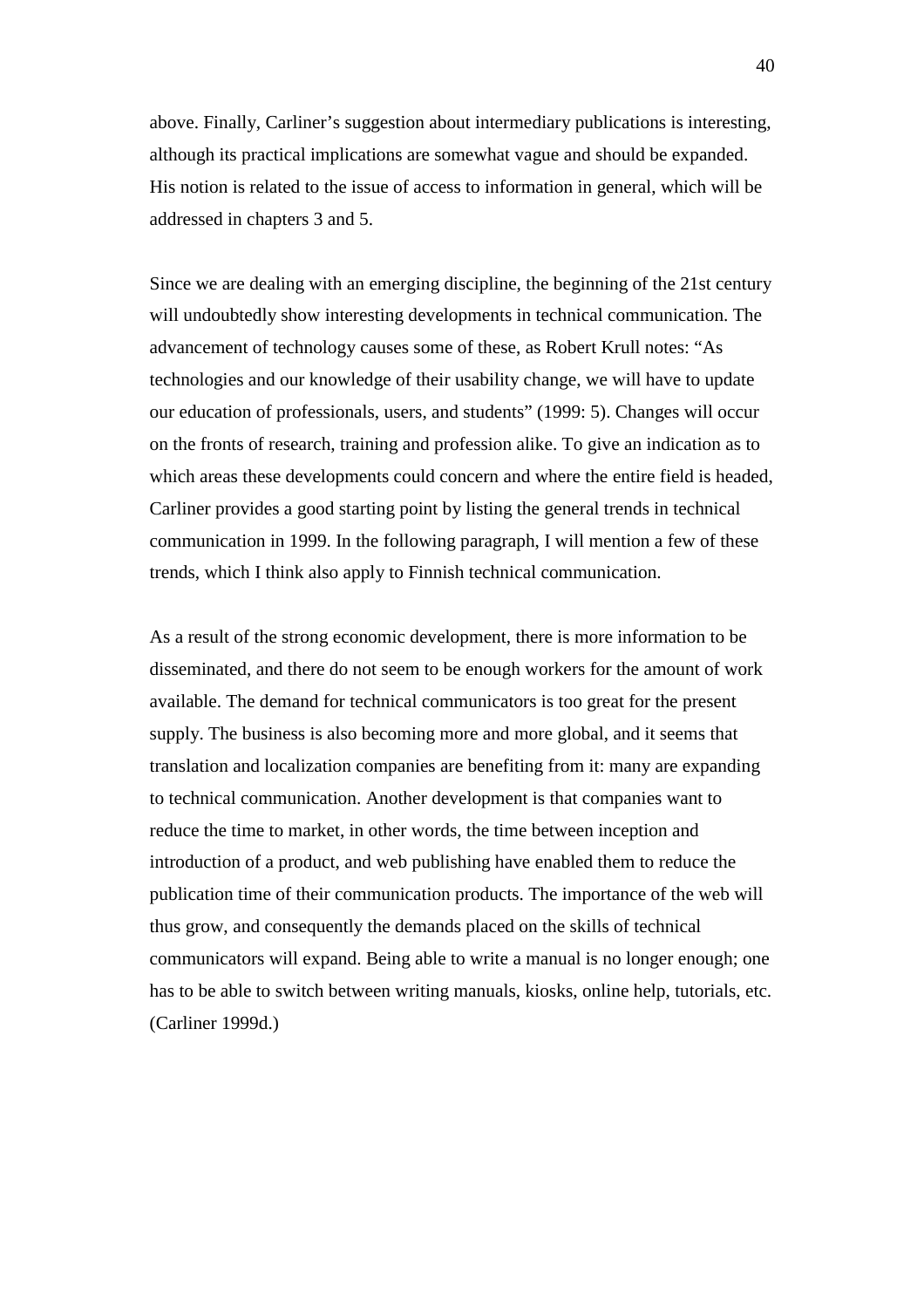#### **2.4.3 Publications and Organizations**

One of the items in the questionnaire sent to technical communicators for this study asked the respondents to give examples of sources from which they get information about technical communication research. Having an idea of existing publications and organizations in technical communication will therefore be useful when assessing the results in chapter 5.

Scholarly journals that technical communicators read include Technical Communication, IEEE Transactions on Professional Communication, Technical Communication Quarterly, the Journal of Technical Writing and Editing, and the Journal of Business and Technical Communication. These are all publications which use a review process to assess the importance and validity of the claims in the articles. The content in professional magazines, on the other hand, is primarily selected by an editor-in-chief. These include Intercom, Editorial Eye, WinHelp Digest, Writer's Digest, The Writer, Wired and New Media. (Carliner 1999g.)<sup>8</sup> Most of these publications can be considered to be targeted mainly at technical communicators. Some of them also appear in the answers to the questionnaire.

The nature of professional organizations in technical communication is similar to publications: some cater almost exclusively for technical communicators, but there are a number of other organizations to which technical communicators may belong. One organization was mentioned earlier, the Society for Technical Communication based in the United States. It is the largest professional organization for people in the field and has chapters around the world, including Europe. The Professional Communications Society of the Institute of Electrical and Electronic Engineers (IEEE-PCS) mainly specializes in communication related to engineering disciplines. The Special Interest Group on Documentation (SIGDOC) of the Association for Computing Machine operates in the field of computers in North America. The Association of Teachers of Technical Writing (ATTW) is

 $\overline{a}$ 

 $8$  For a more extensive list of publications related to technical communication, see Schriver 1997: 498-501.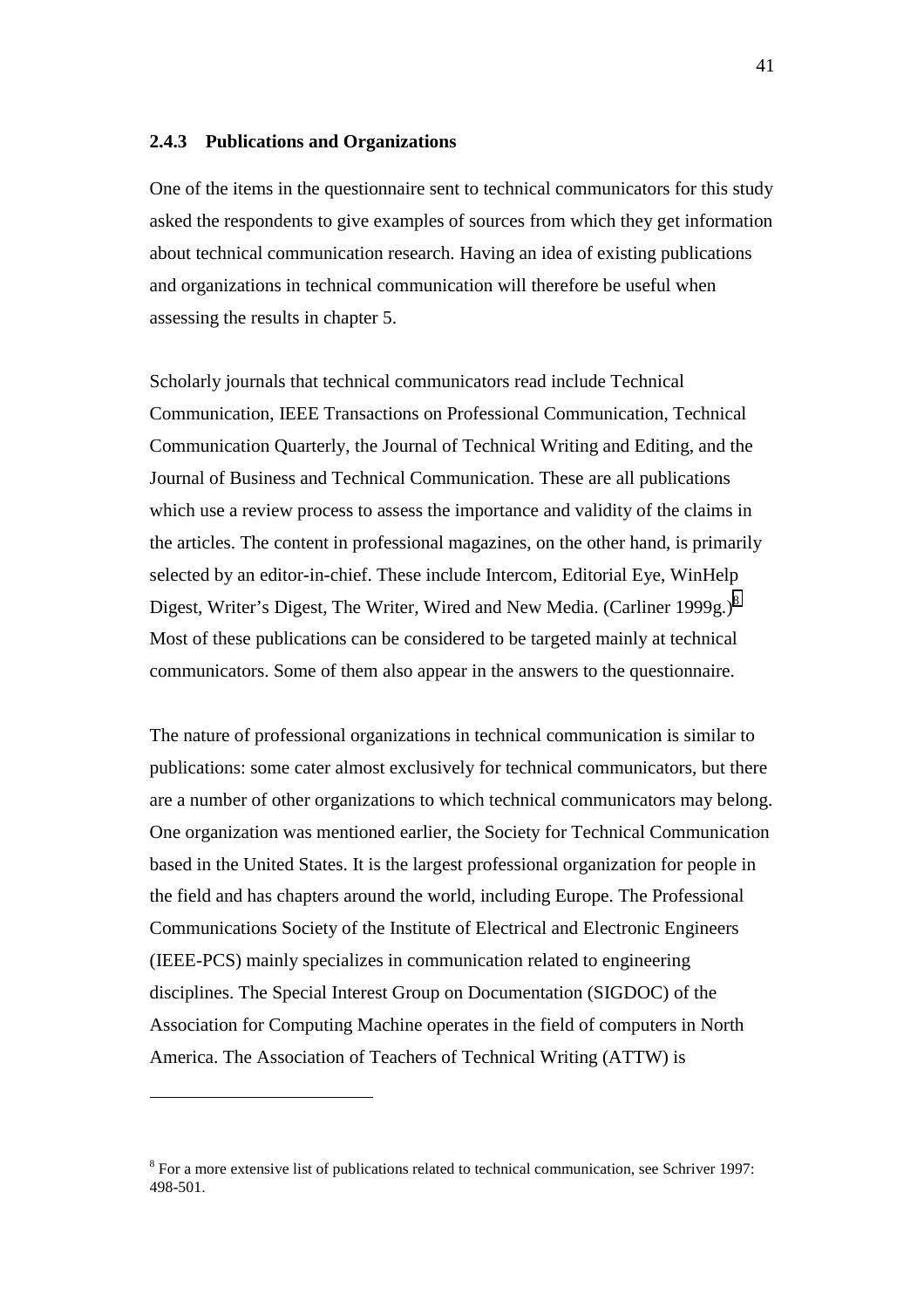an organization for those who teach technical communication in various institutions. Tecom is an organization for technical communicators in Germany. INTECOM is an organization of technical communication organizations, which includes the STC, IEEE-PCS, Tekom and as a new member, the Finnish Technical Communications Society, too. In addition to these organizations, there is the Technical Writer's List (TECHWR-L), which is not a membership organization as such but a popular meeting place for professionals in the field. (Carliner 1999g.) The Finnish Technical Communications Society was established in 1997, as was mentioned earlier. Nowadays the society has over 100 members and it organizes seminars and other events for its members. The society also publishes a magazine called *Näkymä*, which was used in the selection of informants in this study, as we will see in chapter 5.

#### *Summary*

The focal points in this chapter were the following:

- Technical communication as a field has a short history in Finland.
- Finnish technical communication has a unique multilingual and multicultural element: technical communicators write in a non-native language.
- Technical communication has traditionally been a highly practice-oriented field. Practice has permeated both research and training. One manifestation of practice-orientation is the growing cooperation between university and industry.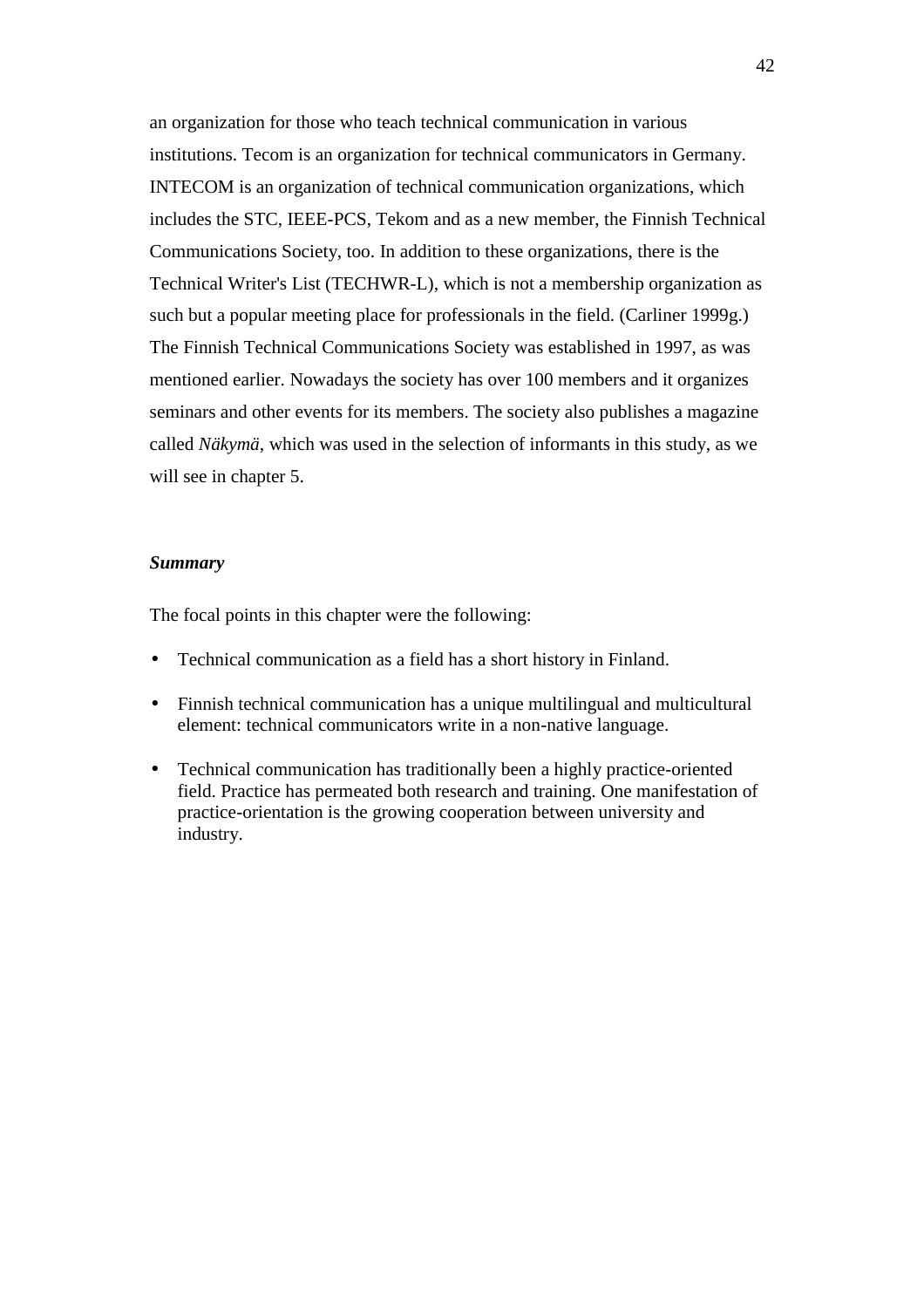# **3 Research Dissemination**

The owner of a dog whistle is warned that the product does not work if the dog is deaf. – HS, 23 July 1998

Scientific knowledge is created continuously in the research community, and it is disseminated to different target groups in society through a variety of channels. As mentioned in the introduction, scientific knowledge is diffused a) inside the research community, b) to users and those who adapt scientific knowledge (hereafter called users or the user group) and c) to the public at large (Laaksovirta 1986: 103, Niiniluoto 1994: 9, Niiniluoto 1989a: 109-110, Takala 1983: 8).

Eric Dyring was the first to define knowledge according to target group. His division was as follows: 1) knowledge targeted at science (internal dissemination within the research community) and 2) research targeted at society (user knowledge, decision-making knowledge and general research knowledge). (Forskning... 1977: 11, also Laaksovirta 1986: 103.) The latter can also be called popularized knowledge, and in addition, popularized knowledge includes one segment of the first group: dissemination of research from one discipline to another (Laaksovirta 1986: 103). I shall return to popularization in chapter 4.

This chapter will focus on research dissemination and utilization among the user group (b above). However, before it can be discussed, I will address the two basic concepts behind knowledge dissemination and utilization, namely *knowledge* and *information*.

# **3.1 Knowledge and Information**

The two fundamental ways in which man pursues reality are his own action and knowledge (Heikkilä and Holma 1990: 115). Knowledge is a concept which is often considered to be self-evident and uncomplicated. We know that we know some things, and we know that there are things which we do not know. On the other hand, a part of our knowledge may not be conscious. Sources of our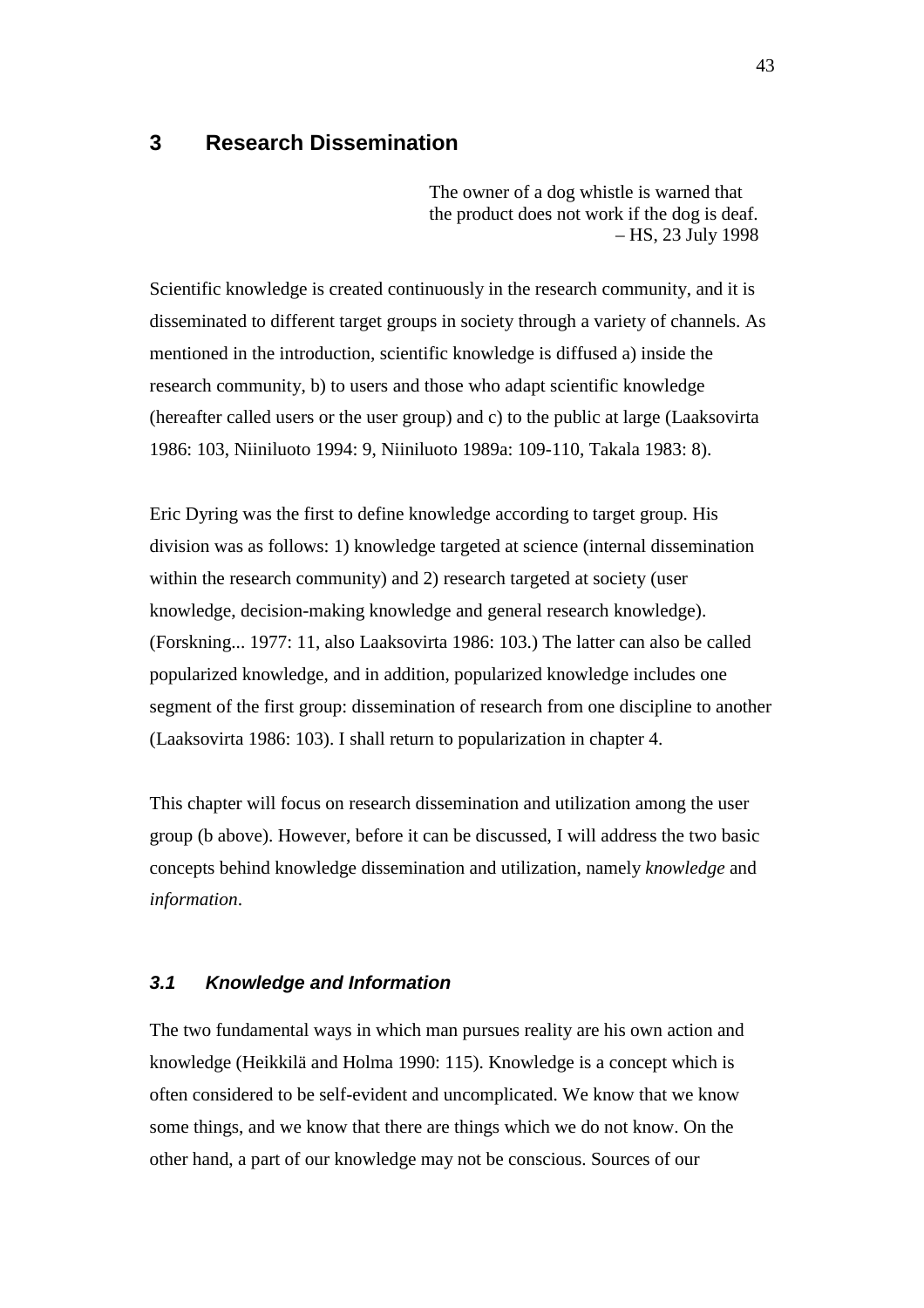knowledge include traditions, authorities, our own perceptions and experiences, and most reliably, scientific research (Uusitalo 1991: 10-13). In other words, knowing is not only based on scientific knowledge or well-founded statements about the world; it includes many experiential, subjective dimensions, some of which are common to us all (Heikkilä and Holma 1990: 48). However, science is regarded so highly that knowledge is often equated solely with scientific knowledge and other types of knowledge are deemed as non-knowledge.

*Knowledge* is an essential concept in research dissemination and utilization, and in the literature it is often distinguished from *information*. The relationship between knowledge and information is a highly complex one, and many different views have been expressed about them (Savolainen 1985: 19). In this study, their relationship will be viewed according to the analysis by Reijo Savolainen $^9$ , as suggested in the introduction: knowledge is a property of the individual, enabling and orientating him to function as an individual and member of society, whereas information refers to processes taking place between individuals. Information can, however, become knowledge once it is adopted.

As mentioned in the introduction, *scientific knowledge* is the starting point in research dissemination and utilization. The term scientific knowledge in this study does not exclude information. In line with Tuula Laaksovirta's definition, these concepts are considered hierarchical in that *knowledge* can contain *information*, but *information* does not encompass the entire scope of the concept *knowledge*. Therefore, examining the dissemination of scientific knowledge may also include examining the dissemination of scientific information (Laaksovirta 1986: summary 5). A more detailed difference between scientific knowledge and scientific information is the following:

<sup>&</sup>lt;sup>9</sup> "... käsite 'tieto' edustaa 'tietämys' -merkityksessä inhimillisen subjektin omaamien käsitteiden sisällöllistä kokonaisuutta, joka mahdollistaa ja orientoi hänen toimintaansa yksilönä ja yhteiskunnan jäsenenä. Sitä vastoin 'informaatio' viittaa pitkälti Machlupin ja Bouldingin näkemysten suuntaisesti niihin prosesseihin, ts. siirto- ja vaikutusyhteyksiin, jotka muuttavat jollakin yksilöimättömällä tavalla subjektin omaamaa 'tieto-' tai paremminkin 'tietämysvarantoa' sisällöllisessä mielessä. . . . 'tieto' on aina jonkun (yksilöllisen) subjektin tietoa tai tietämystä. Sitä vastoin 'informaatio' voidaan nähdä paremminkin kahden tai useamman subjektin omaamien tietovarantojen välisenä toiminnallisena ja siten niitä muuttavana siteenä." (Savolainen 1985: 22, also Laaksovirta 1986: 55-56.)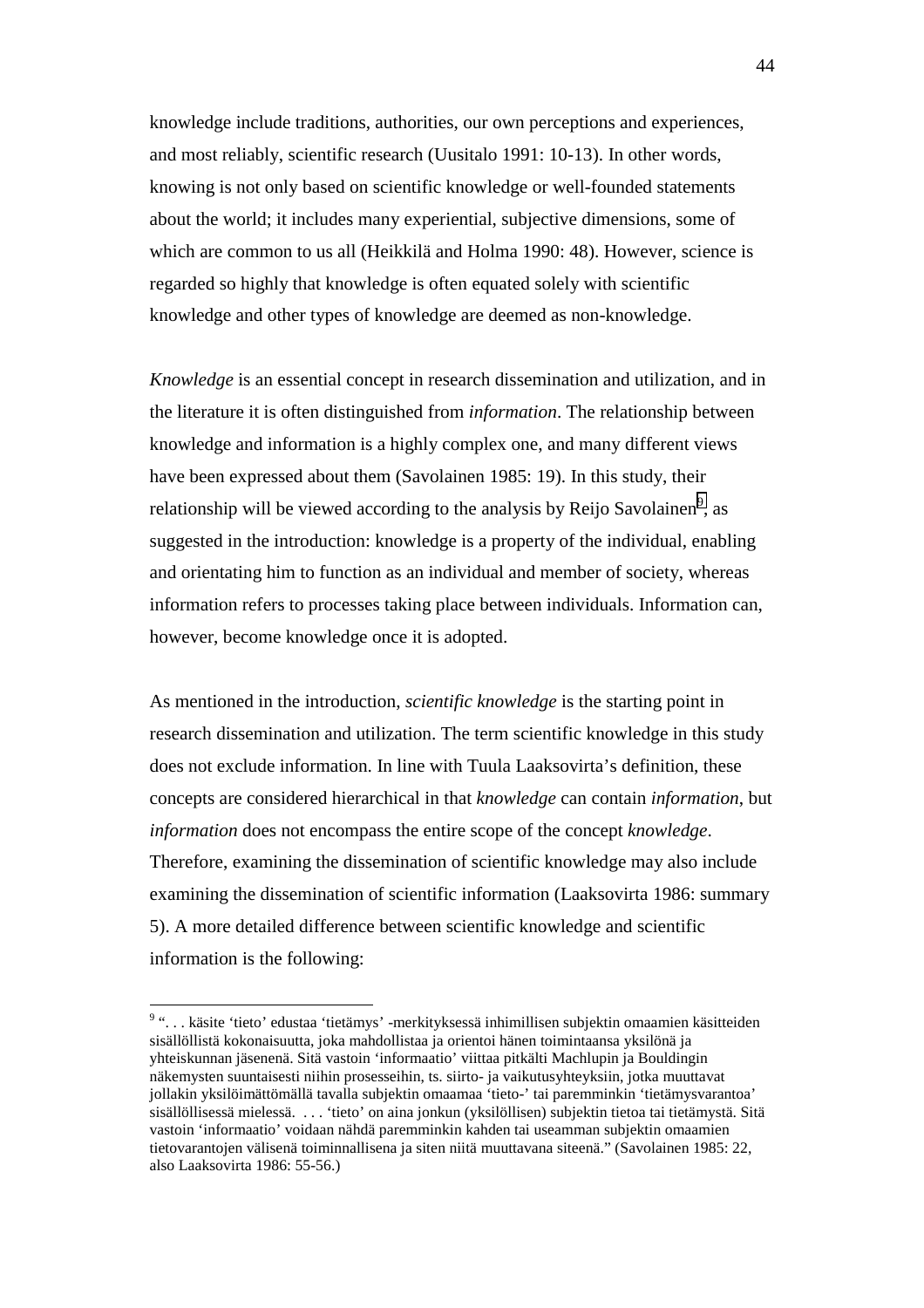- Scientific knowledge is an entity, whereas scientific information is fragmented. Scientific information can be used when aiming at scientific knowledge.

- Scientific knowledge is tied to the subject's knowledge structure, deepening and expanding it, whereas scientific information is "only" an addition in the individual's knowledge structure.

- The shell of scientific knowledge cannot be separated from its content when knowledge is processed. (Laaksovirta 1986: 56.)

*Scientific knowledge* will be used as the standard term throughout this study, although as Laaksovirta's definition suggests, scientific knowledge becomes scientific information at some point of the dissemination process before it again becomes scientific knowledge, the property of the knower. It is noteworthy that there is also some variety in this terminology within the research utilization literature, as mentioned in the introduction. Scientific knowledge will be discussed further in section 4.1 in connection with popularization, and I shall also briefly return to knowledge and information in subsection 3.3.2.

In addition to knowledge and information, *communication* is another term which is often presented together with the first two. Together they form a complex conceptual and functional entity. Communication can be understood as referring to those factors and conditions which enable the connection between knowledge and information to function. (Savolainen 1985: 23-24.) Knowledge and information, however, are the relevant concepts here. Next I will look at research dissemination as a general social phenomenon.

# **3.2 Research Dissemination Theories and Considerations**

A number of theories and models concerning research dissemination in general have been created within various disciplines. In this subsection, I shall rely heavily on Laaksovirta's doctoral dissertation (1986), in which she provides a good overall view of these theories. Reproducing them here in detail is not purposeful, since this study focuses on research utilization. Instead, a grouping of these theories will be briefly presented in the following, and those theories that are relevant to research utilization in technical communication will be examined more closely below.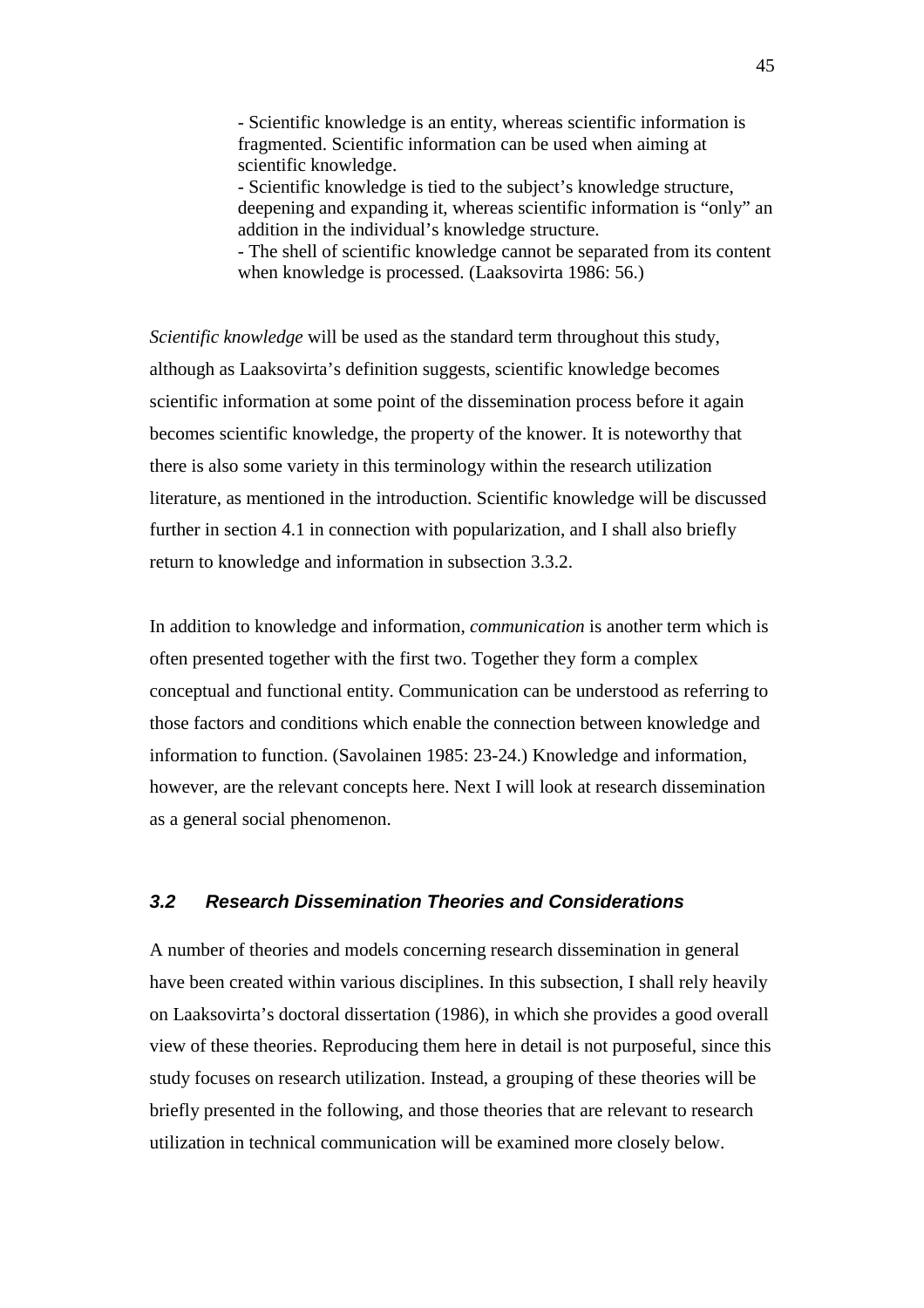Laaksovirta divides theories of research dissemination into two main groups, which are not so relevant in this study. These are a) causal-formalistic theories and b) social-power theories. The causal-formalistic theories comprise circuit theories of the flow of information, knowledge-specific theories, and gap, obstacle and deficiency theories. The social-power theories, on the other hand, include liberalistic models, theories of group determination, re-creators of knowledge, and power theories. More relevant to this study are theories which fall between these two groups, namely a) user studies and b) theories of instrumentalism and enlightenment. (Laaksovirta 1986: 65-91, summary 8-9.) A mixture of the "in between" theories were used both as a starting point for designing the questionnaire in this study and in interpreting the respondents' answers. These theories will be explained in the following.

User studies concentrate on the person or persons who may need scientific knowledge. The studies may, for example, focus on the user's relationship to and attitudes toward information channels, his immediate surroundings and the society. Within these studies various user group typologies have been created. (Laaksovirta 1986: 76-78.) As we will see later on, the questionnaire in this study asks a number of questions about the background of the informants as well as the channels of information they use, and in this sense we are dealing with a user study.

The theories of instrumentalism and enlightenment are concerned with the purposes for which scientific knowledge is used. Instrumentalism assumes that researchers provide ready answers to problems of society, whereas in the enlightenment model, research does not solve social problems as such, but provides means and bases for intellectual conceptualization, assumptions and orientations. (Laaksovirta 1986: 81-84.) Some categories in the questionnaire of this study were created bearing in mind these two models. Instrumentalism and enlightenment are highly relevant in the discussion on research utilization in technical communication, and they will therefore be examined in more detail in connection with research utilization below.

Many of the theories mentioned above assume that the diffuser of research and the user are in consensus about the entire process of research dissemination. However,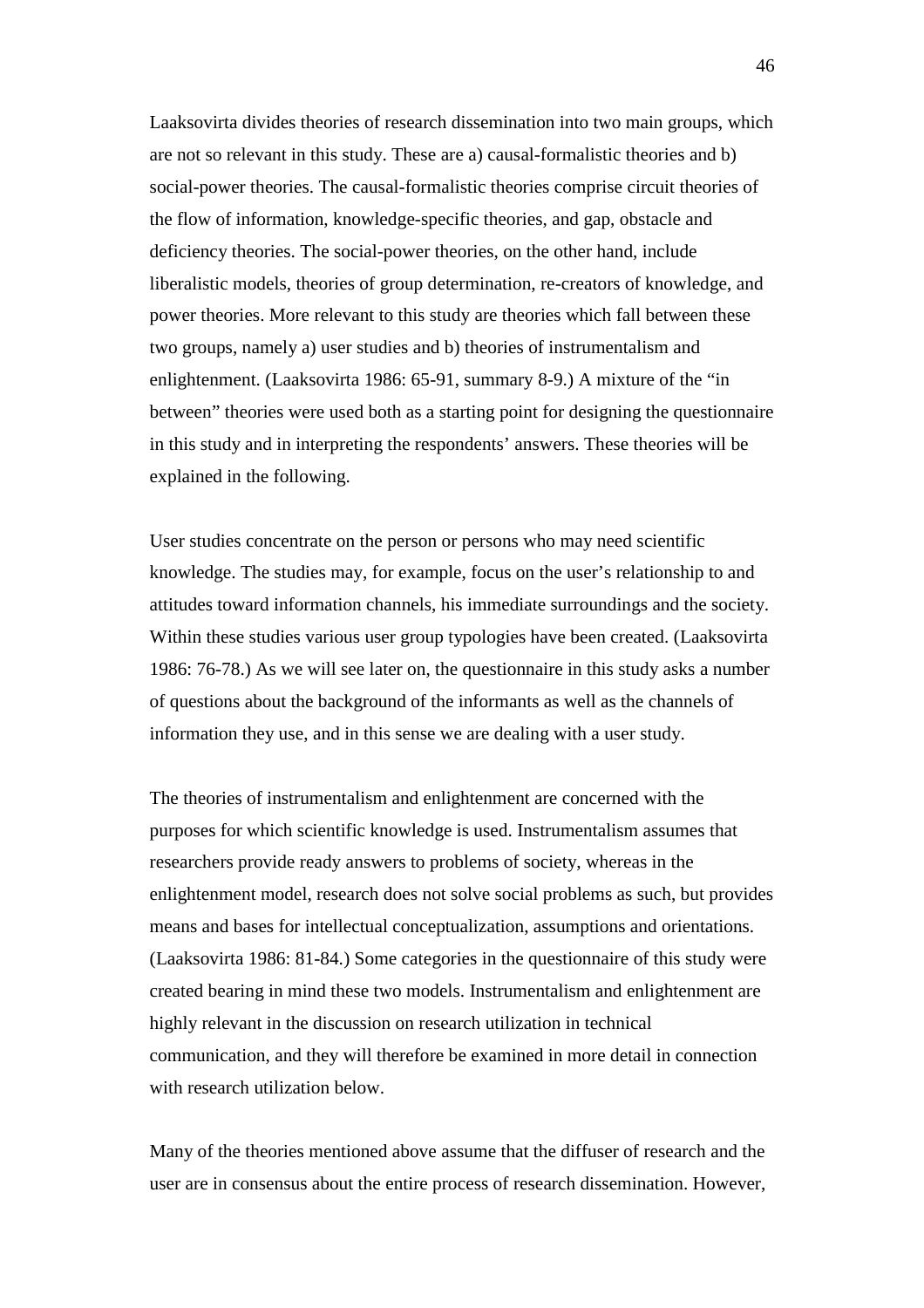according to Laaksovirta, conflict as a starting point would be fruitful when knowledge is disseminated in society. (Laaksovirta 1986: 243.) "An important part of research dissemination is public debate, critique and disagreement on research results" (Ketonen 1989: 19, my translation).

The consensus versus conflict setting is also relevant in the field of technical communication: since training and research in Finnish technical communication was not developed until the end of the 20th century, it seems that neither a consensus nor a conflict tradition has emerged. It is also important to note that the interests of researchers and users may vary even to a large extent: they are often interested in different aspects of science (Laaksovirta 1986: 224). Some of the answers to the questionnaire in this study will demonstrate that different interests also exist in technical communication, and professionals criticize what research has to offer.

Another general consideration in research dissemination is the view of science that diffusers and users have. This view affects 1) how and what type of knowledge is disseminated, and 2) how and what type of knowledge eventually gets through. It is usually this difference in views that may prevent dissemination, not necessarily the often mentioned opinion that research is not adaptable in practical settings. We are dealing with a wider issue of how science is formulated and how it can be transformed in general. (Laaksovirta 1986: 223-227.)

The view of science is connected to the issue of power. Science holds a strong position in society as a source of new, "true" knowledge. This position of authority also means that science and researchers have power, or at least it is assumed that they have power. Consequently, as Laaksovirta points out, the diffusion of research is connected to social power, and as the amount of information increases, there is more demand for the dissemination and popularization of research. (Laaksovirta 1986: 107.) In the introduction, I argued that technical communication was intertwined with the development of the information society. Based on Laaksovirta's remark, research dissemination is also connected to the increase of information and its distribution. I shall briefly return to the power aspect in subsection 3.3.2.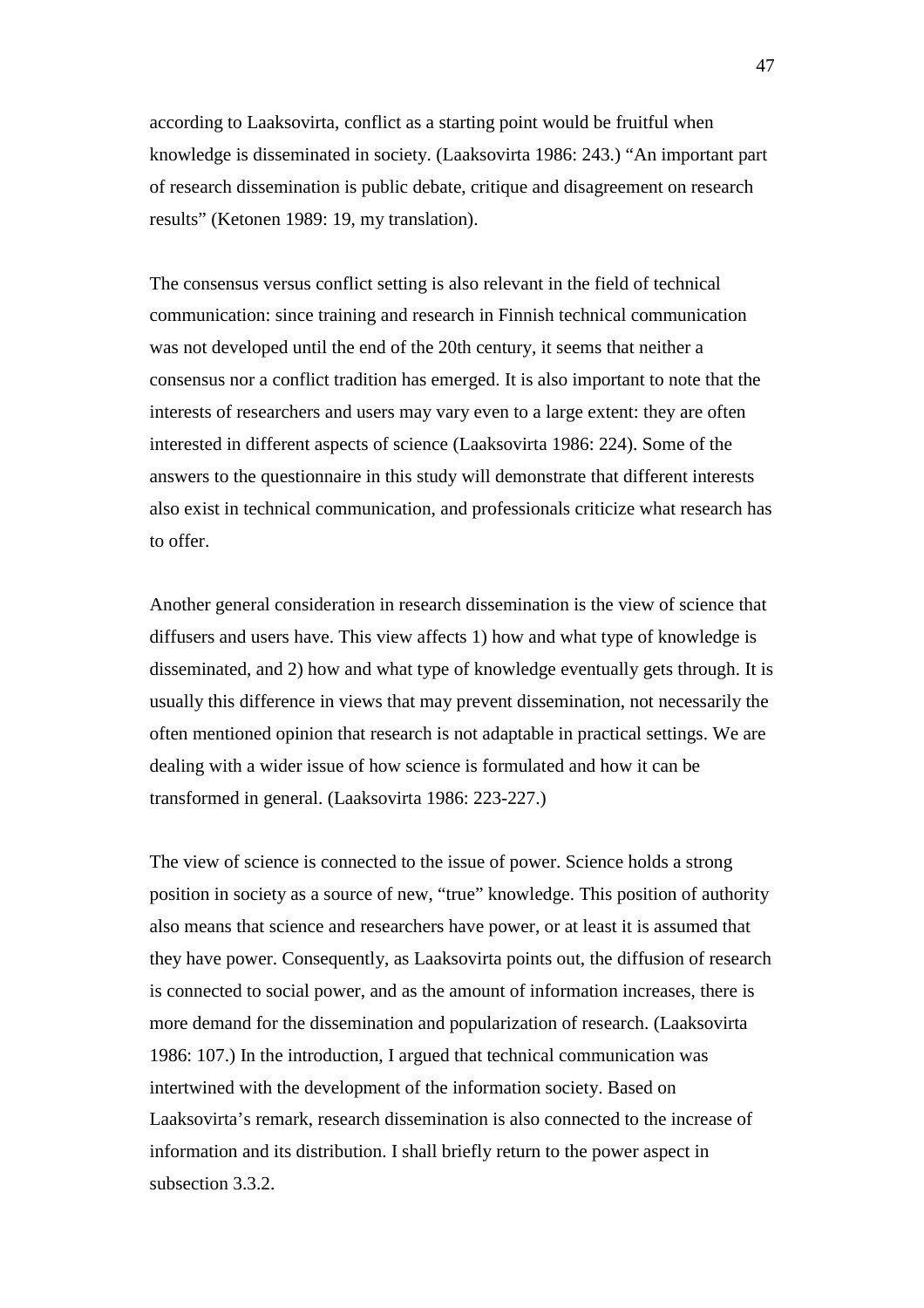Taking into consideration the power aspect, knowledge is more and more becoming a measure of equality. This is related to the social question of "the knows" and "the know-nots" in the information society as Carliner calls them: in the industrial age people talked about "the haves" and "the have-nots"; now in the information age we can talk about "the knows" and "the know-nots". People who report information are in a position to determine who knows what, and those who belong to "the know" are the ones who succeed. (Carliner 1989: 186.) Technical communicators can also to some extent be characterized as belonging to "the know" group.

Becoming a representative of "the knows" is closely connected with the question of access. In the information age, the question of access to information and opportunities for people to participate in society have become increasingly important. Some parts of the population are already at a disadvantage in not being able to make use of the information society, which is why considering people's needs should be the guideline for future development. (Kasvio 1999.) But even more importantly in this context, access and retrieval are also a part of the utilization process (Rich 1979: 20), which will be discussed below. "One of the requirements for being able to utilize knowledge is that one must have access to it" (Short 1973: 277, also Love 1985: 343). Some informants in this study also commented on the access to research, which will be further addressed in the empirical section.

### **3.3 Dissemination and Utilization of Research Knowledge**

In this section, I will concentrate on the dissemination and utilization of research knowledge among professionals. As mentioned in the introduction, much of the research in this field has been done within the social sciences (education in particular), and it has focused on policy-making issues. Since research dissemination and utilization in technical communication has been studied very little, the existing research in the above fields will be used as a basis against which technical communication will be examined.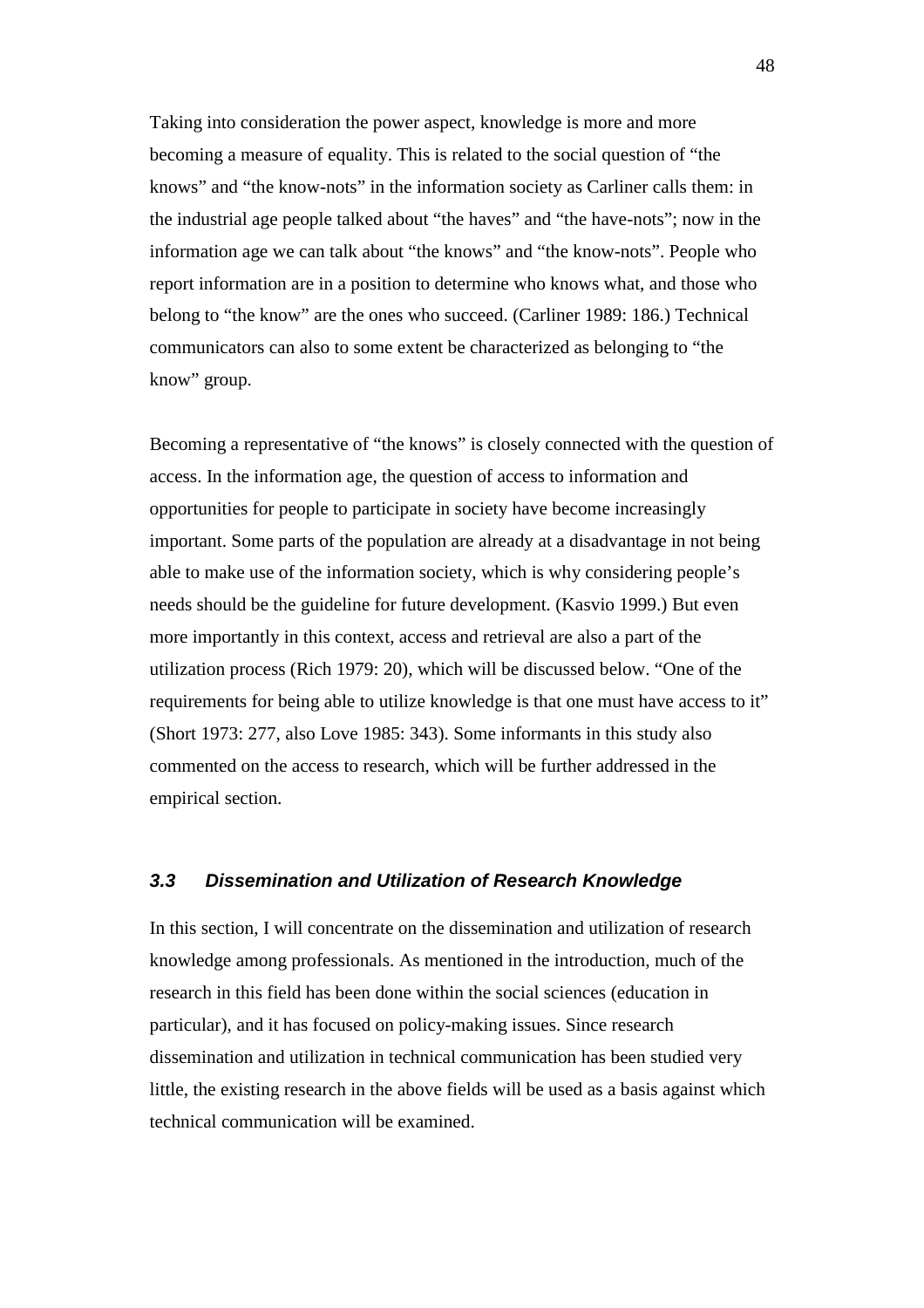Research dissemination and utilization is important, because it contributes to the view that professionals have concerning their own field. It also has to do with the way in which a discipline or a field such as technical communication in Finland evolves and how professionals work. In other words, we are dealing to some extent with technical communication sociology, as suggested in the introduction.

Before I continue, some terminological issues must be addressed. The terminology used in the field of knowledge dissemination and utilization varies. Sometimes utilization is used to refer to both the process of transfer **and** utilization (Love 1985: 344), which is demonstrated in the following definition:

> Traditionally, research utilization (RU) has to do with the transfer of theories, constructs, findings and robust products from a universe of inquiry to one or more universes of practice. It has, in short, to do with the relation of theory to practice. (Huberman and Ben-Peretz 1994: 3.)

I agree with John Love, who notes that it is more useful to draw a conceptual distinction between the transfer and the utilization phases (1985: 345). When we look at the transfer process, we can ask questions such as what knowledge is disseminated, how it is conveyed, who the sender and target group of the message are and when the knowledge is disseminated. When we study the utilization phase, we can examine which factors influence the level of utilization. Overall, we must continually ask: Knowledge for whom? By whom? For what? And in what context? (Rich 1979: 26). In this study, both dissemination and utilization are considered, but the emphasis is on utilization. It should be noted that knowledge transfer, knowledge utilization as well as the circumstances of knowledge generation or production are intertwined (Love 1985: 339), although they can be studied separately (Rich 1991: 323).

There is also variety in the terminology related to the transfer process: we can, for example, talk about *diffusion*, *dissemination* or *technology transfer*. *Dissemination* is used as a general term, referring to the spreading of information to potential users; *diffusion* is a communication process and used to refer to the spreading of innovations and ideas; and *technology transfer* is used as a general reference to the application of basic research findings to problem-solving contexts. Whichever of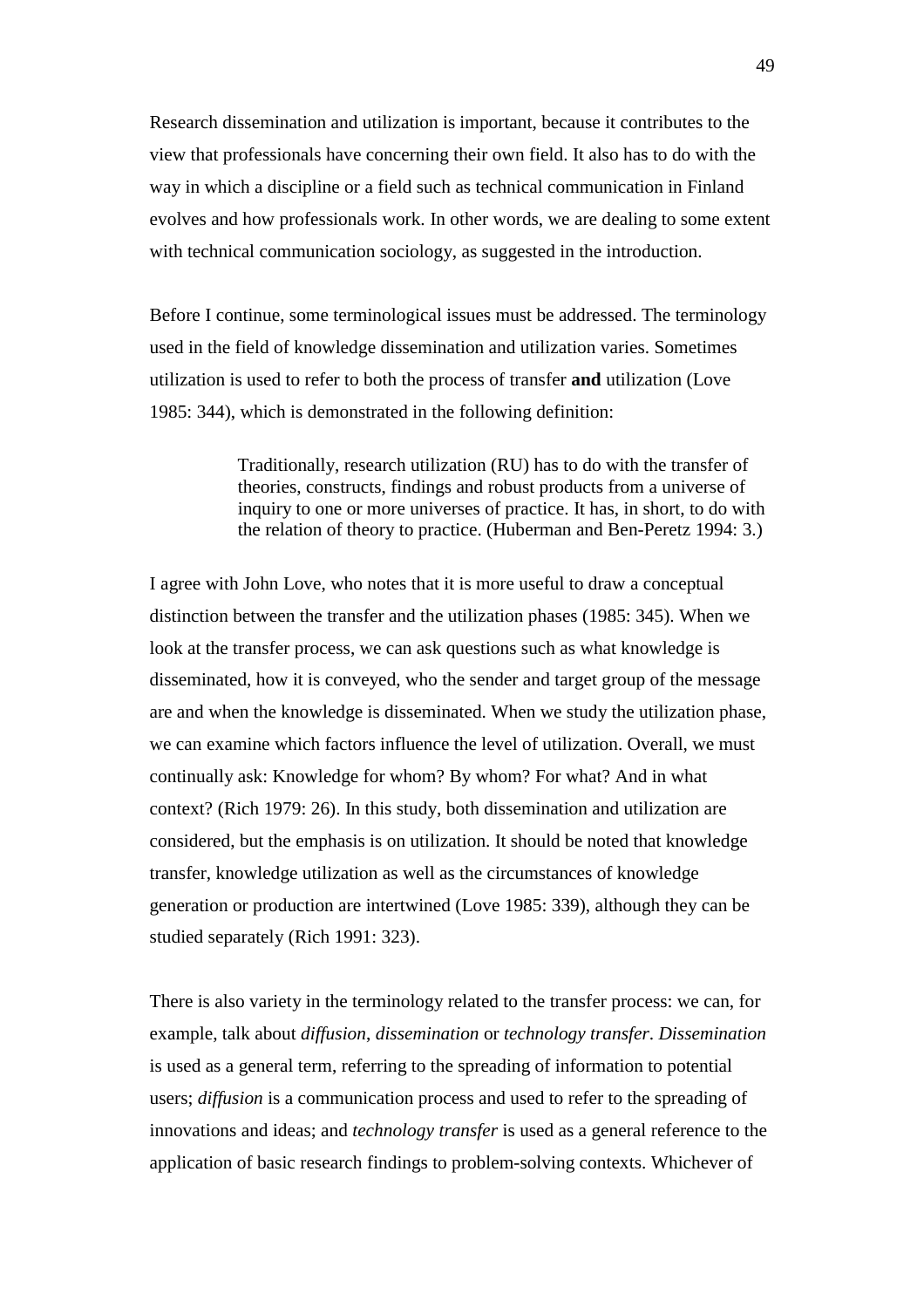these terms we use, the dissemination activity is clearly the responsibility of the sender, and it is directed at some target system. In this study, the terms *diffusion*, *dissemination* and *transfer* are used interchangeably to refer to "the process of transmitting or conveying information from the developer, organizer, or interpreter of research to the potential user(s)". (Love 1985: 343-344.)

Maria Friedman and Erik Farag note that there is no commonly accepted definition of dissemination and that the dissemination nomenclature depends on the discipline in question; *knowledge transfer* is used in the field of psychology, and *technology transfer* is used in fields such as agriculture and education (1991: 269). When one reads literature concerning this field it is also easy to see the varied practices.

#### **3.3.1 Developments**

The dissemination and utilization of knowledge has a long-standing history: "The notion of adapting knowledge to the needs of society dates back to the Greeks and is a theme running through much of Western thought" (Rich 1979: 15, also Backer 1991: 228). The pronounced notion that science could be useful can be traced to Francis Bacon, who believed that science was useful to the state and to society in general. Many others followed. The growth of the prestige of science over time also raised questions, such as what the role of science was in industrial progress and whether there should be public investment in the advancement of knowledge. It was recognized that science could be applied to national goals, but it was not until the 1940's that the US government, for example, began to intervene and support the use of science for public purposes on a large scale. By the 1960's, utilization began to be increasingly important to decision-makers and R&D managers. In the United States, social scientists were the first ones to give emphasis to the social utilization of scientific knowledge in the 1930's. (Rich 1979: 9-16.)

Various programmes to be used in government institutions were developed based on social science research and its concepts. However, gradually it was realized that the expectations about using social science research to solve problems were not fulfilled. As a result, there has been some ambivalence as to how extensive the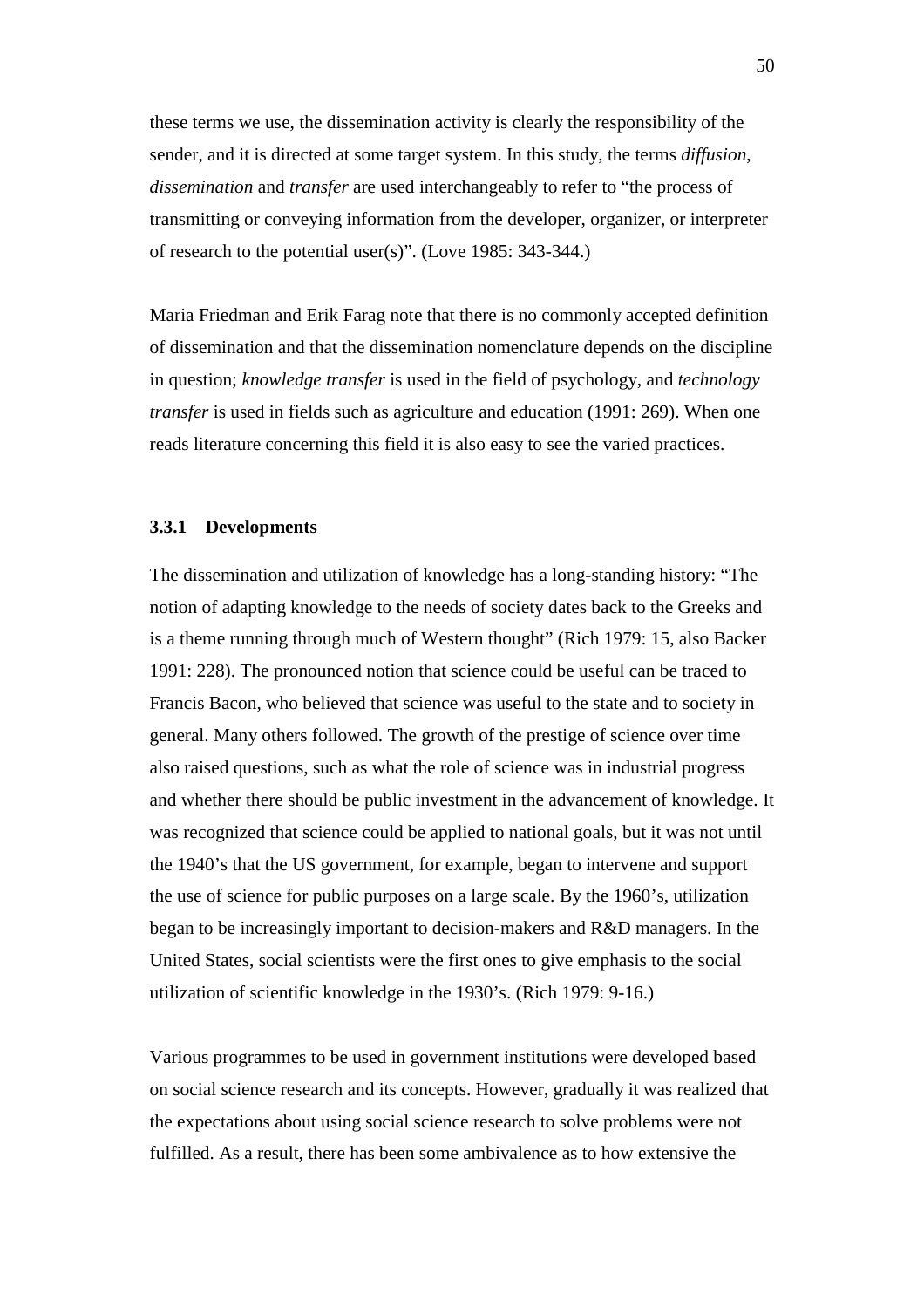contribution of social science can be to programme development. (Weiss 1980: 6.) Some of the problems involved are that social science research may be limited in scope or incomplete in explanation; it can become outmoded, and it is often timeand situation-specific (ibid. 1980: 14). $^{10}$ 

As the utilization field developed, organizations for the diffusion of knowledge were also established. The Royal Institution was established in Britain in 1799 and the Society for the Dissemination of Useful Knowledge in 1826. They aimed at making people more literate about science and technology, but both failed. (Takala 1983: 14, also Weiss 1991: 7.) In this sense we are also dealing with the history of popularization. Nowadays the aim of those who want to share knowledge accumulated by art and science is more pragmatic: they want to help practitioners improve their practice (Weiss 1991: 10). In education, for example, a particular teaching method can be implemented to improve learning.

The utilization field in the US was personified by two figures, Kurt Lewin and Paul Lazarsfeld, who were both positivists. They believed that there was a body of knowledge offered by social science that could alleviate social problems and guide social affairs. Lazarsfeld's "disciples" developed a model known as the Research, Development and Diffusion (RD&D) model: it comprised intermediate centres or laboratories, which would convey university-level research into schools. (Huberman 1994: 15.) The model takes research products as its starting point: it describes situations in which knowledge is developed as a part of a research programme for the purpose of understanding phenomena and building theories (Love 1985: 351). This model is still the dominant one in the US (Huberman 1994: 15). In addition to the development of the RD&D Model, a number of other thought models have been generated. A selection of utilization models will be examined more closely in the next subsection.

Gradually the field became more widely recognized. Robert Havelock suggested in 1973 that a "science of knowledge utilization" should be developed and since then scholarly interest in knowledge utilization has increased (in Leeuw 1991: 73).

 $\overline{a}$ 

 $10$  For a more detailed account of the historical developments of research utilization, see Rich 1979.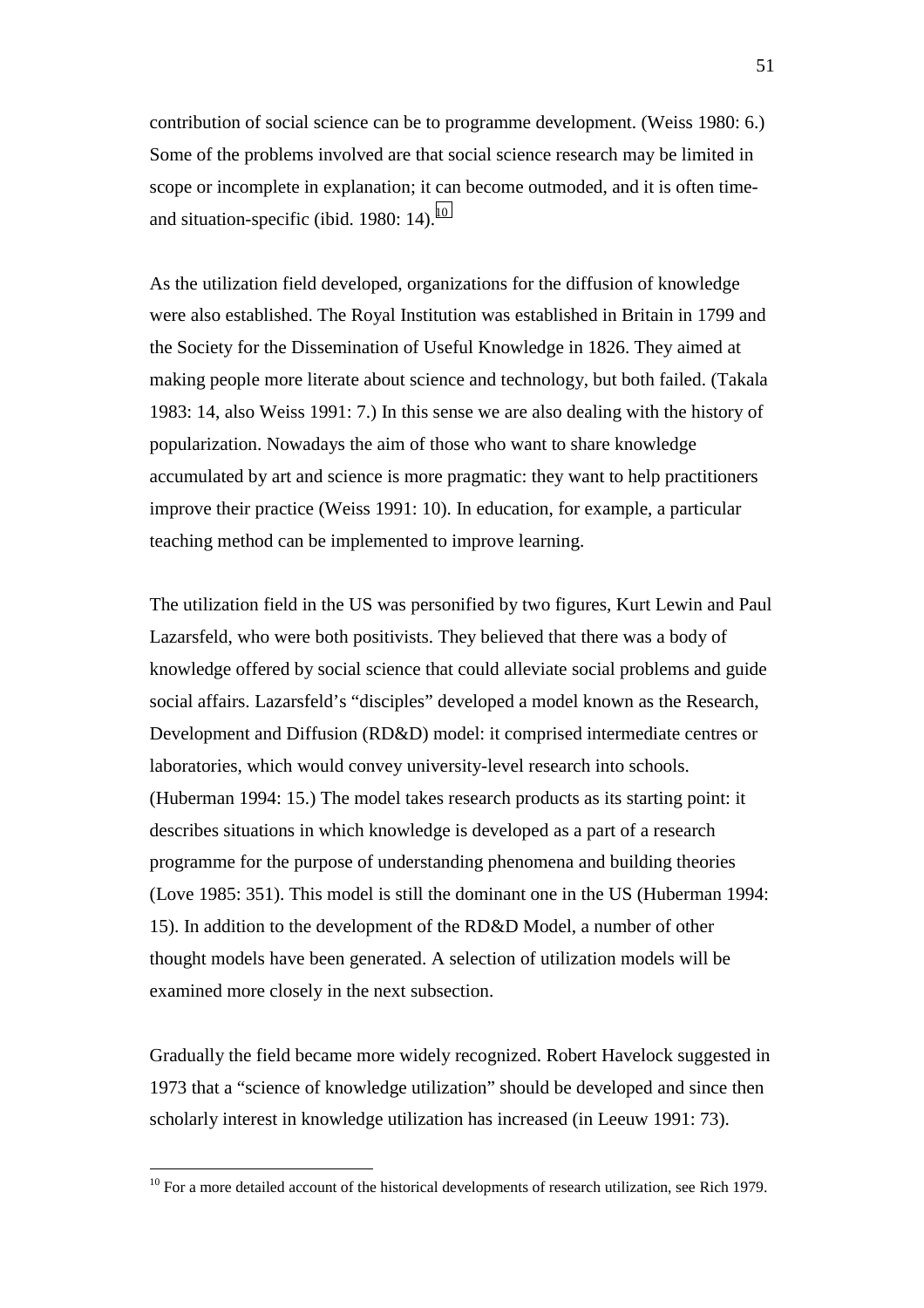There were two forces that had a profound effect on the entire development of this "science of knowledge utilization": firstly, the knowledge explosion, and secondly, the growing expectation of industrial executives, government leaders and the general public that scientific knowledge should be useful to man, as was suggested above (Havelock 1969: 1-1). In the 1980's, Judith Larsen called knowledge utilization an emerging discipline (1980: 422); today, it seems to be a fairly established one. An increasing number of researchers from widely divergent fields, such as communications, sociology, philosophy, political science and social psychology have contributed to the field (Huberman and Ben-Peretz 1994: 4).

Researchers who study utilization also have their own forum: the Knowledge Utilization Society operates as a forum for researchers, scholars and others who want to examine the processes of knowledge utilization and develop new strategies. Society members explore new research agendas and how they can be incorporated into practical means for reducing human suffering and improving society. (Backer 1991: 226.) There are also a number of specialized journals where researchers publish results of research or experience with knowledge utilization, such as *Knowledge and Policy*, which is an international journal of knowledge transfer and utilization.

As more studies have begun to appear, the understanding of utilization has also changed. Earlier, utilization was perceived as a fairly straightforward activity, but this was found to be incorrect: the utilization process required a more in-depth understanding before knowledge could actually be translated into action; in fact, we are dealing with a complex process, which involves political, organizational, socioeconomic and attitudinal components in addition to the actual knowledge in question (Larsen 1980: 423-424). Some of the large societal trends in research utilization in the 1990's were quality assurance, accountability, ethics and advances in information technology (Backer 1991: 235). As we saw in the previous chapter, technical communication is also closely linked with the rapid development of information technology.

Overall, the research utilization paradigm has changed considerably over the years, partly because of criticisms of its limited use in practical settings, and partly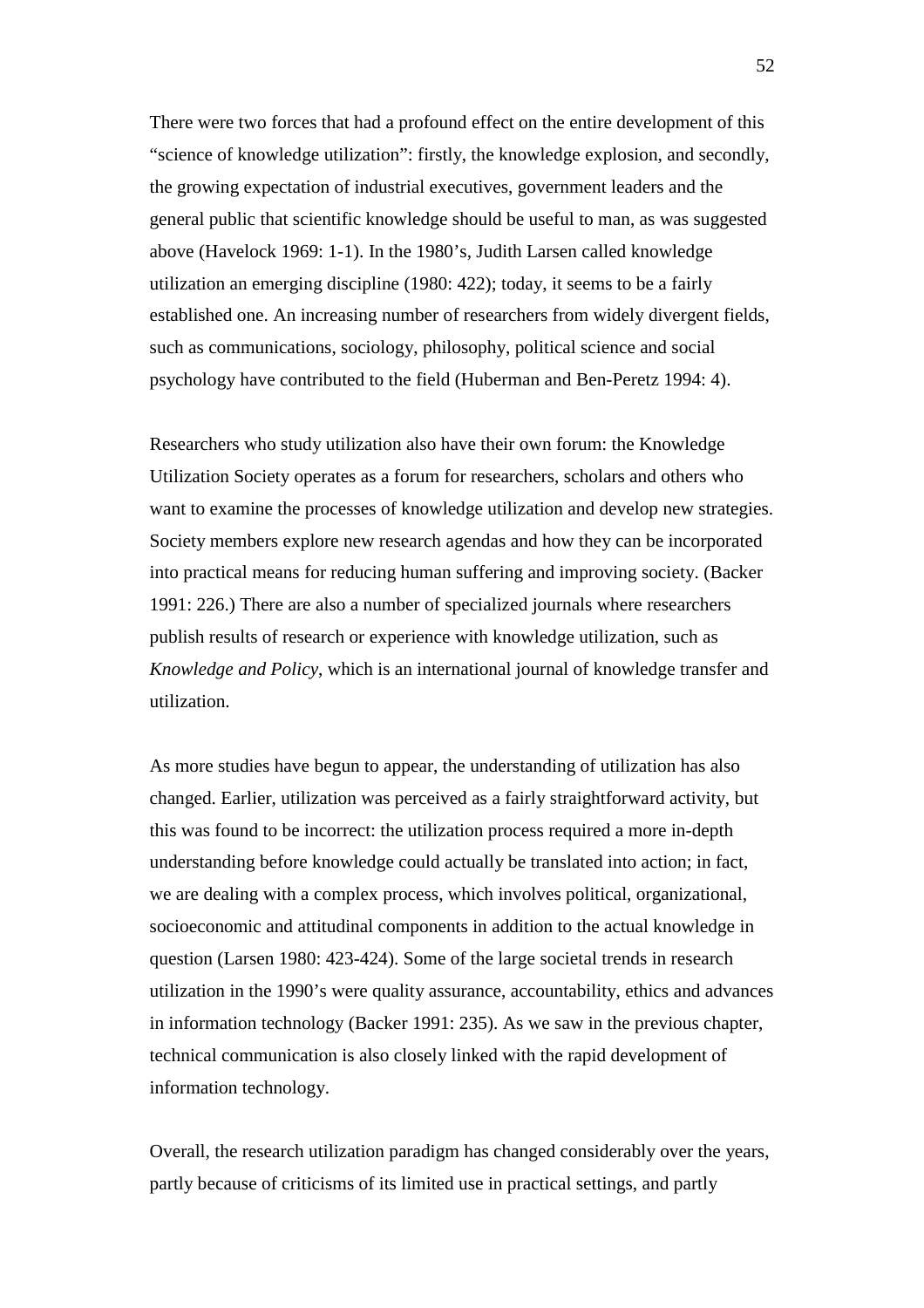because fundamental queries have been raised about its political and epistemological status (Huberman and Ben-Peretz 1994: 5). Robert Rich asserts that there are serious conceptual and methodological gaps in the field, such as the way in which utilization can be measured. He also notes that, over the past ten years, there has been relatively little new empirical work done in knowledge utilization. (Rich 1997: 11-12.)

In recent years, researchers in the field have paid increasing attention to understanding the research transfer process as well as to understanding the settings where research might be used. John Watkins notes that in order to gain this better understanding, researchers need to build on several traditions and to incorporate images from critical theory, postmodernism, cultural anthropology and organization change literature (1994: 71-72). At this point it is worthwhile to note that there is no overall theory of knowledge utilization or conceptual framework, as suggested in the introduction: the field comprises different perspectives and approaches, which help understand the parts of the utilization process (Oh and Rich 1996: 4).

## **3.3.2 Approaches and Methods**

When the research dissemination and utilization processes are studied, there are a number of approaches available for researchers. It can be examined on four levels: the individual, the interpersonal, the organization and the social system (Havelock 1969: summary). This study focuses primarily on the level of the individual, namely technical communicators.

Much of the research on utilization seems to concentrate on examining utilization in organizational settings. However, utilization involving individuals is an equally complex phenomenon, including individuals' attitudes, values, beliefs and goals (Larsen 1980: 432). Utilization can be manifested on three levels, namely in behaviour, cognition and emotion: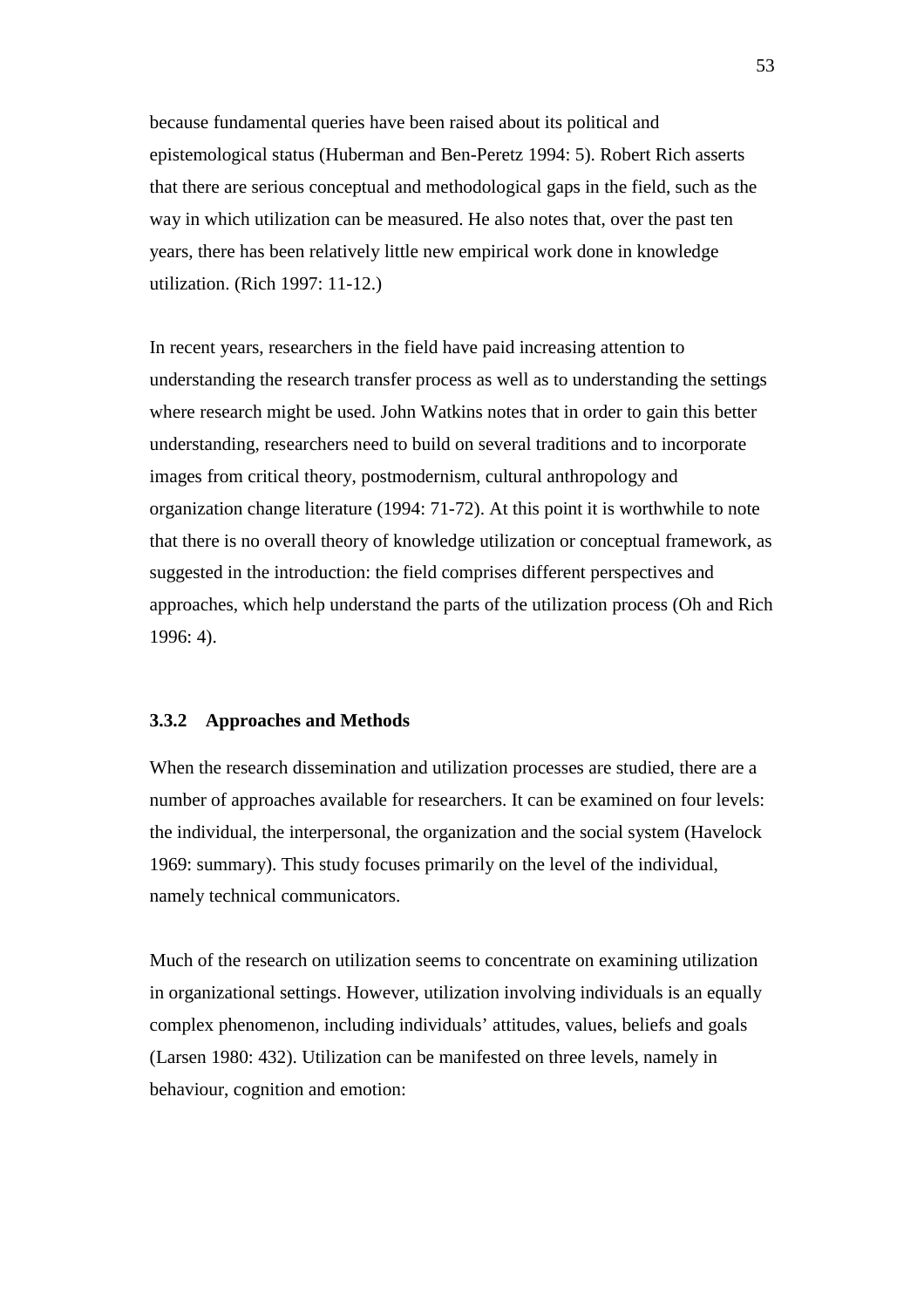- an individual's behaviour can change as a result of research;
- at the cognitive level, conceptual utilization can occur when, for example, a problem is seen from a different perspective;
- at the emotional level, research may affect the degree of caring or concern about an issue, which may be crucial for future behavioural change (Anderson et al. 1981: 122).

Weiss provides a slightly more detailed description of the approaches available to researchers to study research dissemination and utilization, which are appropriate here. These approaches, which will be presented in the following four paragraphs, tend to be linked to certain methodological strategies.

Firstly, we can begin with studies and use various means to examine their effects on decisions. The method used in this approach is often a case study, which includes using organizational records and performing interviews with informants.

Secondly, we can start with the people who might use research knowledge and ask them about the sources of knowledge they have used. Surveys, mainly interviews of a sample of potential users of research, are usually used in this approach.

Thirdly, we can start with issues and examine ways in which research has shaped a particular policy. The methods of study in this approach are the review of documents, such as reports, which give information about the history of the issue, and relevant research studies.

And fourthly, we can start with an organization and examine what impact research has had on it. The used method here is participant observation, including researchers' notes and records. (Weiss 1981: 26-29, also Love 1985: 374.)

In this study, the focus is on the people who might use research knowledge, i.e., Finnish technical communicators. Secondary considerations are the nature of the technical communication knowledge that is disseminated and the sources of information, or linkages, between the knowledge and the users. External agents, such as research utilization specialists, popularizers or consultants, are beyond the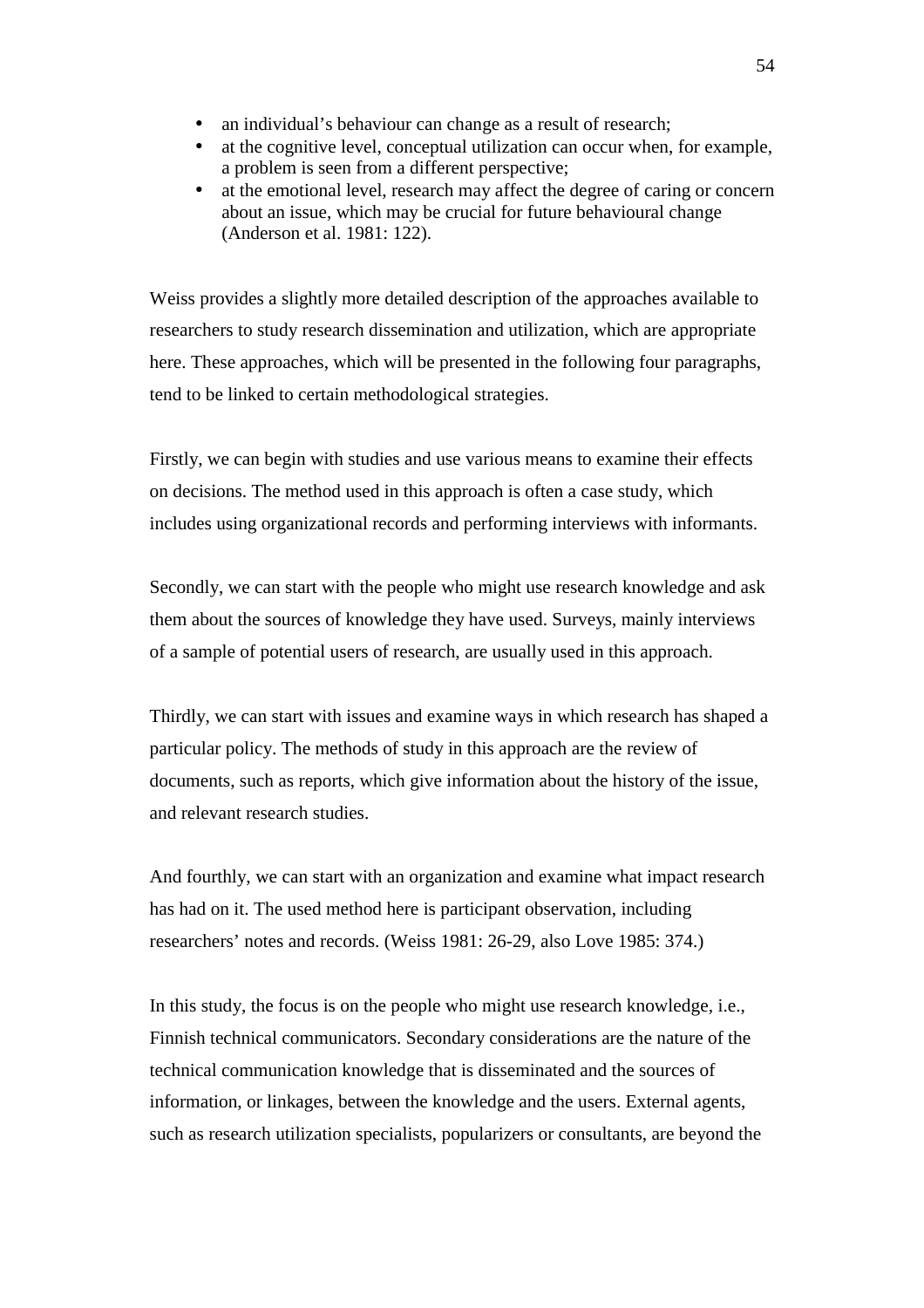scope of this study (see Louis 1981), but professional technical communicators producing their own research will be addressed later in this chapter.

Weiss reports some commonplace questions in a study which starts with people: Which studies did the users use? When did they use them? How did they use them? What were the consequences of use? The assumption here is that people can remember the studies that influenced them and that they are accurate in their responses. (Weiss 1981: 27.) As we will see later on, remembering studies or pieces of research one has read over time, and pinpointing their influence, can often be difficult.

The questionnaire in this study does not specifically ask which studies the users used, although some of the responses do give detailed examples of certain sources of information. Neither does it ask when the respondents used them. Rather, this study assesses how technical communicators use research and what consequences it may have had; in other words, the approach is slightly more general, focusing on the self-reports of technical communicators.

Weiss also comments on the questions best answered when a study focuses on potential users: "What kinds of people (by position, location, training, etc.) are most likely to use research?" and "How much use do they make of research?" (1981: 29). Although the data collected for this study does not provide direct answers to these, we do get information about the characteristics of the users and how often they use research.

Although this work takes advantage of the approaches and methods used in utilization research presented above, it has quite different aims from typical utilization studies, which, for example, aim at improving policy or practitioners' work processes. The method to be used also deviates slightly from utilization studies in general: a questionnaire will be used instead of interviews, which is more typical of a study with potential users as its starting point.

Overall, using a survey is a typical and the most common methodological approach in utilization research (Larsen 1980: 437, Rich 1997: 21). However, there are some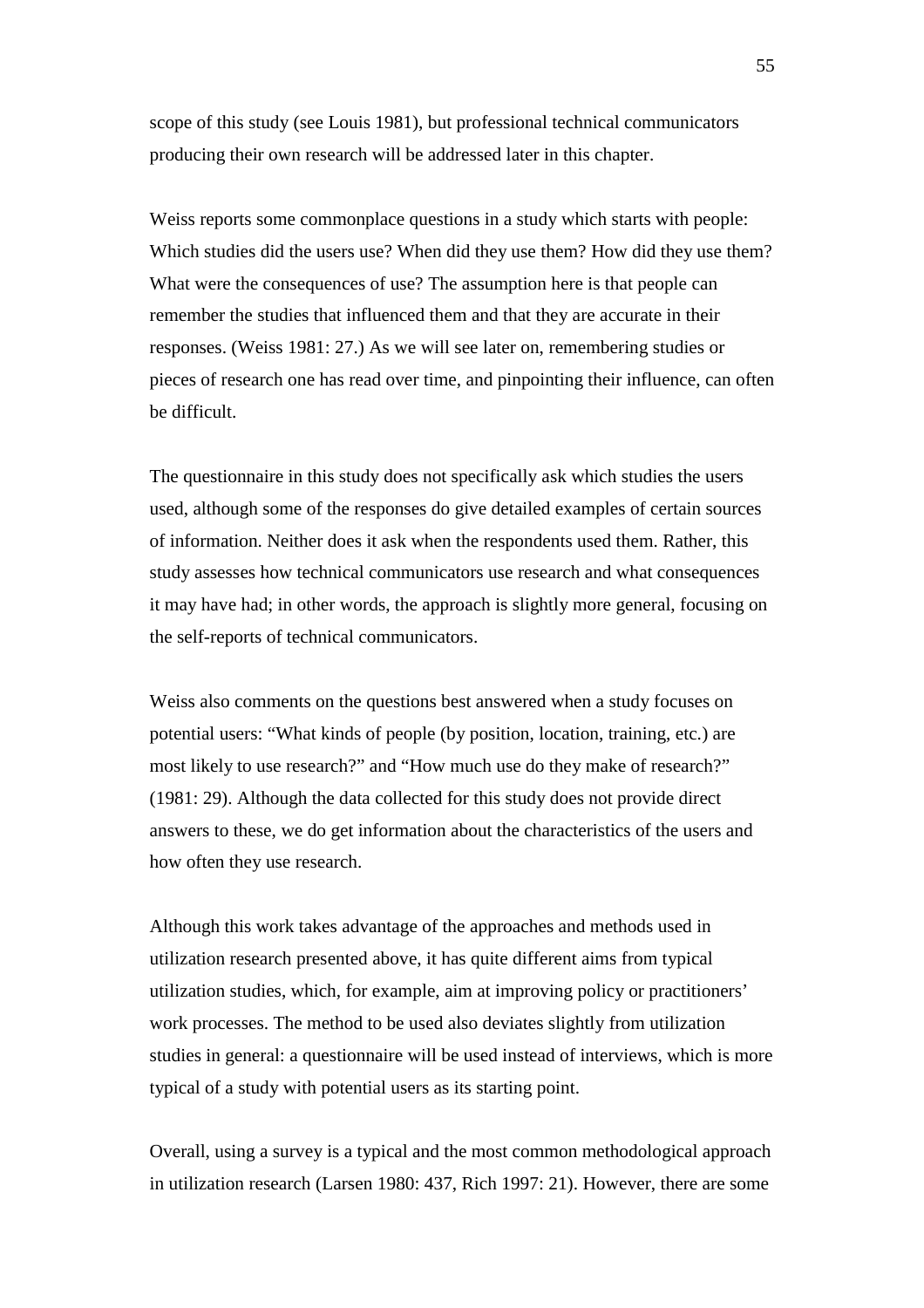limitations to this method when, for example, one tries to elicit information about potential users: as mentioned above, the respondents may not remember studies or sources of research; they may be unable to distinguish research from all the other material that they have read; they may be unable to give references, to remember the conceptual consequences of research and to trace the steps of use; and finally, they may simply misreport (Weiss 1981: 30, also Larsen 1980: 437).

All of the factors just mentioned do not come into play in the questionnaire in this study, because it does not ask for specific references. Those that are relevant will be considered in connection with the analysis in chapter 5. The overall difficulty when people are asked to cite instances of use is that they have to atomize their conception of social reality and take knowledge out of its context, without which the knowledge would not have been retained in the first place (Caplan et al. 1975: 18-19).

Regardless of the approach or method chosen, many utilization studies employ the two communities metaphor as their underlying conceptual structure (Oh and Rich 1996). Originally this metaphor has its roots in the theory of the two cultures created by Charles P. Snow (1969). His theory concerned scientists and professional authors: it maintained that both scientists and professional authors had their own culture, including attitudes, standards, behaviour norms and common assumptions about the nature of reality. The group into which one belongs determines to a great extent how one behaves and sees the world. Because of these traits, the two cultures have difficulty communicating with each other. (Snow 1969, also Laaksovirta 1986: 79-81. $)^{11}$ 

Snow's theory has been a popular one: many papers written since then report on studies which maintain that users and researchers belong to separate communities (Caplan et al.) or worlds (in Boggs 1992: 30, Weiss and Weiss 1981: 837, Laaksovirta 1986: 79-81). On the other hand, there are also studies which have found the opposite, such as a study by Janet Weiss and Carol Weiss within mental

 $\overline{a}$ 

 $11$  For current discussion on Snow's distinction between the natural sciences and the humanities, see, for example, Niiniluoto 2000: 12-15.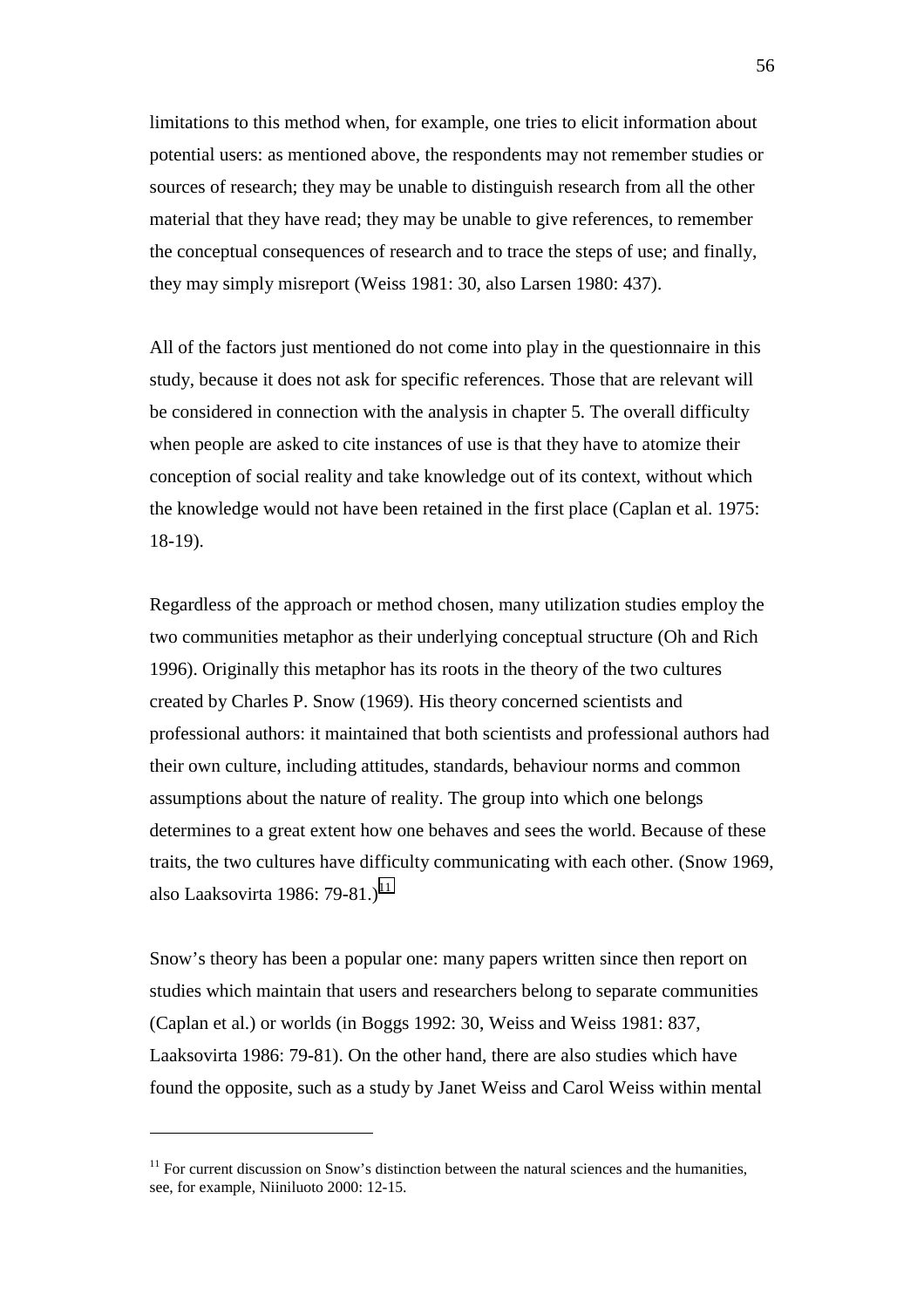health. They found that social scientists and decision-makers could not be characterized as two separate cultures or communities which have distinct ideas about social research: the decision-makers evaluated research in very much the same ways as the researchers, which was contrary to the researchers' expectations. (Weiss and Weiss 1981, also Weiss 1977.) I shall return to their study in chapter 5.

What then would divide the research community and practical settings into two separate groups? Cheol Oh and Robert Rich have examined this question in connection with their study on research utilization in government institutions. The divide between the research community and government institutions is explained by a few factors: the two communities do not trust one another, their language and jargon are different, they work under different conceptions of time and have different world views, and it is said that researchers should be more concerned with the needs of government officials (relevance, which will be addressed later). However, the study by Oh and Rich showed that the effects of the two communities metaphor are highly varied depending on policy areas and also on the other utilization variables (see subsection 3.3.5). Still, it is true that the more interaction there is between the two communities, the more likely it is that knowledge will be used. (Oh and Rich 1996.)

This is important information if we consider technical communication. For the field to develop, there needs to be interaction between researchers and professionals, and interaction is also one of the keys to increase research use among professionals. Effective interaction is a challenge, involving value, ideological and technical dimensions (Caplan et al. 1975: 29). I shall return to interaction between researchers and professionals in chapter 5.

Overall, it is important to bear in mind that utilization is a process, not only an outcome: it is a series of "less than discrete" events – Weiss (1980) uses a good descriptive term "knowledge creep" – which may lead to a specific action at a point in time. These events comprise the pick-up of the information, the processing of that information and finally, its application. (Rich 1997: 17, 20.) We are dealing with a process, not mechanical distribution (Laaksovirta 1986: 221).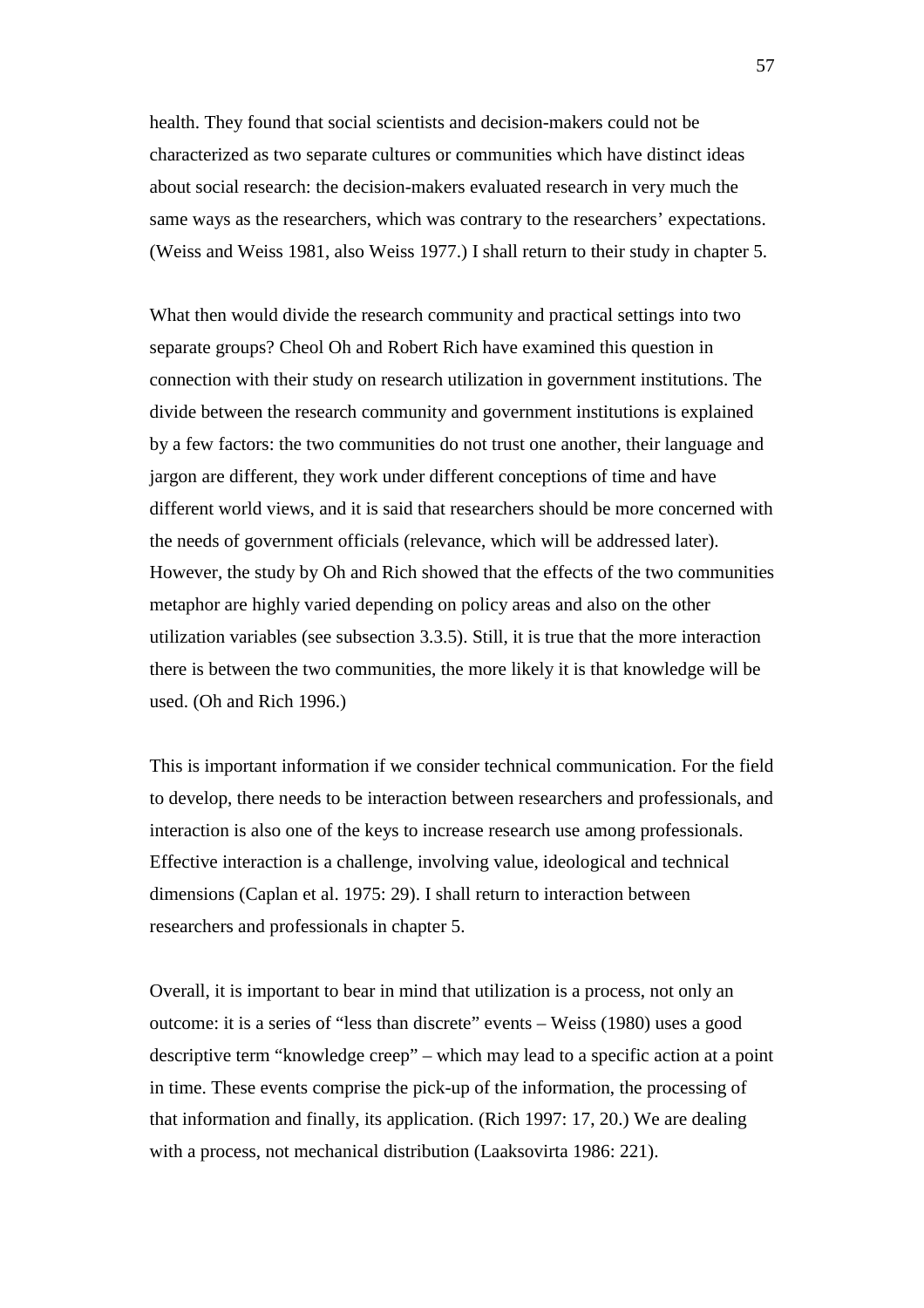The power aspect addressed above is also relevant in research utilization. One study found that power and conflict also penetrate research utilization in organizations, and that research use does not only appear as quantitative differences or differences in the modes of utilization (Sunesson and Nilsson 1989: 151). Watkins also notes that dissemination should not only be a "transfer of ways of doing things", as such dissemination easily becomes a way for one group to exert control over another. This kind of dissemination results in epistemic misunderstanding of knowledge as well as knowledge poverty, "a lack of owned knowledge, a lack of rituals for knowledge production, and a lack of ideologies for 'being knowledgeable'". (Watkins 1994: 66.) Weiss also argues that simply telling people what is good for them often does not have much effect (1991: 11).

Earlier I mentioned that criticism has been expressed about research utilization as a research object both conceptually and methodologically. To conclude this subsection, one example of this criticism will be introduced, namely the epistemological assumptions involved in research dissemination and utilization. It also demonstrates the complex nature of utilization.

Researchers who disseminate scientific knowledge may have epistemological assumptions, of which they may not be aware or of the fact that they have a bearing on the transfer process. Watkins (1994) has presented three different epistemological underpinnings of knowledge use: the positivist, the interpretivist and the critical realist epistemologies. These originate in the philosophy of science, but Watkins applies them to research utilization successfully. His notions are important for understanding the core issue of research dissemination and utilization. Watkins himself argues for the critical realist view.

Positivism views knowledge as objective, generalizable and disseminable. Watkins maintains that the objectivist view of knowledge drives modernist notions of research to a large degree. This objectivism also holds that knowledge is separate from the knower and the real world, and it can thus be transferred to another setting where it can be used by another knower. A strong counterview to objectivism has been that of interpretivism. According to this view, "reality" does not exist apart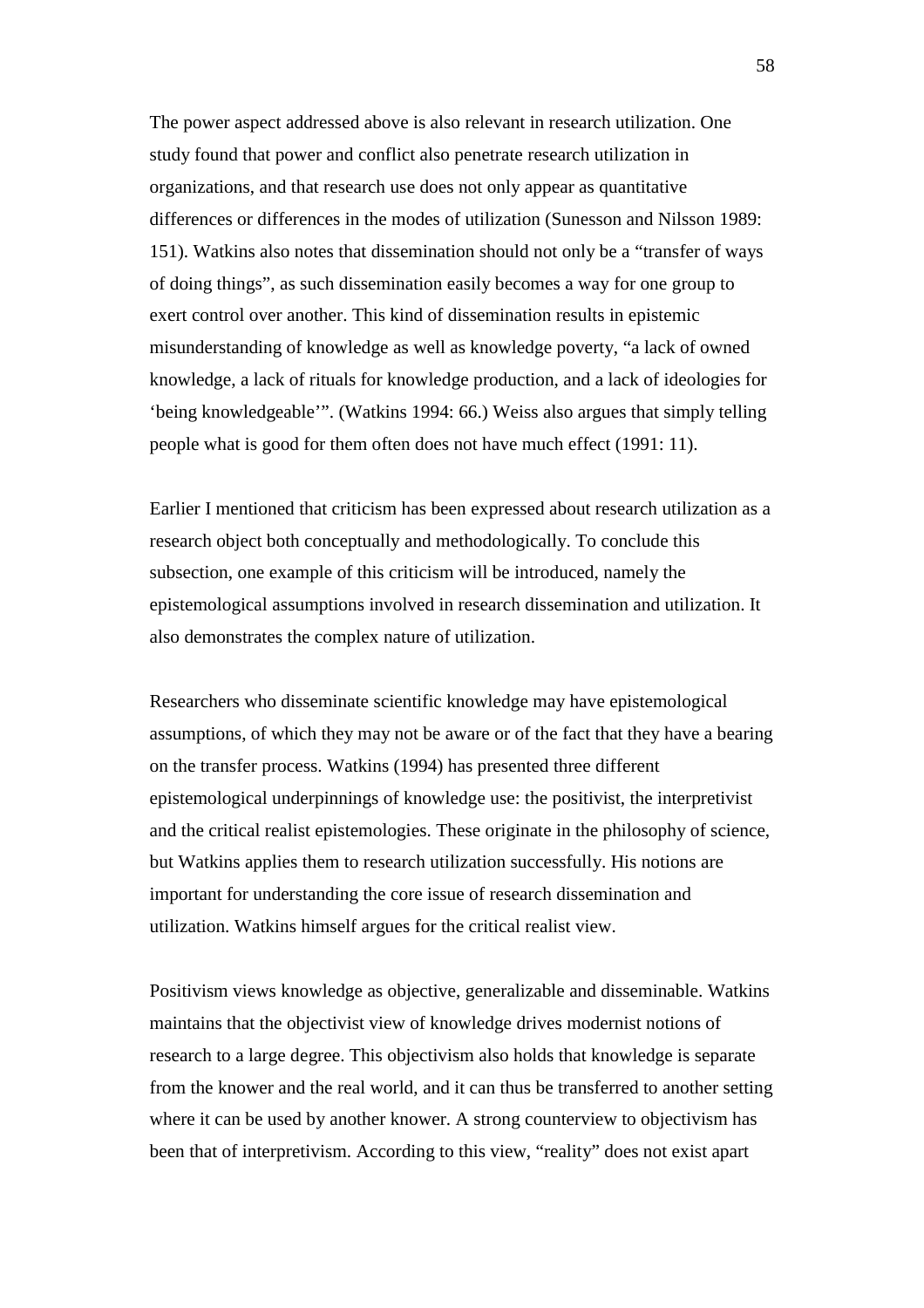from our perceptions of it, and it depends entirely on the social and cognitive construction of meaning of groups and individuals. (Watkins 1994: 58-59.)

Watkins is unsatisfied with both of the above epistemologies, for he seeks to formulate a postmodern critical theory of research use because:

> Such a theory can help us move beyond unproblematized views of knowledge creation and use, of the relation between theory and practice, of the transmission of knowledge and skills . . . (1994: 74).

Watkins builds his critical theory of research use on the critical realist perspective. Critical realism argues that there is a reality, but that because of the nature of perception and cognition, we can neither perceive nor understand reality directly. (Watkins 1994: 59-69.) The critical realist holds that individuals are not value-free:

> For the critical theorist knowledge and value are fundamentally interrelated, since knowledge is constituted by interests. The researcher is never just a passive observer telling us how the world is; he or she is a participant in the very act of maintaining and reconstructing the social life-world. (Bredo and Feinberg 1982: 275-276, Watkins 1994: 61.)

In other words, a critical theory of research use is at odds with the traditional, modernist view of knowledge. In addition, it sees science as being only one of many systems of making sense out of the world, and it is itself embedded in a culture. (Watkins 1994: 62-63, see section 3.1, pages 43-44.)

It is this idea of knowledge embedded in a culture that poses the greatest problem to traditional dissemination of research. If knowledge is objective, generalizable and theoretical, it is disembodied from its cognitive and social matrix and thus it is no longer valid knowledge. (Watkins 1994: 65.) This also follows the train of thought in the definition presented earlier about knowledge and information, as well as the notion about the difficulties involved in utilization surveys.

Knowledge is knowledge only so long as it is an active part of cognitive and social processes, embedded in social structures, rituals and ideologies. When knowledge leaves this culture, it becomes bits of information. Knowledge that claims to be "generalizable" is particular to researchers and intrinsically meaningless to other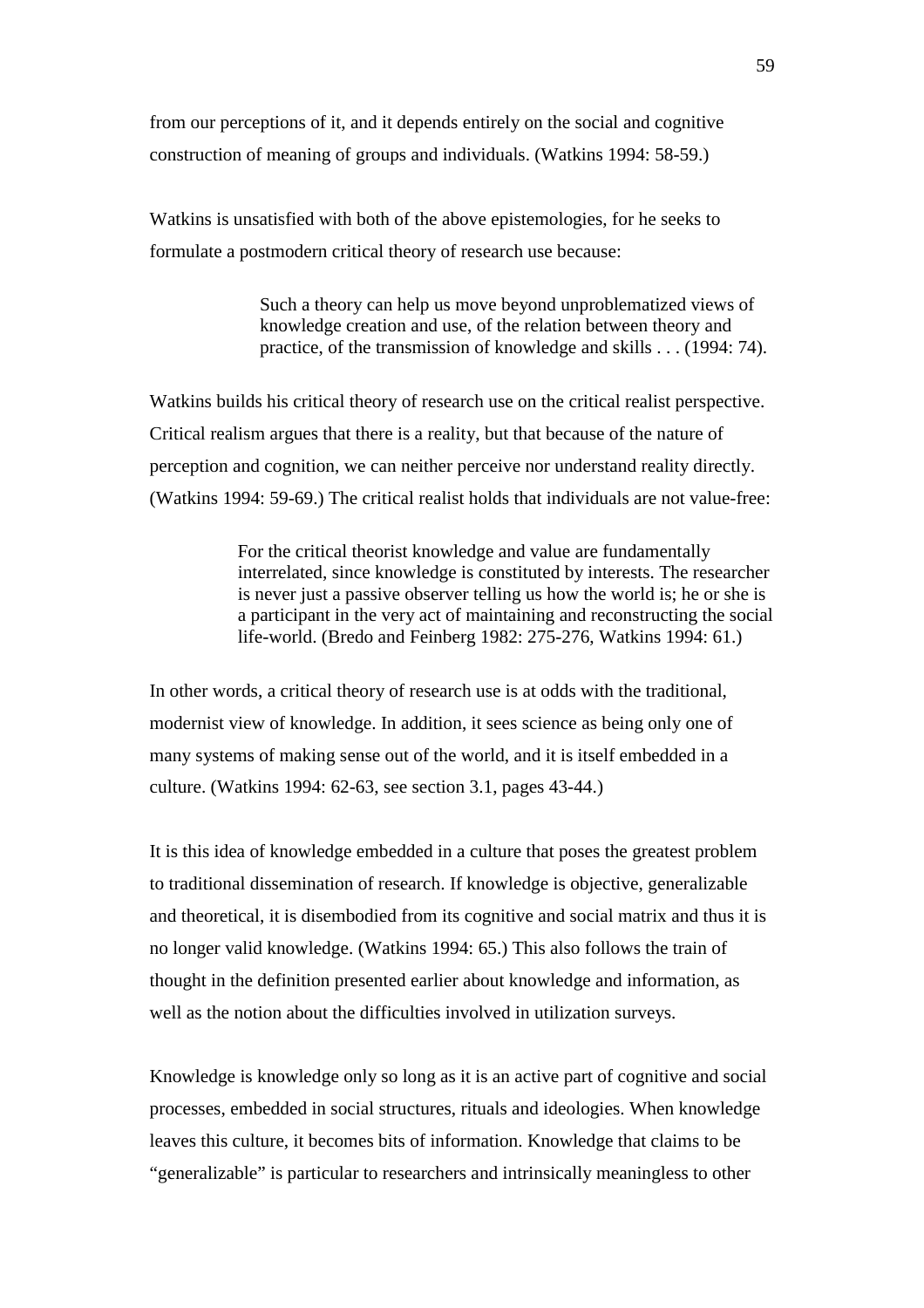contexts, to people who did not do the research or who are not researchers. According to the critical theory, knowledge is not disseminable per se, although information *is* disseminable. (Watkins 1994: 65.) Before knowledge is valid it needs to be reconstructed, "re-known", in any use setting (Watkins 1994: 72). This bears resemblance to one of the research dissemination theories reported by Laaksovirta, namely active-creative decision of selection, which proposes that both the producers of knowledge and those who receive it are actively creating knowledge. Laaksovirta adds to this by saying that also the mediators of knowledge cognitively process scientific knowledge. (Laaksovirta 1986: 76.)

#### **3.3.3 Utilization**

In addition to epistemological assumptions, there are a number of factors which have an effect on the research utilization process and the level of utilization. These are called variables. However, before going into these variables in subsection 3.3.5, I want to clarify what is meant by *utilization*. The issue is by no means clear, and many writers have found and defined different types and scales of utilization. Some of these will be examined in the following.

Love offers a good starting point: "Utilization, or use, is the process of applying the knowledge received by a potential user toward the solution of a problem or the attainment of a goal" (1985: 349). This is similar to Osmo Lampinen's idea of utilization, which was mentioned in the introduction: a narrow interpretation of utilization, or usefulness, would be the application of research results and knowledge in a decision-making situation or in problem-solving; understood in a wider scope, the usefulness of theory would mean using scientific theories or facts in human thought and action (1989: 95).

In explaining research utilization, there seems to be agreement among researchers concerning the distinction between the instrumental use of research and other models of research utilization, the enlightenment function in particular (often referred to as conceptual use). This distinction is theoretically the most important one and easiest to make empirically. (Sunesson and Nilsson 1989: 145.) Thus,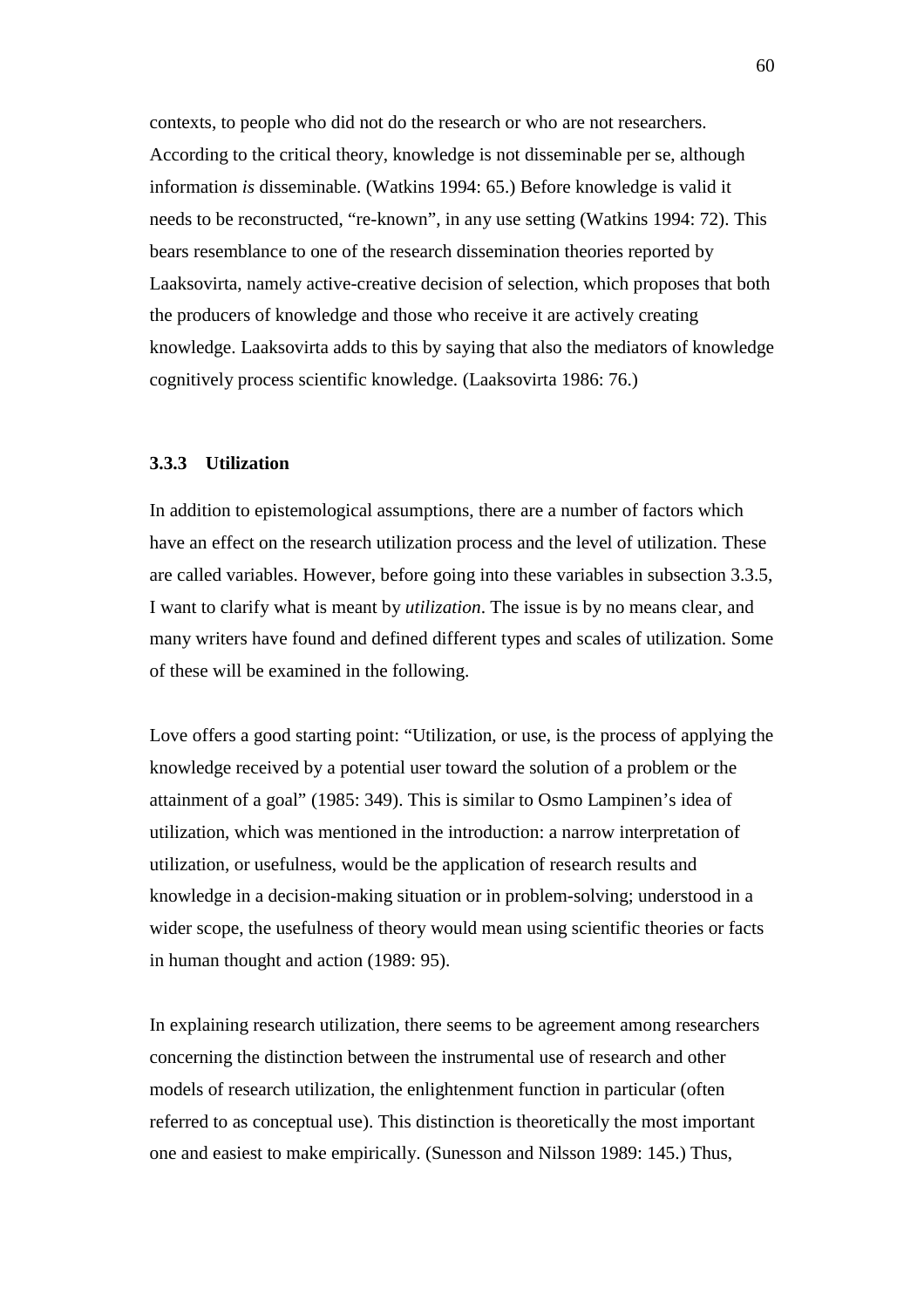research utilization has the potential for problem-solving and enlightenment combined (Larsen 1980: 439). This is also clear when one reads the literature in the field: the most often commented categories are instrumental and conceptual use, which take us back to the theories of instrumentalism and enlightenment presented in section 3.2.

However, a consensus does not exist about instrumental use and conceptual use in the research utilization literature. For example, Yrjö Männistö, who has treated utilization in his recent doctoral thesis within the field of education, is sceptical about instrumental use. He remarks that social science research is not usually able nor does it attempt to produce ready-made solutions to practical problems. This does not mean that research cannot affect the way people think, but users must have a strong interest in research in the first place. (Männistö 1997: 280.) Weiss also reports that many researchers (such as Caplan et al.) have shown that conceptual use is, in fact, likely to be more prevalent than instrumental use (1981: 23), as mentioned in the introduction.

The entire distinction between instrumental use and conceptual has been regarded as inaccurate: concepts are instruments and they are used by decision-makers in a number of ways. Actions result from concepts so that instrumental use could in reality be regarded as a particular case of conceptual use. (Dunn 1983 in Love 1985: 347-348.)

Rich, on the other hand, remarks that the distinction between instrumental and conceptual types of utilization is a rather primitive one, and says that one might uncharitably argue that only one type of utilization has been identified, namely, instrumental use: it can be documented, whereas other use can be classified into a "grab bag" category (1991: 333, 1997: 18).<sup>12</sup> It is true that one of the problems with the conceptual model is that it is difficult to measure its effects (Sieber 1981:

 $\overline{a}$ 

 $12$  For the purposes of evaluating research utilization, Rich also distinguishes between use, utility, influence and impact: use means that information has been received and read; utility represents a user's judgement that information could be relevant; influence means that information has contributed to a decision or action; and impact means that the information has led to some concrete action (of which rejection can be one) (Rich 1997: 15).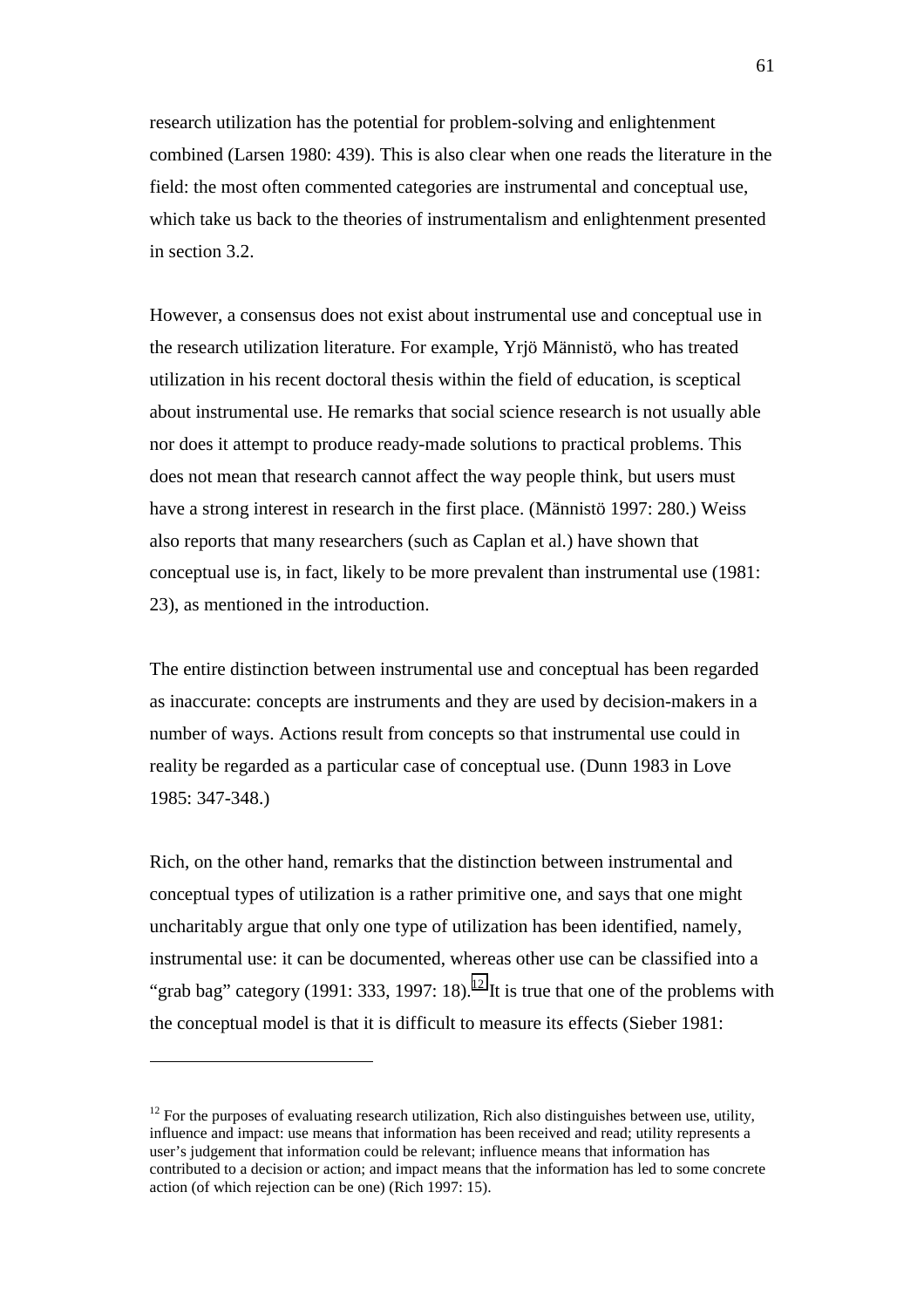$149$ ).<sup>13</sup> This study, however, does not attempt to measure the effects, but rather it is more concerned with the general qualitative nature of utilization among technical communicators.

Weiss claims that seeing utilization only as either instrumental or conceptual is a disillusioned picture and a very restrictive definition of research use, and that there are many other kinds of research use (1980: 10-11). This has also been verified in many studies, as we will see below. I tend to agree with Weiss.

These other kinds of research use paint a much wider picture. Weiss has distinguished between seven different meanings that have been associated with utilization. She calls these meanings models $^{14}$ , which takes us back to the beginning of this chapter. The models will be introduced in the following, because they will be relevant in the interpretation of the questionnaire responses. It should be noted that the nomenclature concerning utilization types also varies depending on the discipline. The models, which have been found in the use of social science research, are:

> 1) the knowledge-driven model 2) the problem-solving model 3) the interactive model 4) the political model 5) the tactical model 6) the enlightenment model 7) research as part of the intellectual enterprise of the society (Weiss 1979, Weiss 1977: 11-16, also Sunesson and Nilsson 1988: 143-  $144$ ).

These models will be explained in the following paragraphs. The names will be marked in bold to distinguish them from the text. **The knowledge-driven model** derives from the natural sciences and follows a clear-cut sequence: basic research  $\rightarrow$  applied research  $\rightarrow$  development  $\rightarrow$  application. The problem

 $\overline{a}$ 

 $13$  Sieber has divided the enlightenment function, as he calls it, into three subfunctions: "(1) the inducement of an informed, cosmopolitan climate of opinion; (2) the infusion of new concepts that underlie particular change efforts; and (3) the provision of options and of specific bits of advice, products, and practices for creative adaptation to local settings" (1981: 149).

<sup>&</sup>lt;sup>14</sup> Other researchers have also listed various models, see, for example, Love 1985: 350-353, Gundem and Özerk 1996: 4-5.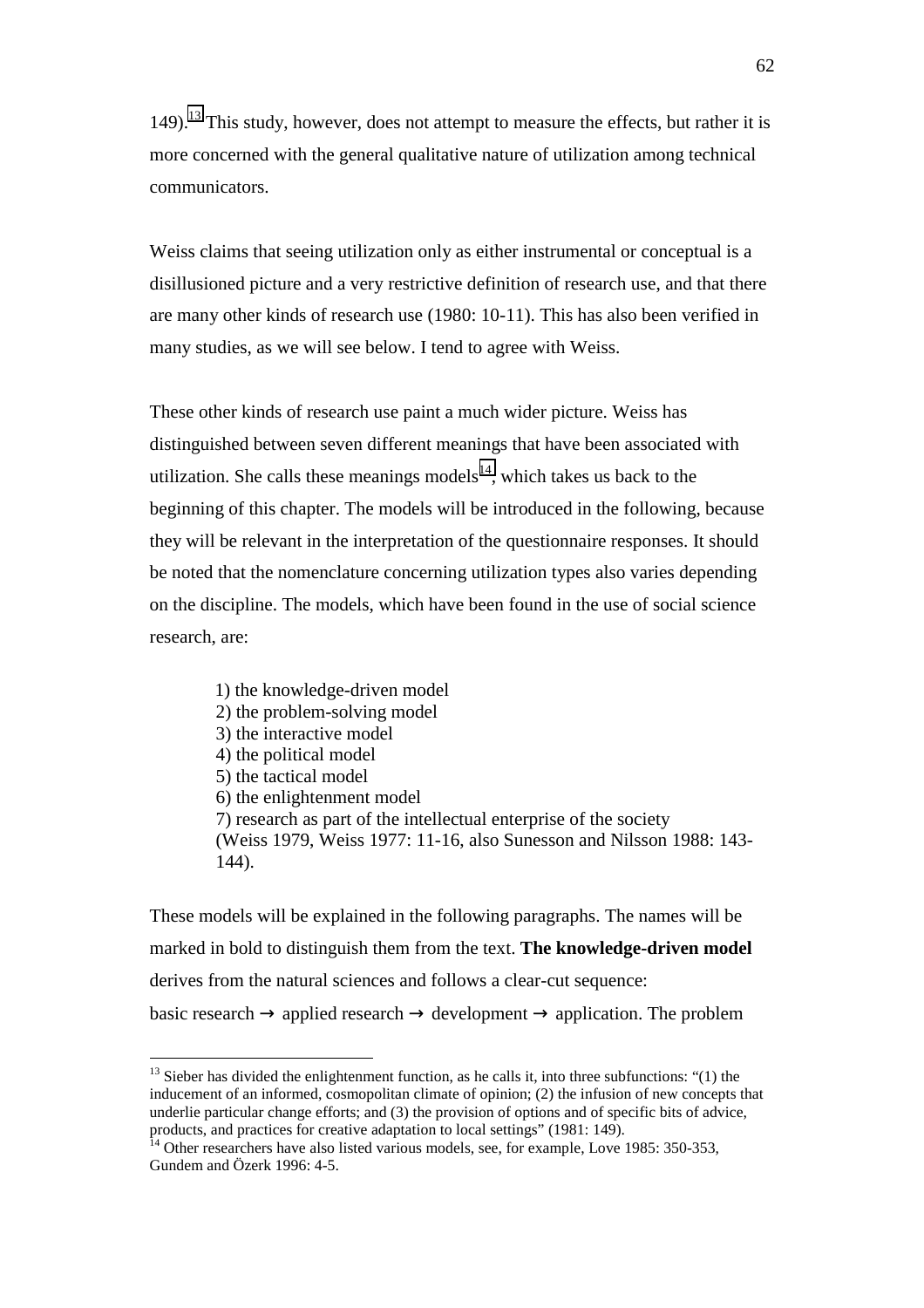with this model is that not all scientific knowledge, such as social science knowledge, readily lends itself to conversion into technologies, either material or social.

**The problem-solving model** involves a direct application of the results of a specific study to a pending decision, and assumes that there is a consensus on goals between policy-makers and researchers. Although this model is the prevailing picture of research utilization, it, in fact, describes a fairly small number of cases.

**The interactive model** sees research as only one part of an interactive search for knowledge: in addition to researchers, information is sought through practitioners, administrators, interest groups and friends, among others. Research is thus only one part of a process that also uses experience, for example.

In **the political model** research is used as political ammunition and to support a position. **The tactical model**, in turn, has little do with the actual substance of the research: the fact that research is being done is invoked, among others, to deflect criticism.

In **the enlightenment model** the concepts and theoretical perspectives that research has produced permeate to the practical setting. There is no direct dissemination, but research finds its way to the practical setting through manifold channels, such as professional journals, the mass media, conversations with colleagues, and over time these provide decision-makers with tools to make sense out of the world. What is especially relevant in this model is that, for example, policy-makers at whom the research is directed have difficulty citing findings of a specific study that influenced their decisions, but they feel that research has given them ideas and orientations that has had consequences. The downside of this model is that the use of indirect and unguided channels can cause invalid generalizations and oversimplified, inadequate or wrong understandings of a field.

In the final model, namely **research as part of the intellectual enterprise of the society**, research is seen as one part of an interconnected intellectual enterprise: for example, there is an emerging policy interest that leads to the appropriation of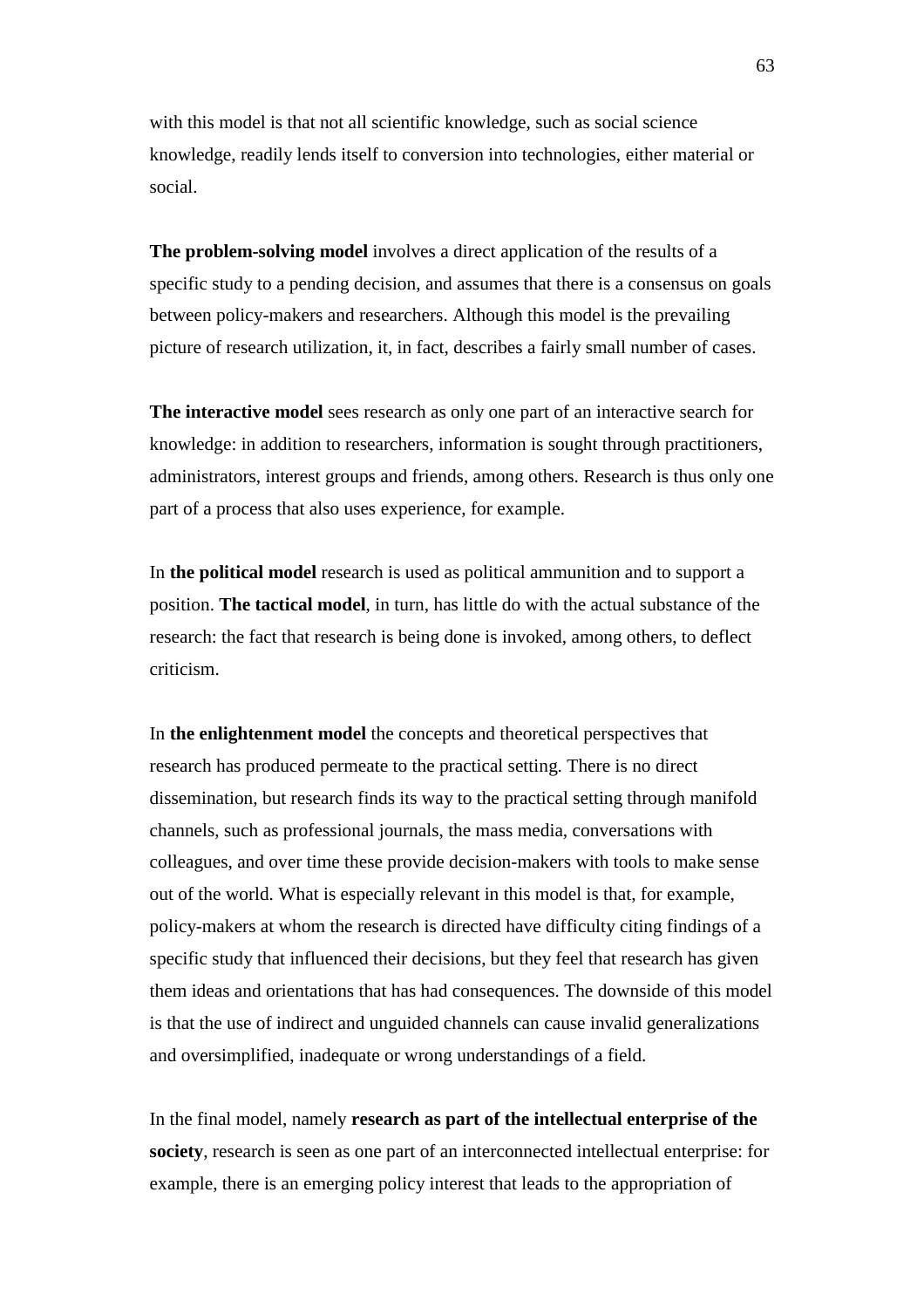funds for research and this will also attract researchers to study that particular area. (Weiss 1979.) The applicability of these models to the data gathered for this study will be examined in chapter 5.

Overall, so many strategies, schemes and models − both normative ones and descriptive ones − have been generated in the field of research utilization that Sam Sieber commented even in the 1970's that they have "created mounting confusion" (1974: 63). On the whole, we can perhaps say that different types of research use should be treated critically (Sunesson and Nilsson 1989: 151).

The different models reported by Weiss reveal the nature of research utilization. Weiss notes that the distinction between instrumental use and conceptual use has been a useful one because it suggests that the use of research can take different forms. These categories have served a useful purpose, but according to her, they are somewhat arbitrary. Therefore, it might be appropriate to take the middle road and reconsider the idea of categories of use and think of utilization as a continuum, as Weiss suggests: at one end are those few cases where research directly influences a decision; in the centre we find the many cases where "research evidence is taken into account but does not drive the decision – cases where users filter research evidence through their knowledge, judgment, and interests, and incorporate much besides research into decision making"; and at the other end, research contributes more diffusely to a general understanding of issues. (Weiss 1981: 23, also Love 1985: 346-347.)

Although I support the notion of seeing utilization as a continuum, I think the categories of instrumental use and conceptual use can serve a purpose in this study, and therefore, they will be taken advantage of in the questionnaire. The aim is to imply to the informants that research utilization can take many forms. However, a more detailed definition of utilization is left to the respondents themselves, as is often done in surveys in this field (Rich 1997: 21). Oh and Rich call this selfanchored conceptualization (1996: 17). The strategy adopted in this study will be examined in more detail in chapter 5.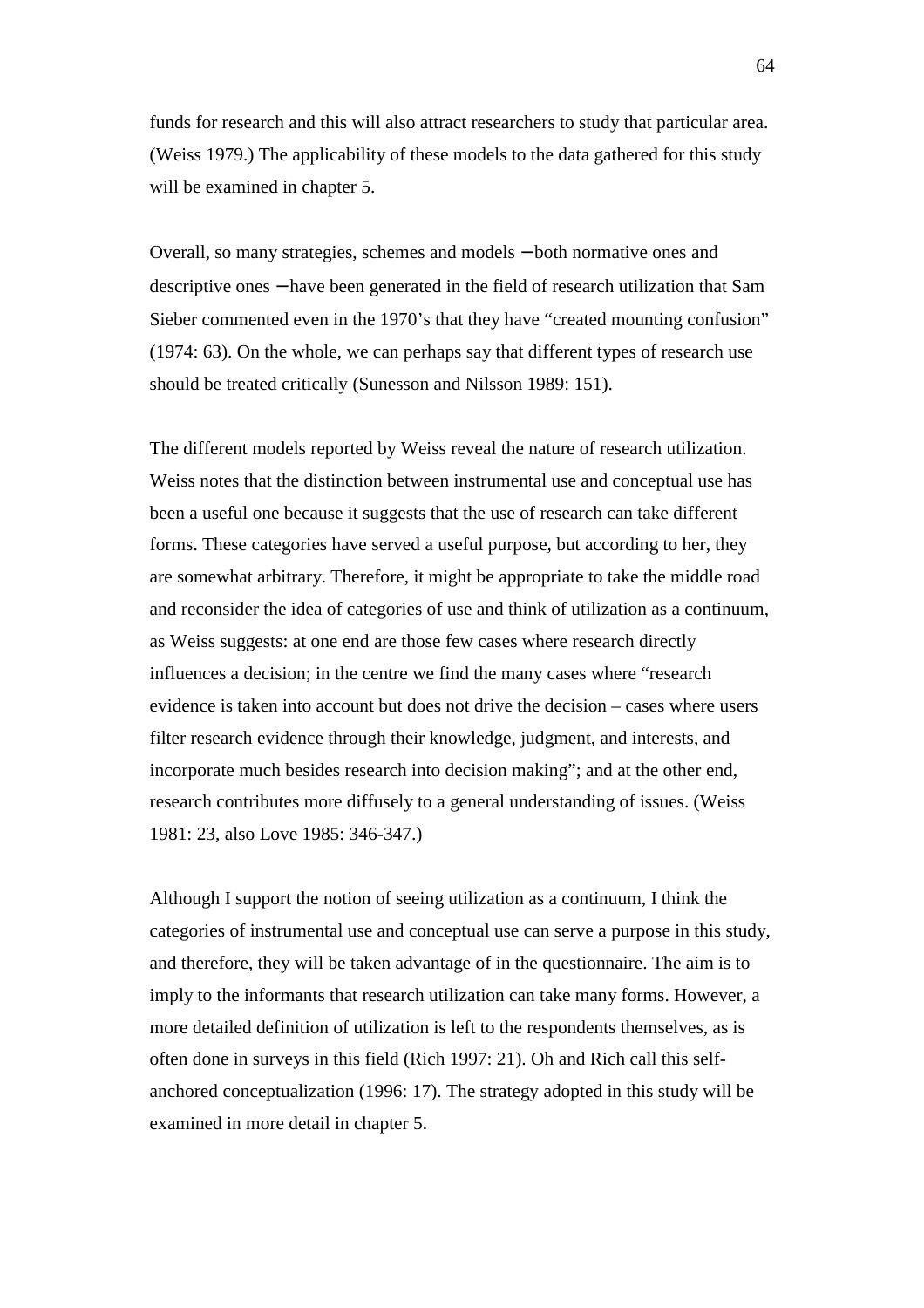Michael Huberman states that to determine "use", and to sort it out from other influences, is often a nearly impossible task (1994: 21). This is also supported by Rich, who remarks that we regularly employ information gathered during schooling and professional training from colleagues, friends, the media and other diffuse sources of information (1991: 331). The same is also pointed out by Love in connection with teachers: it is difficult to isolate the factors that influence utilization and to identify the diffuse impact of the knowledge teachers obtain through workshops and staff development, for example (1985: 366). However, if we consider research utilization as a continuum, the medium through which the information is received is not the decisive factor. In other words, research knowledge can be filtered through a variety of media.

For reasons of later comparison, it may be worthwhile to define what knowledge utilization could mean in more detailed terms. For example, Sieber has found ten main ways in which educators utilize knowledge:

- legitimating ongoing activities or deciding to do or not to do
- winning an argument
- satisfying intellectual curiosity
- avoiding certain practices
- increasing awareness of barriers or pitfalls in a course of action
- keeping current with what educators are doing elsewhere
- learning about college courses
- learning about activities in the field of educational R&D
- achieving conceptual clarity about one's activities
- "being inspired to higher levels of energy and commitment" (Sieber 1974: 64-65, Love 1985: 345).

Although, as Sieber notes, these examples may not result in any concrete action, they demonstrate that Weiss' idea of a continuum is appropriate. I shall return to Sieber's items in connection with the analysis in chapter 5.

Another consideration related to the problems of defining utilization is how much use is enough, in other words, how much effect is required. Does an entire set of recommendations have to be implemented? Does it count if research helps people make sense of what they are doing? What if users find new grounds to justify what they are already doing? (Larsen 1980: 427, Weiss 1981: 25.) Early research tended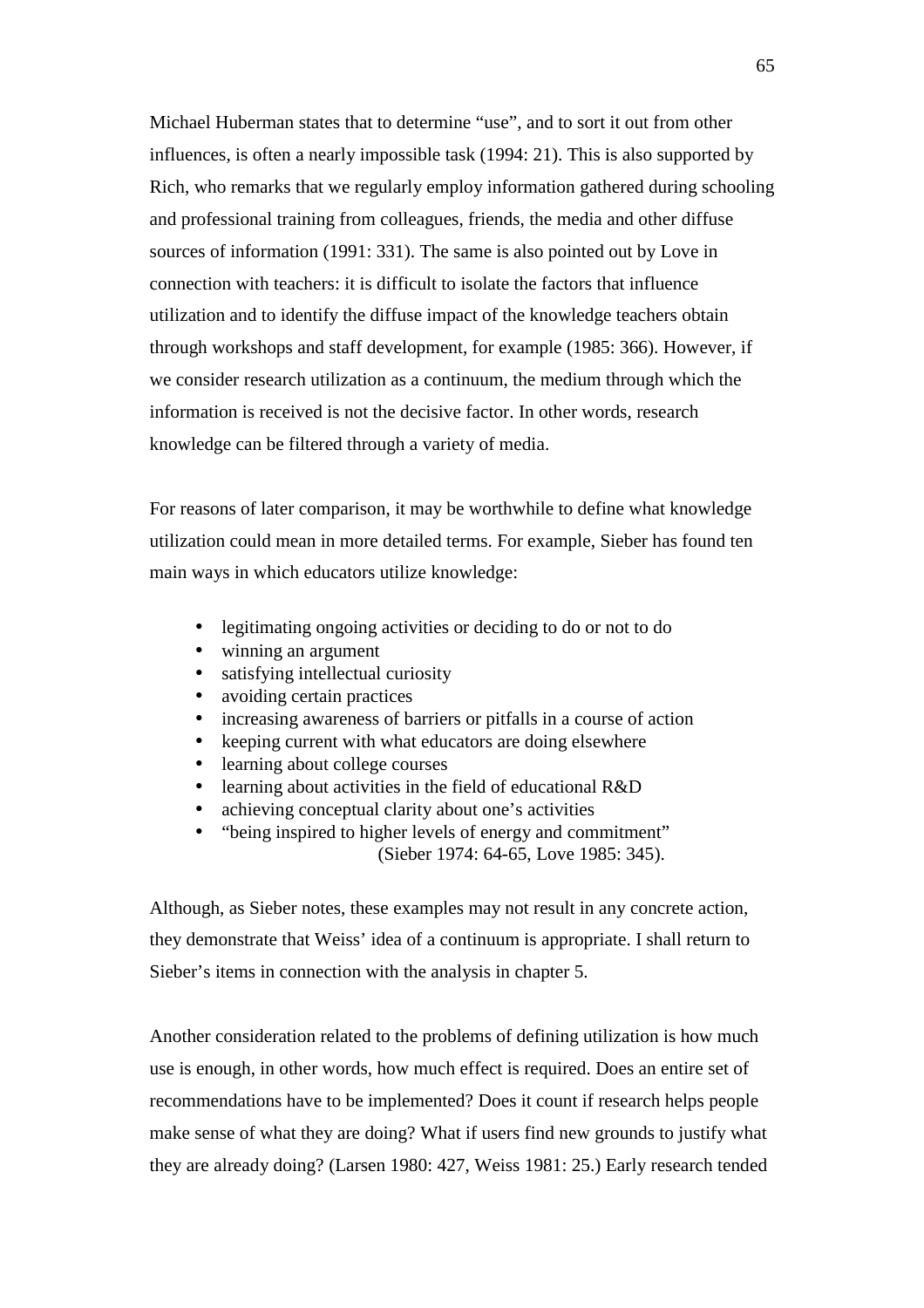to define utilization as an implementation of an entire set of recommendations, the reason being that the pioneering studies dealt with agricultural innovations: for farmers, complete adoption was in general advantageous. Use of research to change social programmes, however, can take on a number of forms, ranging from complete implementation to nonutilization. (Larsen and Werner 1981: 78-80.)

If we look at this from another point of view, we can talk about obstacles to research use. These obstacles can arise in the system that produces the research, in the system that uses the research and in the linkage systems, which transmit information between these two poles (Weiss 1980:  $16$ )<sup>15</sup>. The extent of research utilization does not come into play in this study, but it is good to bear in mind in future studies of utilization in the field of technical communication.

## **3.3.4 The Need for Utilization**

 $\overline{a}$ 

In chapter 2, I gave some examples of the research produced in technical communication that can be disseminated and utilized. A related key issue in the whole of this study must be addressed before I continue: Why should technical communication research be disseminated? What is the relevance of research to professionals? In the introduction, I gave some arguments why, in my view, there would be a need for research among technical communicators, and why research utilization among them should be studied. In the following, I will present arguments from other researchers.

Hayhoe commented in a keynote address in 1998 that "we are woefully uninformed about research in our field" and offers three reasons why research and research methodologies should matter to technical communicators. These will be presented in the following paragraphs.

<sup>&</sup>lt;sup>15</sup> Weiss has produced a detailed list of obstacles to research use within these three groups (1980: 16-23).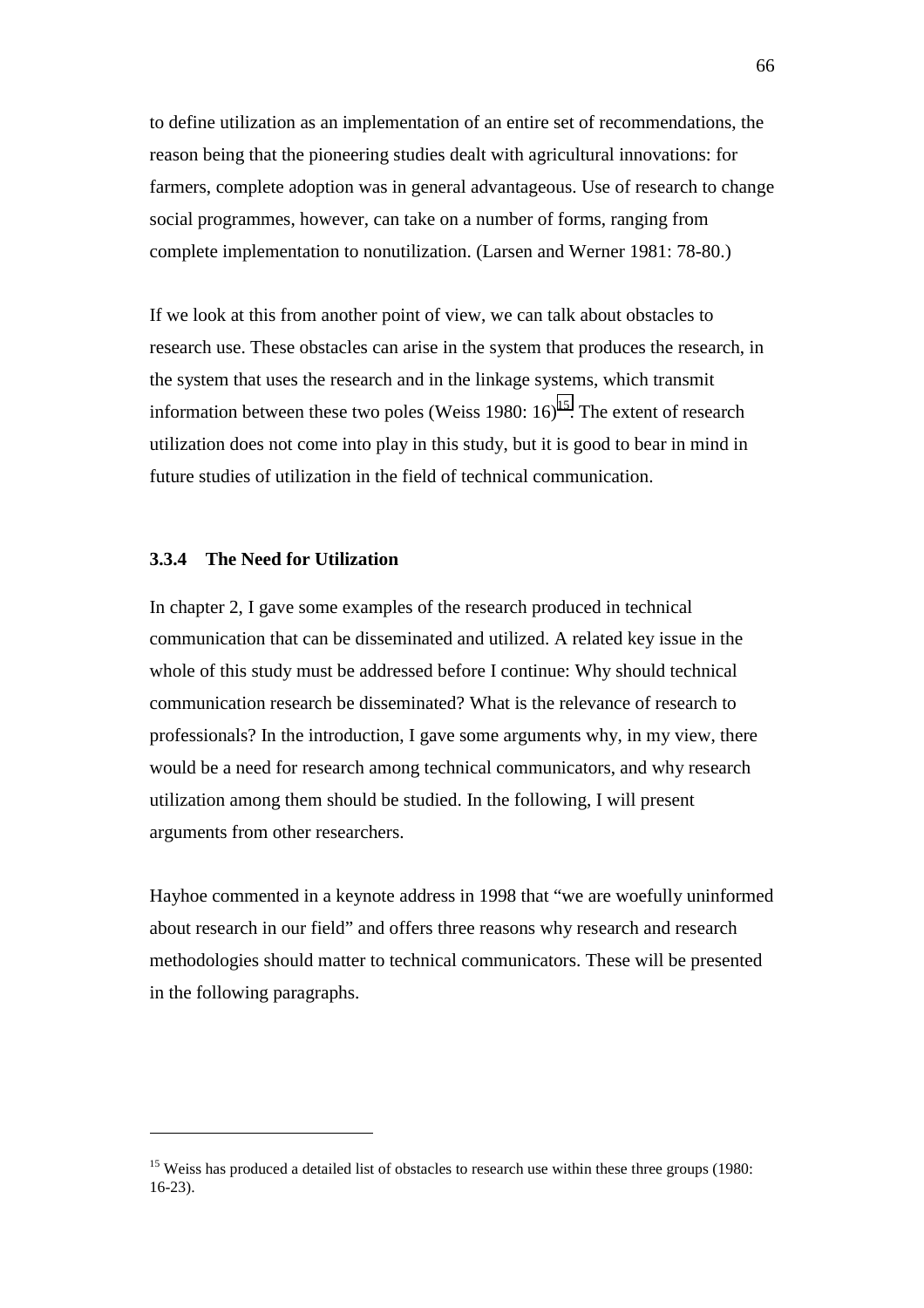Firstly, as technical communicators meet new challenges, research can help them respond to these challenges effectively, such as when they need to train themselves to write in a completely new field.

Secondly, Hayhoe also encourages practitioners in technical communication to conduct their own studies as a part of their duties, as is done in other fields. In order to do this, technical communicators require the necessary skills in conducting quantitative research, for example. Knowledge gained by this type of research would help to determine customer satisfaction, to demonstrate the value of technical communicators in organizations and to justify budgetary increases. It would also assist them in becoming more effective and complete professionals.

And thirdly, research tools help increase the professional credibility of technical communicators: the value and credibility of technical communicators is difficult to point out if they are ignorant in methodology. (Hayhoe 1998.)

Hayhoe's encouragement that technical communicators would also conduct their own studies can, in fact, be one of the functions of research utilization, in addition to the enlightenment and instrumental functions. Karen Louis calls this function the capacity-building function, where information is used to improve the system's own capacity to search, process and generate information. A system cannot be entirely independent, but it can become more autonomous and acquire the ability to solve its own problems without depending on an external source of information. This means acquiring new skills and external assistance. (Louis 1981: 176-179.) It has been found in the social sciences that knowledge which is generated within an organization is more likely to be used than externally produced knowledge, because decision-makers trust it and think it supports the goals of the organization (Oh and Rich 1996: 15).

Wright also offers one clear reason why research should matter to technical communicators. The tasks that technical communicators perform at work require a deep understanding of the behaviour of different users. Research provides professionals with information that they can benefit from, for example, in the areas of audience and task analysis, as was suggested earlier. However, research should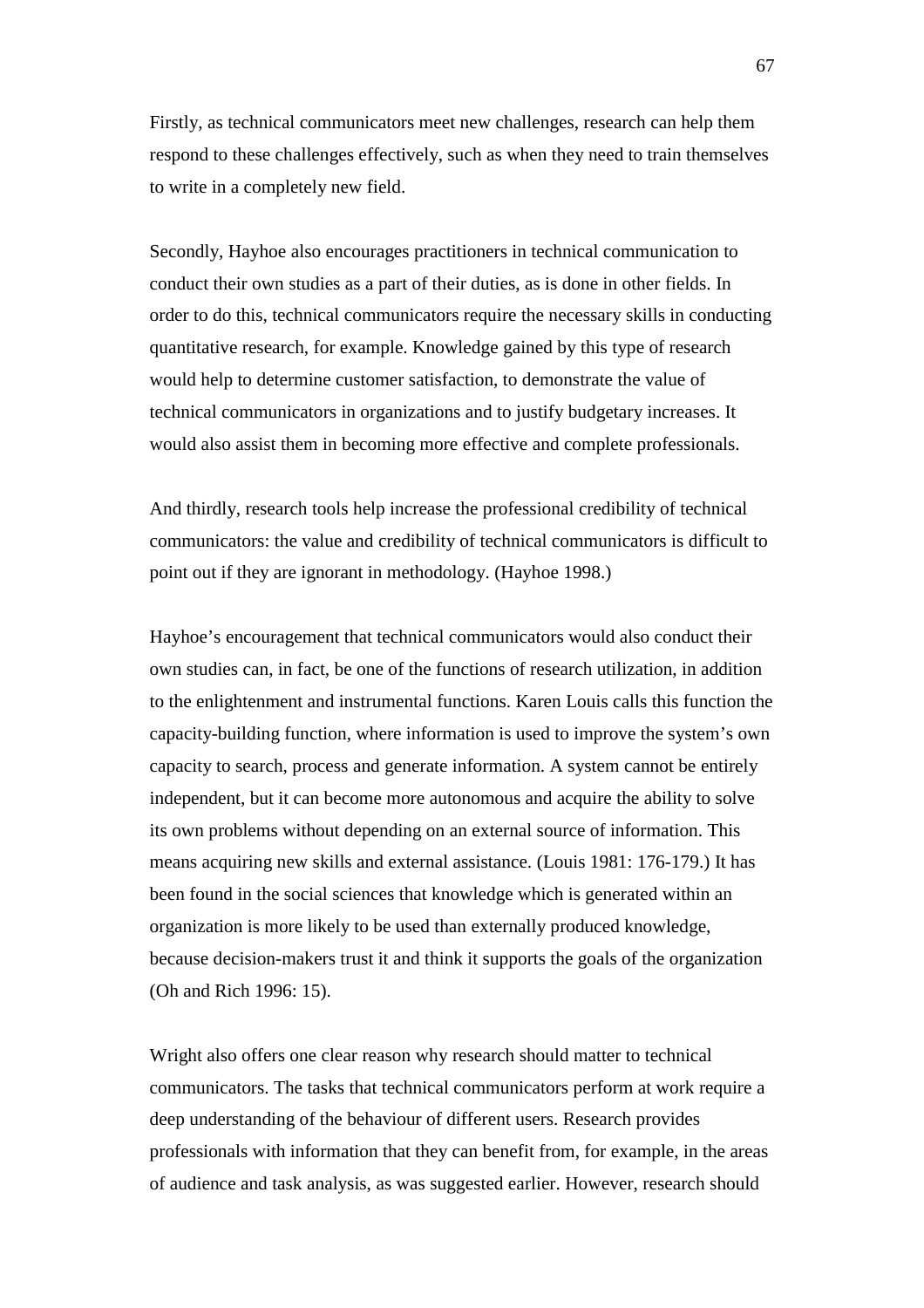not be thought of as *dos* and *don′ts*, and that is why it is important that technical communicators would also be able to interpret research findings and apply them to their own special circumstances. (Wright 1981: 15.) Weiss also notes that when professionals understand the conditions under which outside research is performed, it can help them recognize the potential scope and inherent limits of its influence (1980: 2).

The illusion that research could be viewed as a series of "how to" instructions is very real in the case of technical communication: as was discussed earlier, the research tradition is very practice-oriented and more theoretical studies have only gradually began to surface. This change also demands more from those who read and want to use that research. I shall return to this theme briefly in subsection 3.3.7.

Both Hayhoe's and Wright's arguments show strong support for utilization. Interestingly, Larsen remarks that studying nonutilization can be just as important: nonutilization can be intentional or unintentional; for example, there may not be any observable change as a result of knowledge, or a potential user may knowingly decide not to use a piece of research (1980: 429). Weiss also notes that there is an implicit assumption that use is good and nonuse is bad (1981: 21). Sometimes it almost seems that those who do not seek or use knowledge are not acting on a "rational" basis (Rich 1997: 12).

I find Hayhoe's and Wright's arguments supporting utilization quite convincing, and they support the initial hypothesis of this study mentioned in the introduction. Their views are also supported by the findings of a study by John Beard, David Williams and Stephen Doheny-Farina (1989). Their study, which will be presented below, suggests that technical communicators look favourably on research.

# **3.3.5 Research Utilization Variables**

After considering the meaning of utilization and the need for research among technical communicators, I will go on to look at research utilization variables. There have been numerous studies that have identified variables which may have an effect on the transfer and utilization processes of research. Although some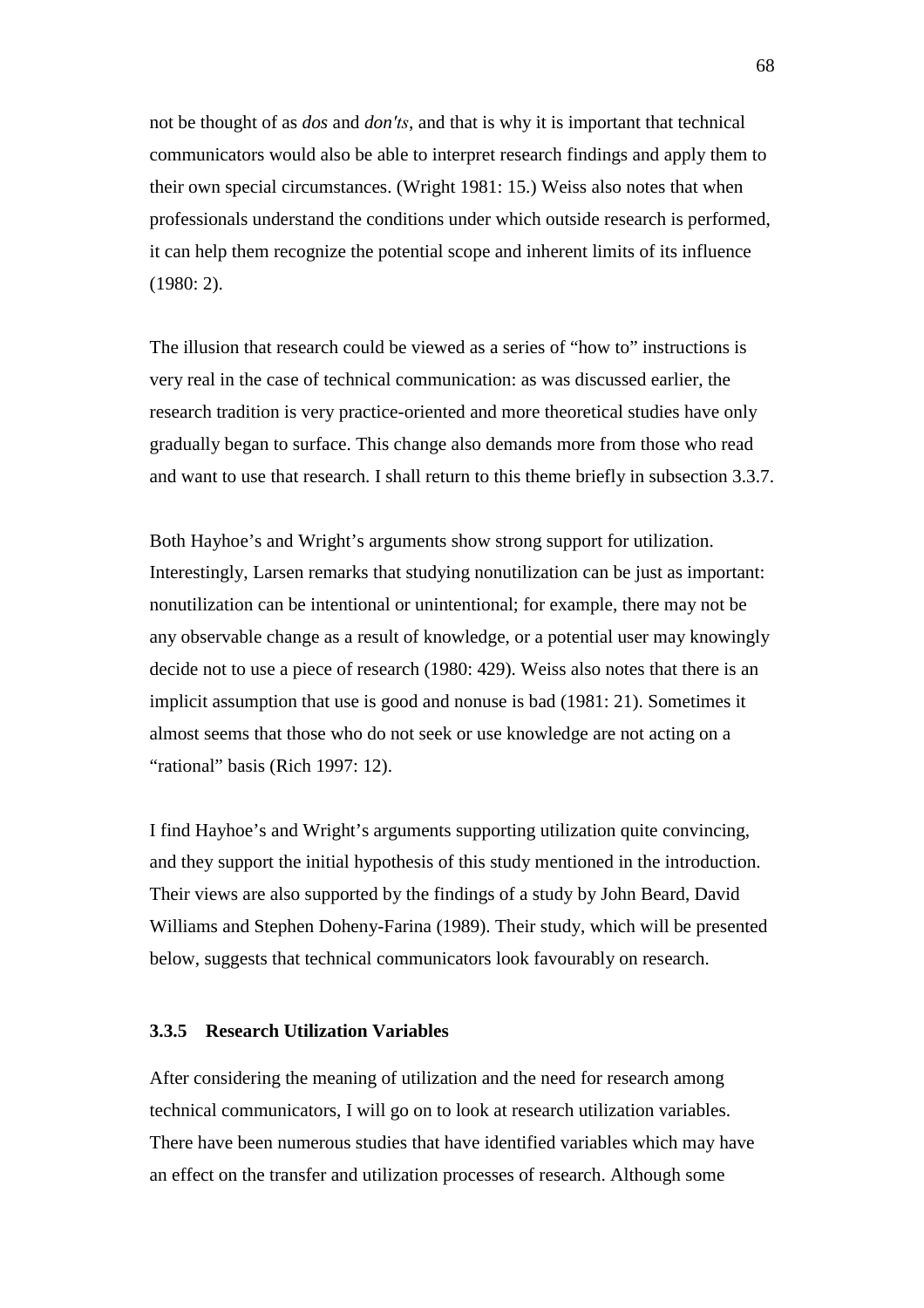factors have already emerged throughout this study, these studies offer a systematic approach to the issue.

Huberman, who has been especially interested in variables in school settings, has gathered together variables which have been recorded in different studies. His model divides the field into five factors with a number of subcategories, which compose the impact or use of research, and they may also have some secondary effects. However, as Huberman points out, these variables have been found to vary in different fields, and although they can be influential, they are not predictable: ". . . no single variable produced very large effects, and several others work well in certain settings but not in others" (Huberman 1994: 19). Although Huberman's collection of research utilization variables provides a good overall view of all the factors that may have an effect on the level of utilization, the model is too detailed and wide-ranging to be of use in this initial study on the use of research in technical communication.

A more fruitful approach for this study has been presented by Love. He has identified four factors which affect the level of utilization of research. They are related to

- 1. the nature and process of knowledge production,
- 2. the process of transferring knowledge from the producer to the potential user,
- 3. the user (including the context or setting in which the user operates),
- 4. some combination of these three elements (Love 1985: 339).

Ruth Zuzovsky notes that the first two factors can be controlled by the researcher, whereas the user or the context of use cannot be determined by him (1994: 79).

There are certain characteristics related to these four factors that are associated with high levels of utilization. Love has summarized a number of studies by different researchers regarding these characteristics. These will be presented in the following paragraphs. In the first category, Love points at relevance, clarity, the comprehensiveness and well-articulated nature of the knowledge products, the "vitality" of the topic and action orientation.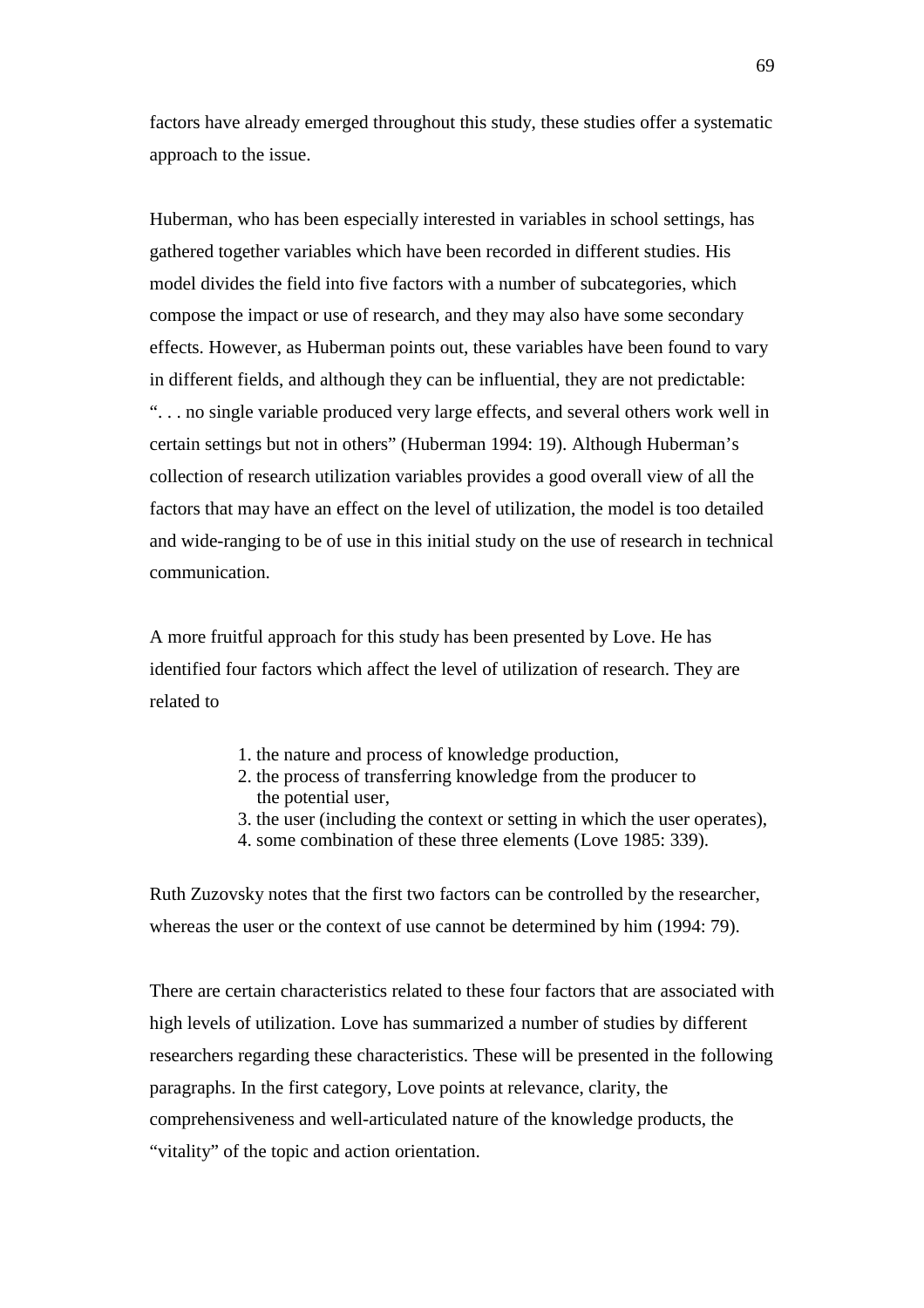The second category includes both the means with which knowledge is disseminated, and the variables describing the relationship between the knowledge producer and the user. High-utilization factors in this category are mostly the personal characteristics of people who are involved in the transfer mechanism. In fact, in all cases found by the researchers included in Love's article, knowledge use is greater when it is transmitted through personal interaction over long periods of time.

In the third category, characteristics associated with high levels of utilization are related to a prevailing positive attitude toward scientific research and profit incentives. (Love 1985: 356-362, Zuzovsky 1994: 79-80.)

With regard to the user's context or setting mentioned in the third category above, Larsen's typology of situations is appropriate, as situations are closely linked with the attitudes and commitment of potential users. Her classification of situations includes the following: the participants, the purpose of utilization, the beneficiaries, internal and external influencing factors, the intended nature of the utilization and the time frame. (Larsen 1980: 433, Love 1985: 368, Zuzovsky 1994: 79-80.)

These categories and characteristics that are connected with high levels of utilization provide valuable information in view of the aim of this study. Apart from Larsen's typologies, which are not relevant here, these factors will be reconsidered in the empirical part of this study together with the analysis of the questionnaire responses.

It is important to note that utilization is directly and indirectly affected by numerous factors, and we should not overgeneralize the importance of certain factors to all fields. Oh and Rich have demonstrated this in a more recent report, which provides a clear synthesis of the variables in research utilization. These support Love's categories above. In their model of research use, the variables comprise the environment, organizational characteristics, decision-makers' motivation/attitude, characteristics of information and the use of information. Between these elements there are a number of linkages involving, for instance, incentives for using information, information needs, position in organization,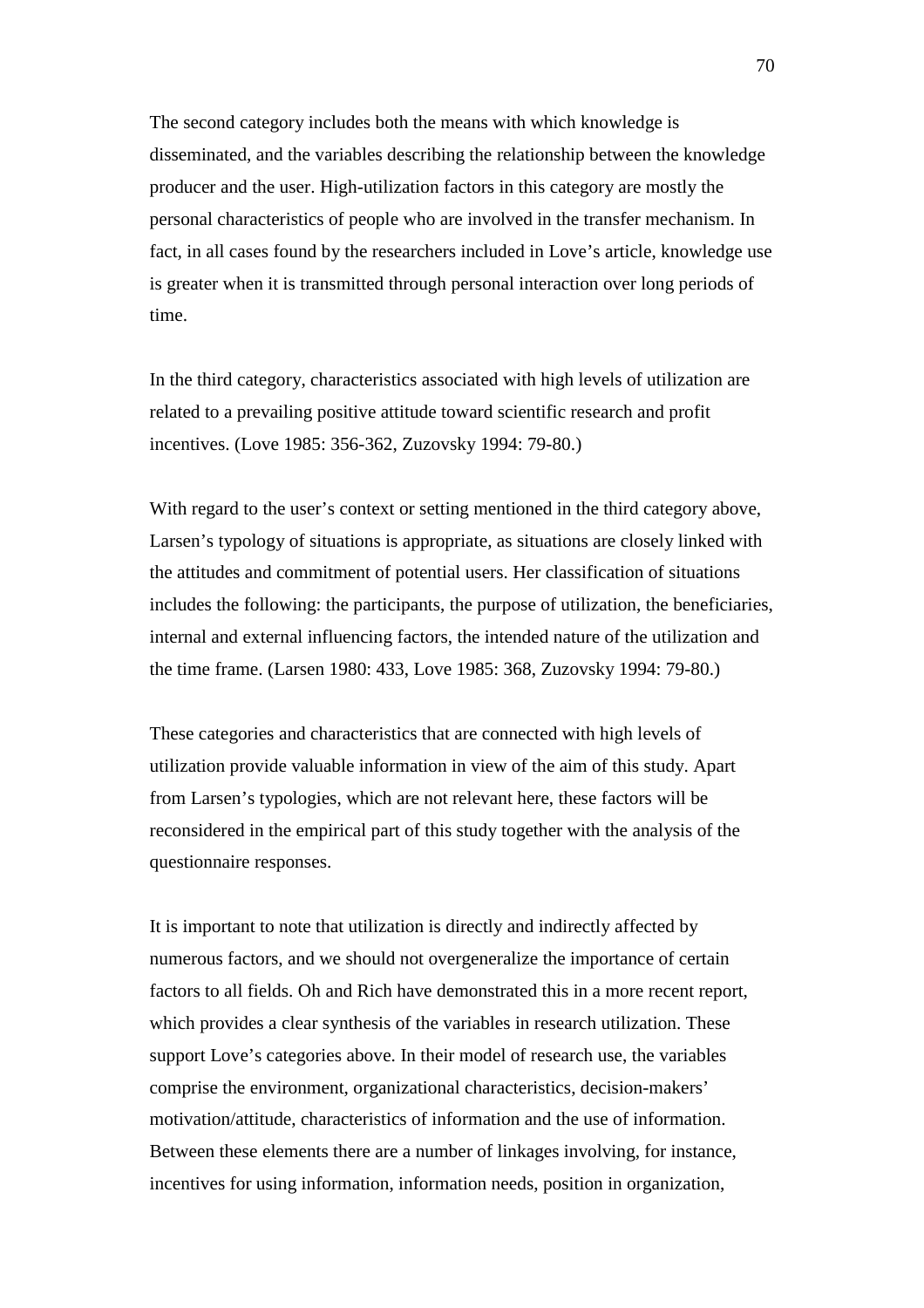information types and sources, and the amount of information. (Oh and Rich 1996.) The model again demonstrates the complexity of the utilization process.

Zuzovsky quotes Love, among other researchers, to show that there is a difference in the level of utilization of research between what he calls the realist and pragmatist research traditions:

> The realist tradition, which views knowledge as a true representation of reality with the role of research being to reveal its underlying causal relations, is less associated with high levels of utilization. In the pragmatist tradition, on the other hand, knowledge is a personal construction of reality, not necessarily its true representation, but rather a fruitful one that leads to desired consequences in a given context. This tradition is associated with higher levels of utilization. (Zuzovsky 1994: 78.)

Realists believe that there is an objective reality, which is independent of the observers, while pragmatists perceive knowledge as a personal, and thus subjective and instrumental, way of looking at reality. The reason why the pragmatist tradition is linked to a higher level of research utilization is that the products of pragmatic research are judged, above all, according to their relevance to problematic situations, their correspondence with accepted ideological frameworks, their feasibility and, most importantly, their yielding of the desirable consequences. The realist approach, in turn, focuses on validating a theoretical model that enables the reader to understand, to plan an inquiry, or to interpret findings. The results of realist research are directed at the research community rather than at practitioners. (Zuzovsky 1994: 80-82.)

Considering these two traditions from the point of view of technical communication, the field seems to have a strong pragmatist research tradition: technical communication has originated in practice, and research results have traditionally been aimed at practitioners. This would also suggest that the level of utilization of research is high in this field. I shall return to this in chapter 6.

Beard et al. found evidence of a high level of utilization in technical communication in their study, where they gathered research suggestions of relevance to practitioners in technical communication. Firstly, their respondents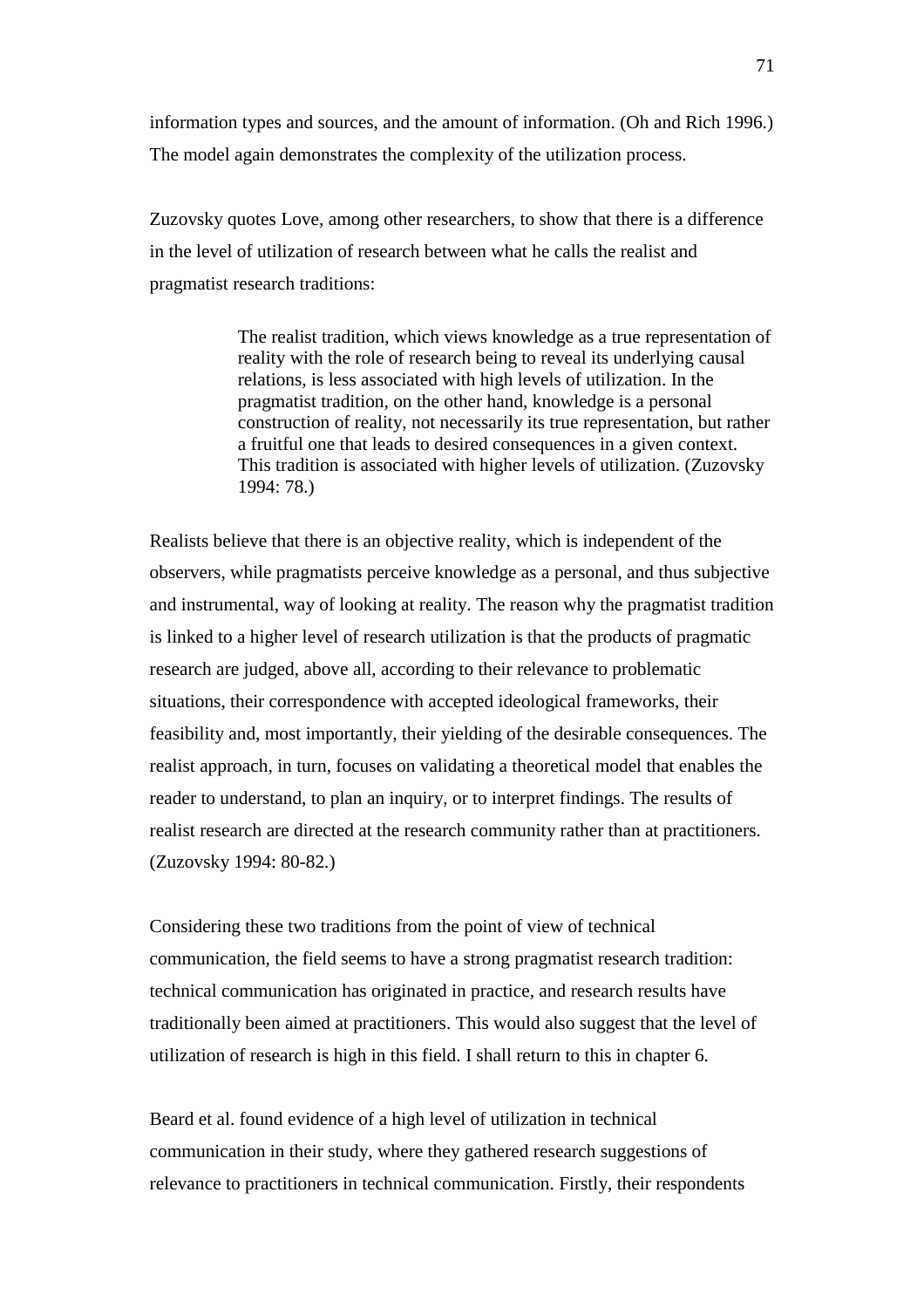were frequent readers of technical communication research literature; secondly, they expressed positive attitudes toward research; thirdly, large majorities reported that research was helpful to them; and fourthly, they felt that research is needed for the field to evolve as a profession. (Beard et al. 1989: 190.) The finding that the technical communicators had positive attitudes toward research is important: attitudes, in combination with the need for knowledge and interaction between researchers and professionals, have an effect on the use of research (Oh and Rich 1996: 14). The study by Beard et al. also showed that written communication, which is traditionally the focus of technical communication, was at the time the most important area for research (Beard et al. 1989: 192). I shall return to these findings in connection with the analysis in chapter 5.

### **3.3.6 Knowledge Formation**

At this point I will make a slight diversion into a topic which is not central to this work. However, it is an important consideration in research utilization when it is viewed from the individual's point of view, as is done in this study. We can call this the cognitive or individual factor, namely that of knowledge formation.

The adoption of knowledge is related to our ability to use and take advantage of knowledge in practice. It is thus an important consideration when scientific knowledge is diffused to practitioners and when they utilize that knowledge. Knowledge formation is also addressed here to show how complex and, in essence, human the entire process of knowledge dissemination and utilization is.

Our system of storing knowledge is complicated, and it is not clear how knowledge is stored in the human memory. In order to interpret impulses coming from our environment, we have to search for counterparts in our earlier experiences, with the help of which we can connect the new information into our knowledge structure, our mental framework, or schema (e.g., Van Dijk 1980: 233, Schank and Abelson 1977, Leino 1987: 39). Individuals construct their own unique knowledge entities, and at the same time they form an idea about themselves and reality. This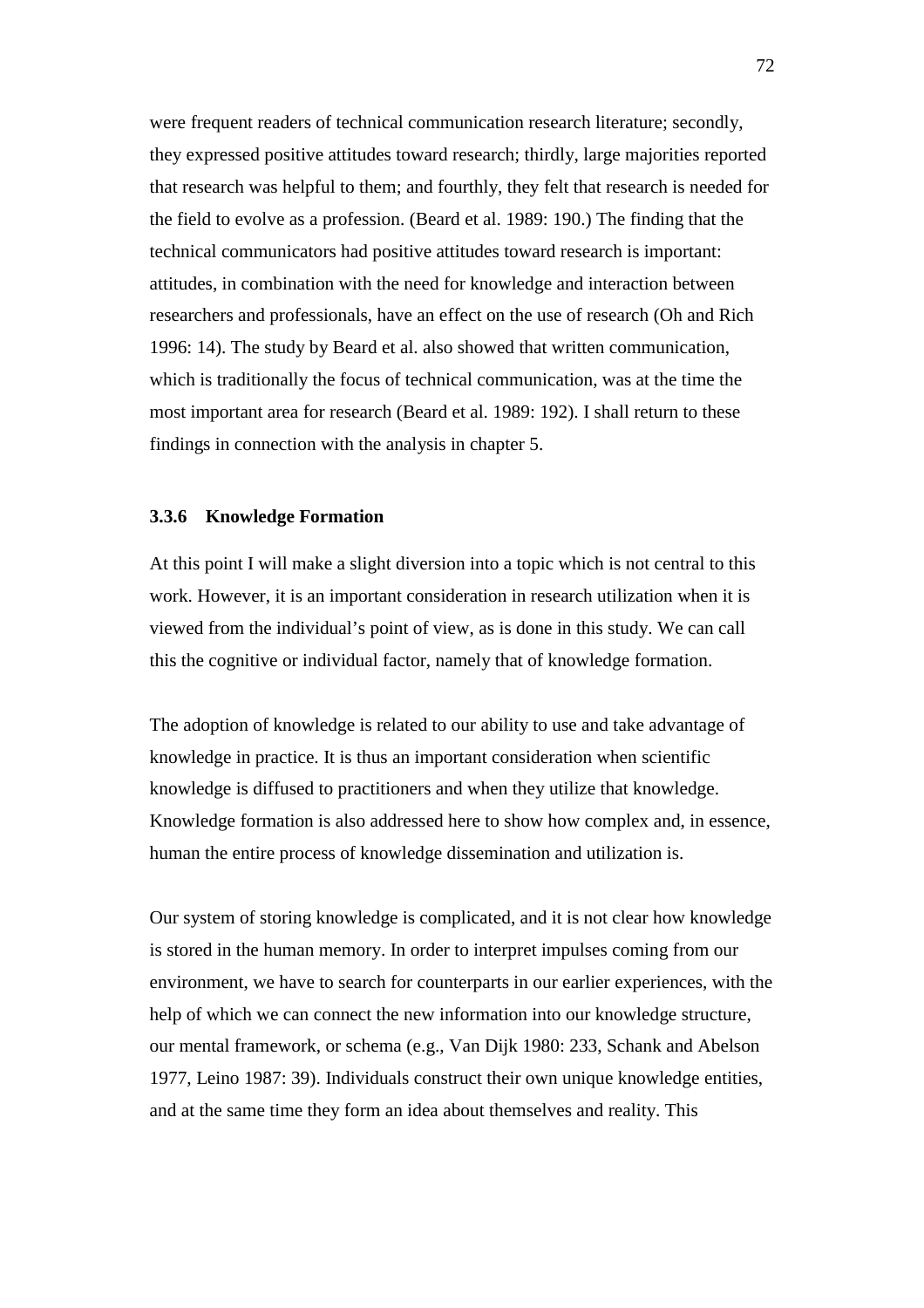construction, which can be called a world view<sup>16</sup>, also guides the reception, interpretation and use of new information. (Heikkilä and Holma 1990: 41.) This also applies to research utilization: information, past experiences, intuition and values merge and form a frame of reference, which is involved in the utilization process (Caplan et al. 1975: 19).

Jaana Venkula offers an interesting suggestion as to how knowledge is formed, connecting it to the question why knowledge is not helpful: even though we increase our body of knowledge, why does it not help us in action when we want it to? Drawing on system theory, Venkula sees the human mind as a mental system, which comprises five subsystems, namely, the epistemic, emotional, ethical, aesthetic and empirical systems. (Venkula 1990, 1993: 1-26, also Heikkilä and Holma 1990: 47-48.) This also coincides with the idea that the users of research actively create knowledge.

The epistemic subsystem represents rationality and intellectuality, and according to the present view of knowledge prevailing in society, it controls the other four subsystems. The emotional subsystem is related to emotions and instincts, and it has traditionally been considered to be the "inferior" part of the mind, which has to be suffocated (cf. Freud's *id*). The ethical subsystem becomes visible in people's value judgements and in their sense of responsibility and duty. Contrary to a common conception, ethics is not solely defined by norms prevailing in society, but all individuals have their own ethical principles and customs. The aesthetic subsystem is a system of form, harmony and relations, but early on it began to mean the sensation of beauty. The final subsystem, namely the empirical subsystem, is based on the individual's own action and experience. Experience comprises human activities, life's events and personal processes, which define individuals' behaviour in a given circumstance as well as their understanding of knowledge. (Venkula 1990: 95-99, 1993: 11-14.)

 $\overline{a}$ 

 $16$  For example, Niiniluoto distinguishes between four types of world view, namely, the scientific, the unscientific, the religious and the metaphysical (1984: 79-83).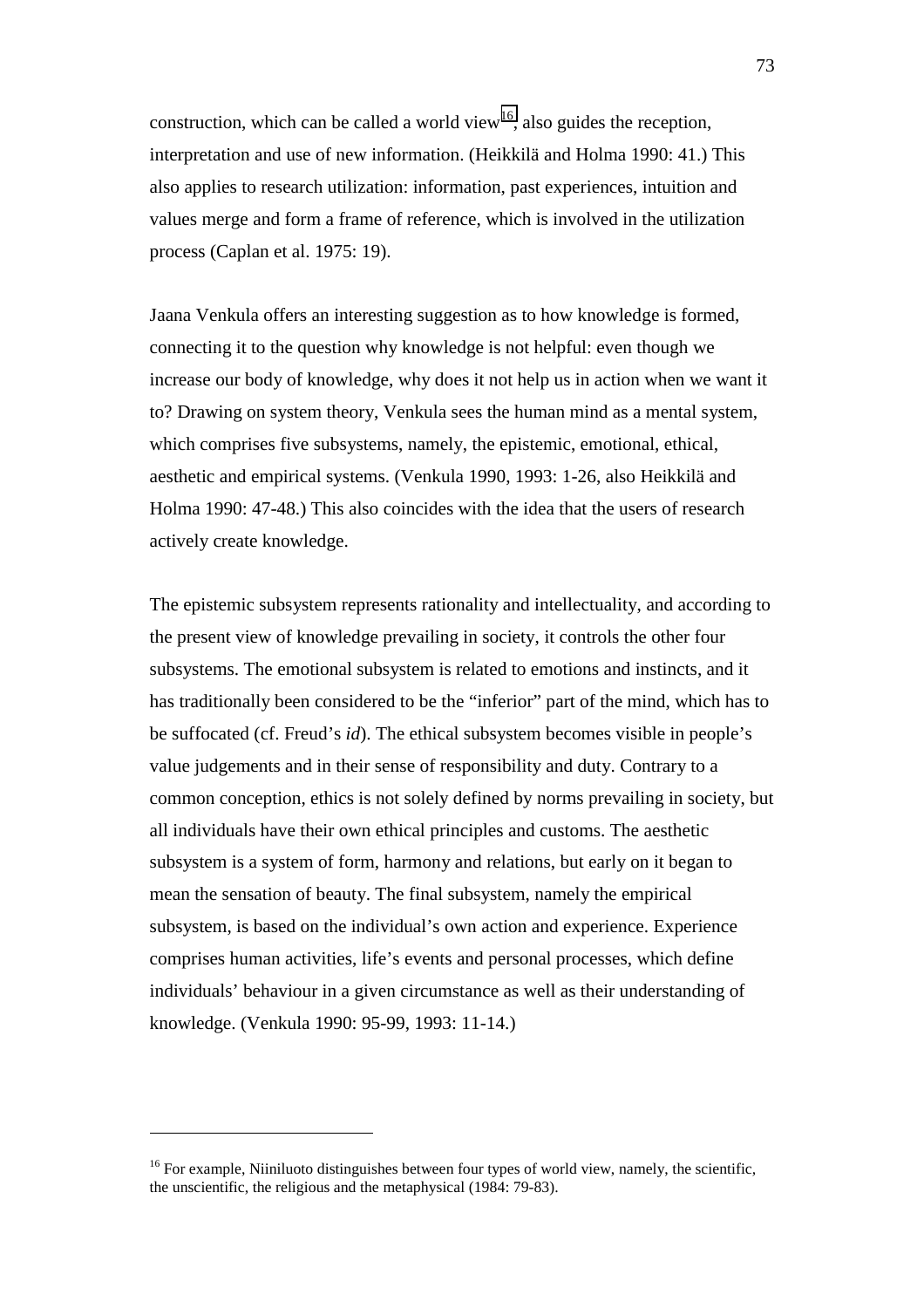The epistemic subsystem has been considered to dominate over the other subsystems in knowledge formation. According to Venkula, this restricts the possibilities of the human mind and its perception of reality as a whole. If the overemphasis on the epistemic subsystem continues, much of the information disseminated in society remains hidden and people are unable to broaden their world view through other models of thinking. All the five mental subsystems should interact, and the message must "click into place" with respect to all the subsystems in order for the knowledge to be helpful. In other words, the subsystems need to be in a responsive state, and there is a need for a dynamic symbiosis between them. (Venkula 1990, 1993: 1-26.) Knowledge is knowledge only after it has been explained; in other words, the individual has to be able to apply the new knowledge into his existing conceptual framework (Heikkilä and Holma 1990: 49). This also takes us back to Watkins' notion about reconstructing knowledge (see pages 59-60).

Knowledge formation is especially topical in the modern-day information society, and it is connected with the earlier discussion about "the knows" and "the knownots". An increasing amount of information is being disseminated, but this does not necessarily mean that people know more than before. Pertti Hemánus points out that the adoption of information is not comparable to the supply of information and that the relationship between them is much more complicated; information that is being offered is often too conceptual, abstract and distant from the individual's environment (1979: 65). Niiniluoto also emphasizes that the quantitative growth of communication does not guarantee that the quality of information will improve (1989b: 83). Quality is also becoming an increasingly important consideration in technical communication as the volumes of communication products grow. However, quality may also be one of the aspects in which the technical communicator has to compromise, as was noted earlier. The growth of communication in general has resulted in a situation where it is increasingly difficult to hear anything among the information noise (Niiniluoto 1989b: 83). Finding the right information efficiently is a challenge.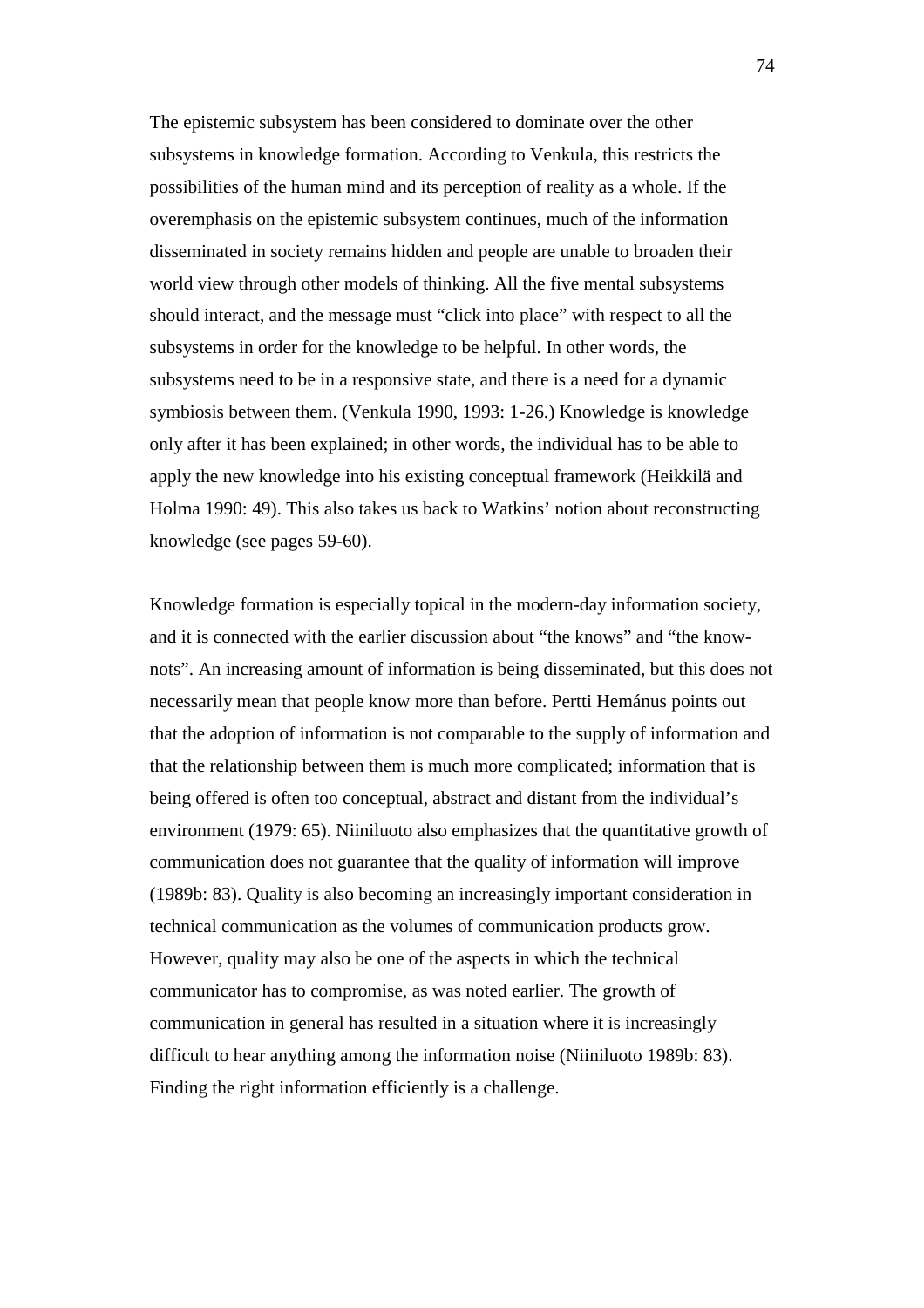#### **3.3.7 Theory and Practice**

As suggested in the introduction, theory and practice are important considerations in research utilization. They were briefly touched upon in the first definition of research dissemination and utilization: "It [research utilization] has, in short, to do with the relation of theory to practice" (Huberman and Ben-Peretz 1994: 3). Theory and practice are thus at the core of research dissemination and utilization, and also popularization examined later on.

The gap between theory and practice poses problems in many disciplines and fields, such as in the design of contents for university courses. One of the aims of research dissemination is to bridge the gap between theory and practice, but paradoxically that gap is one of the major problems in research dissemination in general (Takala 1983: 34). The encountering of theory and practice will lead us, once more, to the importance of knowledge and to the issue about the aims and beneficiaries of research.

In the following, the views of Colin Yallop will be introduced: he speaks about theory and practice in translation studies, but his notions are equally applicable to technical communication, as I will comment on below.

Yallop approaches the issue of theory and practice from the point of view of knowledge, which is appropriate bearing in mind the framework of this study. Yallop maintains that there is a distinction between unconscious practical knowledge, which is based on everyday experience, and self-conscious scientific or analytical knowledge. Yallop sees pragmatic knowledge and scientific knowledge as separate, and admits that there is a gulf between theory and practice. But he also remarks that there is no need for a fusion between theory and practice, as we are dealing with two different but equal types of knowledge, from which the translator, or in this case, the technical communicator, selects his own. In order to be a good translator one does not have to be a theorist. Similarly, in order to be a good technical communicator, one does not have to be a theorist, although knowledge of research and methodologies can be beneficial, as noted earlier. Yallop also points out that neither the translator's practical knowledge nor the linguist's theoretical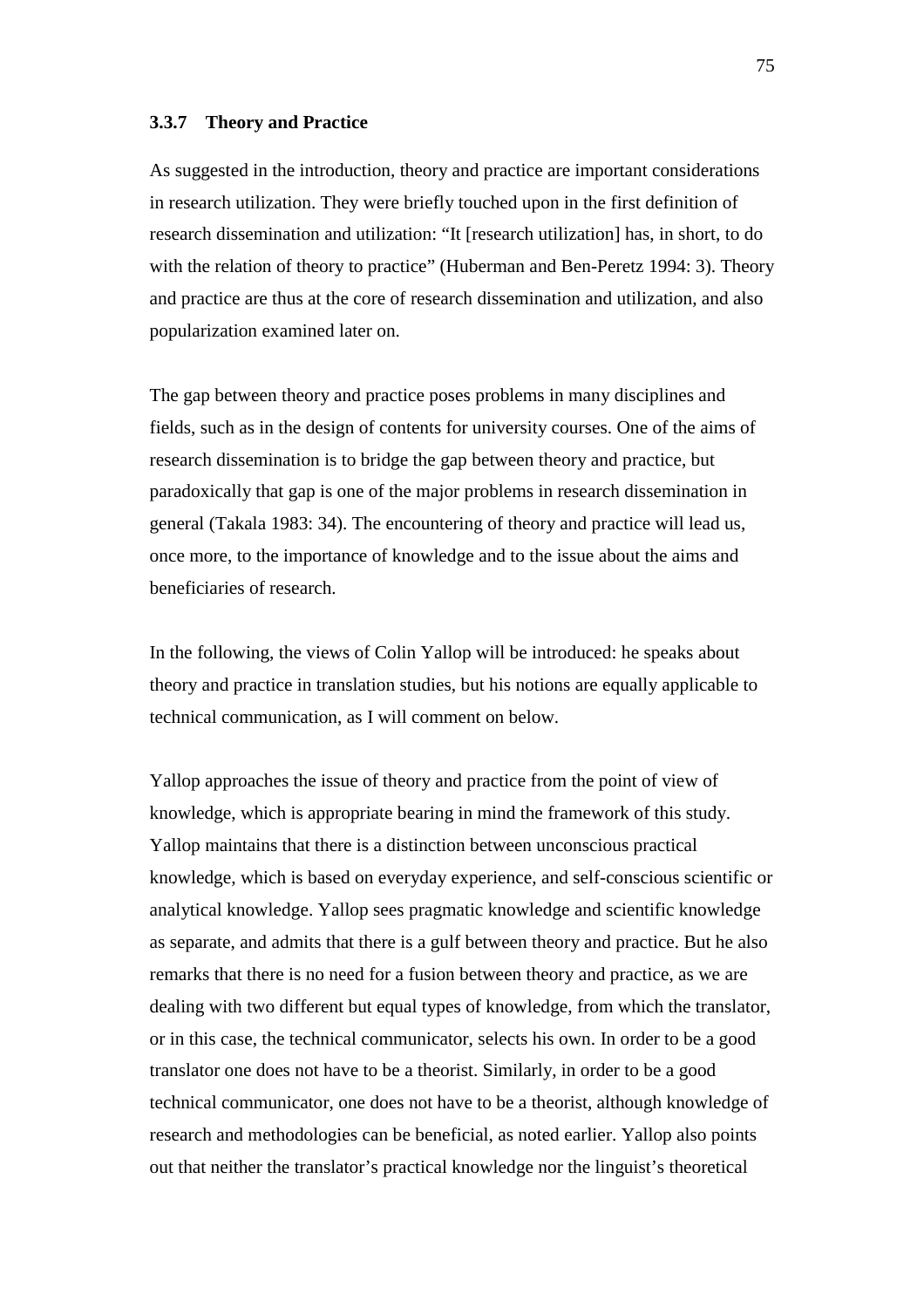knowledge is an obstacle to respectful interaction and discussion. One can also take an interest in both kinds of knowledge. (Yallop 1987: 347, 351.)

When discussing the relationship between researchers and practising translators, and between theory and practice, Yallop offers the following view:

> . . . the distinction between theory and practice is not one that allows theory to ignore practice. Translation theory arises from practice, in the sense that theory analyses the products and processes of translation. In this light, practice is more essential to theory than theory is useful to practice; and it is more the theoretician's responsibility to address questions that arise from practice than it is the practitioner's responsibility to listen to theory. (Yallop 1987: 351.)

The products and processes that technical communication research addresses also arise from practice to a large extent. But the question of the theoretician's and practitioner's responsibility is a more complex one. James Holmes remarks that it need not be the main aim of translation studies to help the translator perform his tasks. But what we must ask is whether translation studies can help them. This depends, for example, on the state of the theory: there are valuable theories, which provide insight into a phenomenon, and there are insufficient theories, as there are in all disciplines. Although the state of translation theory may not have been powerful enough to explain the phenomena to the extent that we would have liked it to, it can be of a great deal of help, on a general level, to translators. (Holmes 1988: 97.)

In technical communication, paying attention to the needs of professionals was a natural course of action at least in the beginning. Pinelli has argued that technical communication research should be tied to daily problems confronted by practitioners and that research should be developed in such a way that practitioners can apply it to solve problems (1985: 7, also Beard et al. 1989: 188). However, at present I do not believe that the sole aim of technical communication research should be to help professionals: there is both room and need for all types of research. However, if a piece of research has the potential of helping professionals, it should do so, especially as the products and process of technical communication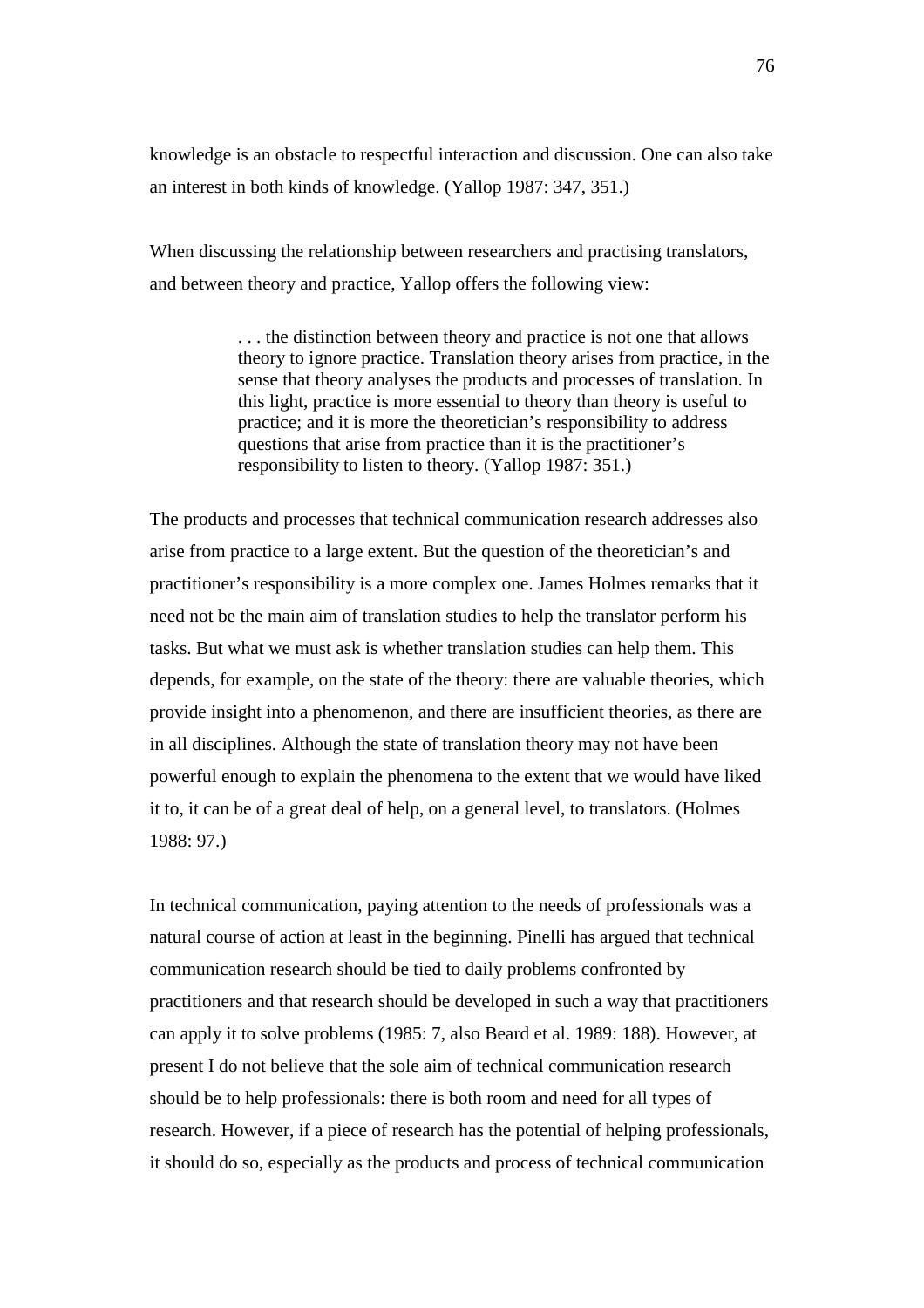tend to arise from practice. It is in the interest of the entire field − and also the responsibility of the field − to actively seek interaction with practising technical communicators. As noted earlier, interaction is also an important variable in research utilization.

The issue of the beneficiaries of research is manifested on a practical level. Yallop has noted that in translation studies there are works that are clearly written for translators and which talk of techniques; then there are works that address the question of what translation theory is, and there are works that are a mixture of these two (1987: 347-348). This is also the case in technical communication. Since practice has been the starting point in technical communication, much of the literature in the field is prescriptive and talks of techniques, i.e., literature which concentrates on the practical performance aspect of the work. However, there are also works that discuss the nature of technical communication, and works that are a mixture of the two, in other words, works that also address the theoretical competence of technical communicators and how it meets performance. Since the mid-1980's there have been attempts to move away from "how-to" advice towards a more systematic inquiry into what does and what does not "work" (Morgan 1988: 25).

## *Summary*

The focal points in this chapter were the following:

- Research utilization variables and arguments why technical communicators would use research.
- The potential applicability of the research utilization models to the empirical material, with special consideration to conceptual and instrumental use, as well as the difficulties involved in selected research methods.
- The growth of information and information technology is connected with the development of technical communication, and research dissemination and utilization.
- Technical communication seems to have a pragmatist research tradition.

77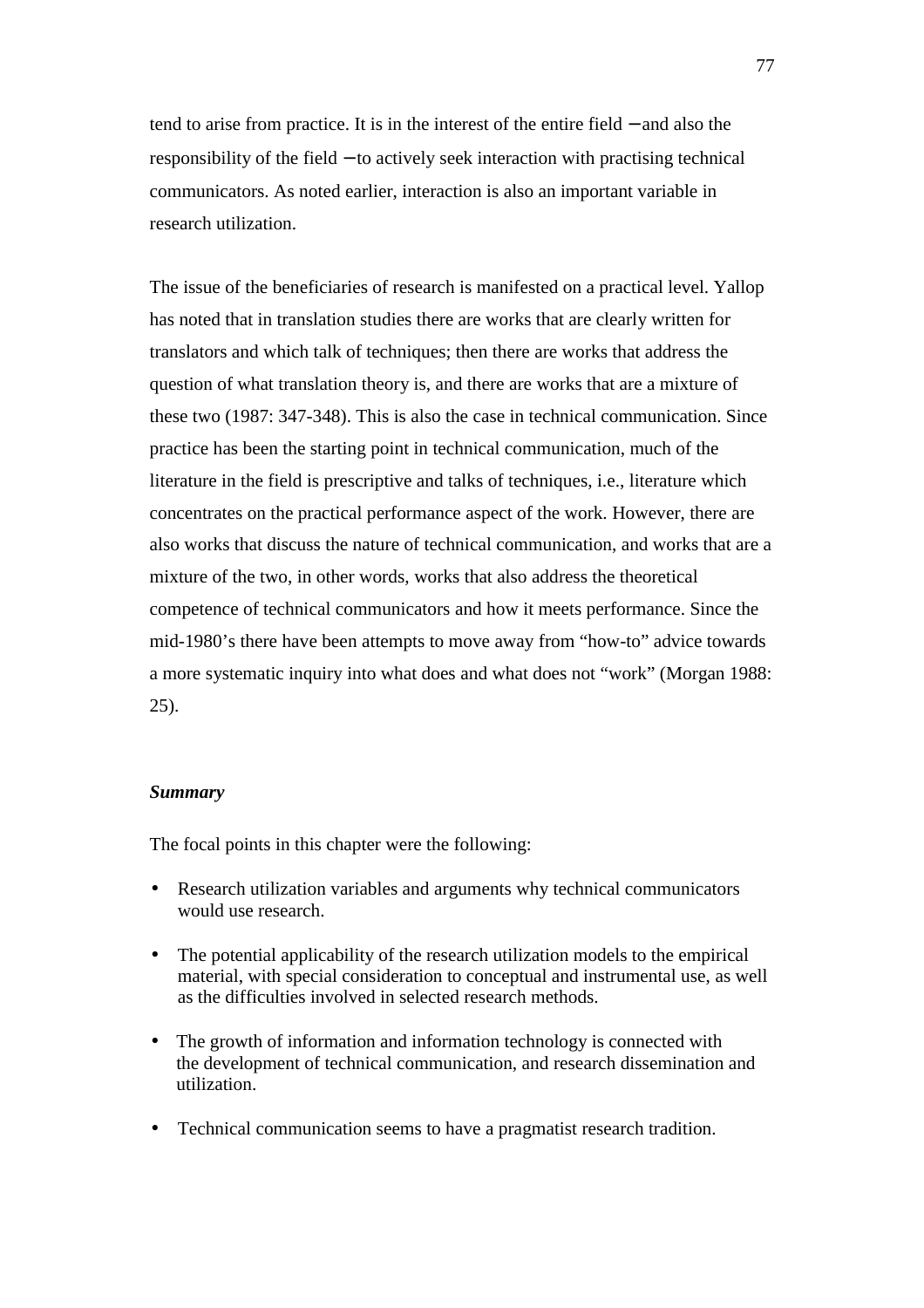# **4 Popularization of Scientific Knowledge**

When changing batteries in a watch, the consumer receives the following advice: "In order to change the battery, take out the old battery and put in a new one."

– HS, 23 July 1998

Popularization is not at the core of this study, but because it has many links with research dissemination and utilization within technical communication as suggested in the introduction, it deserves a short chapter of its own. As I have done throughout this study, I will start by introducing popularization on a general social level, and where appropriate, I will make references to the framework presented in chapters 2 and 3.

Bernard le Bovier de Fontenelle, who was appointed secretary of the Academy of France in 1697, is considered to be the first known popularizer. He wrote about astronomy for the upper and middle classes. (Laaksovirta 1986: 94-95, 104-105.) Popularization in the form of publishing can be seen to have started in the 1800's: a divide emerged between publishing aimed at the general public, on the one hand, and at scientists, on the other hand, when German universities pioneered the institutionalization of science. There was also a clear need for popularization when conducting research became a professional activity. (Manten 1980: 14, also Laaksovirta 1986: 95.) Popularization has thus emerged from the professionalization of science, and as suggested in chapter 3, it is part of the history of research dissemination.

Popularization in Finland has its roots in the 1800's, when a number of events occurred involving the popularization of science. Research dissemination as a part of the tasks of the universities was introduced in 1857 by Johan V. Snellman:

> The relationship of modern science to real life has also changed the position and aims of scientists. The cell in the monastery is no longer the scientist's real home. He should connect with real life and with those who work there. He should have a clear purpose. This he must do for the sole reason that his theories must be based on reality and particularly because his characteristics as a scientist in no way detract from his characteristics as a citizen and a citizen of the world.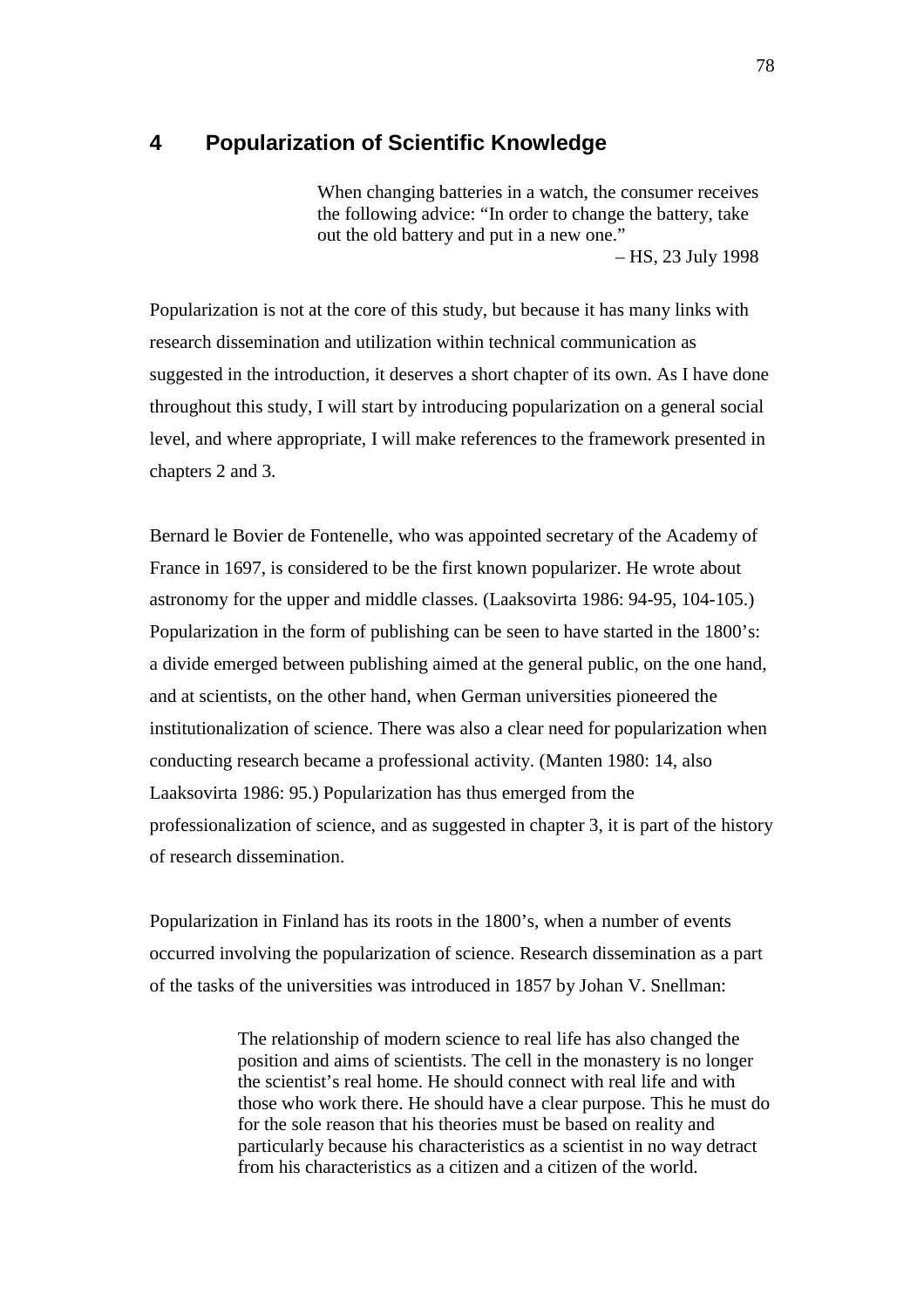The university is not an institution of scientific study but of scientific instruction. It is an institution of scientific study only in the sense that true scientific instruction requires scientific study from the teacher. The present-day university is not only an institution which produces new scientists, but an institution which must share scientific education and culture with the people, in all the various fields that they work in. The university teacher must thus pay more attention to practical life than a pure scientist. (In Tommila 1974: 127, my translation.)

Popularization has thus had powerful advocates and a long tradition. Overall, various means have been, and continue to be, used to disseminate scientific knowledge: lectures, books, magazines, museums, exhibitions, film, television, science centres, and now also the Internet (Persson 1999: 38). Considering Snellman's words in the present-day academic world, we can briefly note that nowadays both research and teaching are considered equally important in many universities. Universities are also active in holding lecture series for the general public, and they have their own information and PR units for the dissemination of scientific knowledge. In this study, however, we are not concerned with the history of popularization or the general role of universities, but rather with the nature of popularization and its relevance in the framework of research dissemination and utilization within technical communication.<sup>17</sup>

# **4.1 Popularization in the Frame of Knowledge**

 $\overline{a}$ 

Concerning the scope of popularization, I am using the same frame as Laaksovirta: when speaking about popularization, I do not assume that the target group is solely *populus*, i.e., the people, even though the literature on popularization is usually restricted to mean research dissemination among the public at large (*the public* meaning lay persons). Popularization is a much wider issue. It has to do with all the three target groups to which scientific knowledge is conveyed, namely the research

 $17$  For a more detailed account of the historical development of scientific publishing and popularization, see Laaksovirta 1986: 91-99, 104-107, Takala 1983. For more on the history of popularization in Finland, see Takala 1983: 12-17, Huuhka 1974.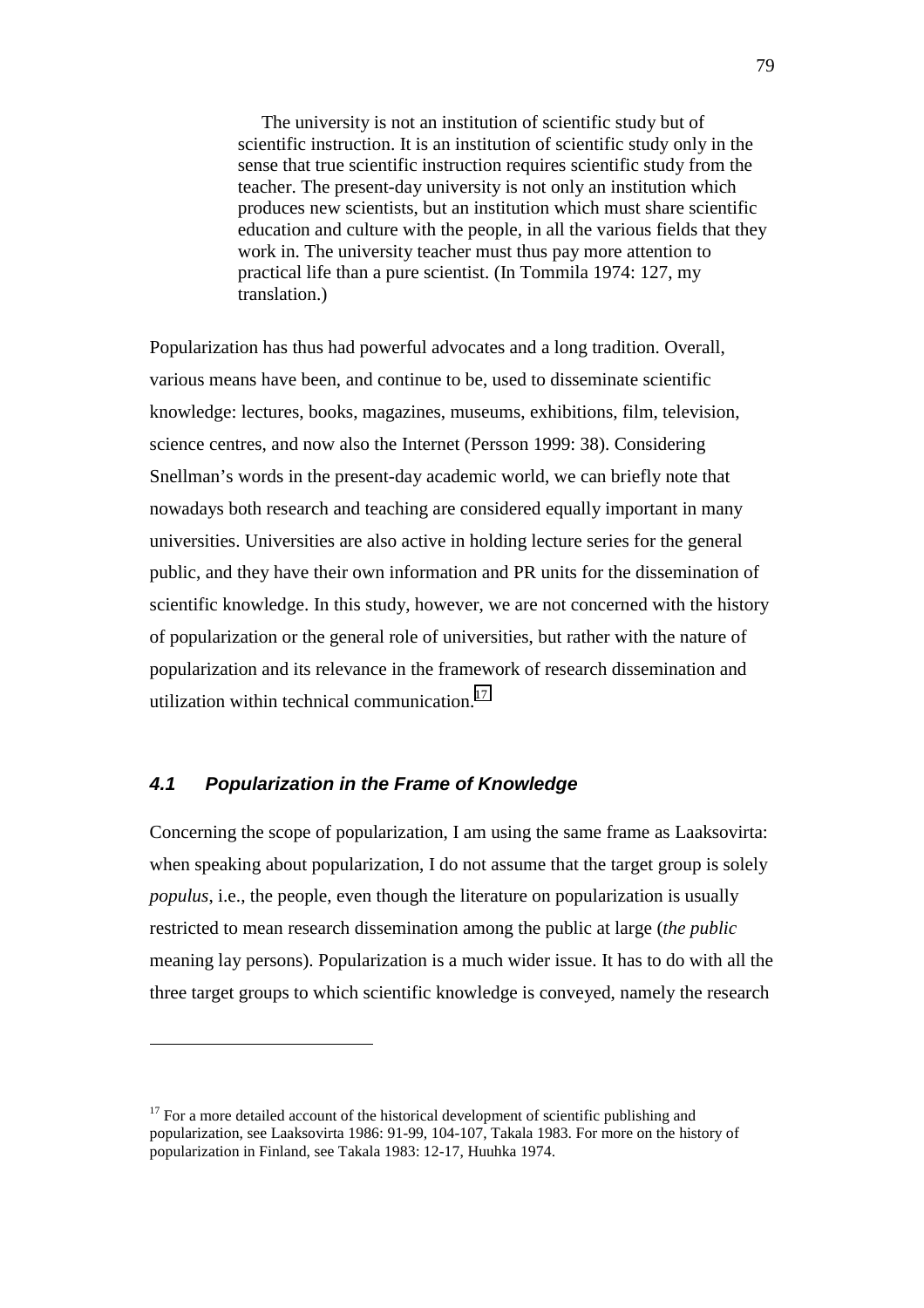community, the users of research and the public at large. Thus, popularization is also relevant in research dissemination and utilization within technical communication.

In the following, popularization will be defined from different perspectives to illustrate that the aspect of popularization is often, if not always, involved when research is disseminated to one of the three research dissemination target groups. Thus, the three groups can also be called popularization target groups. In order to understand the phenomenon of popularization, as Laaksovirta points out, it is, firstly, necessary to be familiar with the nature of the discipline in question, and secondly, to understand the social dimension in which popularization emerges and has an influence (1986: 103). We are already familiar with the nature of technical communication, and now I will address the latter aspect.

Greg Myers provides a good overall definition for popularization in this study:

What scientists do with texts has been fairly well studied. . . . Much less is known about what people do with popularizations. This is partly because the term covers such a wide range of texts, from science fiction to TV documentaries, from hands-on science museums to toothpaste ads, from shock-horror headlines to the rather scientific popularizations of *Scientific American* and its equivalents. What all these forms have in common is that they try to place scientific knowledge within a new discourse. . . . popularizations are all texts through which people relate academic knowledge to their lives and assess its claims. . . . (Myers 1996: 41-42.)

Thus, knowledge is transferred from one context to another and used as a resource in different contexts (Väliverronen 1994: 31). Myers' definition applies to all forms of popularization, whether we are talking about diffusing research within the research community, to users of research, or to the public at large. I shall return to his definition in connection with the analysis in chapter 5.

Laaksovirta defines popularization as an intersection between scientific knowledge and common knowledge; it is an attempt to unite these two types of knowledge (1986: 103-104). It can be seen as a phase between science and everyday life (ibid. 1988: 3). It is this phase-type nature that forms one of the links between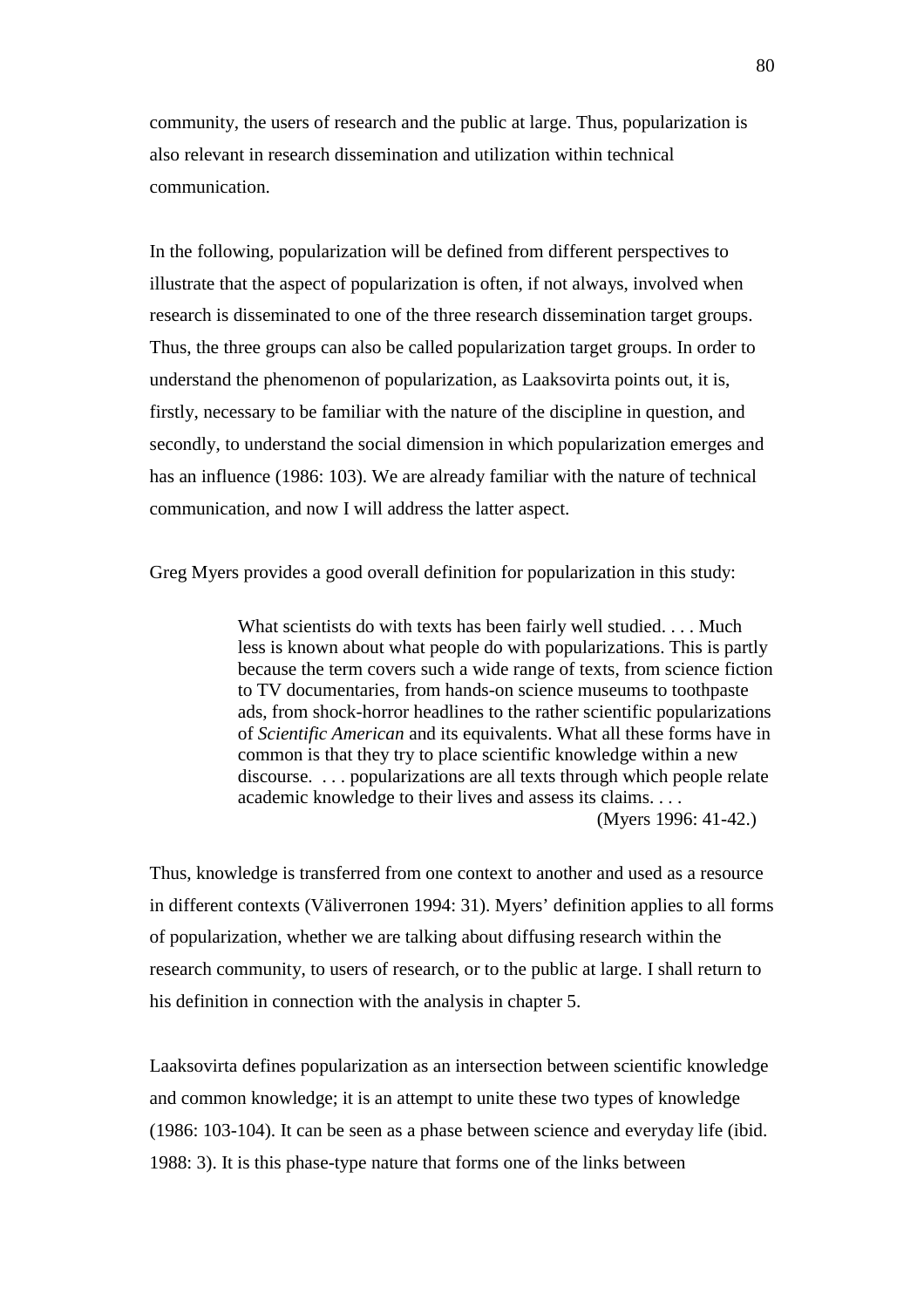popularization and research dissemination and utilization; only, in the latter case, the phase is between science and professional life. Another link is recreation: in the process of popularization, scientific knowledge is recreated as common knowledge (ibid. 1986: 236); in chapter 3 we talked about "reknowing" and "reconstructing" before knowledge becomes valid when research is disseminated to professionals.

The practical implementation of popularization, such as science programmes produced for television, is often implicitly based on gap, obstacle and deficiency theories mentioned in chapter 3. These theories see popularization as a bridge linking people on different sides of the river. However, this picture is too simple, as we are dealing with people, power and social status, and with a recreation of knowledge, not mechanical dissemination. (Laaksovirta 1986: 236, 106, see also subsection 3.3.2, page 57.)

In the above definitions of popularization, we see the importance of scientific knowledge as the starting point in the dissemination process. Scientific knowledge has been characterized in many ways. Usually it means propositional knowledge that is hoped to be "objective", i.e., neutral, and it includes all the reliable research results obtained with the "best methods" and "accepted" within the research community (Niiniluoto 1980: 148, also Laaksovirta 1986: 56, summary 5). Scientific knowledge is knowledge acquired through a scientific method within the research community, whereas common knowledge is knowledge which is inherent and which people have gained from their environment (Niiniluoto 1994: 9). Common knowledge is characterized by its experienced nature, its subjectiveness, its holistic-synthetic nature, and its language, which is that of the subject. It is obvious that science cannot directly be common knowledge, although it is often hoped that it could be. (Laaksovirta 1986: 103-104, summary 10.)

It should also be borne in mind that scientific knowledge is not a separate entity, but intertwined with three other aspects of science, namely 1) the scientific institution (researchers, research organizations), 2) the research process and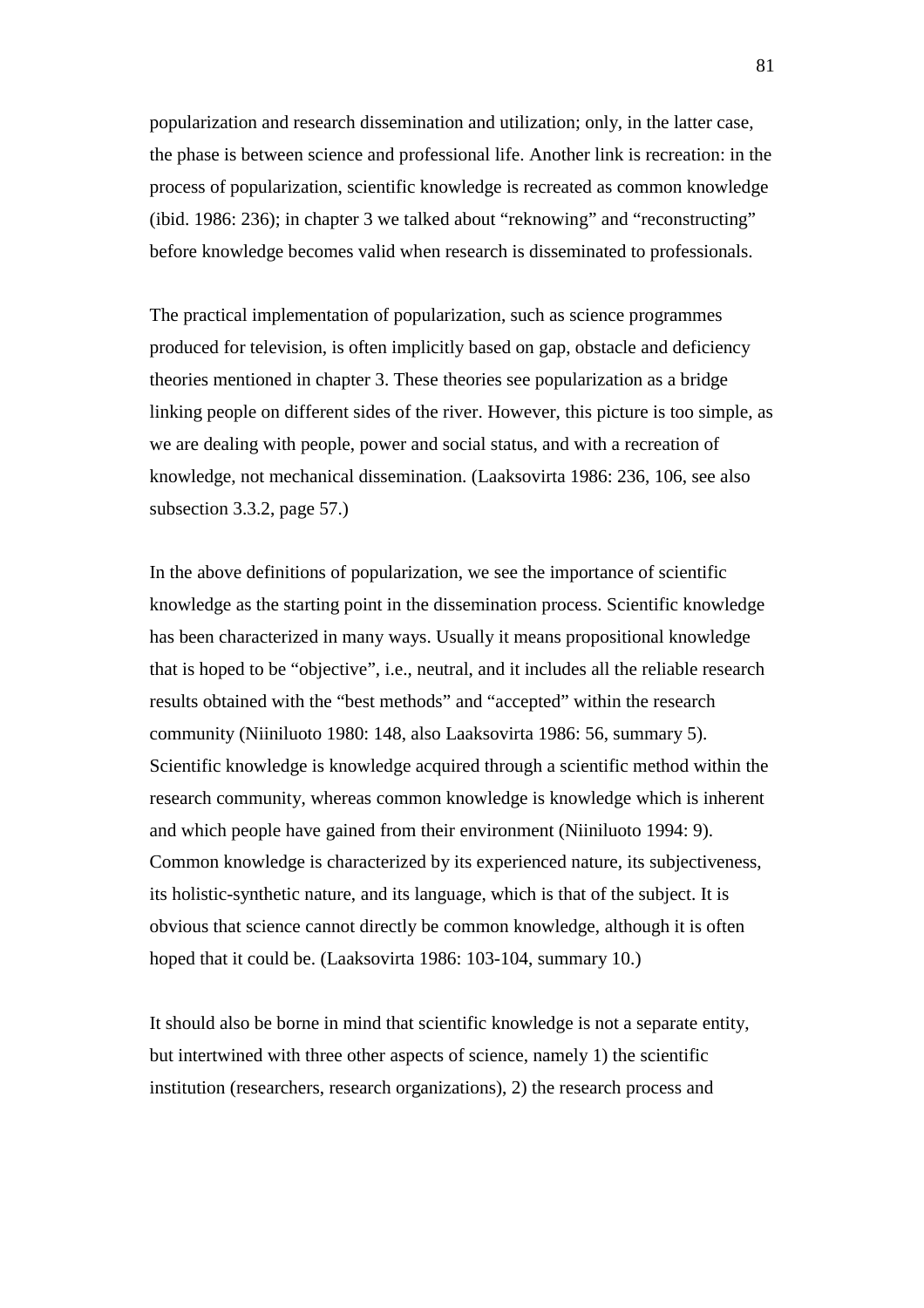3) the scientific method (Niiniluoto 1984:  $21$ )<sup>18</sup>. The border between scientific knowledge and common knowledge is not clear-cut either, because researchers are bound by their own values, their interpretations as well as their scientific and individual world views, and thus, common knowledge permeates research knowledge on a number of levels (Heikkilä and Holma 1990: 71). Even the knowledge of the original sender, the researcher, is interpreted knowledge (Laaksovirta 1988: 5-6, see also subsection 3.3.2, page 59).

The aim of popularization is to combine scientific knowledge and common knowledge in a way that is appropriate to the reader. Laaksovirta's definition of popularization can also be applied to the user group, but it has to be modified: popularization is an intersection between scientific knowledge and *craft<sup>19</sup>* knowledge. Users to whom research findings are diffused are experts in their own field and they often have an academic background. Sirkka-Liisa Leinonen aptly notes that sometimes it is impossible to say where scientific communication ends and popularization begins when we talk about communication to the users of research (1993: 10).

It should be pointed out that although the popularization target groups are useful aids in theoretical discussion, popularization is not necessarily so straight-forward in reality. Leinonen suggests in her licentiate thesis that the presentation of all new information could be regarded as popularization in the sense that the receiver does not have that information yet (1993: 9). Consequently, the three target groups can be visualized in a continuum where some points are more strongly marked than others (Eriksson and Svensson 1986: 12, 34-35), as was the case in the discussion on research utilization.

 $\overline{a}$ 

<sup>&</sup>lt;sup>18</sup> For a wide-ranging analysis of the characteristics of science, see Heikkilä and Holma 1990: 59-76, Niiniluoto 1984: 19-32, Pirttilä 1991: 1-21, Uusitalo 1990: 24-34.

 $19$ <sup>19</sup> The term is taken from Louis. With regard to types of knowledge, Louis makes a distinction between three groups: a) research-based knowledge generated through scientific study, b) craft knowledge, based on the experience of those who are actually engaged in practice, and c) common knowledge (Louis 1981: 176-177, also Love 1985: 341).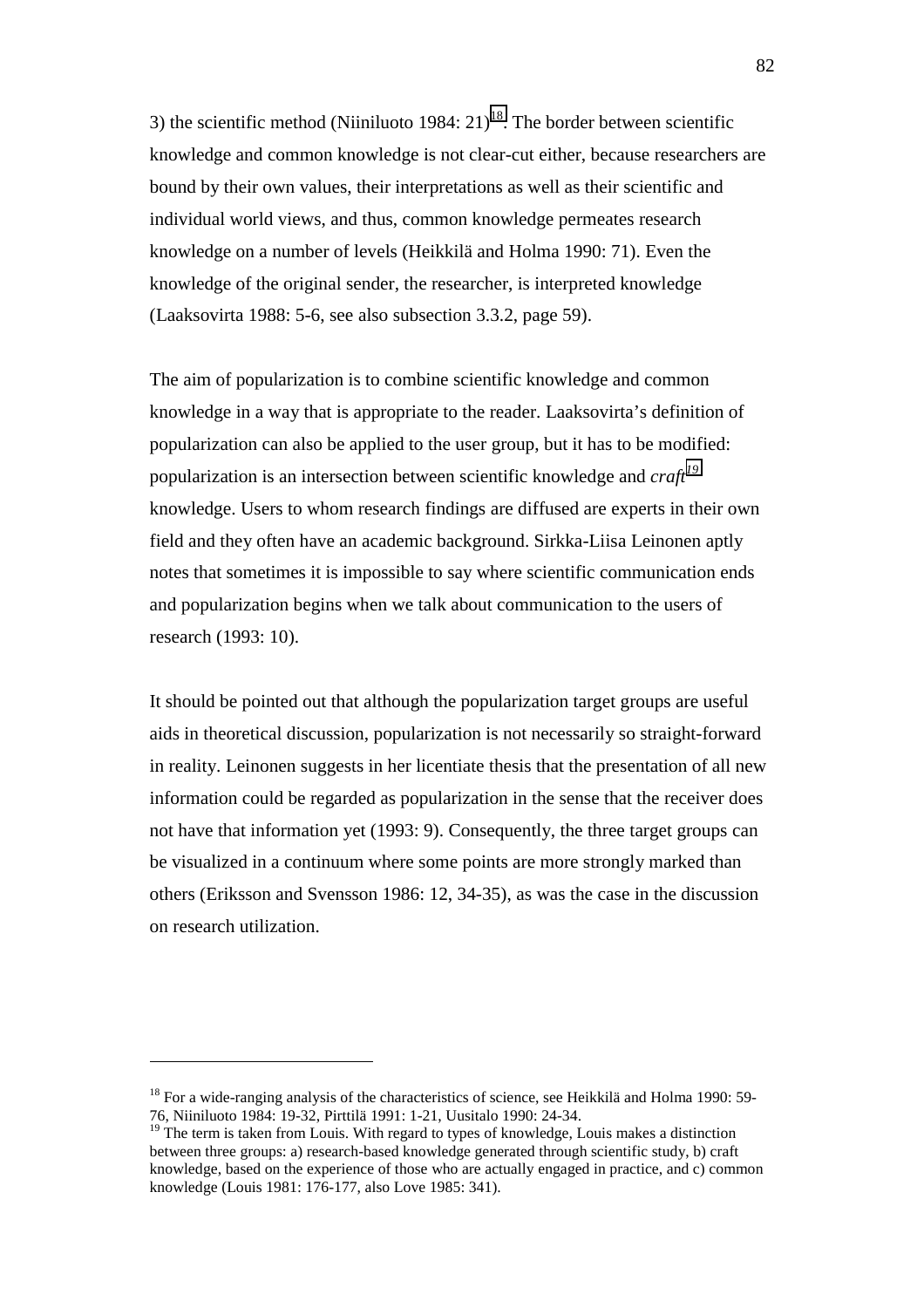Popularization is often considered to be a commonplace practice, but in fact there are a number of ideological standpoints behind it, when we consider popularization on a general level. According to Anto Leikola, popularization involves a culturalidealistic perspective: knowledge is valuable in itself, which is considered to enrich life in general. Furthermore, it is assumed that communication and equality between people will increase when scientific knowledge is adopted. There is also a financial angle which cannot be dismissed: the public has a democratic right to know what researchers are doing, as it is the public who helps to fund this work. (Leikola 1974: 13-16.)

The dissemination of research also helps people to better understand and guide their own action as well as the action of society as a whole: the diffusion of scientific knowledge decreases uncertainties in life caused by ignorance (Takala 1983: 9). The motivation for acquiring knowledge can also be explained by our natural curiosity and our natural desire for information, and also by our need to construct our own world view with the help of well-founded information (Niiniluoto 1989a: 116, also Hemmi 1982: 5). Some of these arguments can be applied to research dissemination and utilization in technical communication, to which I will return in chapter  $5.^{20}$ 

Maurice Goldsmith suggests that the entire term *popularization* should be abolished. He maintains that diffusers' efforts turn against science in the long run: the more intensive the idea of scientific knowledge as detached, unproblematic results and facts is, the more likely it is that the general understanding of the foundations of scientific knowledge will weaken. (Goldsmith 1986: 80-84, also Venkula 1988: 12.) The danger is that science and knowledge are presented as if they were straightforward to produce, diffuse and adopt (Venkula 1988: 11).

This danger was also discussed in chapter 3 in connection with the enlightenment model presented by Weiss. In the model, research finds its way to a practical setting through manifold channels, and this causes the danger of invalid

 $\overline{a}$ 

 $^{20}$  For more information about the motives behind popularization, see Laaksovirta 1986: 236, Niiniluoto 1989a, Takala 1983: 70-71, Tommila 1974: 128, Saarenheimo 1979.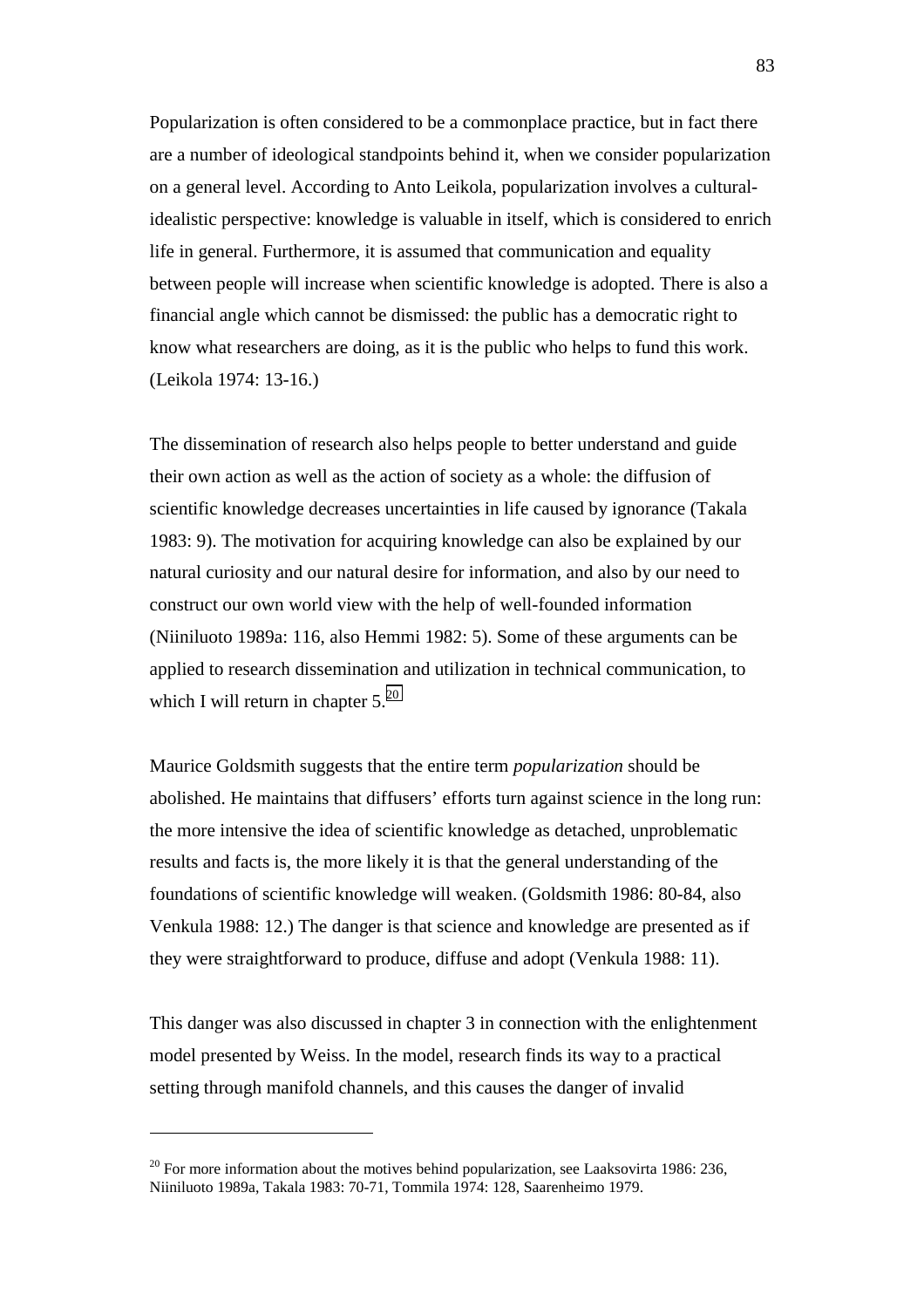generalizations being made, and oversimplified, inadequate or wrong understandings of a field may emerge. I think this danger is justified, especially in technical communication where the multidisciplinary nature of the field poses additional challenges to popularization. I shall return to this in the next chapter.

Another danger is potential alienation. Goldsmith remarks that "popularization of science has tended to alienate people from science" by presenting it as a collection of facts (1986: 14, also Venkula 1988: 9). Science can also alienate potential users of research, for example, by offering substance that is not relevant to professionals. The relevance of research to professionals will be further commented on in chapter 5.

What can be done to avoid the dangers involved in popularization? Hayhoe's notions presented earlier (see pages 67-68) can be said to promote a more in-depth understanding of the foundations of research and research methodologies among technical communicators, which could improve the situation in this particular field. Goldsmith offers a more general solution to the problem of misunderstanding science. He proposes that instead of having disseminators of information, we should have science critics who would place science in relation to other live phenomena, such as the arts, ethics and social environment, and who would build comprehensible scientific entities (1986: 80-84, also Venkula 1988: 12). This is a good, but highly challenging idea in a time characterized by increased specialization of science: where do we find these science critics who, according to Goldsmith, "must seek to bring what we see in science around us into some relationship with the non-science things we see"? Goldsmith continues to argue that there is a need to replace the concept of popularization with that of the public understanding of science and the public appreciation of its impact. (1986: 82.) Venkula is in the same lines: we can forget popularization and instead concentrate on the philosophical and psychological foundations of knowledge formation (1994: 10).

Sven Öhman, who specializes in popularization, represents an extreme and rather pessimistic viewpoint of popularization with respect to the receiver: "You really don't understand a scientific word, if you do not know how to use it in a scientific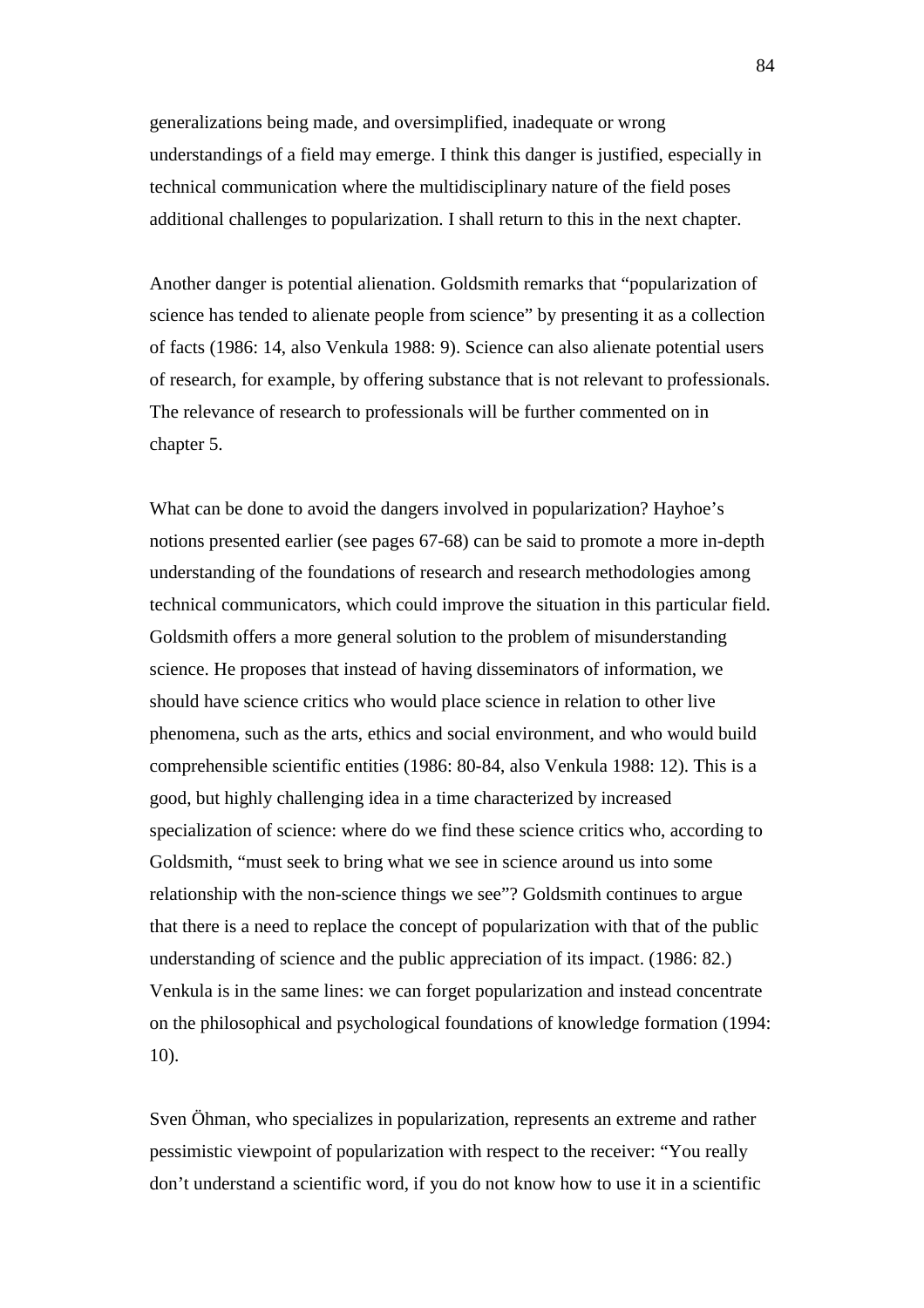work" (1995). Öhman thus argues that, in principle, popularization is impossible. Popularization does not help us understand scientific knowledge, even though we may think so. (Öhman 1993, 1995.) However, we must bear in mind that people's need of information varies: it is not necessary to understand everything in Öhman's terms – it is not even possible within a lifetime. In addition, we can ask what we mean by a "public understanding of science": understanding the **content** of scientific knowledge is quite different from understanding the **nature** of scientific knowledge (Myers 1987: 689-690). Here again we can refer to Hayhoe's notion that technical communicators should, in fact, be able to understand the nature of the way in which knowledge is generated and also to be able to carry out research themselves on some level. To summarize, we can say that there are a number of levels of understanding, and it can be seen as a continuum just like the receivers of popularized messages (Eriksson and Svensson 1986: 61-67).

I would argue that there is no need to abolish the term popularization, especially considering its long history, but there is a need to improve the understanding of popularization as a phenomenon and to learn more about the way in which popularization can be carried out successfully. Practice, training, research and indepth awareness of the phenomenon (including a self-analysis by the disseminator) would help the diffuser find communicative strategies suitable for the target audience at hand.

Studies have been carried out in order to find communicative strategies that the diffuser can use when writing for different target audiences. These are not at the core of this study, but I think it is worthwhile to introduce some, because they give an idea of the practical element of popularization. To facilitate the process of communication, the diffuser may choose 1) to try to adapt the message as accurately as possible to the existing cognitive background of the readership, 2) to build background into the message itself, 3) to simplify the message, or 4) to promote communication by textual, structural and typographic means (Leinonen 1993: summary 211).

In addition to the above aids for the diffuser, there are a number of other instructions as to how one should popularize. Popular magazines often have their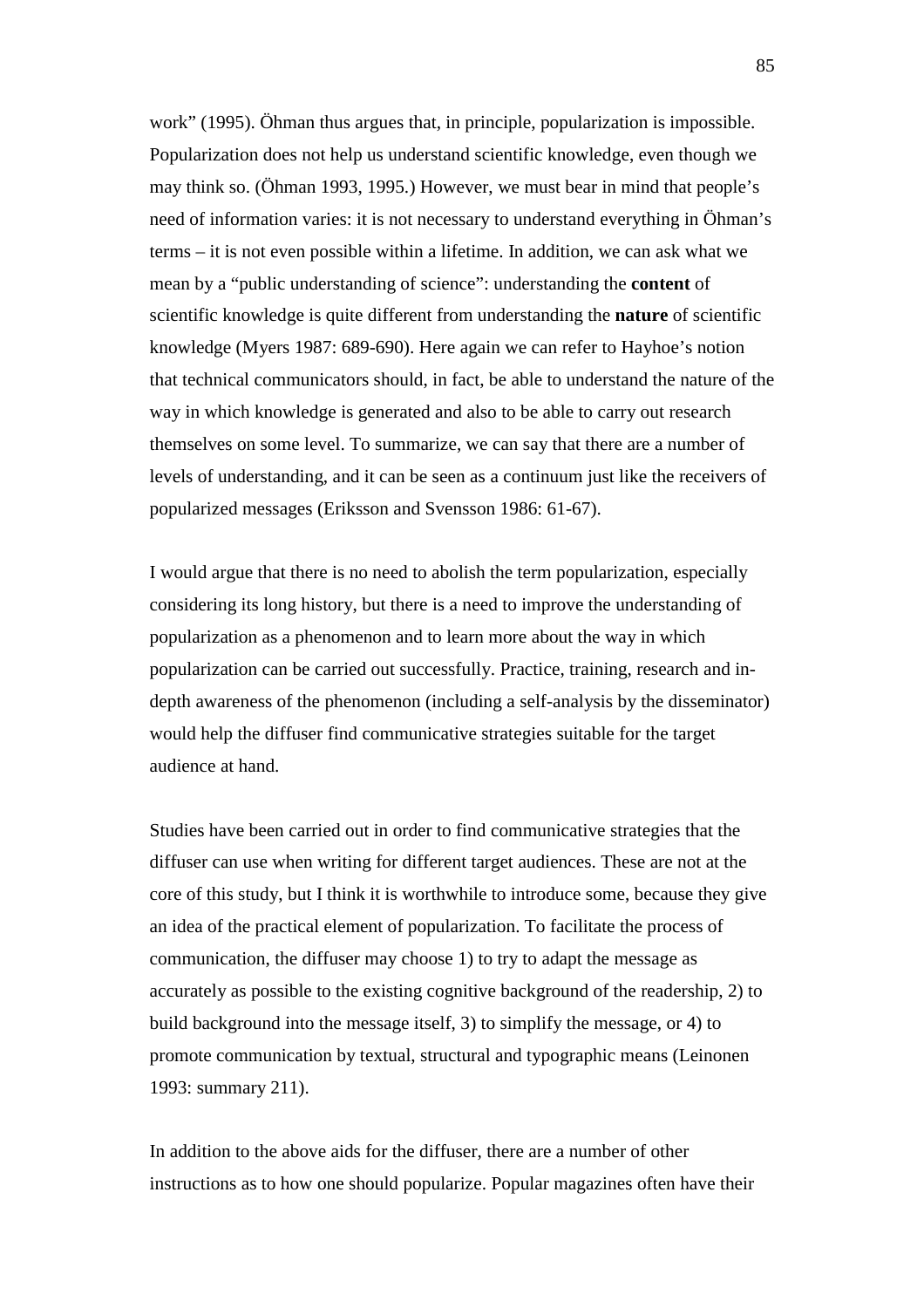own writing instructions and conventions, but strategies in the diffusion of scientific knowledge to members of other disciplines and to practical settings are more varied. Leinonen's study shows that there is no ideal structural or other model for dissemination (1993: 200). However, she found some strategies which may promote communication targeted at users of scientific knowledge. They may also function as a guide when technical communication research is popularized for technical communicators. The following points are regarded as potentially significant and communicatively effective when scientific knowledge is diffused to lay readers (*lay* here meaning professionals):

> 1) Attempt to find links between theoretical terms and concepts of occupational practices.

2) Use of both abstract and concrete words in the same text.

3) Use of associative verbal imagery to support the semantic contents of the text.

- 4) Macrothematic consistency and coherence.
- 5) Sufficient explicitness.

6) Use of narrative structure as a main or auxiliary organizing frame. (Leinonen 1993: 204-206, 218-219.)

In technical communication, the first point is particularly relevant: as the terminology of technical communication varies, finding links between theoretical terms and concepts of occupational practices would, first of all, require terminology work. Overall, these findings are important if we consider that the use of language is one of the factors which affects research utilization, as the highutilization factors reported by Love also suggested (clarity mentioned on page 69). The role of language in research dissemination and utilization within technical communication would be an interesting topic for further study.

# **4.2 Popularization in Technical Communication**

As emphasized in the introduction and demonstrated in Figure 2. (see page 8), we must make a distinction between the three different aspects of popularization in the framework of this study. These will be addressed below.

The first aspect is popularizing technical communication research for professionals, or the so-called professionalization of research. On page 82 it was mentioned that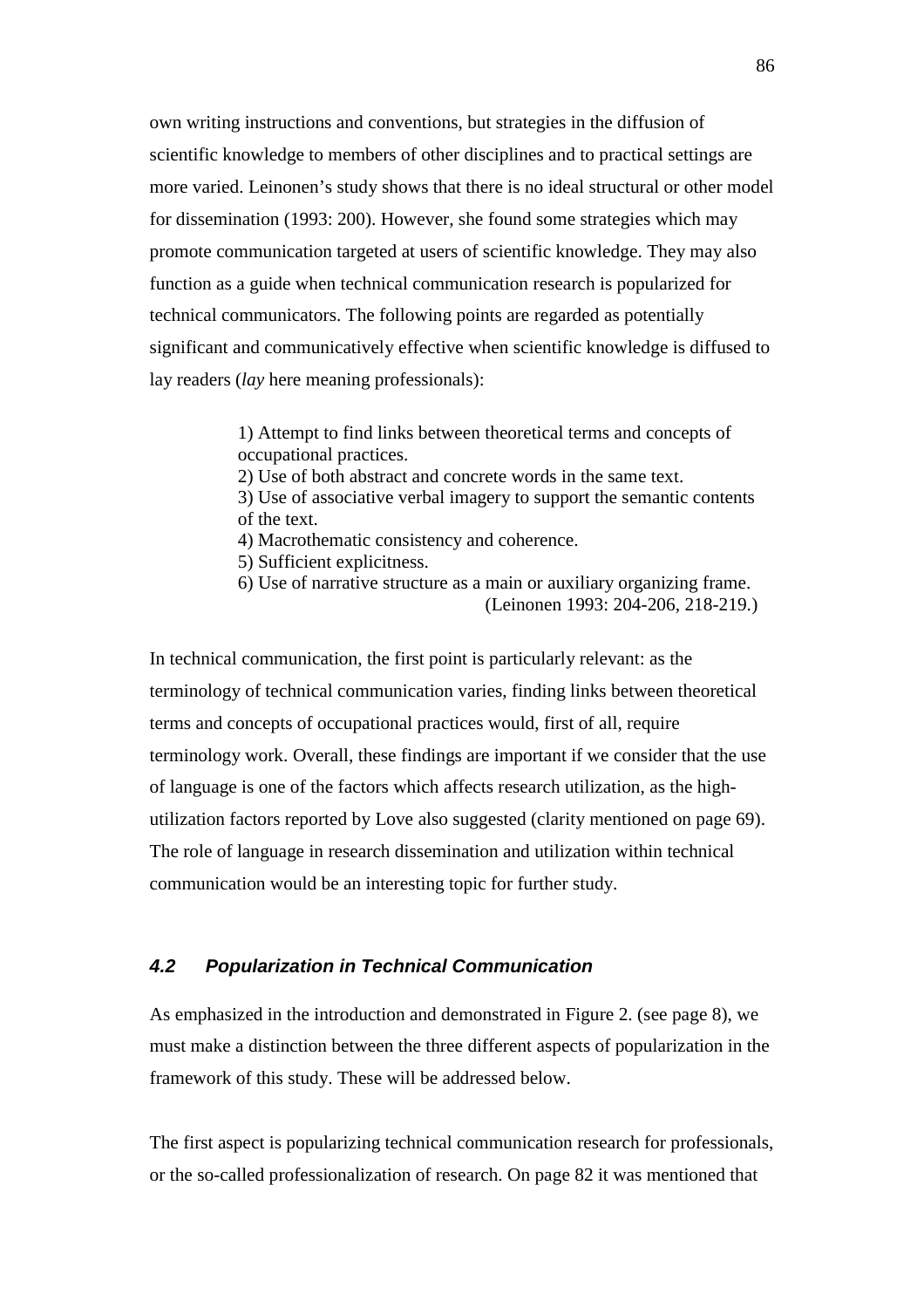users of research are often experts in their own field and have an academic background, and therefore it may sometimes be impossible to say where scientific communication ends and popularization begins. The case of technical communication professionals is slightly exceptional, as suggested in the introduction. The majority of Finnish technical communicators do not have a background in technical communication studies, but in some other field, such as translation or language studies. Instead, they have gained their skills and knowledge about technical communication mostly through practice, which have then been complemented by continuing education courses, for instance. In the sense that they know the language of academic research, the dissemination gap between their professional knowledge and scientific knowledge may be nonexistent (Laaksovirta 1986: 237). However, the substance of technical communication research may be unfamiliar to them, outside the scope of their everyday work, and therefore there may be need for popularization, or "professionalization" of research findings. Popularization is also required, if we maintain that technical communicators should also be able to understand the nature of generating technical communication research (see pages 67-68 and 85). This will be further commented on in the next chapter.

The second aspect is popularization that takes place when technical communicators write instruction manuals, and the like, for different target groups. This is marginal in this context, and deserves a separate study of its own, which could examine textual popularization strategies, for example. Therefore, it will not be addressed here.

The third aspect involves technical communicators acting as popularizers and transmitters when they share scientific knowledge with clients and colleagues (see Havelock 1969: 2-1). Technical communicators hold a key position in what colleagues in their work community, and also the public at large, know about technical communication and how they understand it. Knowledge is thus first filtered to professional groups, and they interpret it for their clients and colleagues, and to the public at large. Technical communicators are thus both receivers of knowledge and disseminators of knowledge (see Havelock 1969: 2-1).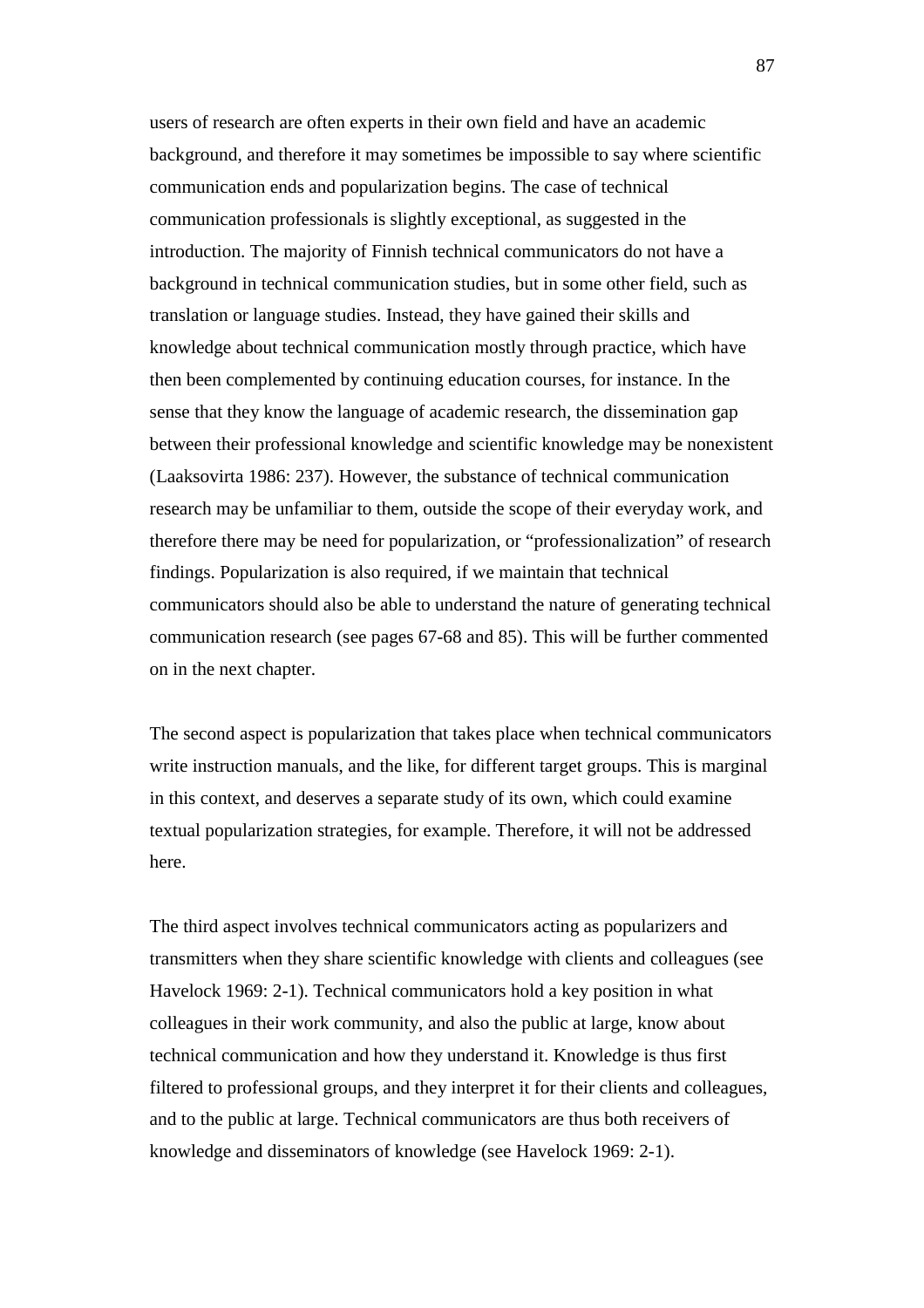Popularization from the research community to professionals and popularization from professionals to clients, colleagues and the general public can also be seen as marketing of science, as Per-Edvin Persson suggests (1992: 54, also Niiniluoto 1989a: 116). He refers to popularization to the general public, but I think the idea can be extended to both of the examined cases of popularization in technical communication. The field is fairly new, which means that it has to "market" or "sell" itself. When the research community in general disseminates research findings, it is also doing PR; after all, research is dependent on the funding and support of society (Niiniluoto 1989a: 116). The dependence on outside funding is topical in Finnish technical communication at the moment, as more and more M.A. theses are being commissioned by companies. This naturally affects the topics and nature of the research, as commented on in chapter 2 in connection with the traditional practice-orientation of technical communication. "Marketing" technical communication to clients, colleagues and the general public, in turn, may also influence the professional recognition, awareness and value of technical communicators.

Both forms of popularization – popularization of research to professionals, and from professionals to clients, colleagues and the general public – can function as important means for making technical communication more familiar to Finnish society on the whole. We would also need more studies on the different aspects of popularization in this new field.

#### *Summary*

The focal points in this chapter were the following:

- Forms of popularization: popularization in general; popularization involved in research dissemination to professionals; technical communicators as popularizers to target audiences; and technical communicators as popularizers to clients, colleagues and the public at large.
- Technical communicators' understanding of the nature of the way in which technical communication research is generated.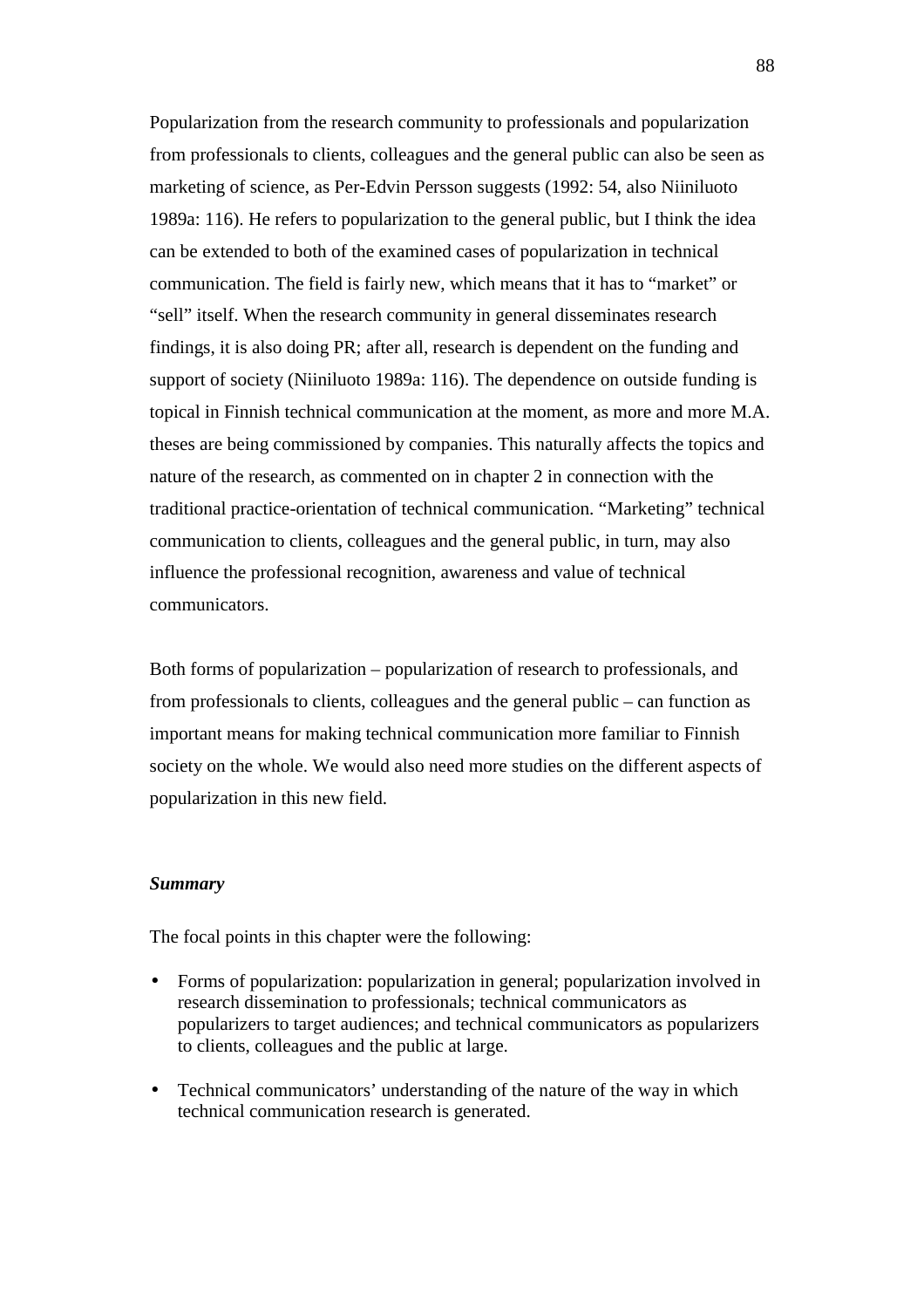# **5 Technical Communicators' Use of Research**

 Warning on a vending machine selling whisky-flavoured condoms: "Do not drive a car while using this product." – HS, 23 July 1998

As mentioned earlier, technical communicators themselves make the best informants when we want to elicit information about their background and use of technical communication research. This chapter provides a detailed description of the data collection and analysis processes, thus forming the empirical part of this study.

# **5.1 Material and Method**

In this section I will go over the method by which the empirical material was obtained for this study and how the informants were selected.

### **5.1.1 Data Collection Methods**

The method used to collect the data was a mail questionnaire, which was targeted at technical communicators (Appendix 1). As mentioned in the introduction, nonrandom sampling was primarily used in the selection of informants (Zimmerman and Muraski 1995: 130). In general, nonrandom sampling can be divided into purposeful samples and haphazard samples (ibid. 1995: 130). In this study, a purposeful sample was used. In other words, the individuals to whom the questionnaire was sent were selected because they had certain characteristics in common; in this case, they were all representatives of the technical communication profession in Finland.

In practice, the technical communicators to whom the questionnaire was sent, along with a cover letter and a self-addressed envelope, were selected on the basis of the following criteria: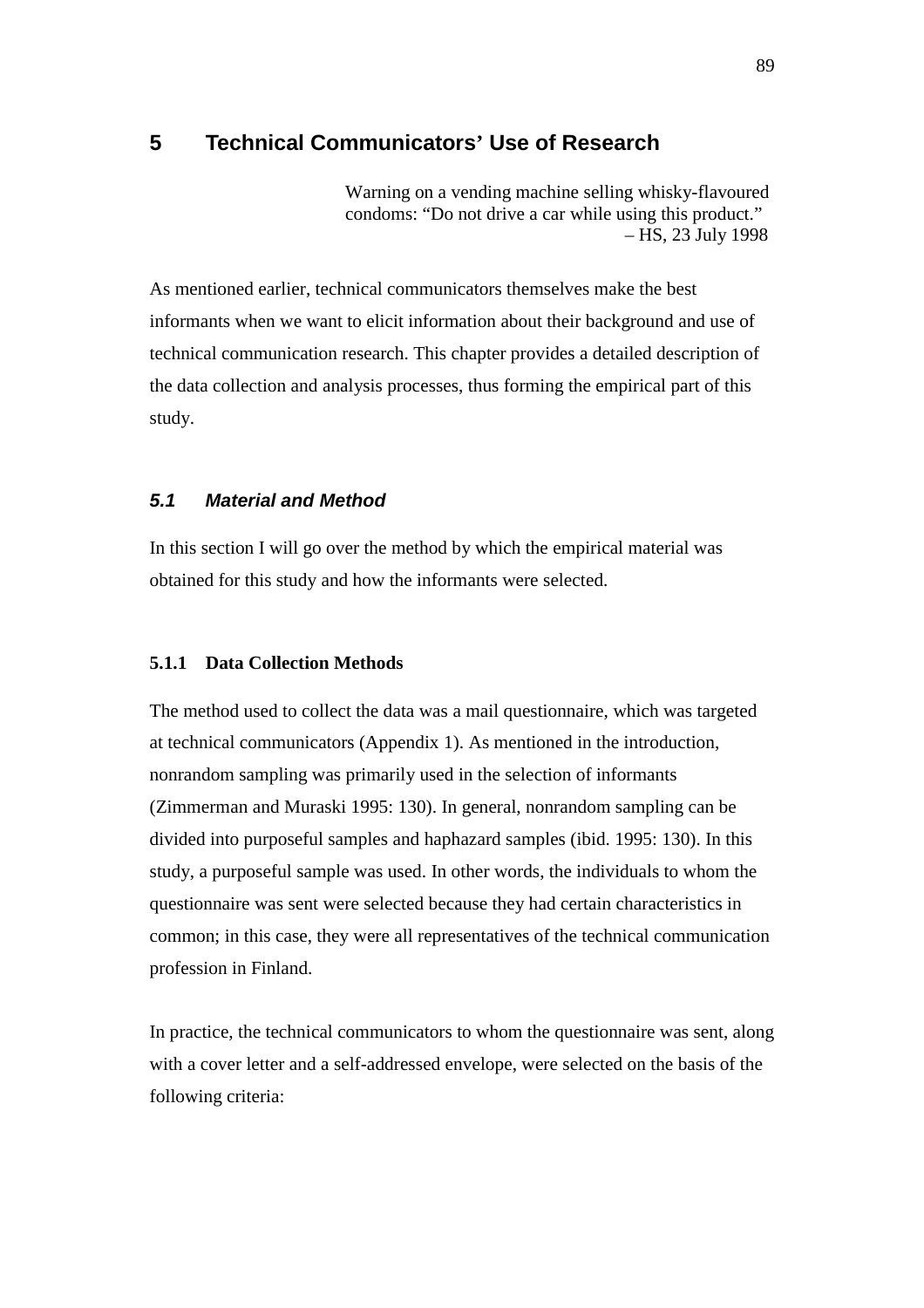- Technical communicators who had participated in two continuing education courses organized by the Institute for Extension Studies and the Department of Translation Studies at the University of Tampere during 1998-1999 (n=41). The topics of these courses were Graphic Design, and Usability and Technical Writing.
- Technical communicators who had been involved in the organization and development of the Technical Communications Programme of the University of Tampere (n=20).
- Students who had completed the above-mentioned Technical Communications Programme and who had started working as technical communicators after their traineeship period (n=27).
- Members of the Finnish Technical Communications Society (n=65).
- Subscribers to *Näkymä* (n=32), the above-mentioned publication which began to appear in 1999 and which is distributed by email.
- In addition to the five groups above, the individuals who had participated in the pilot study (see 5.1.2. below) also replied to the final questionnaire  $(n=11)$ .

Some of these groups may overlap; for example, those who participated in the continuing education courses may also be members of the Finnish Technical Communications Society, and members of the society may subscribe to the *Näkymä* mailing list. Therefore, they might have received the questionnaire twice, because I did not have access to the personal contact information of the members.

The questionnaire was sent using two media: to members of the Finnish Technical Communications Society and to subscribers to *Näkymä*, the questionnaire was sent via their respective electronic mailing lists, whereas traditional paper mail was used in all the other cases. Including the pilot respondents, the total number of questionnaires sent via traditional mail was 99. In addition to these, two extra questionnaire forms were included in 20 envelopes; in other words, 40 extra forms were sent in the hope that the informants would distribute them to their colleagues. Thus, altogether 139 paper-form questionnaires were sent, and the number of potential respondents by email was 97. Consequently the total number of potential informants was 236.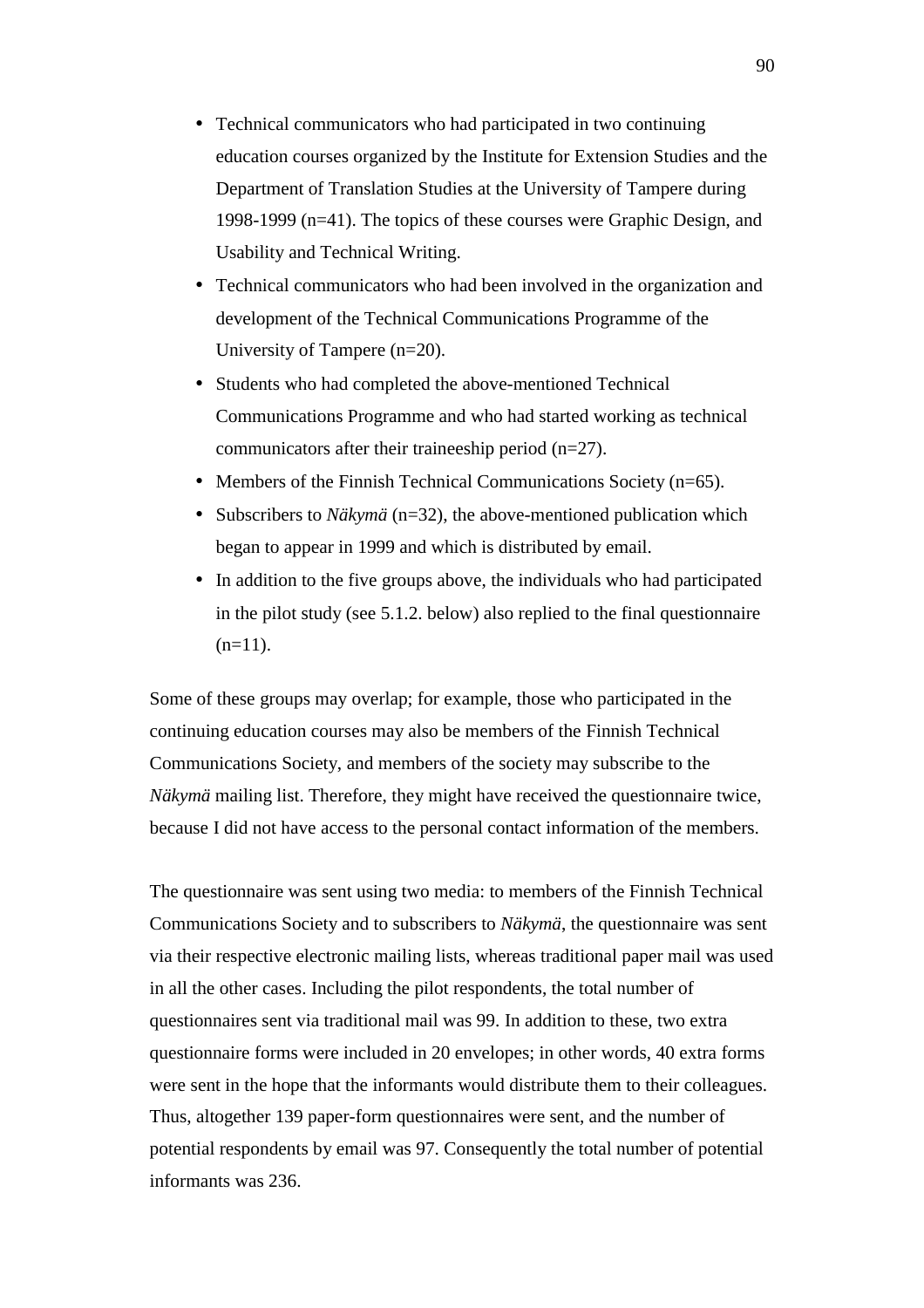In the case of the two mailing lists and the 40 extra questionnaires, the sampling can be considered to be more random, as individuals could not be identified as specifically as in the other cases. However, the lists were selected on the assumption that the individuals had subscribed to the lists because they represent the technical communication profession.

The paper-form questionnaire was sent on 30 July 1999 and the electronic version somewhat later (6 August 1999). The informants were asked to fill in the questionnaire by 18 August 1999; thus they had approximately two weeks to respond. Some questionnaires did, however, arrive after this date. In the analysis presented in section 5.2., all responses are included which arrived by mid-September 1999.

The final number of responses was 106, of which 87 were received by traditional mail and 19 by email. It is difficult the calculate the actual response rate mainly for two reasons: firstly, I do not know whether the extra 40 questionnaire forms reached the recipients' colleagues, and secondly, I do not know to what extent the different potential informant groups mentioned above overlap. I suspect they overlap significantly especially in the case of the society's and the *Näkymä* mailing lists. Of course, in addition to overlapping, we also have to consider that some recipients did not answer the questionnaire simply because they may not read technical communication literature and did not feel that answering it was worth their time and effort.

We could calculate that the response rate of questionnaires sent via traditional mail was 62.5 % and those sent by email 19.5 %, and the total response rate when we calculate it from the potential number of respondents was 45 %. However, since these figures are inaccurate, I think we can get a better overall picture if we view the number of responses against the estimation presented earlier of the size of the technical communication profession in Finland: 106 responses in comparison to the population of 500-1,000 technical communicators might be enough to make some cautious generalizations about Finnish technical communicators and their use of research, or at least to show some tendencies in these areas.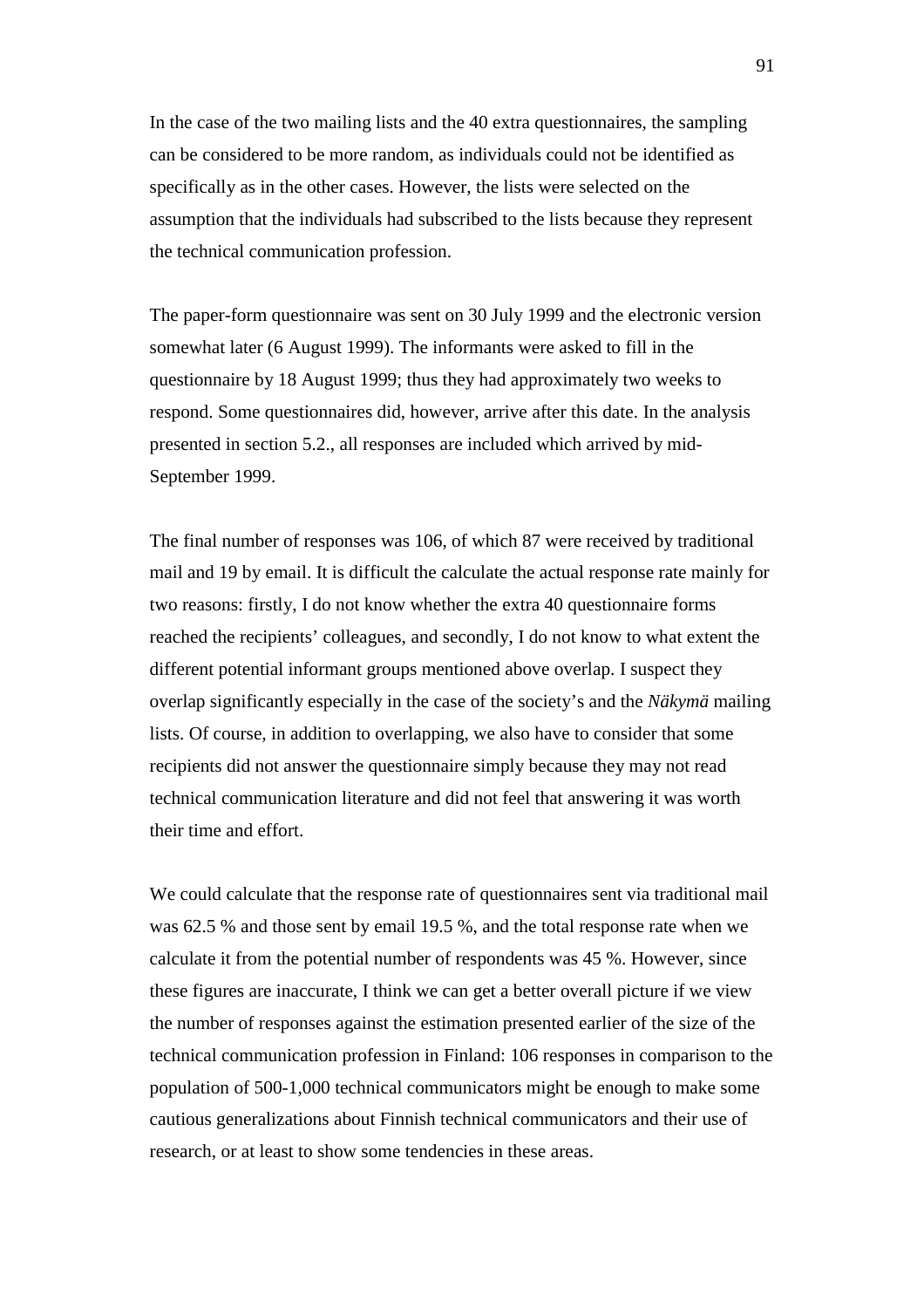Despite the high number of responses, this study remains qualitative in nature. As in descriptive studies in general, which attempt to identify features of an event (Morgan 1988: 27), the aim is to explore and describe who technical communicators are, and to describe and explain their use of research, not to produce prescriptive rules or guidelines. Next I will present the content of the questionnaire. All examples provided hereafter will be numbered separately in each section and subsection.

## **5.1.2 Questionnaire Design**

Ideas for designing the items in the questionnaire were taken from Laaksovirta's study (1986), from the study by Beard et al. (1989) reported in chapter 3, and from John Beard and David Williams (1992), who did a survey of practitioners' attitudes toward and uses of research in technical communication. Books and articles on qualitative research were also used for this purpose (Plumb and Spyridakis 1992, Silverman 1993, Storå 1982).

The questionnaire contained 13 questions altogether, of which 10 were phrased as statements and 3 as questions. Of the 13 questions, 11 were structured (closed) and 2 were unstructured (open-ended) questions, but in 2 structured questions the respondents were also asked to give an example to support their answer. In the structured questions both checklists (e.g., Question 8 in Appendix 1) and scaled responses (e.g., Question 6) were used.

The questionnaire starts with five fairly easy questions to encourage the subjects to complete the form: the questions concern sex, age, job title, training and work experience. Questions 6-9 ask about the subjects' need for research, how often they follow research, where they find information about it and what it has given them. Questions 10 and 11 ask whether the subjects themselves have carried out technical communication research and whether they have presented or published it in some forum of technical communication. Question 12 asks about the subjects' hopes as to technical communication research and education in Finland. The final question (13) asks where the subject is employed.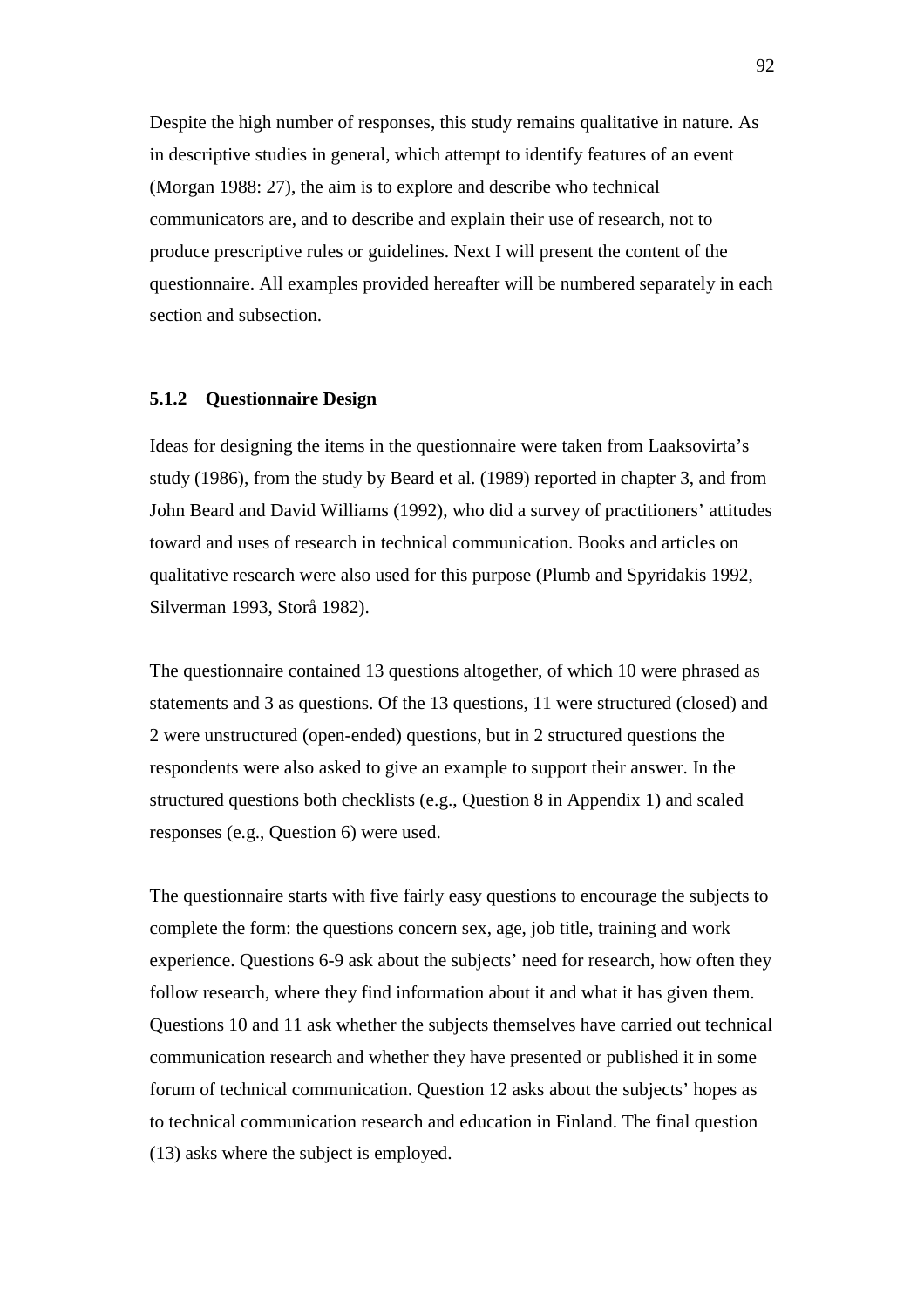The questionnaire that was sent in electronic form differed slightly from the printed version just described: some changes were made to enable the recipient to answer on screen: for example, no categories were given in questions 2, 3 and 5. In the analysis stage, the answers to the questions were placed according to the original categories used in the paper form. Surprisingly, sending the questionnaire in electronic form proved to be a problematic method: many respondents removed and changed the original categories, which made it more complicated and timeconsuming to interpret their answers, and which made the analysis more difficult. On the other hand, the electronic form probably made answering faster for the informants, and they were more inclined to give longer answers to the unstructured questions (such as Question 12) compared to the answers in the paper-form questionnaires. In summary, when an electronic form is used, it should be technically designed in such a way that the form itself cannot be changed by the receivers. Of course, in some instances this change might bring new perspectives into the questions being asked, but this was not the case here.

One of the major issues in designing the questionnaire along with the cover letter was what to call *research/scientific knowledge* in Finnish. I decided to use the word *tutkimustieto* and *tutkimus* both in the cover letter and in the questions, in addition to which, examples of *tutkimustieto* were given (Appendix 1):

> Example 1, Cover letter: Tutkimustieto voi olla peräisin esimerkiksi ammattilehdistä, erilaisista dokumentointi- ja kirjoitusoppaista, konferenssijulkaisuista tai koulutustilaisuuksista.

Example 2, Question 6: Tarvitsen teknisen viestinnän tutkimustietoa (alan ammattilehtiä, oppaita jne.)

Example 3, Question 7: Seuraan teknisen viestinnän tutkimusta (esim. luen artikkeleita ammattilehdistä)

The alternative that could have been used was *tieteellinen tieto*, but I believed that it would be more intimidating than *tutkimustieto* and that it might narrow the informants' answers. As seen from the examples above and as suggested at the beginning of this study, *tutkimustieto*, *research knowledge*, is understood quite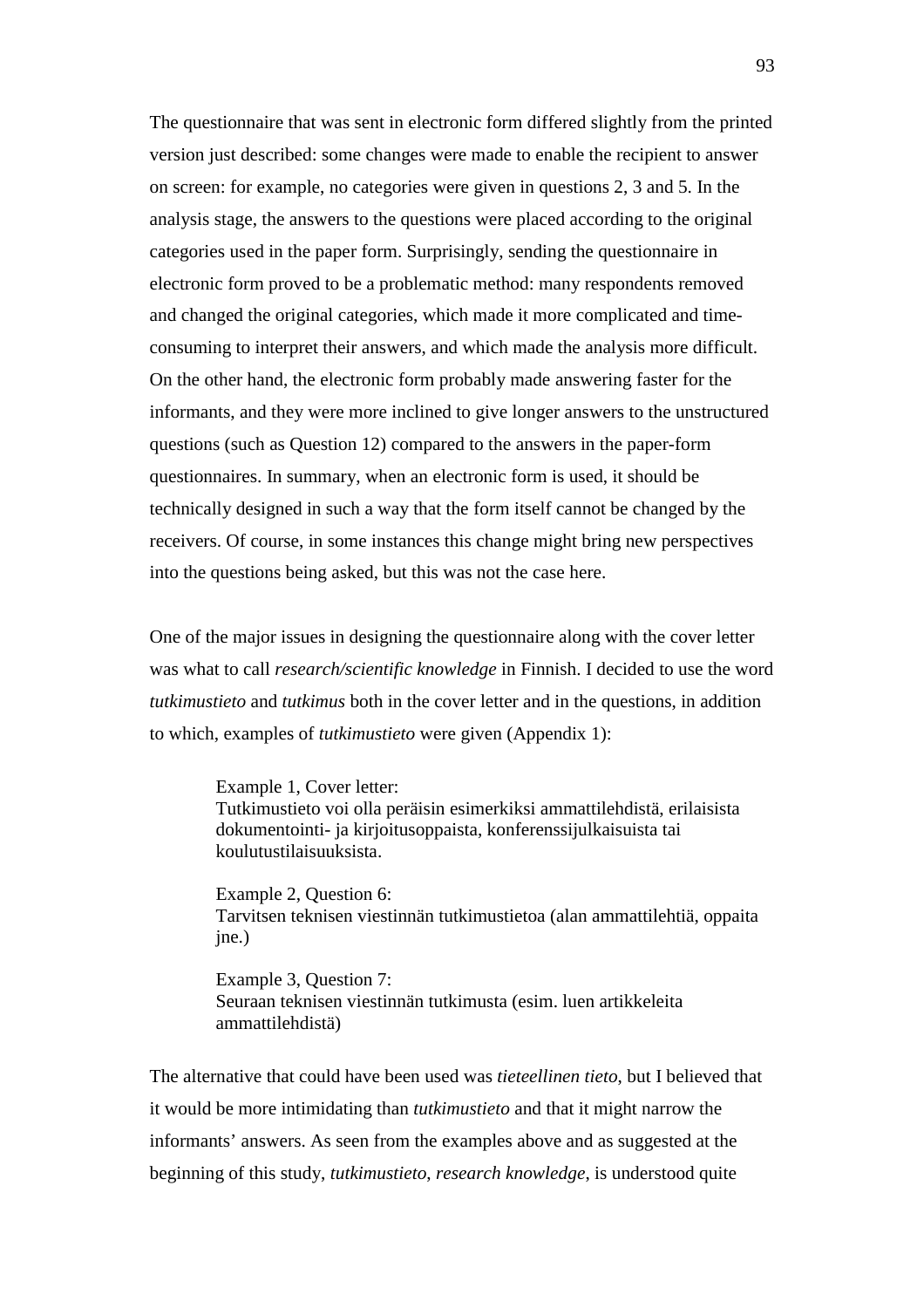widely in this context mainly because of the nature of technical communication. In the cover letter and in some of the questions, research is viewed against the medium through which it is offered: it can be a handbook for writing manuals, a continuing education course or an article in a professional magazine. This is consistent with the discussion in chapter 3: research utilization is seen as a continuum, and the medium through which the information is received is not the decisive factor; research knowledge can be filtered through a variety of media.

An exception to the above is Question 10: "Olen itse tehnyt tieteellistä tutkimusta teknisen viestinnän alalla (seminaarityöt, tutkielmat jne.)". Here *tieteellinen tutkimus* is used as the standard term for scientific research (science in the sense presented in the introduction), and it is complemented by examples to give the respondents a clear view of what is referred to. Although, in my view, defining research in the questionnaire was important, a notion by Laaksovirta is appropriate: science [research] is what it is thought to be; in other words, however researchers define it, individuals have their own ideas about it (1986: 227).

Another major question involved in designing the questionnaire was how to present the idea of research utilization. Ross Connor has reported on eight studies, all of which give a broad definition of use: both instrumental and conceptual usage were counted in these studies, and the majority concluded that usage generally was high. Overall, these studies<sup>21</sup> used interviews with open-ended questions; only one study used a questionnaire with fixed responses. (Connor 1981.) However, Connor has argued that utilization research has relied too much on open-ended interviews, and that there is need for a more systematic approach (1981: 72).

The respondents in this study were given a rough typology of utilization, which, however, was flexible enough to leave room for self-anchored conceptualization mentioned in chapter 3 (see page 64). Question 9, which specifically asks how the informants have used research, is actually a mixture of the two approaches presented by Connor. There are both open-ended and fixed questions; in other

 $\overline{a}$ 

 $21$  The studies that Connor reported comprised Weiss and Bucuvalas, Knorr, Patton et al., Alkin et al., Heiss, Urban Institute, Caplan et al., and Rich.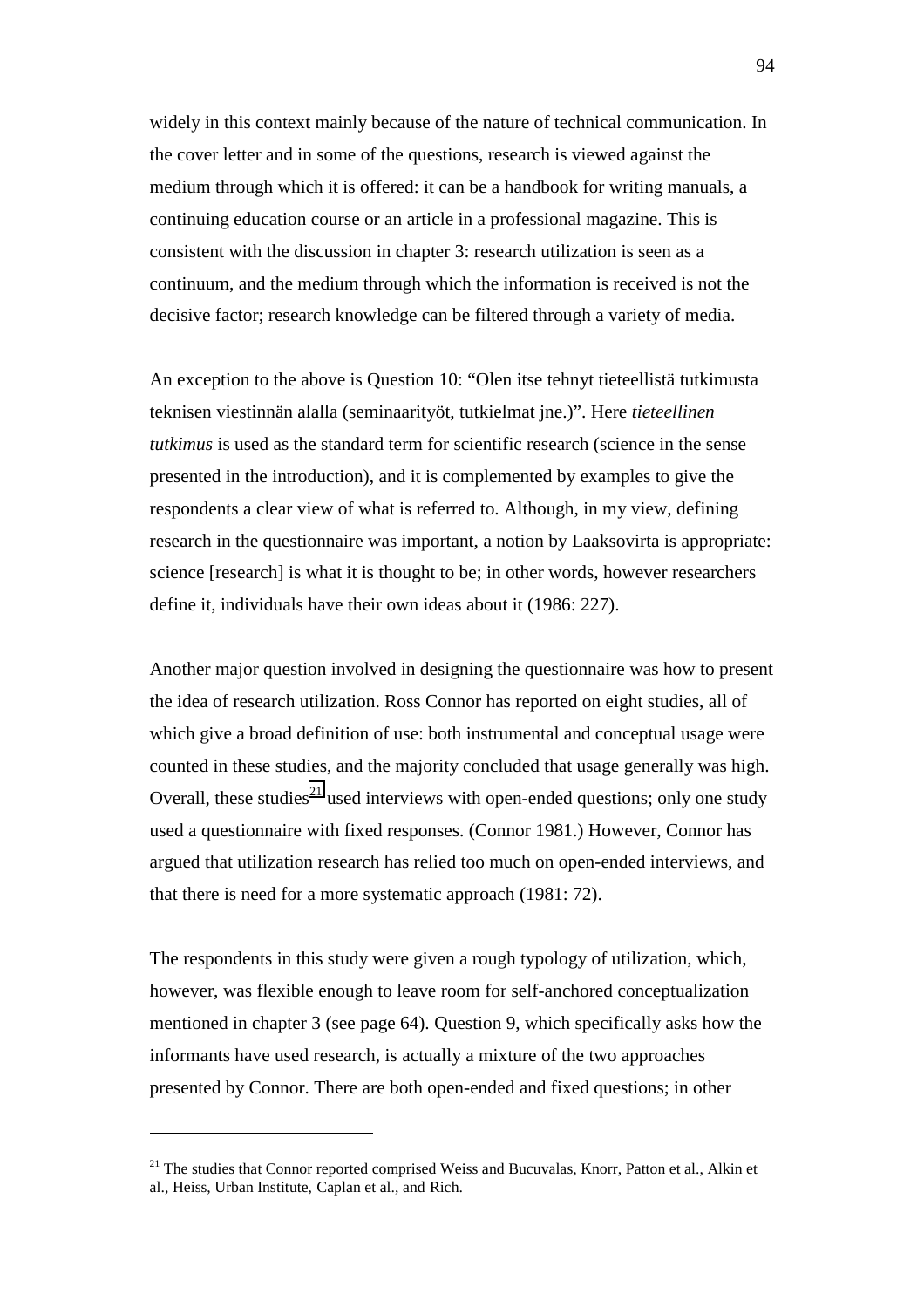words, some categories are offered, but the subjects are also asked to give examples. As mentioned in chapter 3, the aim was to imply to the informants that research utilization can take many forms and that utilization can be thought of as a continuum. I shall return to this issue in connection with the analysis of Question 9 in subsection 5.2.3.

The questionnaire was first tested as a pilot study on 11 technical communicators. The aim was to test the clarity and order of the questions, and the need for other response categories, with the overall aim of improving the reliability and validity of the questionnaire (see Plumb and Spyridakis 1992: 634-635). The reliability and validity of some of the questionnaire items will be further commented on at a later stage. The technical communicators involved in the pilot study were individuals who had either participated in the Technical Communications Programme or been involved in the planning and organization of the programme. After the subjects had filled in the questionnaire, they were also asked to give free verbal feedback. The pilot study provided useful information for improving the questionnaire. The most important changes concern Question 8 "Saan teknisen viestinnän tutkimustietoa" (see Appendix 1):

- two categories were added: "the Internet", "through societies in the field"
- "tieteellisistä kirjoista" was changed to "alan kirjoista" as the pilot respondents had difficulty judging what "scientific" meant (as opposed to "tieteellinen aikakauslehti" which was a clearer category)
- "Anna esimerkkejä" was added after the checklist, as the respondents thought it would be an interesting asset to know what types of sources are actually used by technical communicators.

Other minor changes made to the questionnaire were, for example, the following:

in Question 3 regarding job titles, the category "dokumentaatiospesialisti" was changed to "dokumentointispesialisti", which was the correct term according to the respondents.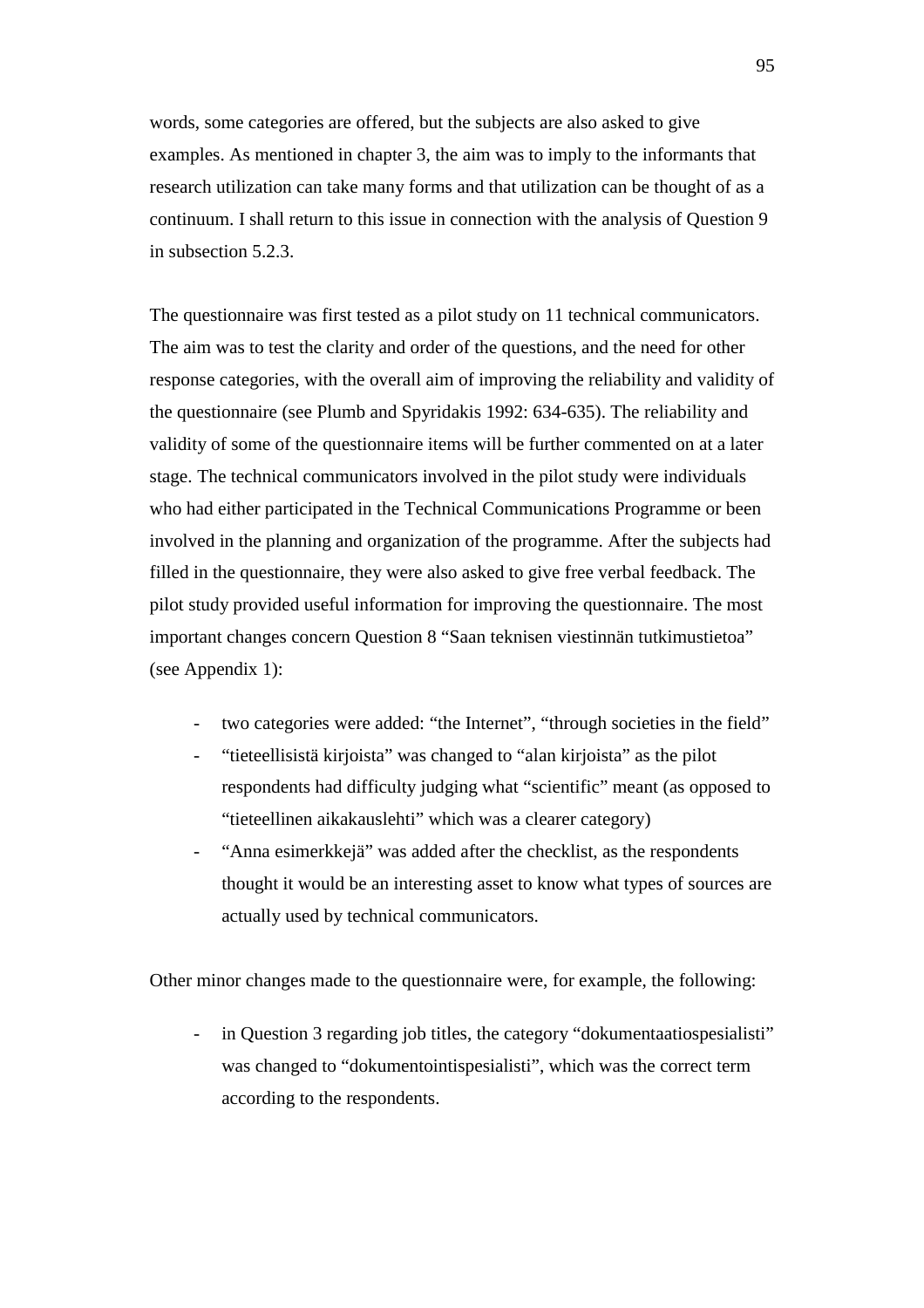- Question 5 was changed from "Olen toiminut dokumentointitehtävissä" to "Olen toiminut dokumentointitehtävissä teknisen viestinnän alalla" as the respondents felt it would be more accurate.
- Question 9 was changed from "Mitä teknisen viestinnän koulutus ja tutkimustiedon seuraaminen on antanut sinulle?" to "Mitä teknisen viestinnän tutkimustiedon seuraaminen on antanut sinulle?" as the original version was too loaded in asking two questions at the same time (about education and following research), and few technical communicators have actually participated in any form of systematic training in technical communication, because it has not really been available.

After these changes were made to the questionnaire, the new version was also sent to the pilot group one week after the initial questionnaire. This was done to measure the reliability of the questionnaire. In other words, I wanted to test whether the questionnaire elicited the same answers from the same people at different times (see Plumb and Spyridakis 1992: 635). This was true for the majority of the questions, but there were two questions in which several discrepancies occurred compared to the first answer: in Question 8 there were 22 different answers compared to the first one, and in Question 9 "Mitä teknisen viestinnän tutkimustiedon seuraaminen on antanut sinulle?", there were four different answers. In Question 8, most of these differences can be explained by the changes and additions made concerning the categories*.* The discrepancies in Question 9, in my view, are related to the difficulty of defining utilization. This, however, was not strong enough evidence to change the categories.

The questionnaire responses were coded 1- 95 and the pilot answers P1 - P11. The answers were written on an Excel sheet according to the codes, and the responses were then calculated. The results of the questionnaire will be presented in the following section. The respondents will be identified throughout this chapter by R1, R2... and P1, P2..., the R standing for respondent and P for pilot respondent.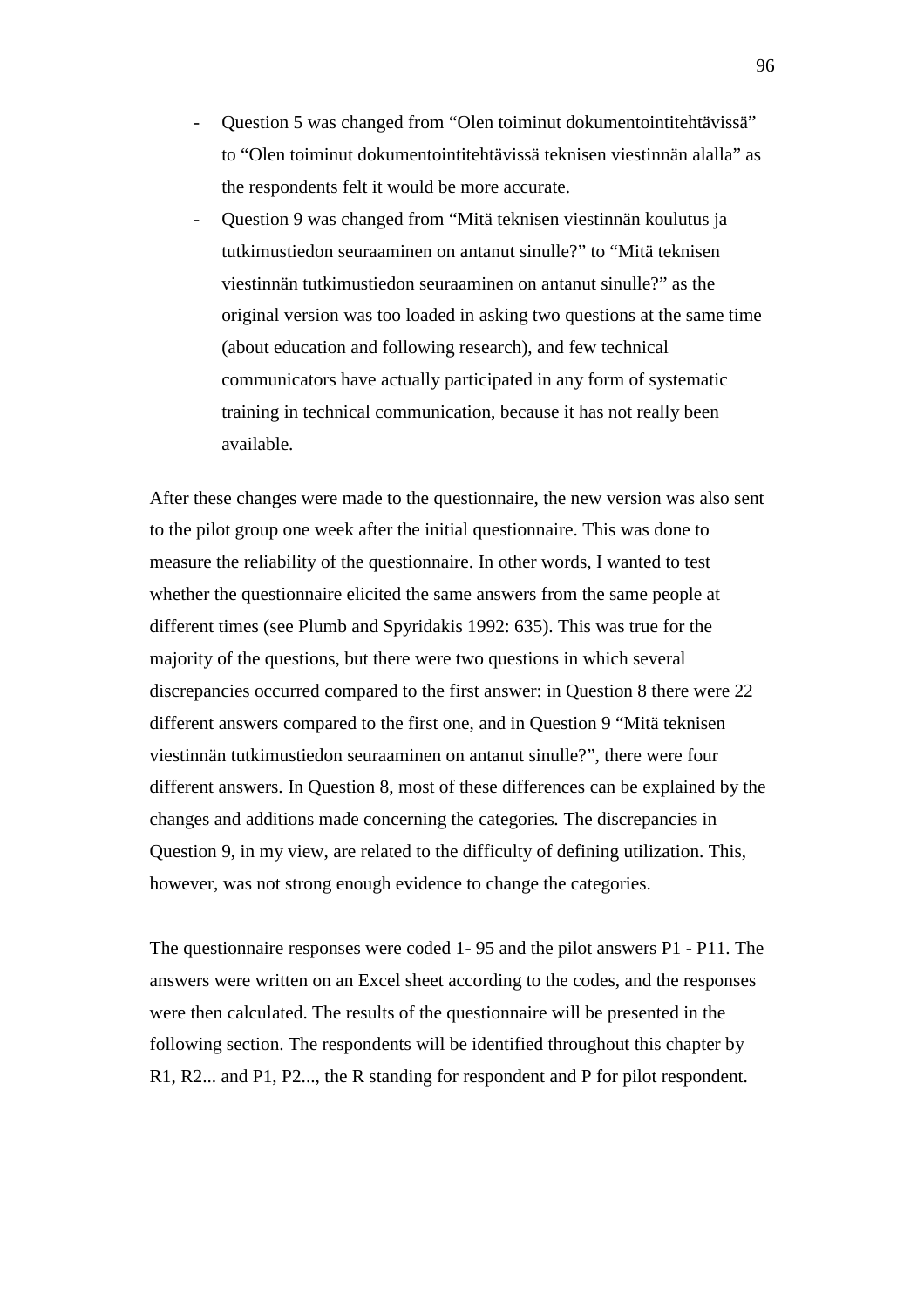## **5.2 Results of the Questionnaire**

In the following subsections, the responses to the questionnaire will be handled question by question. I shall start with the "easy" questions. One example of a completed questionnaire is shown in Appendix 2.

## **5.2.1 Background Information**

The first five questions were included in the questionnaire to get information about the background of technical communicators. In addition to these, answers to questions 10, 11 and 13 can also be considered to elicit background information. As mentioned in the introduction, finding out who technical communicators are comprises the other aim of this study: their sex, age, job title, education, work experience, experience in carrying out research and publishing it, and the company where they work. As mentioned in the introduction, even in the United States, where the profession of technical communicator has a long tradition, there is a lack of this type of basic information about this profession (Carliner 1999g). The Finnish Technical Communications Society has also recently discussed the lack of basic information, for example, about the job titles that Finnish technical communicators have, the tasks that they perform and the overall salary scale among these professionals (Finnish Technical Communications Society).

#### *Sex and Age*

Questions 1 and 2 asked for the informants' sex and age, the distribution of which is presented in Table 1.

**Table 1.** Sex and Age Distribution According to the Number of Responses (Questions 1 and 2)

| Sex  |        | Age                           |       |         |                          |        |
|------|--------|-------------------------------|-------|---------|--------------------------|--------|
| Male | Female | $20 - 29$                     | 30-39 | $40-49$ | 50-59                    | $60 -$ |
| 24   | 82     | $\overline{\phantom{a}}$<br>◡ | 59    | 10      | $\overline{\phantom{a}}$ |        |

We can see that the majority, 77 %, of technical communicators who responded are women. 56 % of the respondents fall between the ages of 30-39 and 37 % between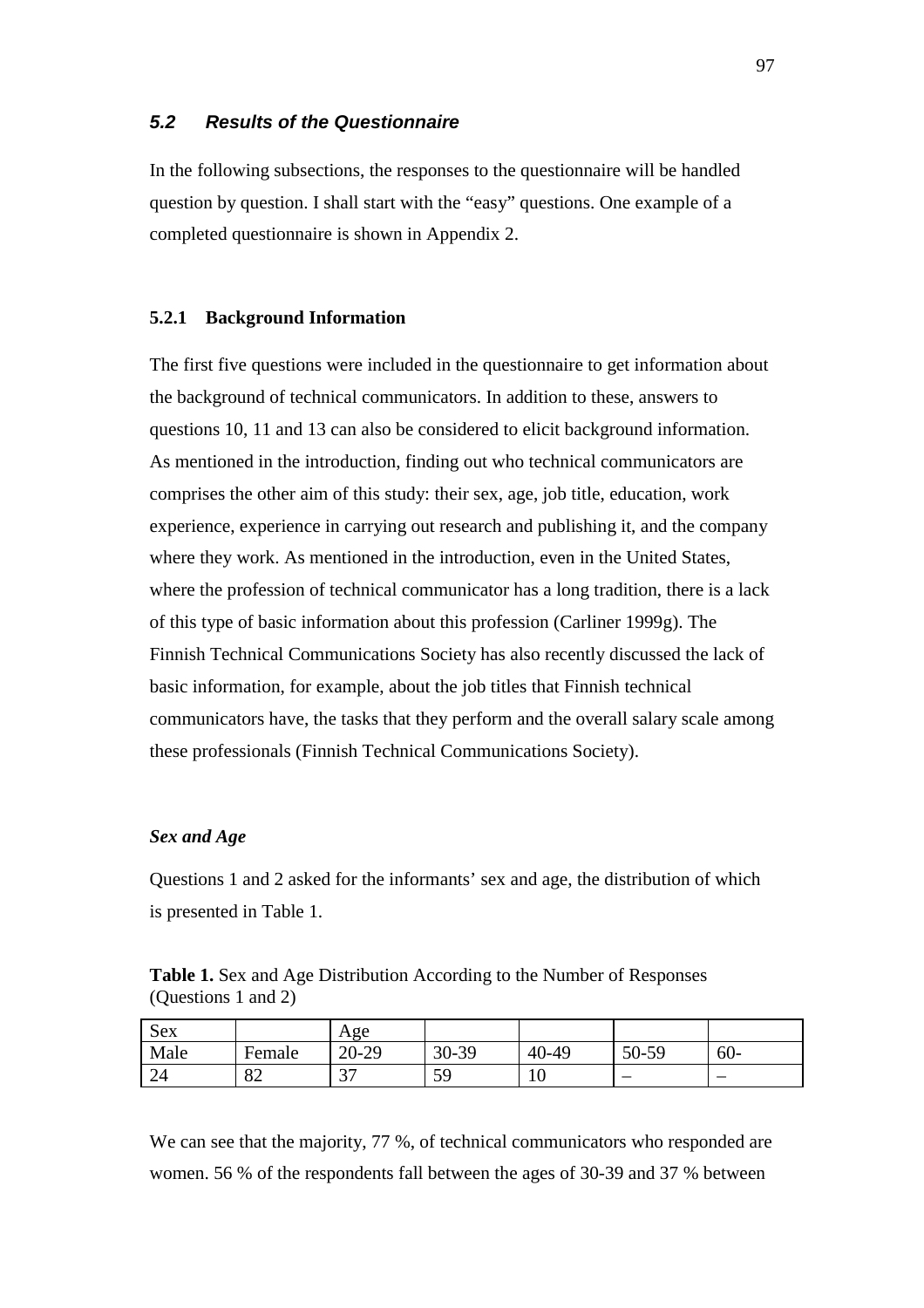the ages of 20-29, whereas there are few above the age of 40 and no one above 50. In other words, these results seem to suggest that technical communicators are typically women in their thirties.

## *Job Title*

Question 3 asked for the job title of the respondents. The question gives five categories to choose from and, if none of them applies, it asks for another title. These categories were mainly chosen based on job advertisements in Finnish newspapers and on the basis of my personal knowledge of the job titles used in this field. Two of the categories, namely "tekninen dokumentoija" and "lokalisoija" turned out to be irrelevant as no one selected them. The responses also gave rise to the issue of language: many technical communicators have an English job title. To rationalize the analysis of the titles, the English term and the Finnish term have been grouped together, for example, tekninen kirjoittaja – technical writer/author, dokumentointispesialisti – documentation specialist, projektipäällikkö – project manager. Table 2. shows the job title distribution of the given five categories.

**Table 2.** Job Title According to the Number of Responses (Question 3)

| Tekninen kirjoittaja (technical writer)             | 4 |
|-----------------------------------------------------|---|
| Tekninen dokumentoija (technical "documentator")    |   |
| Dokumentointispesialisti (documentation specialist) |   |
| Projektipäällikkö (project manager)                 |   |
| Lokalisoija (localizer)                             |   |
| Total                                               |   |

"Technical writer" seems to be a fairly common job title (44 %), but this table gives only a partial picture. The answers reveal that the technical communication scene in Finland is highly heterogeneous, at least when it comes to job titles. Of course, this also reflects the fact that companies have their own unique corporate cultures, and titles, too. One group that stands out from the high number of different job titles is what I will call the managerial level. Table 3. shows the job titles that I consider belonging to this group and the number of responses.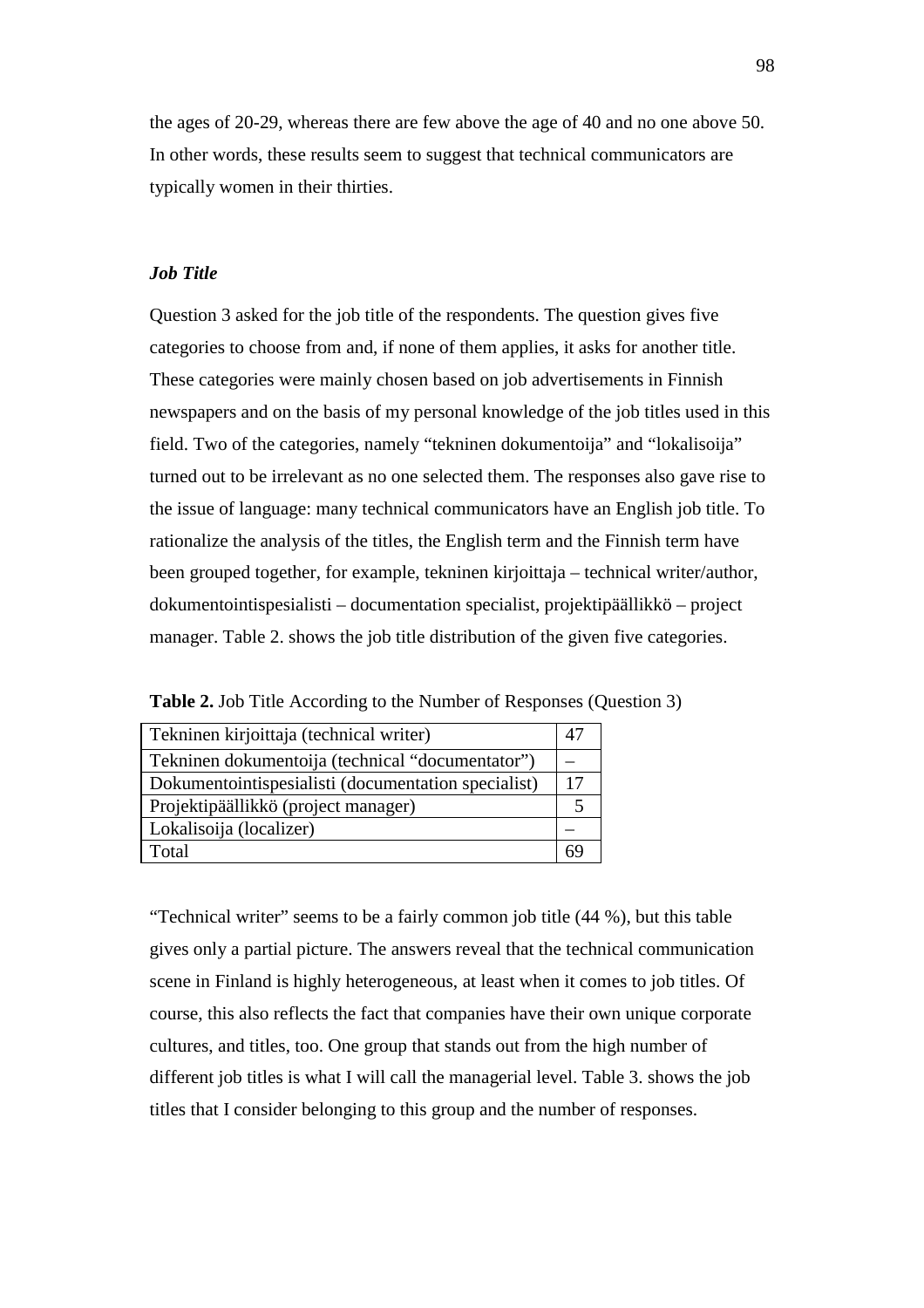**Table 3.** Managerial Level (Question 3)

| Group Manager (ryhmäpäällikkö, tiimin vetäjä/vastaava) | 7 |
|--------------------------------------------------------|---|
| Documentation Manager (dokumentointipäällikkö)         |   |
| <b>Documentation Product Manager</b>                   | 2 |
| Dokumentointiyksikön päällikkö/johtaja                 |   |
| (head of the documentation division)                   |   |
| <b>Customer Documentation Manager</b>                  |   |
| <b>Documentation Development Manager</b>               |   |
| Tuotemarkkinointipäällikkö (product marketing manager) | 1 |
| <b>Documentation Quality Manager</b>                   |   |
| Global Competence Area Manager                         |   |
| Competence Area Manager                                |   |
| Total                                                  |   |
|                                                        |   |

As we can see, some of the respondents gave an informal title, which is a kind of a description of their tasks, such as "tiimin vetäjä", "tiimin vastaava", "yksikön johtaja".

In five cases, the respondents gave two titles, which is the reason why there were altogether 111 answers to this question: for example, they checked the given category "technical writer", but in addition they wrote "tiimin vastaava", "projektipäällikkö" or "documentation coordinator" in the free space provided at the end of the question. Table 4. shows the rest of the job titles according to the number of responses.

# **Table 4.** Other Job Titles (Question 3)

| Harjoittelija (trainee)                     |   |
|---------------------------------------------|---|
| <b>Technical Editor</b>                     |   |
| <b>Documentation Coordinator</b>            | 2 |
| <b>Instructional Designer</b>               | 2 |
| <b>Senior Technical Writer</b>              |   |
| <b>System Specialist</b>                    | 1 |
| R&D Engineer                                |   |
| Käytettävyysasiantuntija (usability expert) | 1 |
| Kouluttaja (trainer)                        |   |
| Other                                       |   |
| Total                                       |   |

The number of trainees in this table is quite high. One explanation is that the questionnaire was sent to a number of students who had finished the Technical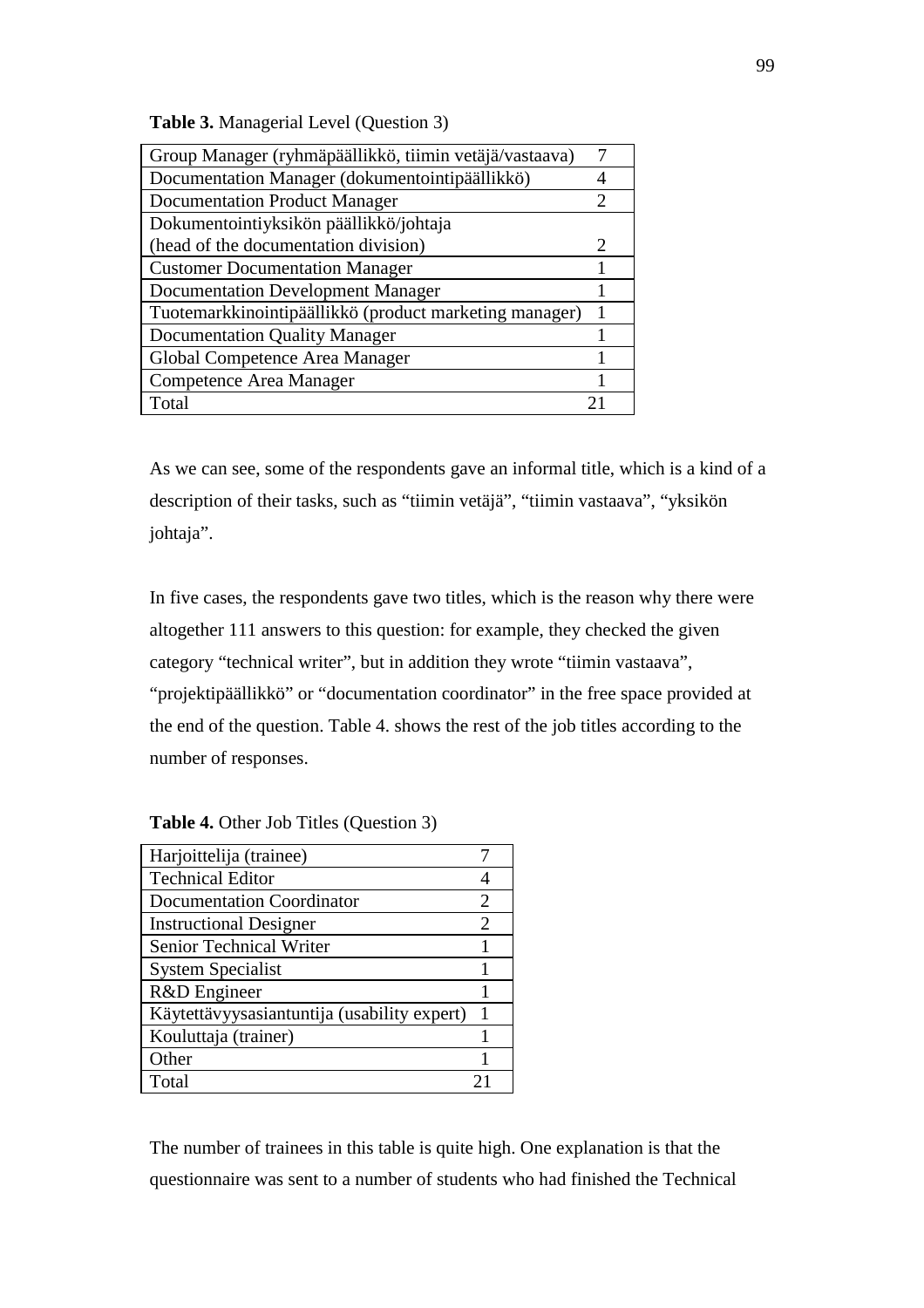Communications Programme, after which they had stayed at the company that offered them a traineeship. A company may also have a policy that employees remain trainees until they graduate from the university: this policy, along with the incentive of a salary increase, is a way in which companies encourage graduation. Only one trainee reported being "just" a trainee, whereas the rest also gave the actual job titles or areas for which they were completing the traineeship: "technical writer", "technical editor", "tekninen kääntäminen" and "dokumentointispesialisti". The job titles in Table 4., such as "käytettävyysasiantuntija", "kouluttaja", "R&D engineer" and "system specialist", also demonstrate the wide variety of job titles that can be considered to fall under technical communication or be closely linked to it.

Connor remarks that it is beneficial for a utilization study to include respondents from different levels of hierarchy (1981: 71). Utilization studies in general also tend to pay attention to this aspect. His notion refers to decision-makers, but I think it is worthwhile also to consider it in the context of technical communication. Are there different degrees or types of utilization at different levels of an organization? For this type of correlation we would need a more detailed study as well as information about the way in which an organization functions.

#### *Education*

The next background question in the questionnaire was about education. The question reads as follows:

Example 1, Ouestion  $4^{22}$ :

- 4. Koulutus
- $\Box$  Humanistinen koulutus, tutkinto?
- $\Box$  Tekninen koulutus, tutkinto?
- $\Box$  Muu, mikä?

 $22$  Ouestion 4:

4. Training

 $\overline{a}$ 

<sup>!</sup> Training in the humanities, degree?\_\_\_\_\_\_\_\_\_\_\_\_\_\_\_\_\_\_\_\_\_

<sup>!</sup> Technical training, degree? \_\_\_\_\_\_\_\_\_\_\_\_\_\_\_\_\_\_\_\_\_\_\_\_\_

 $\Box$  Other, what?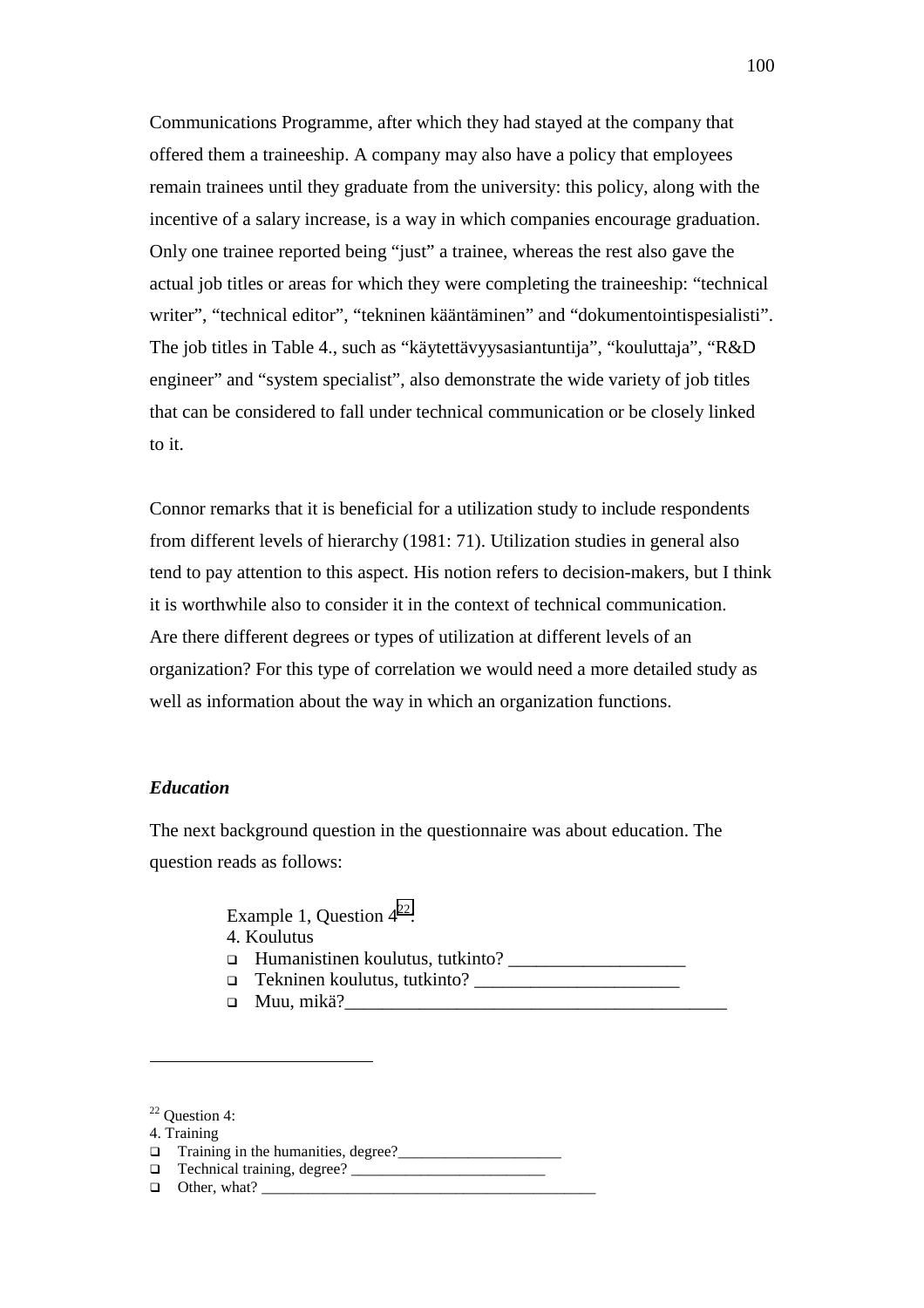The reason for including this question originates in the discussion – or dispute in some instances – referred to earlier about the training of technical communicators: should their educational background be in technological fields, such as engineering, or in the humanities, which in practical terms can mean English or professional writing, for example? Before we in Finland can go into this question thoroughly and plan adequate training programmes, we need to find out what the current situation is. Going back to the beginning of this chapter: we need to know who technical communicators are, and education is an essential factor in forming an idea of the profession. Table 5. shows the distribution of the respondents' educational backgrounds.

**Table 5.** Education According to the Number of Responses (Question 4)

| The humanities            | 91  |
|---------------------------|-----|
| <b>Technical training</b> | 10  |
| Other                     |     |
| Total                     | 110 |

The majority (86 %) of the respondents have a background in the humanities: they have completed their Finnish FM (M.A.), or they are currently working on it (many reported that the M.A. thesis is the only uncompleted item). Half of the respondents with a technical training had an M.Sc. degree in engineering ("diplomi-insinööri"). The composition of the category "Other" is interesting, as the following examples demonstrate: "yo-merkonomi", "fil.tri (fysiikka)", "laitteet ja ohjelmistot itseopiskelulla", "ekonomi", and "FM (saksa, englanti) tutkinto kesken", the latter of which, in my mind, belongs to the first category, but the respondent had for some reason placed it under "Other". As the total tells us, some respondents reported being both "FM" and "merkonomi", for example.

According to these results, technical communicators in Finland typically have a background in the humanities. This, of course, does not answer the question why a background in language studies is preferred in the companies that the respondents represent. One possible reason for this was offered in chapter 2: technical communicators with a background in the humanities are better able to place themselves in the position of the consumer. Other factors that may affect the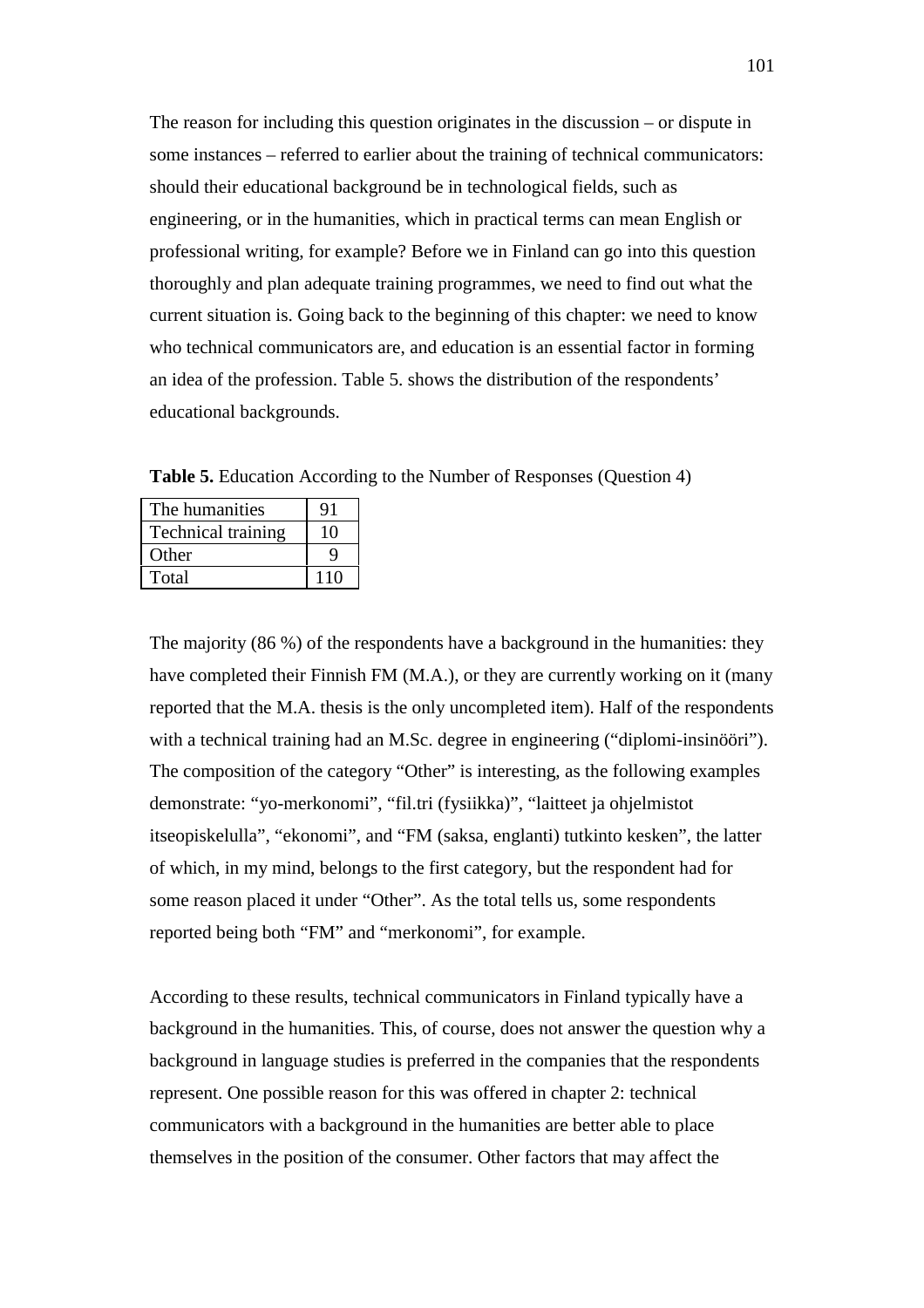situation are company-specific strategies and practices, as well as the multilingual and multicultural, increasingly globalizing environment in which the technical communicators work in Finland. In other words, the companies seem to have a high priority on English language communication skills in their recruitment.

## *Work Experience*

The final background question at the beginning of the questionnaire was the length of work experience that the respondents had in the field of technical communication. Based on the short history of the field in Finland, it was expected that long work histories would be the exception. The following table presents the results.

**Table 6**. Work Experience According to the Number of Responses (Question 5)

| 1 year or less   | 25  |
|------------------|-----|
| 1-3 years        | 32  |
| 3-5 years        | 25  |
| $5-10$ years     | 19  |
| $10-20$ years    | 5   |
| 20 years or more |     |
| Total            | 106 |

The results confirmed the expectation: it is quite revealing that 77 % of the respondents have 5 or fewer years of experience in working within technical communication. The profession is relatively new and long work histories are rare.

To sum up the results of the first five questions: a typical respondent is a woman between the ages of 30-39; she has a background in the humanities and she has been working within technical communication for less than 5 years. In the following, I will deal with the rest of the background questions.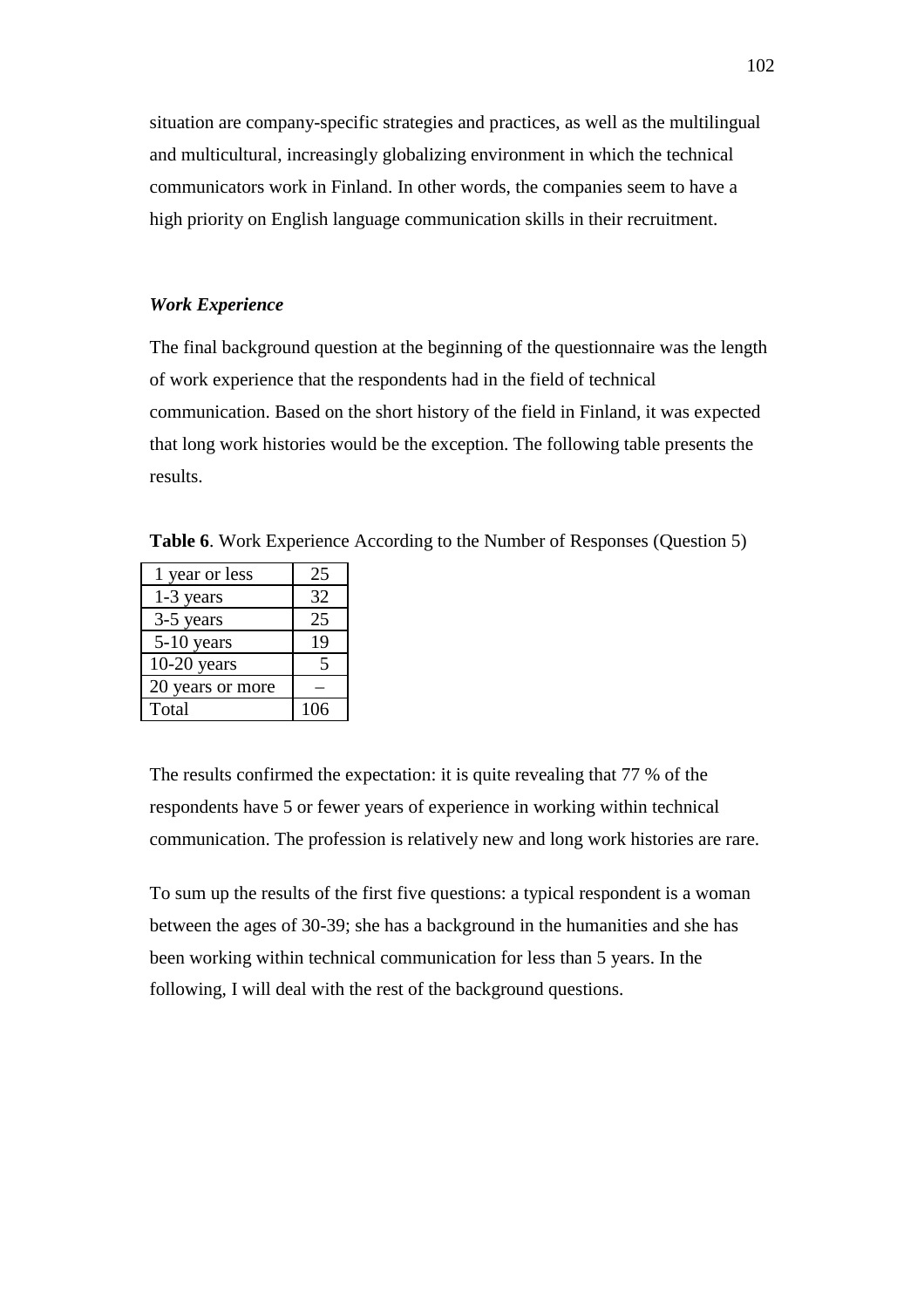## *Experience in Carrying out and Publishing Research*

Question 10 asked whether the respondents themselves had carried out research in technical communication, and Question 11 asked whether they had published or presented their own research at a forum of technical communication. Only 18 of the respondents reported having carried out research in technical communication (2 respondents left the question unanswered), of which only 2 reported having published or presented it (1 respondent who answered yes to Question 10 did not answer this question). Beard and Williams also found in their study that only a small proportion of technical communicators had ever conducted, published or presented technical communication research (1992: 574). I think the results in this study demonstrate the educational situation and short history of technical communication in Finland: so far there have been few chances to study technical communication and thus, research in the field has also been scarce.

These results take us back to the earlier discussion about why understanding the content and nature of technical communication research is relevant for professionals. It seems that at this point research and methodologies in technical communication may not be familiar to technical communicators, but the situation may change as more opportunities for training and research surface, and as the field evolves.

#### *Company Distribution*

The final background question is Question 13, which asks where the respondents work. The following table shows the results.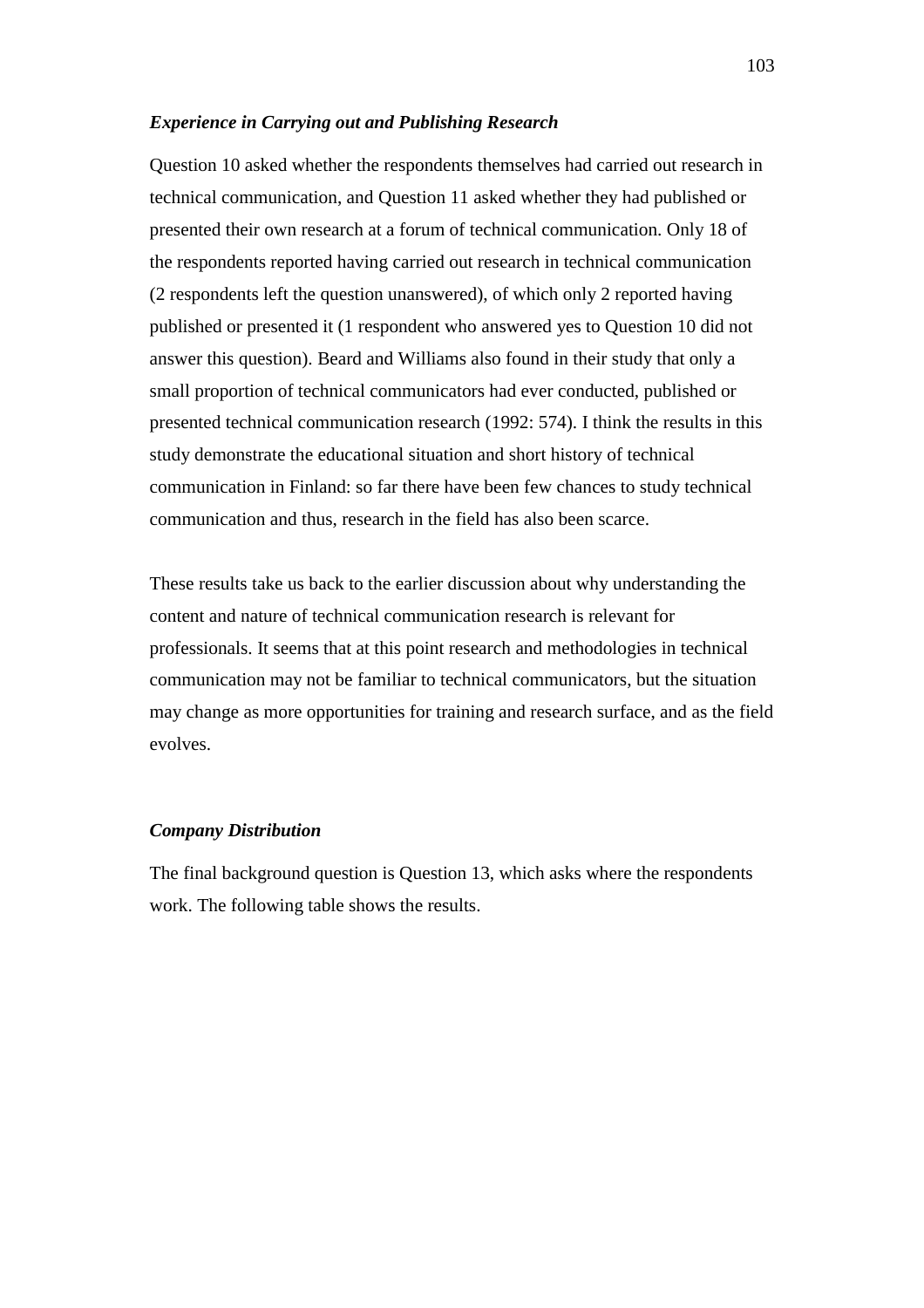| Nokia                  | 68             |
|------------------------|----------------|
| Tecnomen               | 7              |
| <b>ABB</b>             | 5              |
| Tellabs                | 5              |
| <b>L&amp;H</b> Finland | $\overline{4}$ |
| Sonera                 | 3              |
| Labsystems             | $\overline{2}$ |
| <b>RAY</b>             | $\overline{2}$ |
| Valmet                 | $\overline{2}$ |
| Alpha                  | 1              |
| Comptel                | $\mathbf{1}$   |
| Sandvik                | 1              |
| <b>TeamWARE</b>        | 1              |
| Vaisala                | 1              |
| Varian                 |                |
| Total                  | 104            |

**Table 7.** Company Distribution According to the Number of Responses (Question 13)

Nokia is clearly at the top with 68 representatives out of a total of 104 (1 respondent answered "in the field of telecommunications" and 1 left the question unanswered). Someone might suggest that there might be a company bias in this result: companies have their own corporate culture, which is also reflected in the way they support the further training of their employees. In other words, a company may create a stimulating work environment where following and utilizing research is encouraged. This is true and undoubtedly also affects the results of this questionnaire. However, if I knew the number of all technical communicators in Finland and had been able to send the questionnaire to all of them, I suspect that the ratio between Nokia and other companies would have been roughly the same: we do know that Nokia is the company that employs the highest number of technical communicators in this country. In this sense, I think the results reflect the job market situation realistically.

#### **5.2.2 Following Research**

After the first five questions asking for background information, questions 6, 7 and 8 begin a set of core questions in this study. Question 6 asks whether the subjects need research in technical communication in their work, Question 7 asks whether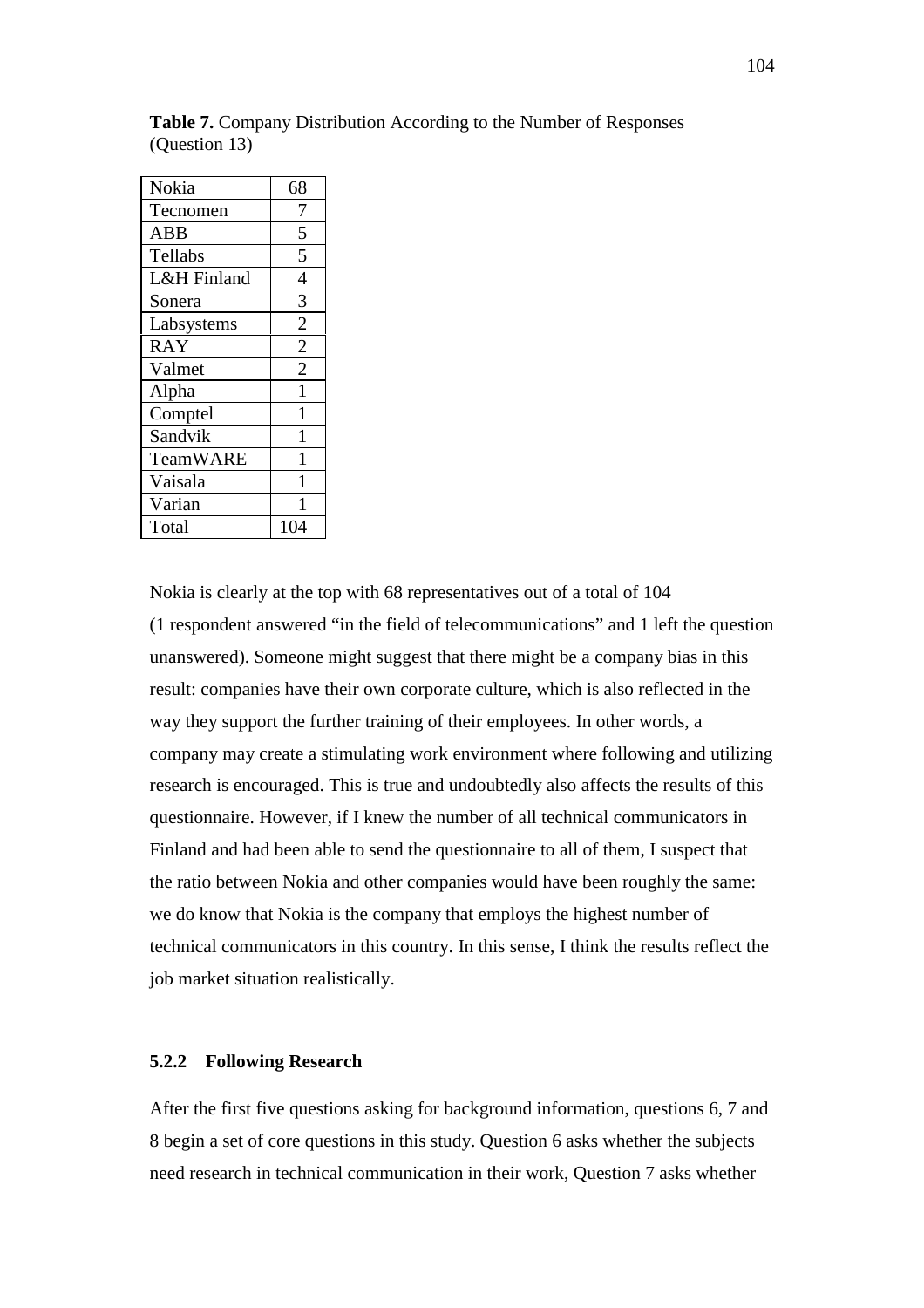the informants, in fact, follow that research and Question 8 asks about the media through which the subjects receive information about research carried out in technical communication. In the following I will go through the answers to these questions individually.

Question 6 asks about the subjects' need for technical communication research in their work and gives a checklist with the alternatives

- Erittäin paljon (*very much*)
- Jokseenkin paljon (*a fair amount*)
- Silloin tällöin (*occasionally*)
- En tarvitse (*I do not need research*).

The hypothesis presented at the beginning of this study as well as the findings of the study by Beard et al. (1989) presented on pages 71-72 led to the expectation that the respondents would report that they need technical communication research. The following chart shows which alternatives the respondents  $(n=106$  in the chart) selected and gives the number of responses.



**Chart 1.** Tarvitsen teknisen viestinnän tutkimustietoa työssäni (alan ammattilehtiä, oppaita jne.) (Question 6)

The alternatives in the middle were checked frequently, whereas few chose the extreme alternatives. The majority, 63 %, of the respondents answered that they need research occasionally, "Silloin tällöin".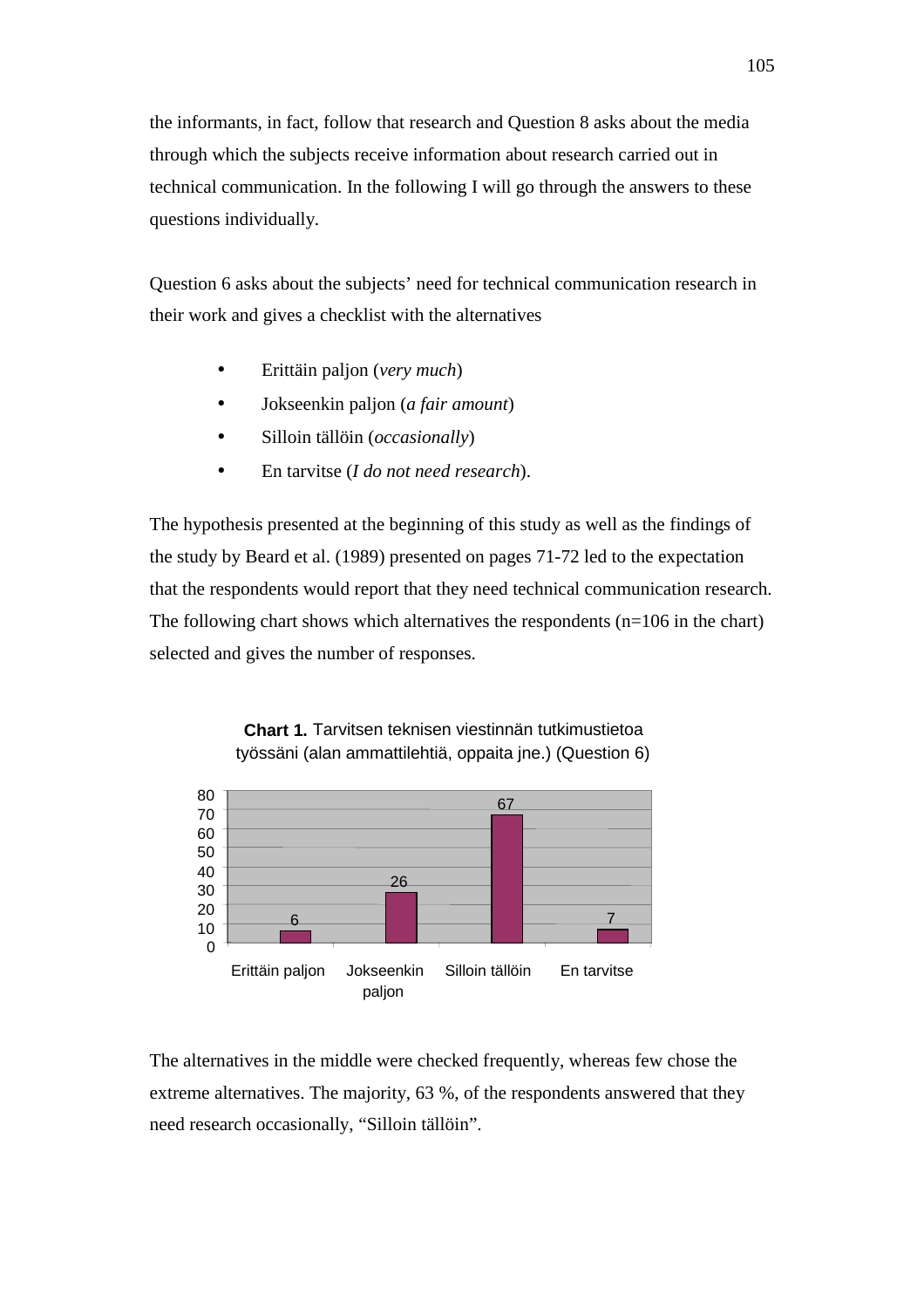Question 7 is closely related to the previous question: it asks whether the subjects follow research in technical communication. The alternatives were

- Usein (*often*)
- Joskus (*sometimes*)
- Harvoin (*rarely*)
- En koskaan (*never*).

Again the expectation was that the respondents would report that they follow research. Chart 2. presents the respondents' (n=103 in the chart) answers according to the number of responses.



### **Chart 2.** Seuraan teknisen viestinnän tutkimusta (esim. luen artikkeleita ammattilehdistä) (Question 7)

Here we see the same type of tendency as in Question 6: the respondents typically selected the middle alternatives, although there is a little more variation. Slightly over a half (57 %) of the respondents reported that they follow research in technical communication sometimes, "Joskus". The number of respondents who reported that they follow research often was fairly high. There were three responses that could not be included in the statistics of this question, because the informants were unable to make up their mind: they had, for instance, checked two categories.

Looking at these two questions, we may infer that technical communicators are fairly active in following research carried out in technical communication, but they only occasionally use that research in their work. In other words, there is interest in research, but that does not mean that the informants need it for their work. This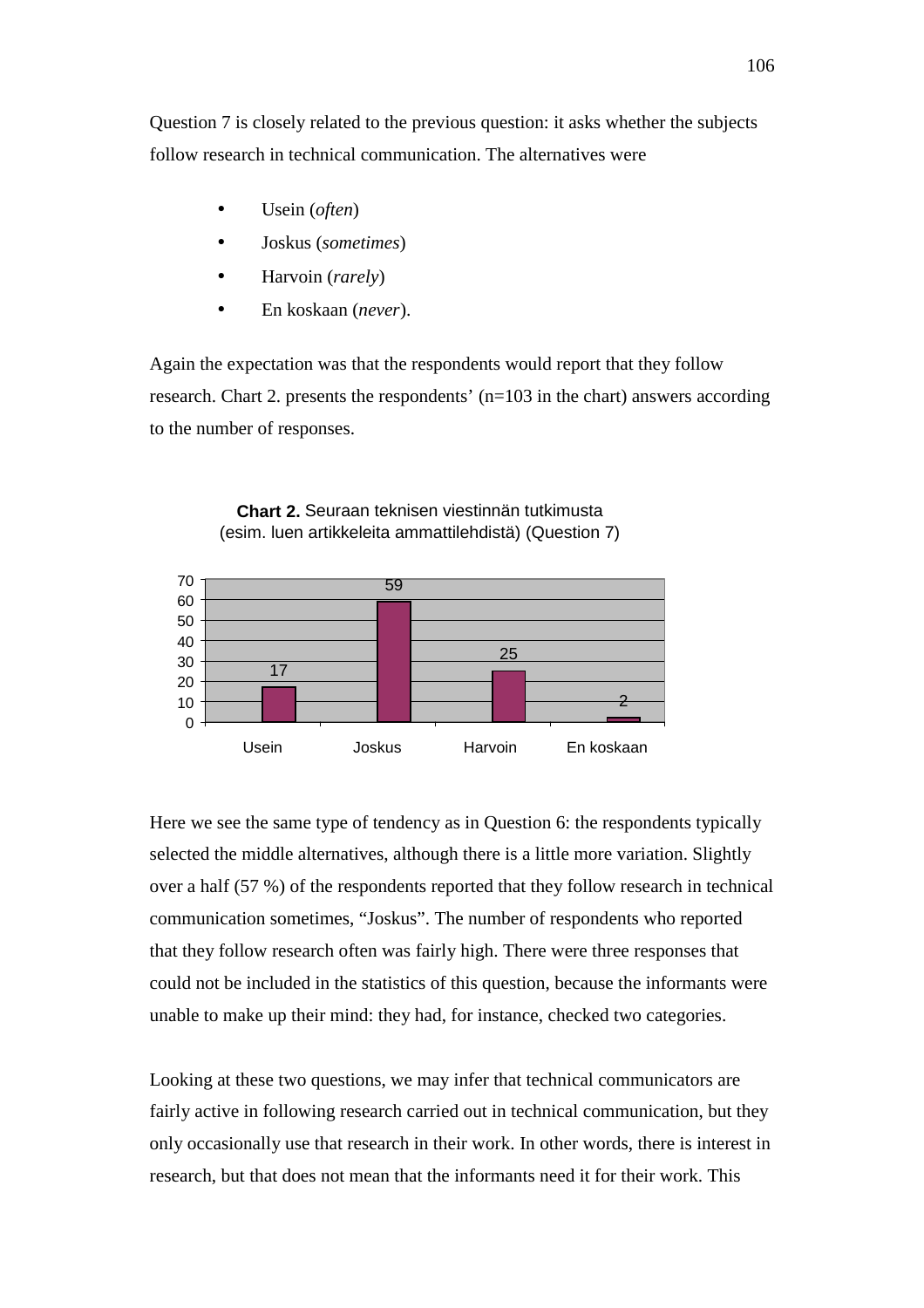takes us back to chapter 3 and Love's variables associated with high levels of research utilization. One of these factors was related to a prevailing positive attitude toward research. The interpretation of these results might be slightly stretched: the fact that the professionals are fairly active might also suggest that the overall attitudes among them are favourable toward research. Two earlier studies on technical communicators found this to be true: the study by Beard et al. (1989) reported earlier, and the study by Beard and Williams (1992), who found that practitioners value research and consult the literature to solve work problems.

The next question asked the subjects to identify the sources from which they receive information about research carried out in technical communication. Altogether 13 categories were given, in addition to which the category "Other" was provided, asking the respondents to specify what that other is. At the end of the question, I asked for examples of the alternatives that the respondent had selected. Table 8. shows the number of responses starting from the most often selected alternative.

| Colleagues             | 74  |
|------------------------|-----|
| The internet           | 70  |
| Professional journals  | 69  |
| <b>Books</b>           | 57  |
| Congresses, seminars   | 56  |
| In-house training      | 46  |
| Continuing education   | 45  |
| Societies              | 40  |
| Conference proceedings | 38  |
| Scientific journals    | 20  |
| The media              | 16  |
| Research reports       | 7   |
| Other                  | 6   |
| Researchers            | 5   |
| Total                  | 549 |

**Table 8.** Saan teknisen viestinnän tutkimustietoa (Question 8)

What I found surprising in the results is that colleagues and the Internet are at the very top. The respondents seem to exchange ideas about research in the workplace and use the Internet actively to search for information on technical communication. The respondents also follow research by reading professional journals and books,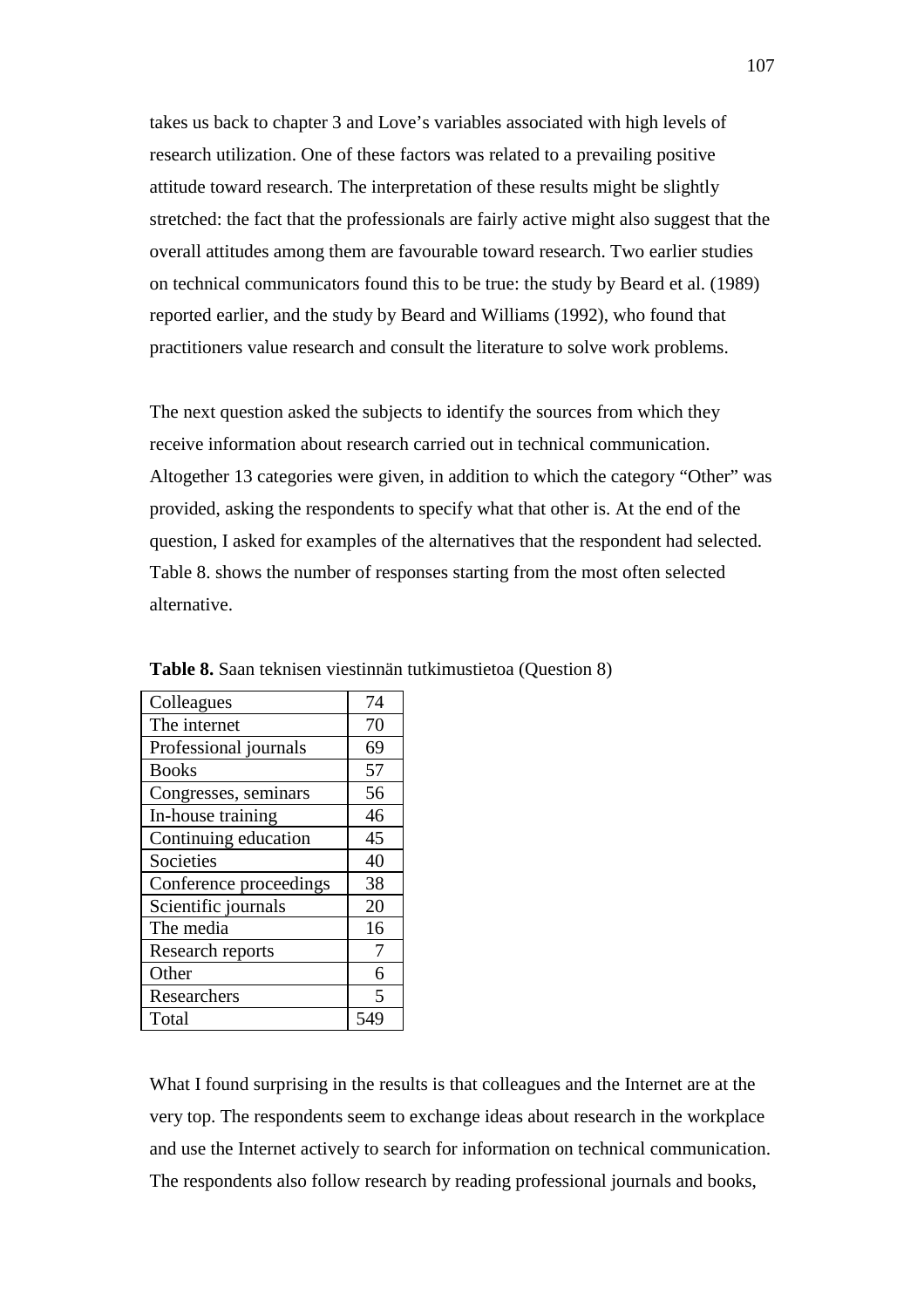and according to the results, they attend congresses and seminars quite actively, although reading conference proceedings is not as usual. In-house training and continuing education were also selected by almost a half of the respondents: the employer organizes training for the employees, and the respondents themselves attend courses offered, for example, by continuing education centres at universities. Societies operating in technical communication are also a fairly important source of research knowledge.

After the above-mentioned categories there is a clear drop in the figures: few respondents checked scientific journals, research reports and the media as sources of research. Researchers themselves are at the very bottom. The alternative "suoraan tutkijoilta" may be ambiguous, which made interpreting the results slightly difficult. I think the respondents interpreted the category to mean personal interaction with researchers: although researchers present their studies in conferences, seminars and through societies, and in this sense they act as sources of research, the results would seem to indicate that there is little interchange on a personal level between researchers and technical communicators. This is a discouraging result bearing in mind that interaction between researchers and professionals is one of the factors that influences research utilization. However, the result is not surprising if we think about the relatively low number of people in Finland who are engaged in technical communication research at the moment.

The category "Other" included the following answers:

- Documentation Researcher at the workplace sharing new information (1 respondent)
- the Technical Communications Programme (3 respondents)
- benchmarking what others are doing (1 respondent)
- email lists (1 respondent).

Next I will move on to the examples of the above categories.

In the original questionnaire form that was pilot-tested I did not ask for examples to the categories in Question 8. The pilot respondents suggested that a request for examples would be added, because they would like to find out which sources of information are used by Finnish technical communicators. Agreeing to this request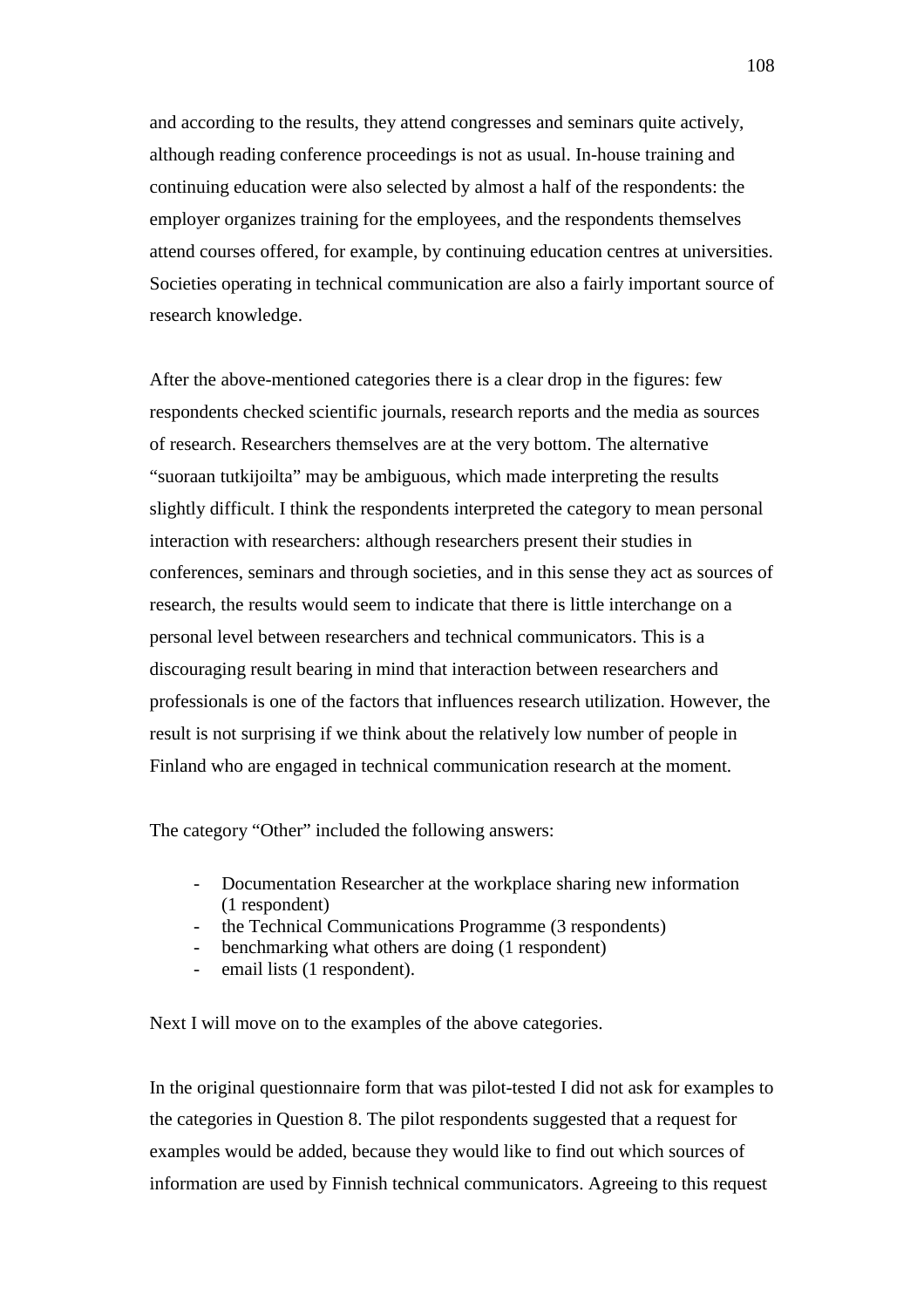was appropriate in two senses: firstly, following the train of thought in chapter 3 about who the beneficieries of research are, there was a unique opportunity to gain information which could also be of interest to professionals. The respondents thus became involved in the research process through their suggestions.

Secondly, since one of the aims of this study is to find out more about research utilization among technical communicators, it is also appropriate to do this on a grass-root level: it is relevant to know which forums are considered important by technical communicators when they want to find out about research carried out in technical communication. The examples provide interesting information about which Finnish sources and which international sources are used.

The examples that the respondents gave after checking one or more alternatives in Question 8 were varied. In the following, I will provide the answers in the order of popularity, also including some examples of those sources that were reported only once.

The most frequently mentioned example was the Society for Technical Communication originating in the United States and its different aspects: conferences, web pages, journals, conference materials and membership letters. The second most popular example was the Internet, about which the respondents reported the following types:

- matters related to terminology
- pages of various documentation societies
- information related to tools
- pages of Finnish and foreign universities
- pages of the Finnish Centre for Technical Terminology (Tekniikan sanastokeskus)
- news and discussion groups
- the technical communication pages of the IEEE
- the Techwr-l mailing list
- Online Help mailing list
- dictionary addresses
- American pages on education
- searching with words related to the field.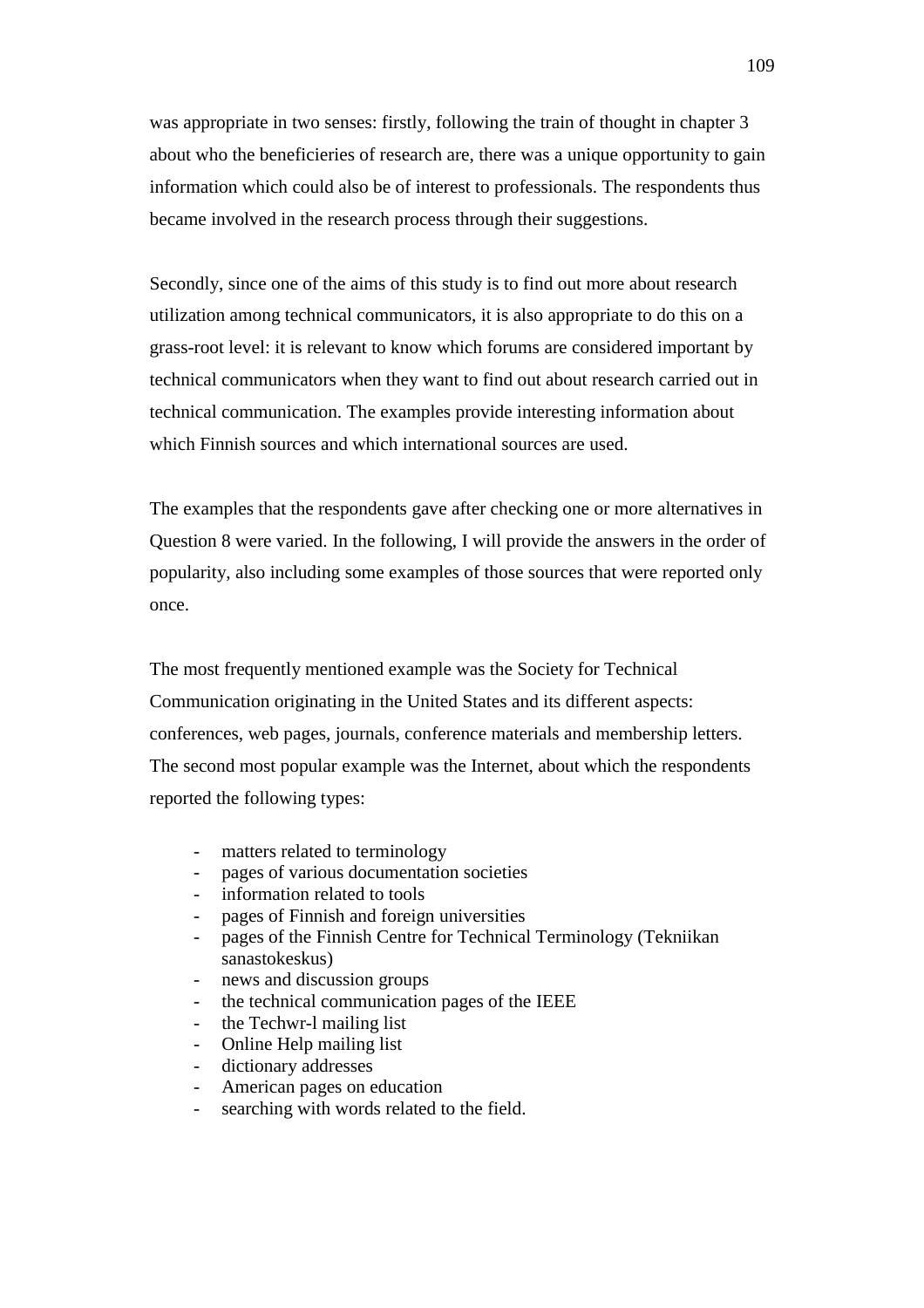The respondent (R63) who mentioned dictionary addresses also gave an extensive list of Internet addresses that were related to technical communication. The publication Technical Communication (published by the STC) was the next most popular example, followed by sources from the literature (Horton, Schriver, Marchionini, Hackos, Marcel). Next the respondents mentioned the Finnish Technical Communications Society, Intercom (also published by the STC), the Journal of Technical Writing and Communication, Tekniikka&Talous, the Technical Communications Programme, IEEE Transactions on Professional Communication, Language International, Helsingin Sanomat, Kääntäjä and Terminfo.

Here are some examples of sources that received only one mention:

- Kauppalehti
- Kielikello
- Näkymä
- Talouselämä
- Tietoviikko
- Advanced Course on  $HCl<sup>23</sup>$  (Tampere University)
- Document World
- Helsinki Open University
- Information Mapping course
- Institute for Extension Studies at the University of Tampere
- Journal of Computer Documentation
- LSP-symposiums
- Multilingual Computing and Technology
- Online Help Europe Conference
- SGML User Club seminars
- $SGML/XML$ -seminars<sup>24</sup>
- SIGCHI Bulletin
- SigDoc's publications
- TAG
- TC Forum
- the most common HCI-magazines
- Rastori's course on technical editing.

Some of these sources presented above are targeted at technical communication professionals, such as *Näkymä* and *Intercom*, while others are more general, such as *Kauppalehti*. Some of them are also familiar from the list of publications and

 $\overline{a}$ 

 $^{23}$  HCI = Human-Computer Interaction

<sup>&</sup>lt;sup>24</sup> SGML = Standard Generalized Markup Language, XML = Extensible Markup Language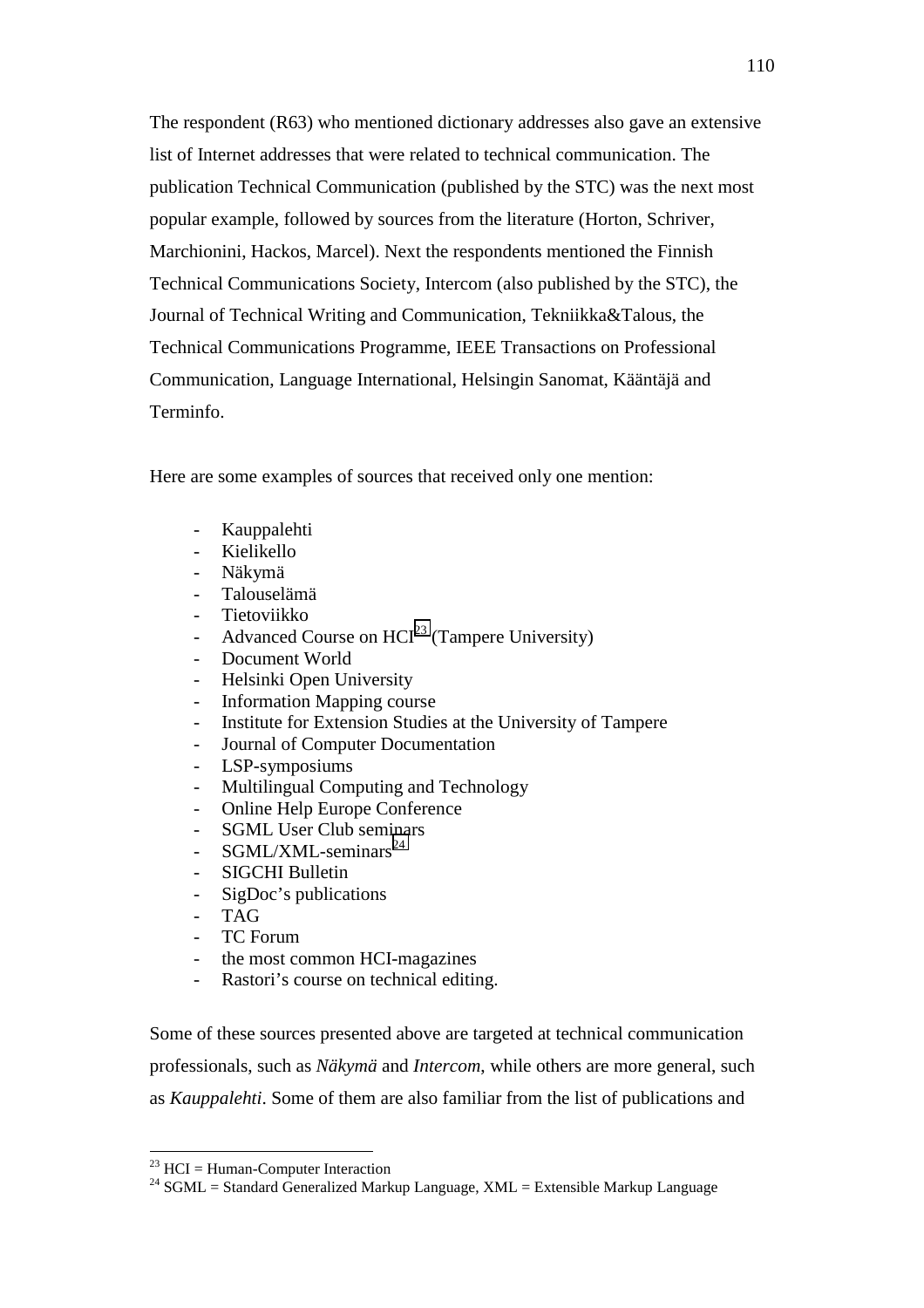organizations mentioned at the end of chapter 2. The sources also reflect the observation about *research* mentioned in the introduction: the understanding of research in this context deviates slightly from its traditional sense.

At the beginning of this study, I mentioned that some of the information sources through which research is disseminated to technical communicators make use of popularization. Of course, no empirical data to support this exists, but overall, many of these sources do "try to place scientific knowledge within a new discourse" as I quoted Myers in chapter 4 (see page 80). The sources also demonstrate his notion that popularization covers a wide range of texts.

In addition to these clear references to individual societies, journals, conferences, etc., the rest of the responses can be divided into forms of in-house training and forms of interaction with colleagues. Forms of in-house training that the respondents reported were varied:

- the company's development and cooperation forums
- meetings, seminars and courses
- desktop publication courses
- courses in technical writing and marketing communications
- computer courses
- Customer Documentation Board once a month
- Documentation Researcher in the workplace
- foreign lecturers such as John Kirkman
- the company's intranet
- Nokia Global Documentation Meeting
- other documentation projects of an international conglomerate.

In other words, the workplace is an important source of information, and this source is a combination of different interaction forms.

The respondents reported the following forms of interaction with their colleagues in the workplace:

- we rotate professional magazines to which the company subscribes, and compare books that colleagues have read in meetings
- colleagues bring in magazines to read as well as conference materials from conferences they have attended
- colleagues who have attended conferences have briefings and distribute material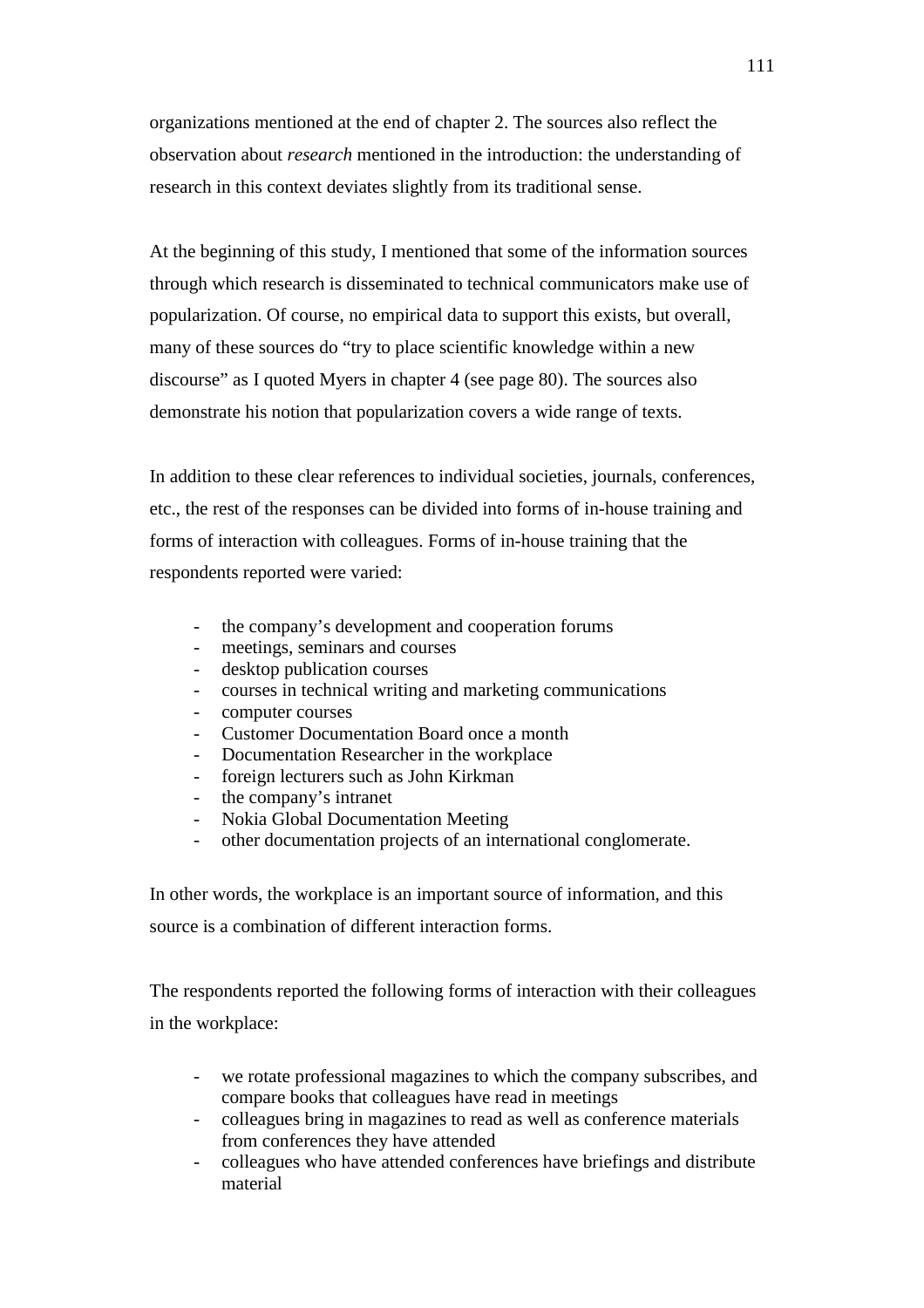- a colleague finds a useful article and takes a copy for everyone
- we have discussions with colleagues about something somebody has read or heard.

In chapter 3 it was noted that sorting utilization of research from other influences is highly difficult and that we employ information gathered from various sources all the time. This is true in light of these results, too. However, I would again like to see utilization in a continuum and interpret these findings as follows: although the research that is being disseminated in the workplace comes from articles, books, conference materials, etc., colleagues act as disseminators and secondary sources of that information. And this is why colleagues were the most often selected category in Question 8. This type of dissemination and discussion is also vital if we consider the different roles that technical communicators assume as popularizers, as first commented on in the introduction.

In Huberman's collection of research utilization variables briefly addressed in chapter 3 (see page 69), interpersonal contacts also played an important role, and he gives one example: in an analysis of the use of psychotherapy research by professional psychologists, the most useful source was discussions of clinical cases with colleagues (1994: 22). Weiss' interactive model is also appropriate here: research is only one element in the search for information, which is also sought through practitioners, for example. Love's report about high-utilization factors are equally relevant: when considering the transfer mechanisms, he reports that knowledge utilization is greater when it is transmitted through personal interaction over time. The questionnaire responses also support this finding: personal interaction, colleagues, were rated at the top by the respondents as a source of knowledge.

The answers to Question 8 along with the examples paint a multi-faceted picture of research utilization among technical communicators: no respondent checked only one category, but several. The knowledge that technical communicators use in their work comes from a variety of channels and sources. Colleagues are the most important source of research, but in the background there are often written sources of information, such as journals. Thus, verbal communication seems to be an important means of processing information. Exchanging information in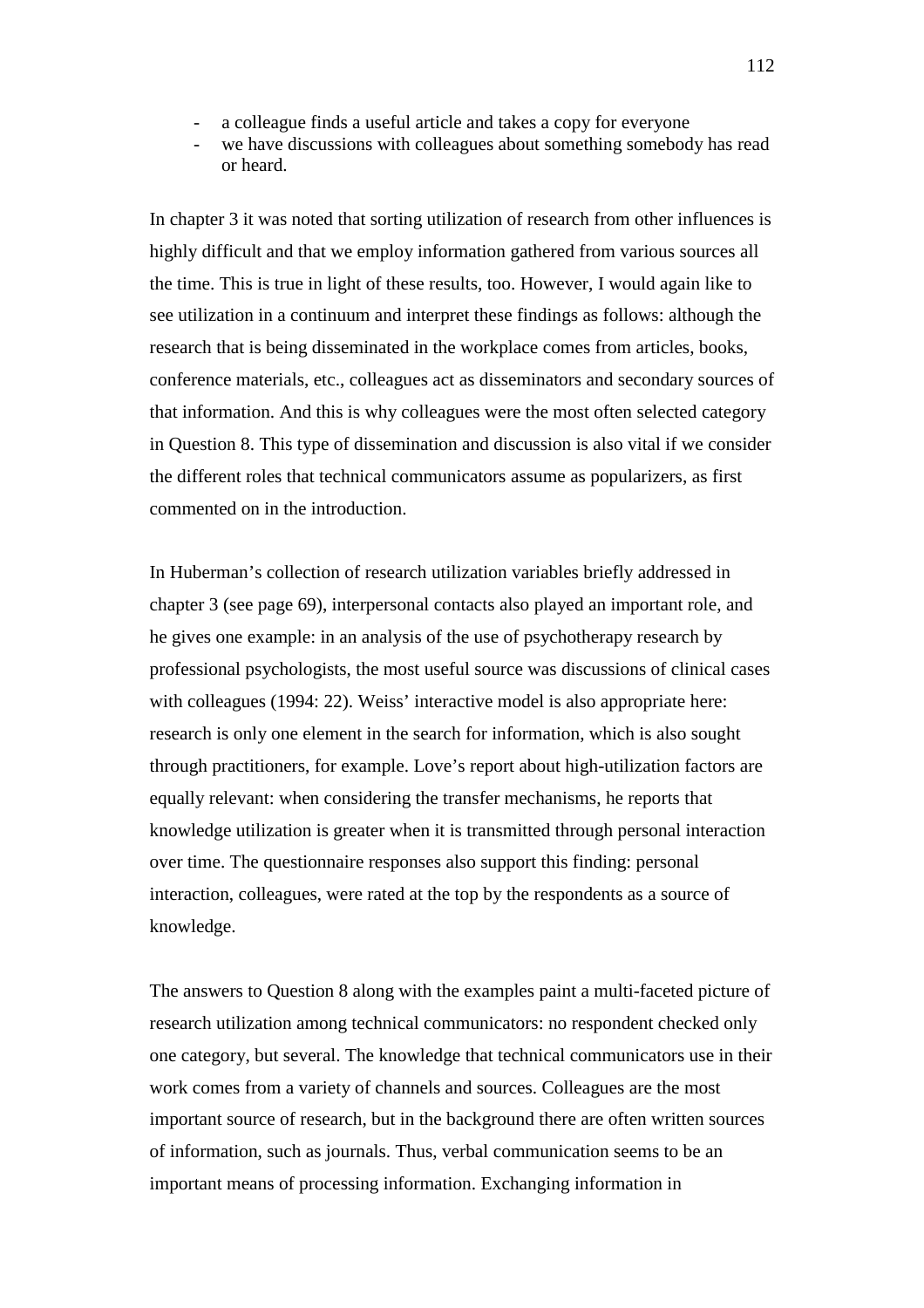conferences and through societies also works toward this aim. Overall, Weiss' enlightenment model can be applied: research finds its way into the practical setting through manifold channels.

In chapter 3, access to and retrieval of information were mentioned as being important in research utilization. An interesting detail connected to this appeared in one response: a respondent hoped that information about research would be sent direct by email or mail, after which the informant could find out more if the information seems interesting (see page 130, Example 5 a.). In this area there seems to be a need for negotiation and cooperation between universities and professionals. I wonder if Carliner's suggestion reported on page 39 about establishing intermediary publications for the dissemination of pure research would be intended for this type of dissemination.

I have now examined how technical communicators follow research and which sources they use. In the following subsection, I will look at the actual use of research that the respondents reported in the questionnaire.

### **5.2.3 How Research Is Used**

In this subsection I will examine the answers to Question 9, which appeared to be one of the most challenging ones to both answer and analyze. Question 9 reads: "Mitä teknisen viestinnän tutkimustiedon seuraaminen on antanut sinulle?". There were four alternatives, one or more of which the respondents were asked to check:

- Siitä on ollut konkreettista käytännön hyötyä työhöni liittyvien ongelmien ratkaisussa. Anna esimerkki. (*It has been of concrete, practical use in solving problems related to my work. Give an example.*)
- Olen saanut siitä uusia näkökulmia työhöni. Anna esimerkki. (*It has given me new perspectives into my work. Give an example.*)
- Siitä on ollut muuta hyötyä, mitä? (*It has been of other use, what?*)
- Ei mitään (*Nothing*).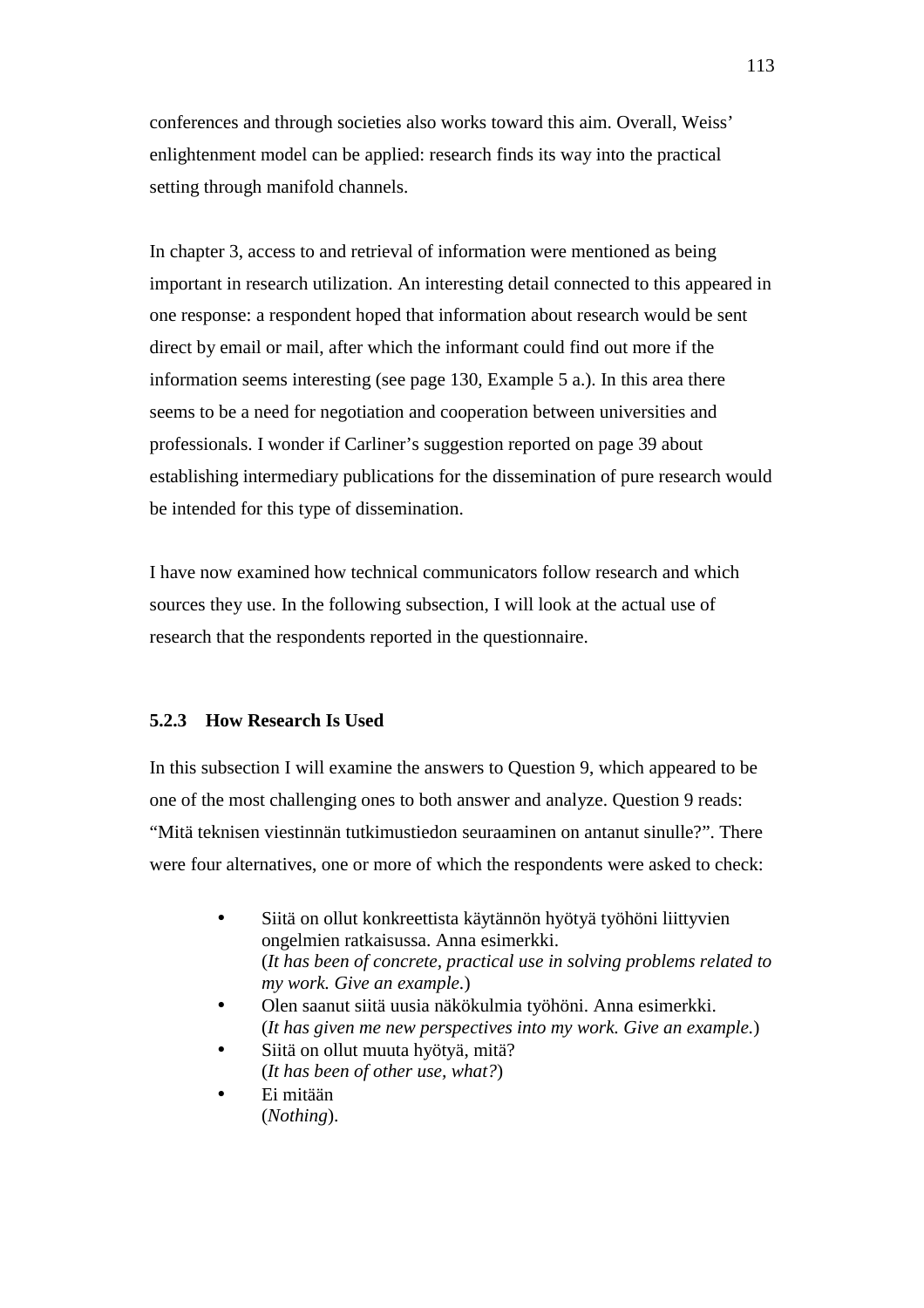These categories were selected on the basis of the discussion in chapter 3: the use of research is a continuum, at the one end of which research offers concrete, tangible use (instrumental use), and at the other end it offers new perspectives (conceptual use). In addition to these two categories, the categories "other use" and "nothing" were included. Thus, as explained in 5.1.2., this question is a mixture of given categories and self-anchored conceptualization. The informants also had to actively consider what *tutkimustieto* could mean, although as mentioned earlier in this chapter, it was partly defined for them in the cover letter and a few other questions.

There were certain expectations for this specific question based on earlier feedback from working professionals. As mentioned earlier, one of the groups to whom the questionnaire was sent consisted of those who had participated in two continuing education courses organized by the Institute for Extension Studies and the Department of Translation Studies at the University of Tampere during 1998-1999 (Course feedback). Thirty-five participants filled in a feedback form about these courses.

The feedback was clear: the participants hoped for more concrete examples, exercises and advice that they could apply to their everyday work as technical communicators. They also wrote that there was too much theory, the relevance of which was difficult to place in practical settings. Of course, this feedback pertains specifically to these courses, but I think it suggests elements that professionals are looking for in further training and research in general.

The assumption concerning Question 9 was that the informants would primarily report using research instrumentally. In addition to the feedback just mentioned, this assumption was strenghtened by the practice-oriented history of technical communication discussed in chapter 2, and the study by Beard and Williams, who found that practitioners strongly preferred reading research that can be directly applied to their work (1992: 577). This expectation also applies to Question 12, which will be examined later in this chapter. Chart 3. presents the informants' answers according to the number of responses (n=138).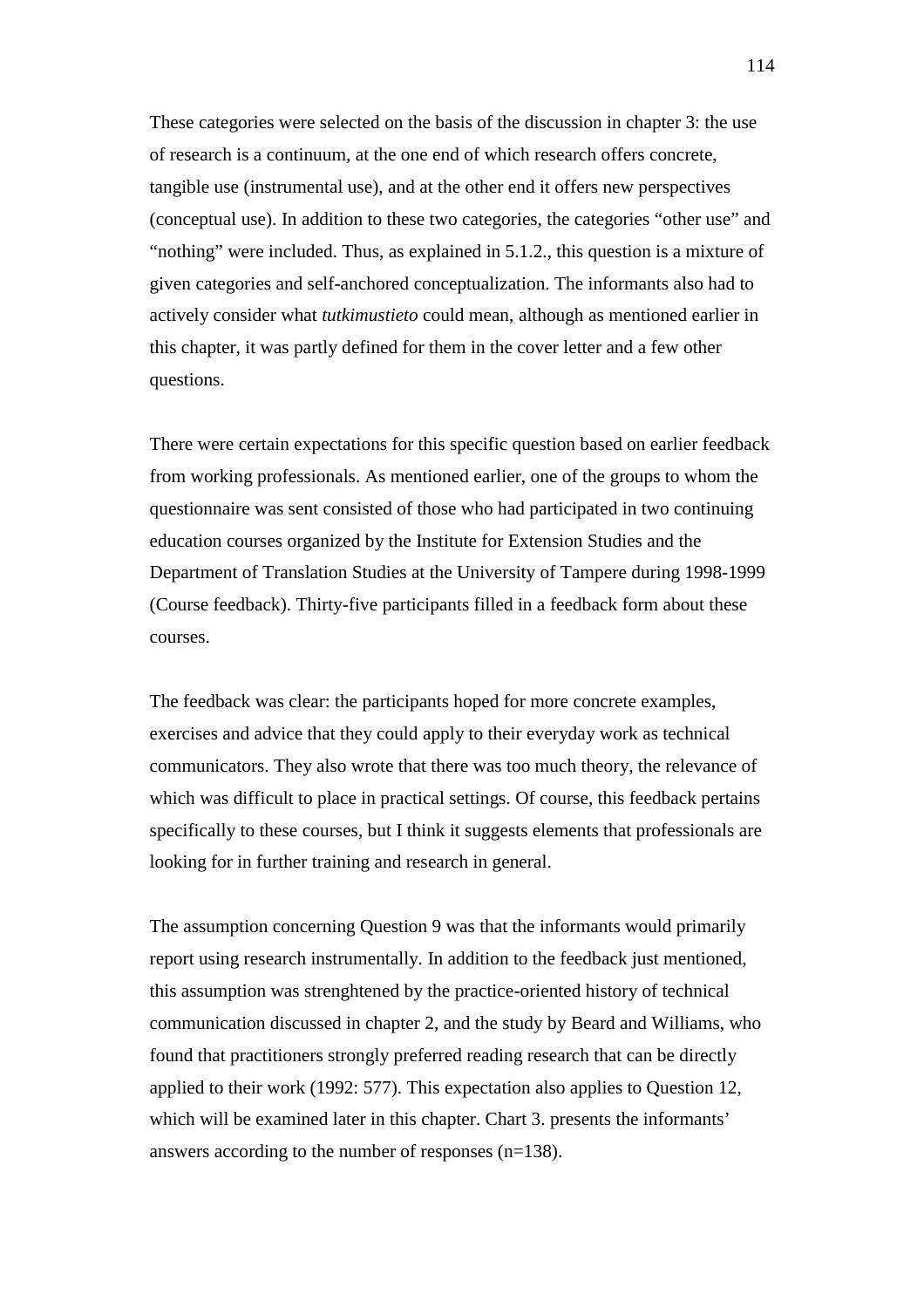



"Uusia näkökulmia" was checked most often. This means that research has given the respondents new perspectives for doing their work. The second most popular alternative was "konkreettista hyötyä"; in other words, the respondents have got something tangible from research, which they have used in their work. "Muuta hyötyä" was also quite a popular category, while few reported that research has given them nothing.

Thus, contrary to expectations, technical communicators first of all use research in a conceptual sense, which is only followed by instrumental utilization. However, these results and the popularity of the category "muuta hyötyä" reflect the argument presented in the introduction of this study: rapid technological development in the information society, gradual professionalization in technical communication and a lack of established routines in a collaborative work environment have created a situation where there is a manifold need for information. This information can turn into theoretical competence, which is then later reflected in the performance of technical communication professionals.

In addition to checking one or more alternatives, the respondents were asked to give examples of these. The examples were written from the questionnaire forms onto a Word file according to the code given to the respondents. The examples were then printed in order to examine them more closely. After close reading, some themes emerged from the examples. A theme in this context is formed when three or more examples can be counted as belonging under one theme. I will introduce the themes in the same order as the above results: new perspectives, concrete use,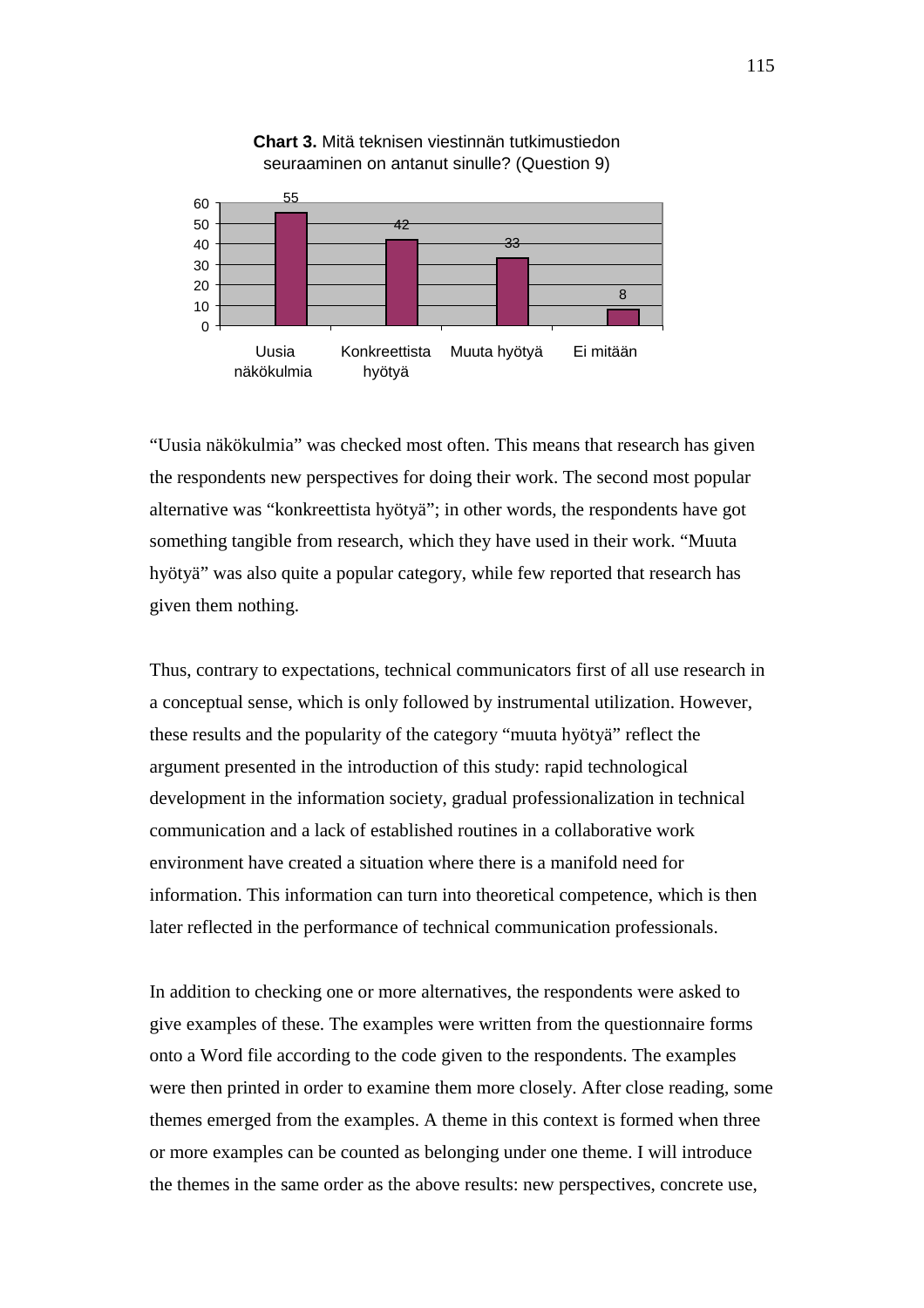other use and nothing. The examples will also demonstrate that distinguishing between new perspectives and concrete use was difficult for the respondents, as the same types of answers occur in both categories. This will be further discussed at the end of this subsection. The following will also provide more examples of what the technical communication knowledge being disseminated and utilized actually entails, which was addressed in chapter 2 (see pages 38-39).

### *New Perspectives*

Seven themes emerge from the examples given in the "new perspectives" category. These are 1) the user's perspective, 2) perspectives on writing, 3) visualization, 4) similar problems, different solutions, 5) visions, 6) work profiles and 7) online help. Examples of these will be given in the following. To pinpoint some of the reasons why the examples, in my view, fall under a certain theme, underlining will be used where appropriate.

The first theme, "the user's perspective", includes the following types of examples:

Example 1: a. Auttanut pohtimaan, miten loppukäyttäjän tarpeet tulisivat paremmin huomioiduksi käyttöoppaiden suunnittelussa. (R28) b. On selvinnyt hieman millaisille kohderyhmille dokumentaatiota tehdään ja siten myös on osannut arvoida minkätyyppistä dokumentaation tulisi olla. (R32) c. Käytettävyystutkimukset ovat auttaneet punnitsemaan oman työni arvoa lukijalle (dokumentin rakenne, navigoinnin suunnittelu, "selittämisen" syvyys jne.) (R84)

The respondents emphasize the user's point of view: how users use documents and how documentation can be made more user-friendly.

The second theme, "perspectives on writing", focuses on the actual writing process:

Example 2: a. Uusien dokumenttien luomisessa olen saanut paljon apua erilaisten lähtökohtien arvioinnissa. On helpompaa kirjoittaa kun tietää minkä "näkökulman" on työhönsä valinnut (esim. 'task-oriented', 'minimalist'). (R15)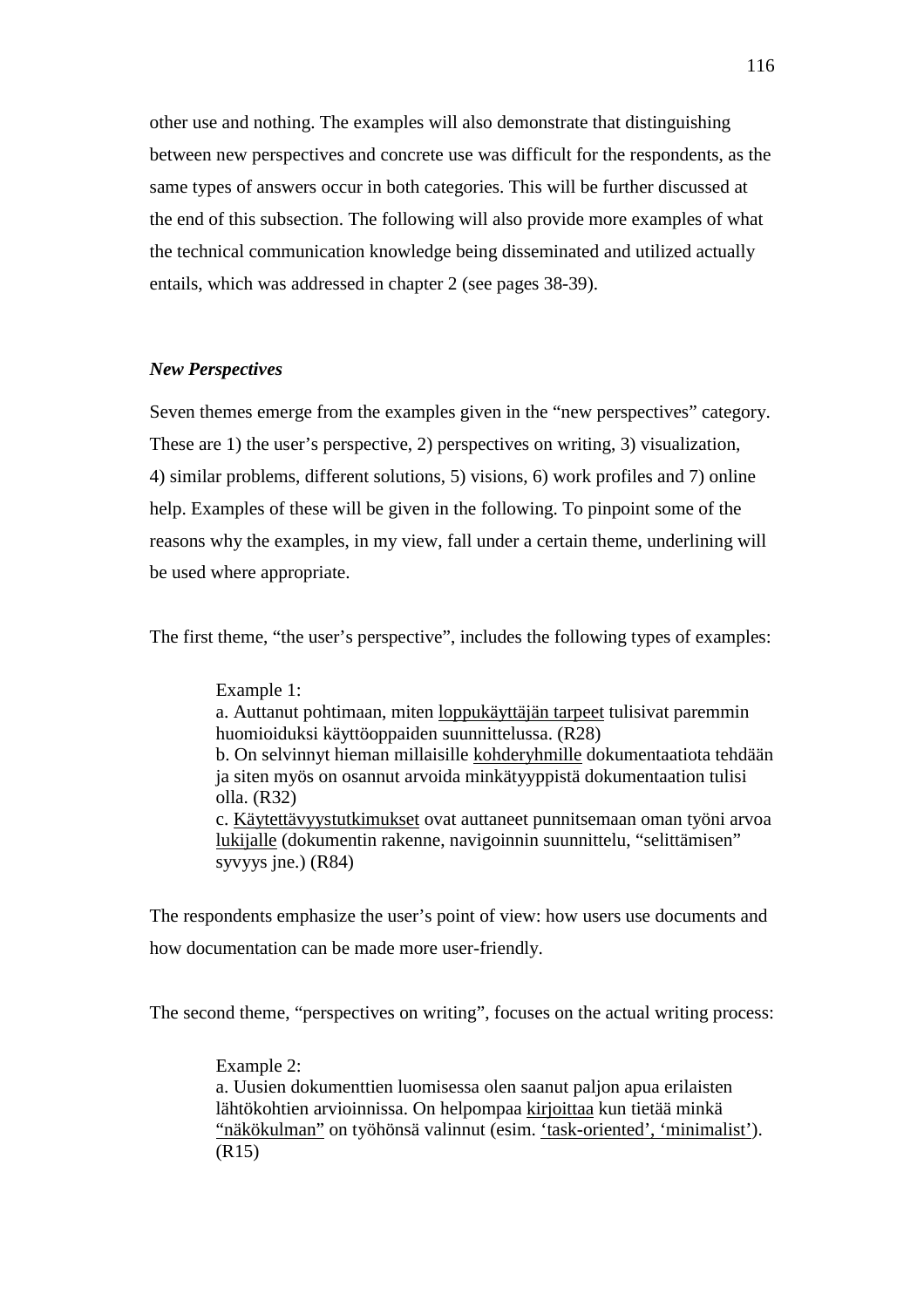b. Käyttöohjeiden saama kritiikki (yleinen arvostelu alan kirjallisuudessa ja sanomalehdissä) on johtanut muutoksiin ohjeidemme sisällössä ja rakenteessa. (R39) c. Olemme organisoineet manuaalimme uudella tavalla. Melkein kaikki kirjoittajat noudattavat samoja sääntöjä. (R78)

The respondents comment on the organization of their manuals as well as on the method of writing. They consider, for example, whether they should use the minimalist<sup>25</sup> approach. These results are in line with the findings of the study by Beard et al. reported in chapter 3: Finnish technical communicators also seem to have a particularly strong interest in research focusing on writing. The responses to Question 12 also revealed that many of their hopes concerning training in the field are related to writing.

The third theme, "visualization", is closely connected with the second theme, and they might be included under one theme. However, the second theme focuses on the structure and approach to writing, whereas the following examples reflect the overall visualization of a document:

> Example 3: a. Taitto- ja typografiatutkimukset. (R8) b. Luettavuus- ja visuaalisuusseikat. (P9) c. Miten ala yleensä suhtautuu esim. värin käyttöön teknisessä dokumentoinnissa. (R53)

Visualization refers to the appropriate use of typography, layout and colour in order to make a document more readable and user-friendly.

The fourth theme, "similar problems, different solutions", refers to work practices in the field of technical communication:

> Example 4: a. Usein huomaa, että asiat joiden kanssa pähkäilemme töissä ovat esillä muuallakin ja ympäri maailmaa. (P7) b. Yleensä tieto siitä, että asiat voidaan tehdä monella tavalla ja silti oikein. (R23) c. Lähinnä mielenkiinnosta seuraan 'tapahtumia', tekee hyvää huomata, että muuallakin on samanlaisia ongelmia kuin itsellä. (R80)

 $\overline{a}$ 

<sup>&</sup>lt;sup>25</sup> Minimalism is a theory developed by John Carroll (e.g., 1998), where the emphasis is on users' goals and the aim is to motivate users through certain core tasks.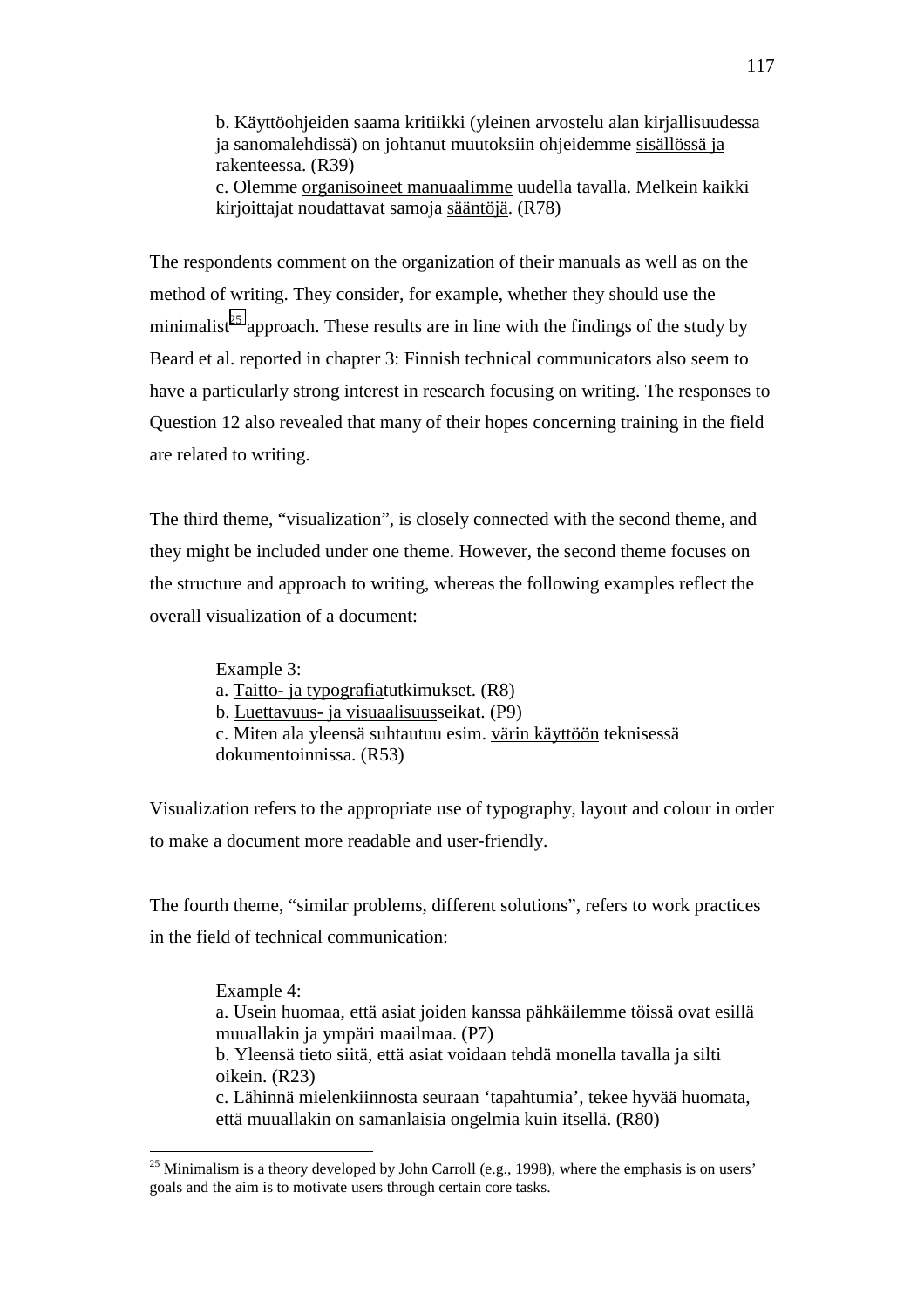In other words, the problems in technical communication are similar in different parts of the world, and the respondents find it comforting to know that this is the case and that these problems can be solved in different ways.

The fifth theme, "visions", reflects the future developments in technical communication:

> Example 5: a. Dokumentointiteknologiaa valitessamme päätöksentekoa auttoi visiot tulevasta. (R13) b. Mihin kannattaa keskittyä: online-informaatio, tulevaisuuden visiot, jatkosuunnitelmat omassa dokumentaatiossa. (R25) c. Auttaa suuntaamaan tulevaan, esim. sähköiseen julkaisumuotoon, lisätietoja SGML-ratkaisuista jne. (R66)

The decisions and solutions that are made today in the business of technical communication have to be visionary and carefully considered: the field advances quickly and making the right decisions can greatly affect a company's future.

The sixth theme, "work profiles", refers to the professional profile of a technical communicator:

> Example 6: a. On antanut käsityksen siitä, mitä kaikkea tämä työ voi pitää sisällään. (R18) b. Olen huomannut, kuinka spesifiä ja rajattua oma työni on verrattuna alan kirjojen antamaan kuvaan teknisestä kirjoittamisesta. (R54) c. Tek.viestinnän erikoistumisohjelman kursseilla opitut asiat auttoivat työhön orientoitumisessa. (R91)

These examples show that the respondents have analyzed their own work and compared it to the image painted in the literature on technical communication, for example.

The seventh theme, "online help", concentrates on the production of online help systems:

> Example 7: a. Online Help Europe Conference antoi ajatuksia interaktiivisemman helppisysteemin luomiseksi. (R44)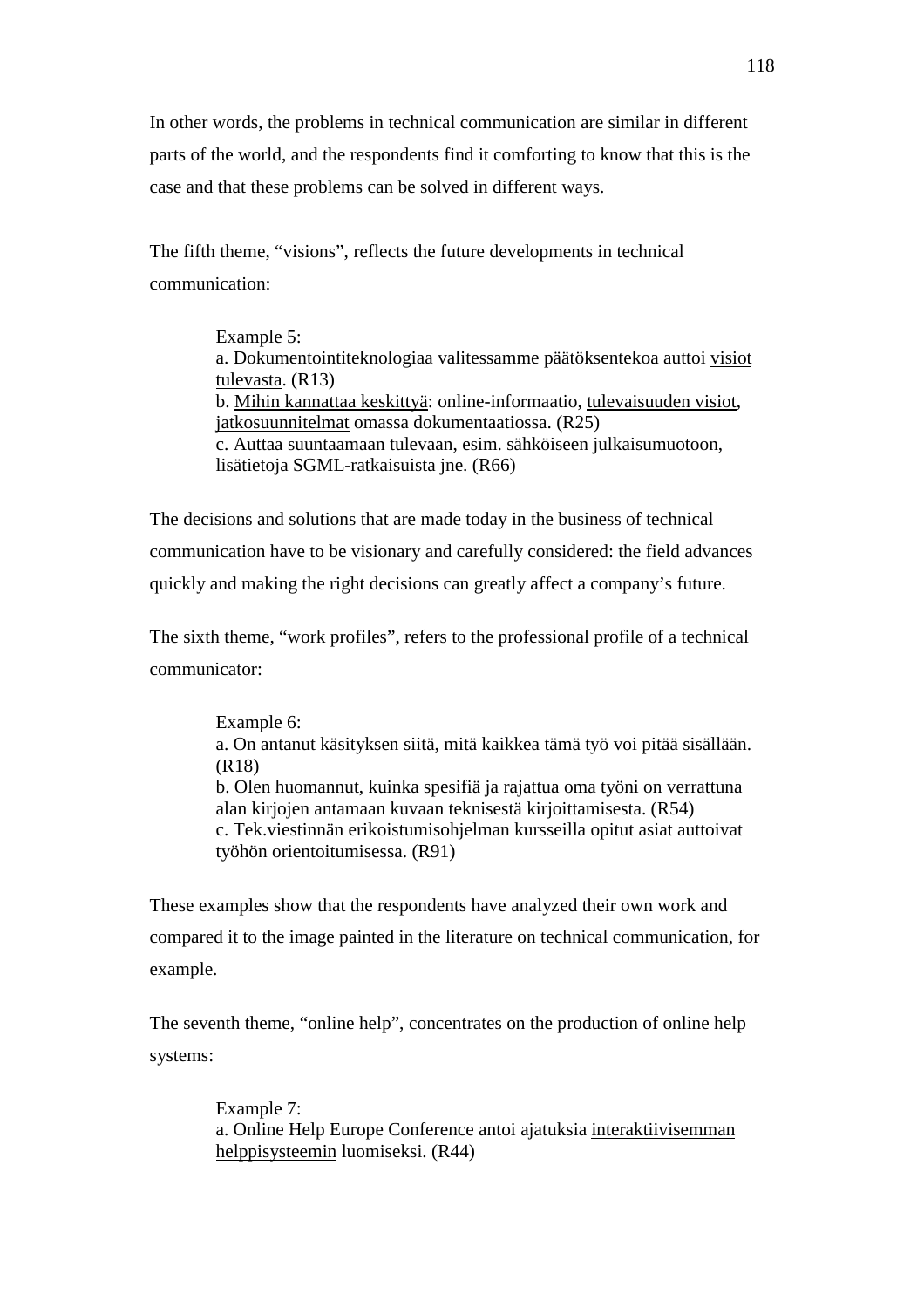b. Esimerkiksi mitä kaikkea hyvään Online Helpiin kuuluu laittaa; miten rakentaa informatiivisia message box-tekstejä. (R50) c. Esim. online helpin kehittäminen käyttäjäystävällisemmäksi. (R56)

The respondents express concern about the quality of their online helps: are they good, interactive and reader-friendly? Examples (a) and (c) could also have been included under the theme "the user's perspective", but the focus in all of these examples is more on constructing an online help system.

In addition to these seven themes, there are a number of individual answers that do not fall under specific themes:

> Example 8: a. Konservatiivisten konventioiden kyseenalaistaminen. (P9) b. Kontrolloitu kieli. (R36) c. Asioiden tarkastelu korkeammalta tasolta lähtien, ei vain oma tuote vaan kaikki muu siihen liittyvä. (R16)

As these examples demonstrate, the themes are varied and very often vague.

## *Concrete Use*

Three clear themes emerge from the examples given in the "concrete use" category. These are 1) usability and the user, 2) writing a document and 3) the documentation process. In addition to these, there are a number of individual examples which do not lend themselves to thematization. In the following, I will exemplify the three themes as well as some individual answers.

In the first theme, "usability and the user", I have included the following types of answers:

> Example 1: a. Käytettävyyden parantaminen dokumentaatiossa. (R57) b. Käytettävyystutkimustietoa käytin taannoin yhden projektin käytettävyystestissä ja tulosten purkamisessa. (R39) c. Käyttäjätutkimukset: raamien + ohjeistuksen määrittely. (R42)

The respondents reported that usability and user studies have, for example, helped them to carry out their own usability tests. The emphasis is on the usability of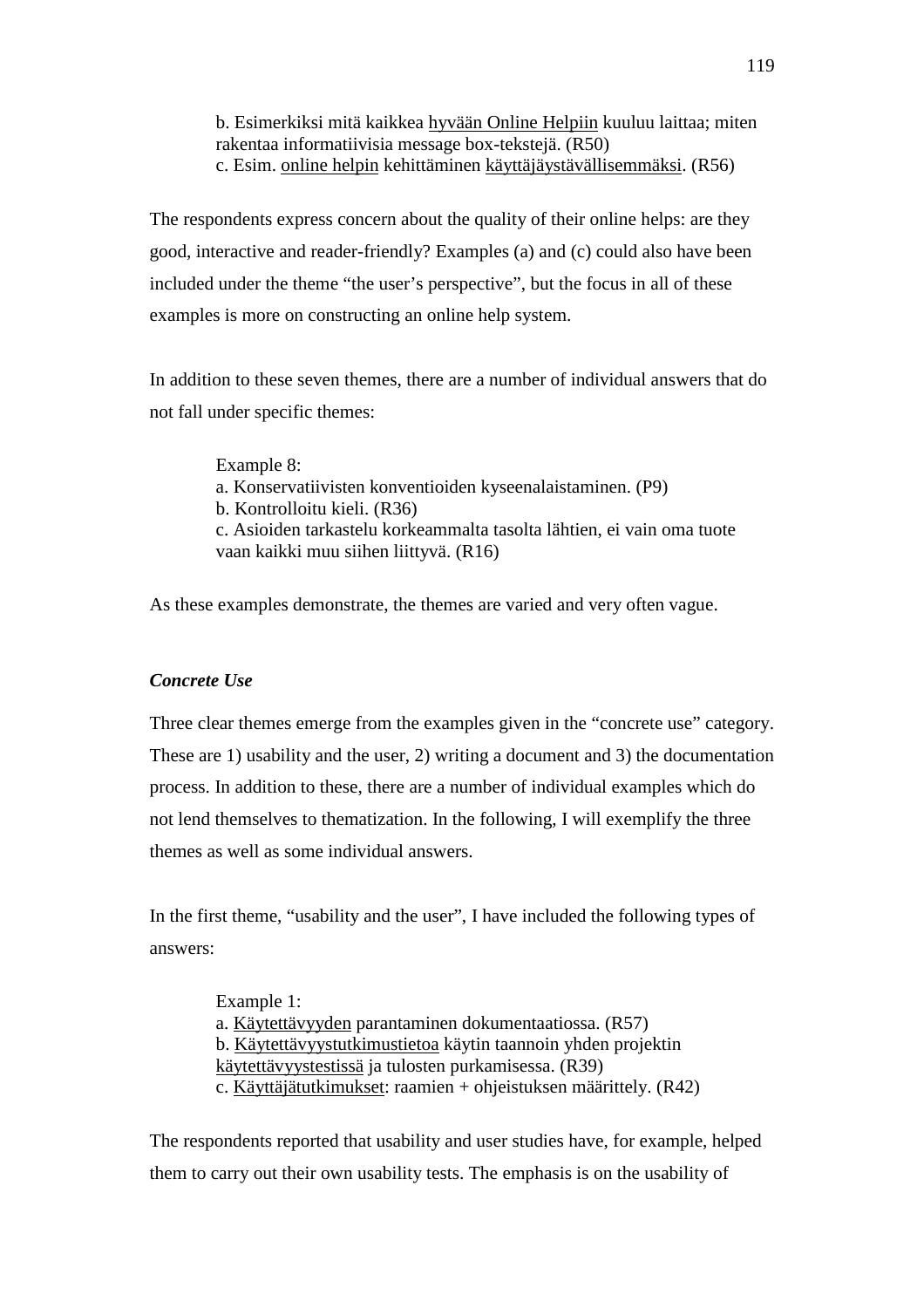documentation and the needs of the user. As we can see, this theme is very similar to the first theme in the "new perspectives" category; in fact, most of the answers could be integrated under one heading.

The second theme, "writing a document", includes a number of comments about the actual writing process:

> Example 2: a. Tekstin yksinkertaistus, substantiivitaudin välttäminen. (R16) b. Sisältösuunnittelu, kirjoittamisen tyyli ja selkeys. (R34) c. Se on tarjonnut teoriapohjaa jota vasten voi miettiä ratkaisuja vastaantuleviin ongelmiin esim. siitä, miten asiat kannattaa esittää, paljonko yksityiskohtia kannattaa sisällyttää tekstiin tai millainen rakenne olisi mitäkin tarkoitusta varten kirjoitettavassa dokumentissa paras. (R62)

The examples are concerned with two aspects of writing a technical document, namely structure and style: how to write clearly and what type of a structure is appropriate in different documents. Again, this theme is similar to the theme "perspectives on writing" in the first category.

The third theme, "the documentation process", reflects the rationalization of work processes:

> Example 3: a. Olen käyttänyt omien aikataulujeni suunnittelun pohjana tutkimusta, jossa käsiteltiin dokumentoinnin suunnittelun ja käytännön toteutuksen työvaiheita ja niihin keskimäärin käytettävää aikaa. (R84) b. Teknisen kirjoittamisen prosessin luonti. (R42) c. J. Ann Hackosin publications-development lifecyclen hyödyntäminen oman dokumenttiprojektin aikataulutuksessa ja suunnittelussa. (R64)

The respondents' comments deal with scheduling and planning the documentation process. Overall, managing processes is one of the core skills of technical communicators as noted in chapter 2, because communication products are typically produced within projects.

In addition to these three themes, there was a great number of examples which, in my view, do not form thematic categories: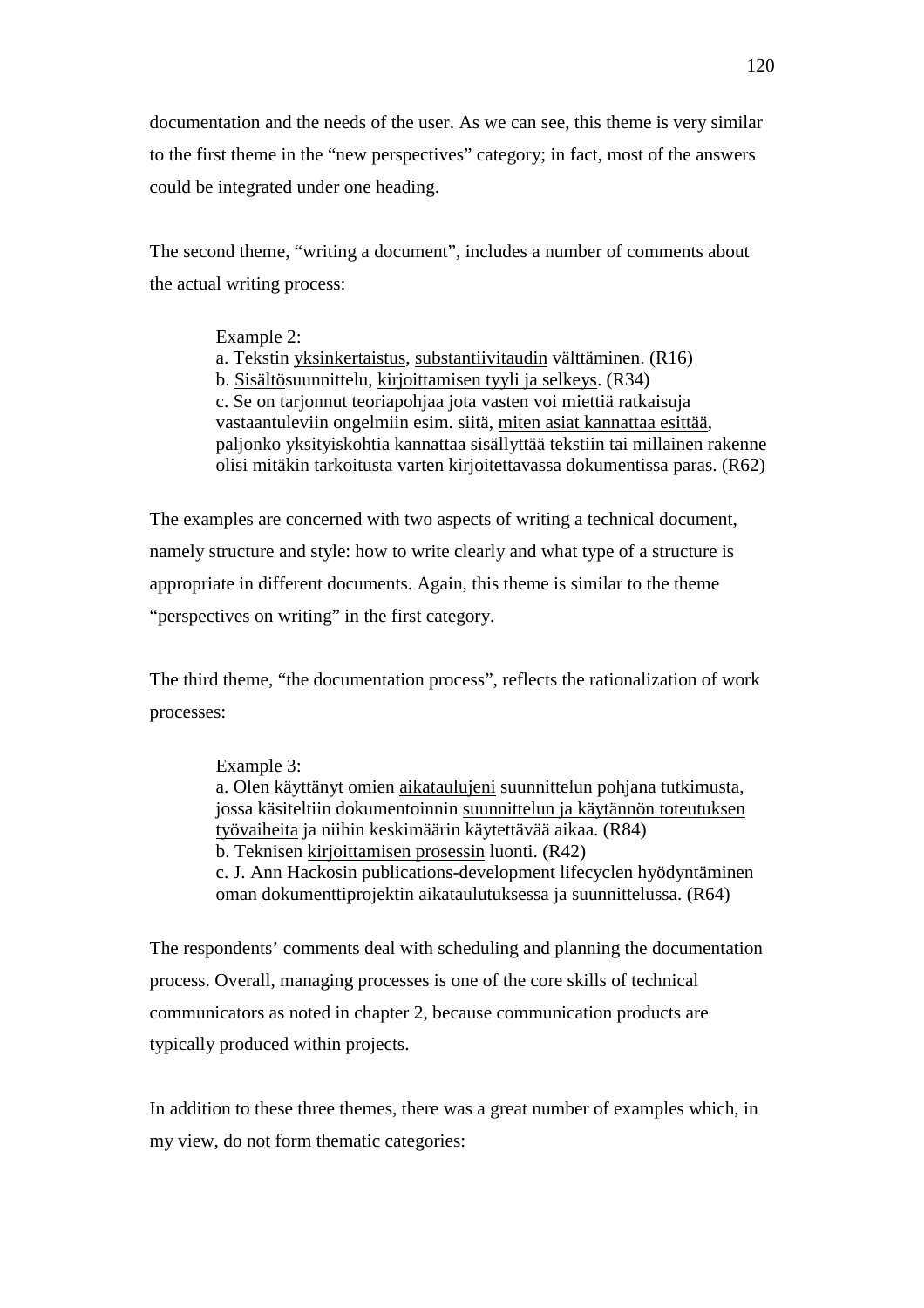Example 4: a. Tietoa siitä, kuinka nopeasti käyttäjä lukee tietokoneen näytössä olevaa tekstiä. (R7) b. Online-helppien tekoon vihjeitä. (R33) c. Monikielisen dokumentaation tuottaminen ja siinä käytetyt ratkaisut. (P9)

The online help example (b) again demonstrates that there is overlapping between the first two categories.

## *Other Use*

Only two themes emerge from the examples given in the category "other use":

1) keeping up with the field and 2) competence and self-reliance.

The first theme, "keeping up with the field", includes the following types of examples:

> Example 1: a. Pysyn ajan tasalla siitä, mitä alalla tapahtuu. (R31) b. Pysyn kärryillä "maailman menosta" ja saan tietoa ajankohtaisista tapahtumista. (R77) c. Käsitys alasta kehittyy. (RP6)

These examples reflect the fact that research acts as a source of information about developments in the field both generally and internationally, and this information contributes to an understanding of technical communication. This theme also reminds us of Sieber's list about how educators utilize knowledge mentioned in chapter 3 (see page 65): research keeps technical communicators current with what professionals in other countries are doing.

The second theme, "competence and self-reliance", is related to the respondents' professional image:

> Example 2: a. Pystyy seuraamaan alalla käytävää keskustelua. Se on auttanut syventämään kuvaa alasta opintojen jälkeen. Pystyy paremmin perustelemaan esittämiään asioita eli se on antanut lisää ammatillista "pätevyyttä" ja itsevarmuutta. (R20) b. Ammattitaitoa luovaa. (R90)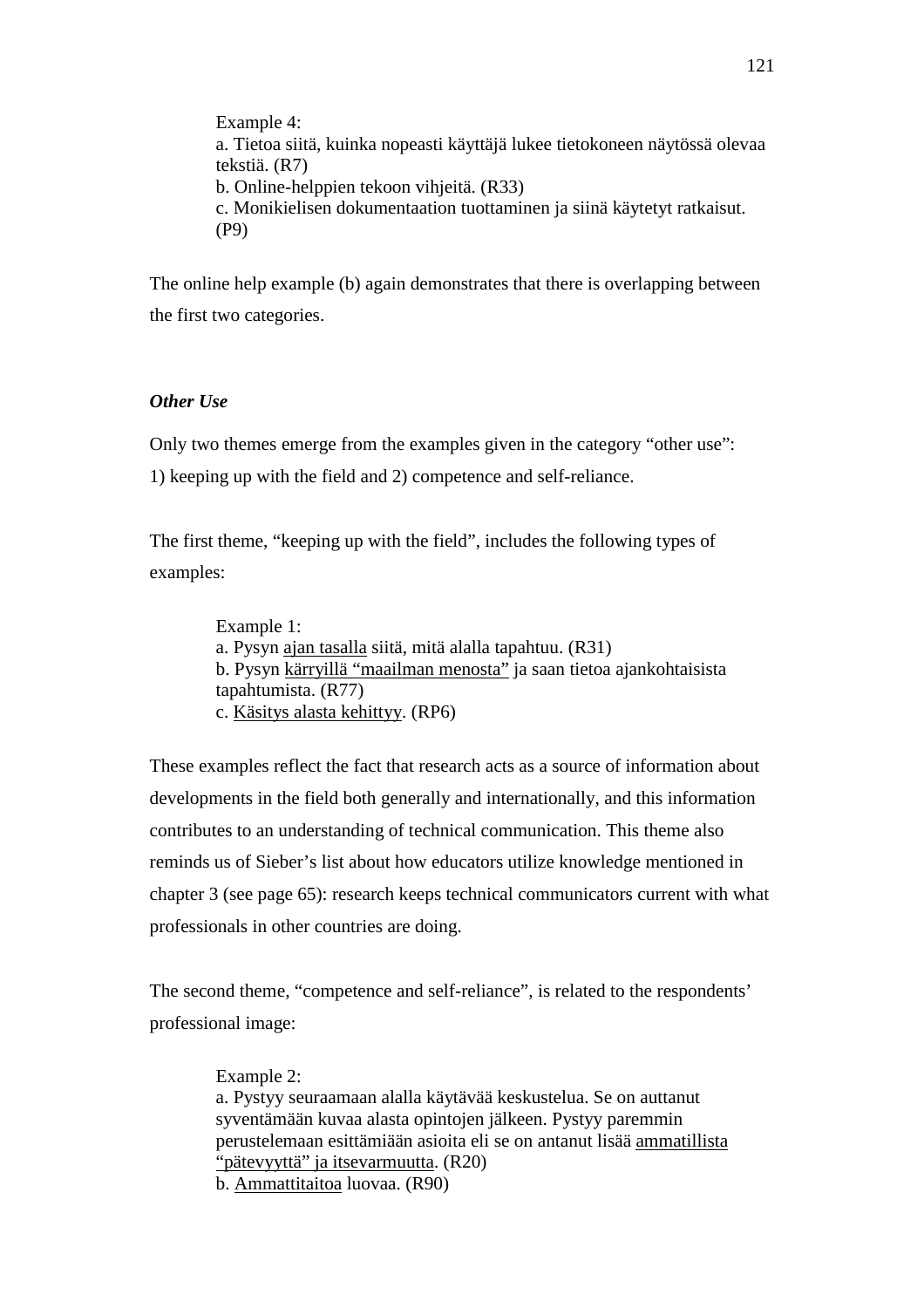c. Olen saanut tietoa omaa ammatillista itsetuntoani ja toimenkuvaani varten. (R74)

Research has increased the respondents' feeling of professional competence and given them confidence in their own abilities. In other words, research carried out in technical communication can also be one of the factors that is involved in the forming of professional identity, as suggested in the introduction. Technical communicators are a relatively new group of professionals with different backgrounds, and people in general know little of what they actually do. Their collective identities are gradually evolving, and research dissemination and utilization plays a role in this process. Again there is a similarity with an item in Sieber's list (see page 65) and also with Hayhoe's arguments (see page 67): research helps technical communicators win arguments at work, and it helps increase professional value and credibility.

Some of the ideologies behind popularization addressed in section 4.1 on page 83 also seem to apply here: in their responses, the technical communicators commented that research helps them perform their duties appropriately and correctly, and ensures them that they are on the right path. Research, in other words, guides their work processes, enhances their professional status and selfassurance, thus decreasing uncertainties related to their work.

The number of individual examples given in this category was high and they were extremely varied:

> Example 3: a. Lohduttaa tieto siitä, että muutkin alan ammattilaiset ponnistelevat samojen ongelmien kanssa. (R19) b. Koulutus ja tutkimustiedon seuraaminen parantavat työmotivaatiota. (RP4) c. Tein yhden dokumentaation laatuasioihin liittyvän esityksen rungon Webistä löytämäni konferenssiesityksen perusteella. (R61)

As we can see, example (a) could also fall under the theme "similar problems, different solutions" in the "new perspectives" category, but the respondent chose to report it under this category. Similarly, example (c) could well belong to the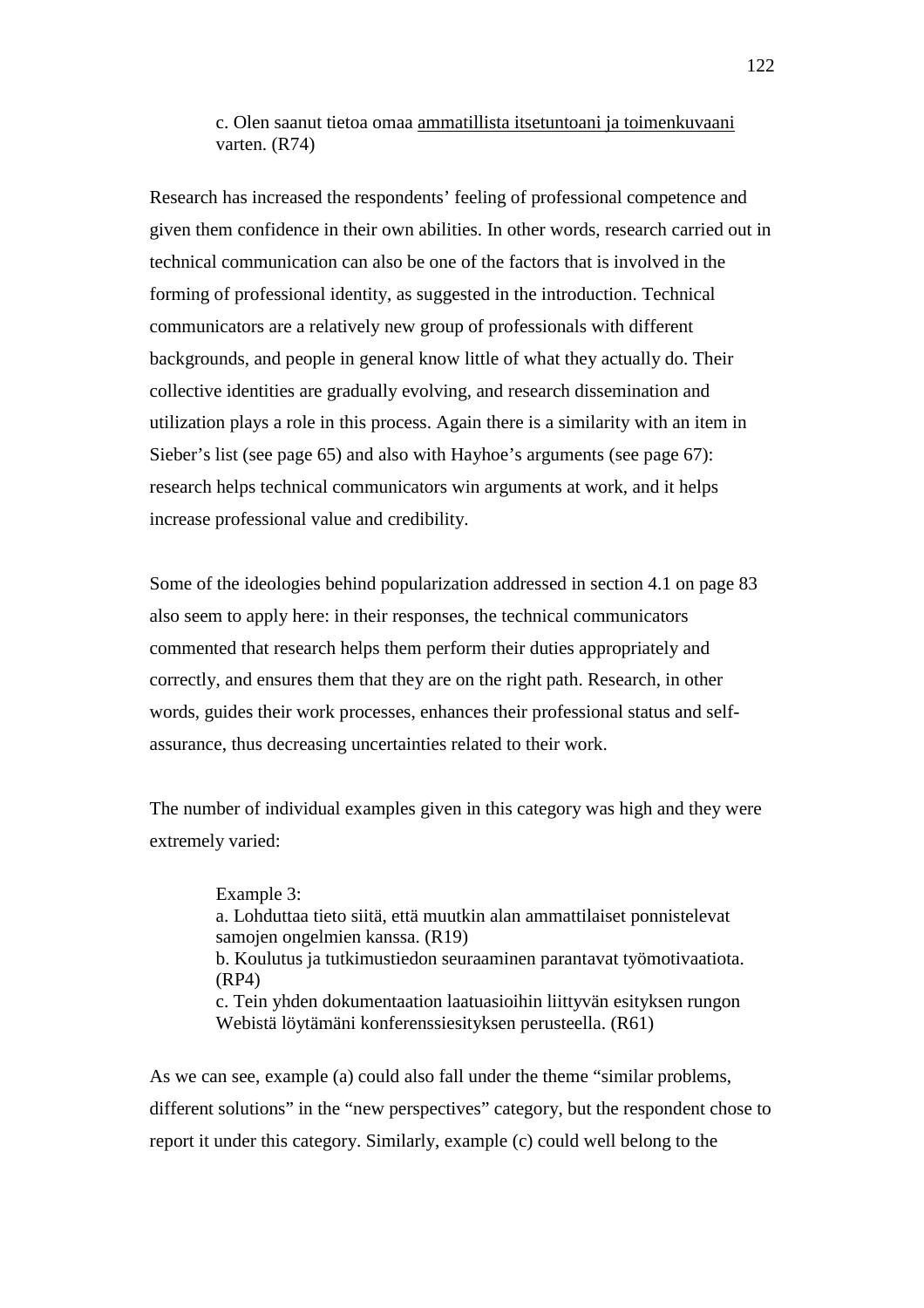category "concrete use", as the respondent has clearly been able to perform a concrete action with the help of a conference paper.

#### *Nothing*

Only 8 respondents reported that research has been of no use to them. Surprisingly, three respondents had also given an example to this fourth alternative:

#### Example 1:

a. Lähinnä kyse on mielenkiintoisista "uutisista" ja tiedonjyvistä, mutta varsinaista hyötyä siitä ei ole ollut. (R65) b. Toivon löytäväni oikeita ratkaisumalleja käytännön tilanteisiin. Mitä löydän, on akateemista pohdintaa ilman käytännön koetuloksia. (R92) c. En osaa sanoa mitään konkreettista, miten se olisi auttanut työssäni, mutta totta kai oman alan uusin tutkimustieto kiinnostaa ja joskus voi myös auttaa ihan käytännössäkin omassa työssä. (P11)

In example (a) the respondent admits that there is some interesting information available, but it has not really been useful. In example (b) the respondent clearly criticizes what research can offer, as suggested in section 3.2 (see page 47): the respondent hopes to find solutions to practical problems, but research has not fulfilled this need. Here we could also perhaps talk about alienation which was brought up in chapter 4. In example (c) the respondent admits that research might be useful in the work and that there is interest in it, but is unable to give a concrete answer. Here we see a typical example of how difficult pinpointing utilization can be. This answer might be described as a type of metatext from the respondent: the respondent comments that it is difficult to say anything concrete, but still gives an answer. This is perhaps also an indirect comment about the alternative categories that were given. Some other respondents had done similarly: they had grouped together, for example, "concrete use" and "new perspectives", and given a joint answer for them. Some respondents did not check any category, but gave an example anyway (two of them had removed all the categories in the email message).

After this examination of all the examples to Question 9, we can review the original categories. Firstly, the respondents gave similar types of thematic answers in both categories "new perspectives" and "concrete use". Secondly, some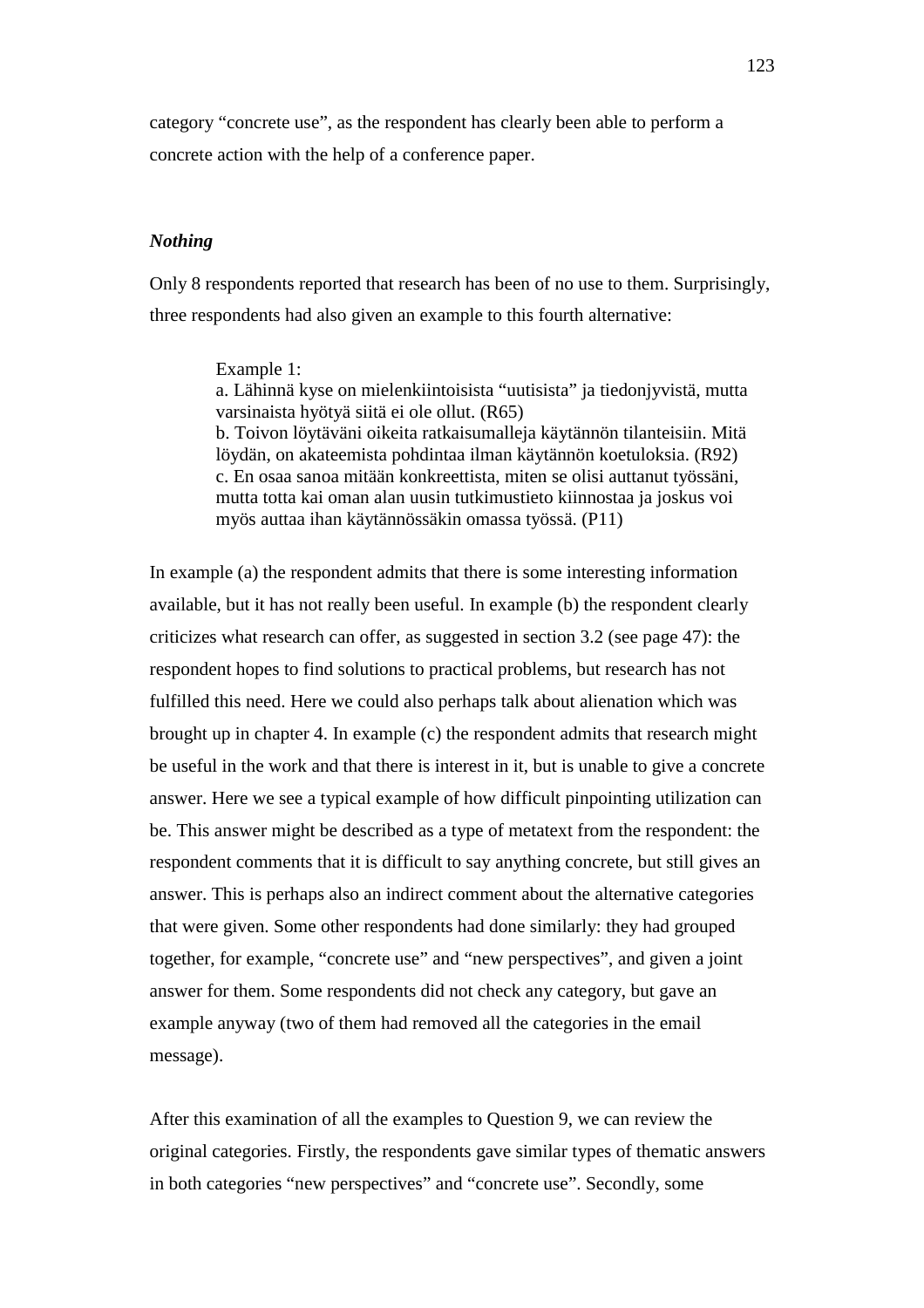respondents commented on the categories as described above. Clearly, distinguishing between "new perspectives", "concrete use" and "other use" was difficult for the respondents, because no definitions for them were given in connection with the question. The respondents were left with the responsibility to determine what conceptual, instrumental, other and no use could actually mean. Although this method is widely used in utilization research, it has, in fact, been found to be problematic (Oh and Rich 1996: 17).

Instead of using a mixture of given categories and self-anchored conceptualization, perhaps a more consistent approach would have been preferable. Either the informants could have been asked to report freely about their use of research, or they could have been provided with a comprehensive list of categories accompanied by definitions. With either of these approaches, testing and interviews about utilization would have to accompany self-reported data. As mentioned before, there is no clear consensus in research utilization studies about which strategy is best. Despite the difficulties in the method used here, the responses do show that research utilization can be seen in a continuum where some points are clear, whereas others are fuzzy. The results also provide support for what Weiss and Bucuvalas noted as early as the 1970's: the complexity of concepts such as *use* and *research* is one of the most important factors when research dissemination and utilization is studied (1977: 213-214).

The issue of reliability also arises in connection with Question 9, because of the difficulties involved in defining utilization. The categories are not standardized and researchers might not categorize in the same way. The respondents also understood the alternatives differently and there is some uncertainty in interpreting the results. (See Silverman 1993: 147-148.)

The responses demonstrate that utilization is a complicated issue. Researchers in general often assume that practitioners only want findings that can be used instrumentally, as was found by Weiss and Weiss. I also expected instrumental use to dominate, as mentioned earlier. In the study of Weiss and Weiss, social scientists and decision-makers were found to have different expectations about how the value of social science would be realized: the social scientists thought that research is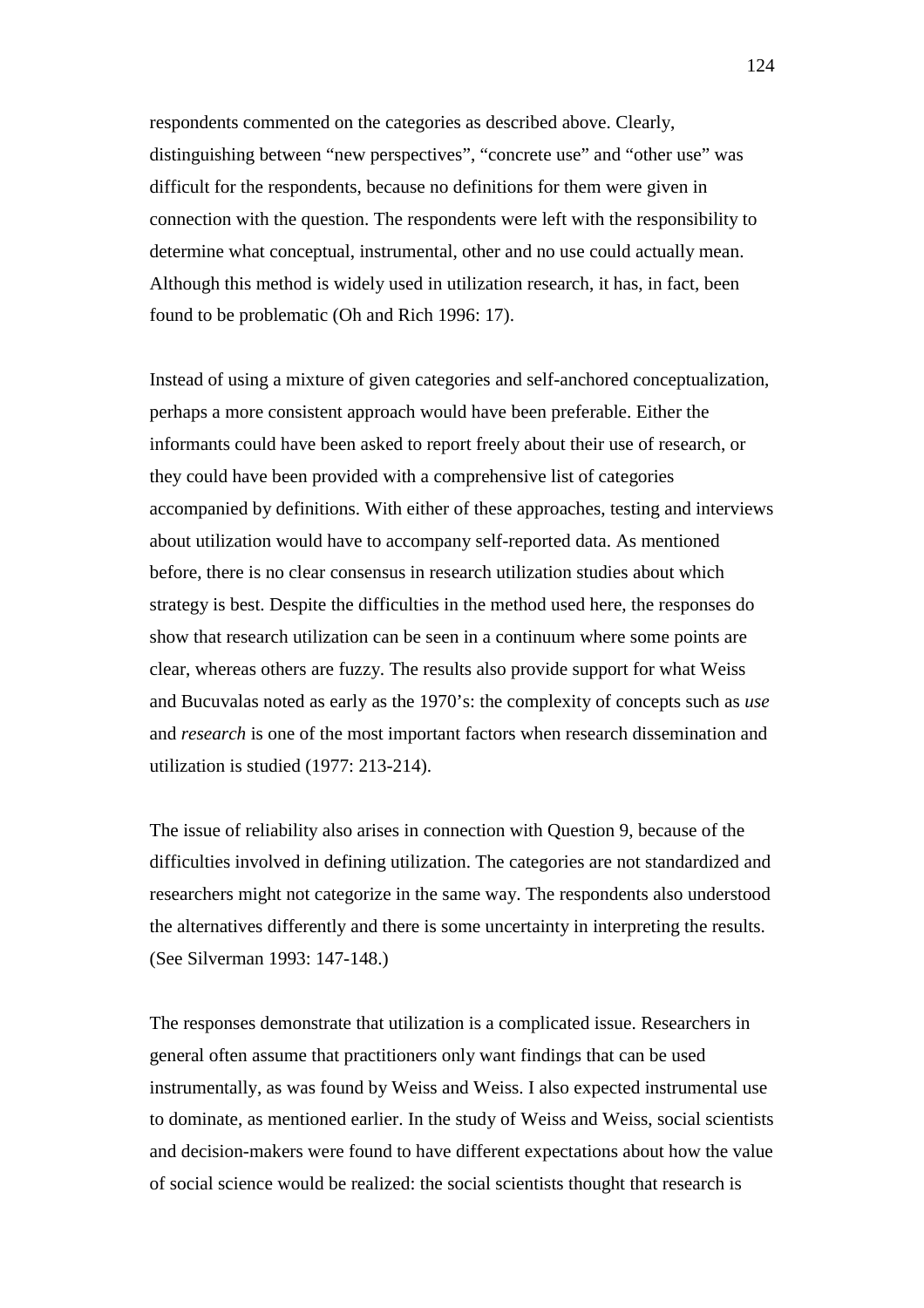useful only when it can be used instrumentally, in other words, when it gives a clear, practical prescription for action. The decision-makers, on the other hand, gave a longer and richer list of ways to use research, including bringing new ideas to public attention, conceptualizing problems, keeping up with professional developments, finding out what is happening in other states and lobbying for new programmes. (Weiss and Weiss 1981, also Weiss 1977.) Similarly, based on the data gathered for this study, the technical communicators also see use as a rich and wide-ranging phenomenon, as the examples above demonstrated. We could perhaps talk about a visionary use of research. Professionals use technical communication research as a guide to reinforce their sense of the world and make sense of that part of it that is still unmapped or confusing (see Weiss & Bucuvalas 1977: 17).

A further finding in the same study by Weiss and Weiss was reported in chapter 3 (see pages 56-57): the two communities existed primarily in the minds of the social scientists, and the social scientists and decision-makers, in fact, evaluated research along the same lines. For example, both groups mentioned the same factors concerning the way in which research can be more useful. (Weiss and Weiss 1981: 845.) According to Weiss and Weiss, this similarity reflects the professionalization of the field of mental health: most of the decision-makers had some exposure to research and many of the social scientists knew much about mental health policy (Weiss and Weiss 1981, also Weiss 1977). The notion of professionalization can also be considered in connection with technical communication: professionalization, namely Finnish technical communicator's being trained in the field and becoming more familiar with technical communication research, is on the increase at the moment. Undoubtedly this will also have an effect on the utilization of research in the long run, and increase familiarity with research topics and methodology as suggested earlier.

The responses to Question 9 lend themselves to a further issue: the responses are self-reports of what the technical communicators find useful; it is another matter, however, what actually happens in reality. There is thus a certain problem with validity in this question. James Ciarlo (1981: 13) and Conner (1981: 70), for example, have paid attention to the truthfulness and validity of reporting, and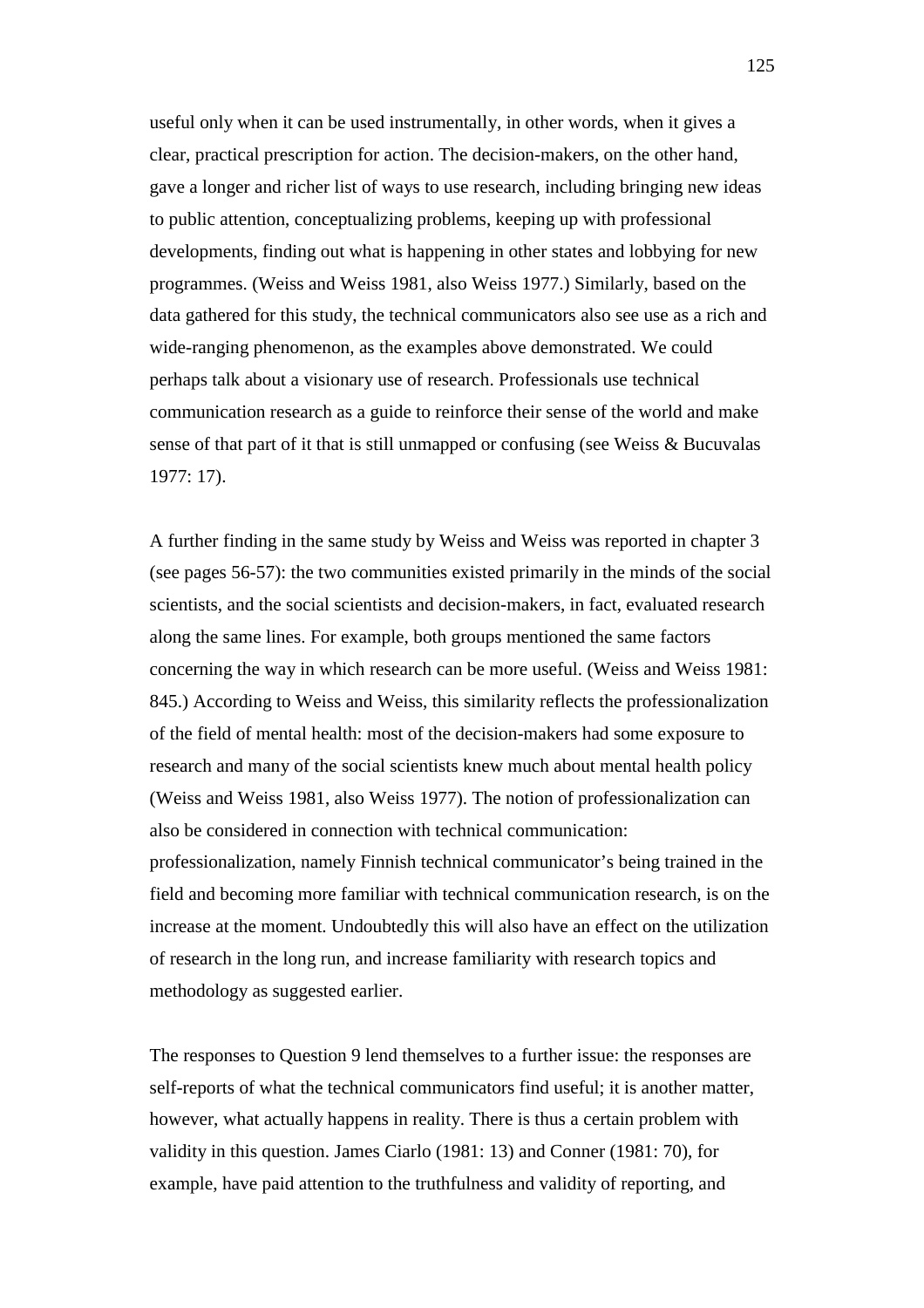Weiss and Weiss even tested this aspect by using actual pieces of research, asking the respondents to read them and evaluate them according to their usefulness. The results were then compared to the self-reports (1981: 844). This issue also reflects the limitations of using surveys as a strategy when potential users are examined. As mentioned in chapter 3, these limitations include misreporting and respondents' poor memory of the research that has influenced them.

Connor calls for more studies which would have a present or current time orientation rather than a post hoc quality; in other words, utilization should be studied while it was in progress instead of after it has occurred (1981: 68-70). However, this would require a separate study of its own where complete attention would be paid to details of utilization. Despite some of the problems in this question, I do not think there is reason to doubt the accuracy or honesty of the informants' responses. The pilot study, in my view, also gave support for the reliability of the questionnaire. I will briefly return to this in chapter 6.

### **5.2.4 Hopes for the Future**

Question 12 continues the theme of Question 9 in asking the respondents what they desire from university research and education in technical communication ("Mitä toivot teknisen viestinnän yliopistotutkimukselta ja -koulutukselta Suomessa?"). As was suggested earlier, feedback from the field can give valuable information as to what type of research and training would be relevant from the professionals' point of view. It is also important if we aim at bringing theory and practice closer together, both in terms of research, and the relationship between the research community and the world of practice.

Question 12 elicited a wide range of answers (10 respondents left the question unanswered). However, this study focuses on the utilization of research, and therefore, presenting detailed answers, for instance, about the types of courses that the informants would like to have does not fall under the scope of this study. In fact, when question 12 was selected for the questionnaire, it was hoped that it would elicit information that could be used in other contexts as well: for planning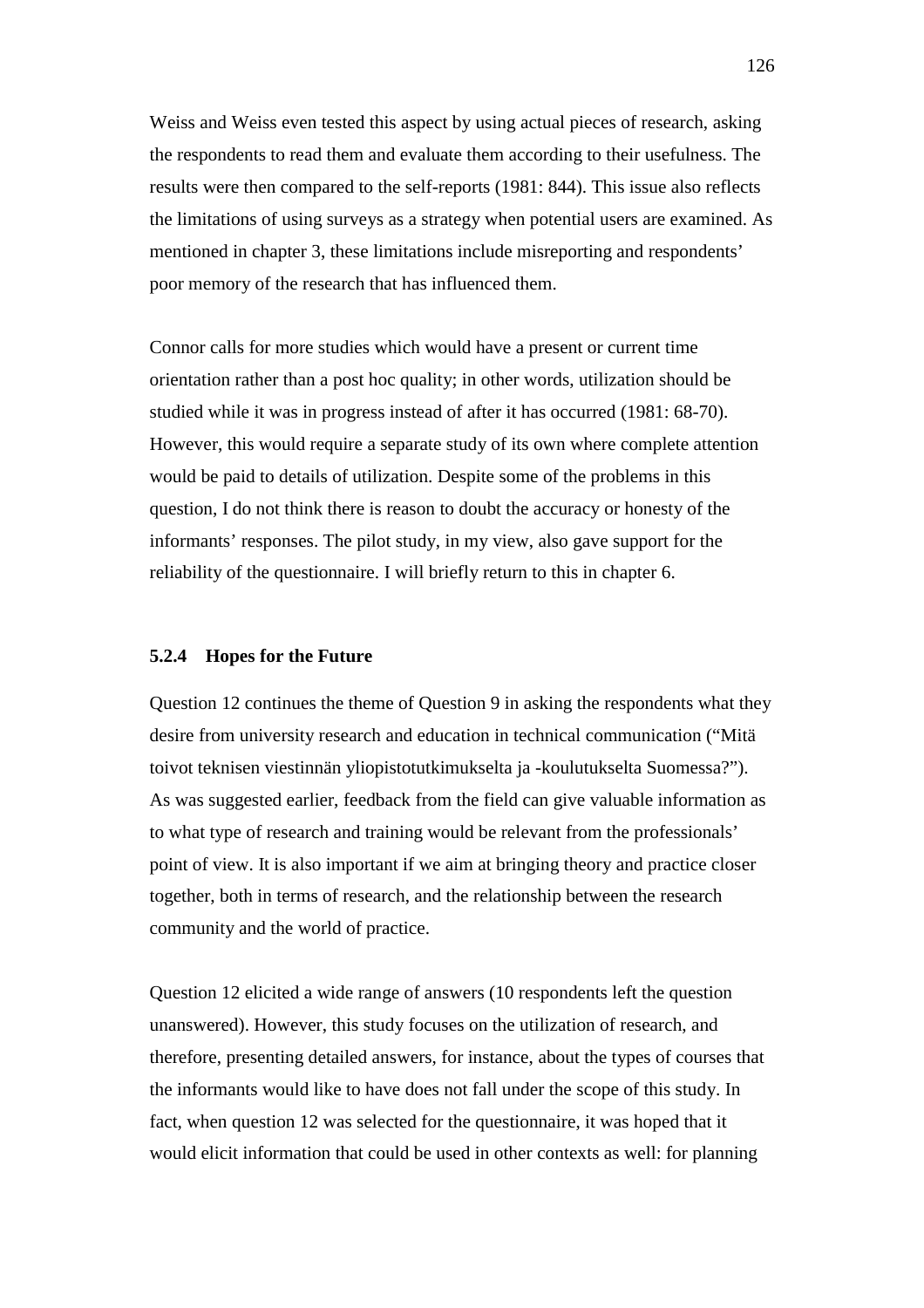training programmes and continuing education courses for technical communicators. The responses can also benefit students and researchers who are in the process of choosing topics for their theses and studies. The same applies here as in research utilization studies in general: it is highly important to find out and diagnose what the real needs of practitioners are (Sieber 1974: 66-67).

For the purpose of this study, the same type of a thematic approach is appropriate as in the analysis of the responses to Question 9. It suits the aim of this study and provides technical communicators with the type of information that they might find interesting. The same analysis procedure was used as in Question 9. According to my interpretation, the following themes emerge from the individual answers:

- 1. Pragmatic suggestions
	- a. Cooperation between universities and industry (*yritysyhteistyö*)
	- b. Orientation to practice (*käytännönläheisyys*)
	- c. Usefulness and adaptability (*hyöty ja sovellettavuus*)
- 2. Visibility and publicity (*näkyvyys ja tiedotus*)
- 3. Keeping up to date (*ajantasaisuus*)
- 4. Finnish technical communication (*suomalainen tekninen viestintä*)
- 5. Versatility (*monipuolisuus*)
- 6. Technical communication research (*alan tutkimus*)
- 7. Contents of training (*koulutussisällöt*)

In addition to these, there were some individual answers which do not fit any of these themes, and they will be left out of the analysis. In the following, I will exemplify these themes.

### *1. Pragmatic suggestions*

The most popular hope of the respondents can be crystallized as "pragmatic suggestions", which I use to refer to answers that can be divided under three subthemes: (i) cooperation between universities and industry, (ii) orientation to practice, and (iii) usefulness and adaptability. The examples given in the following are extracts from the respondents' replies.

Under the subtheme (i) cooperation between universities and enterprises, I include the following types of replies: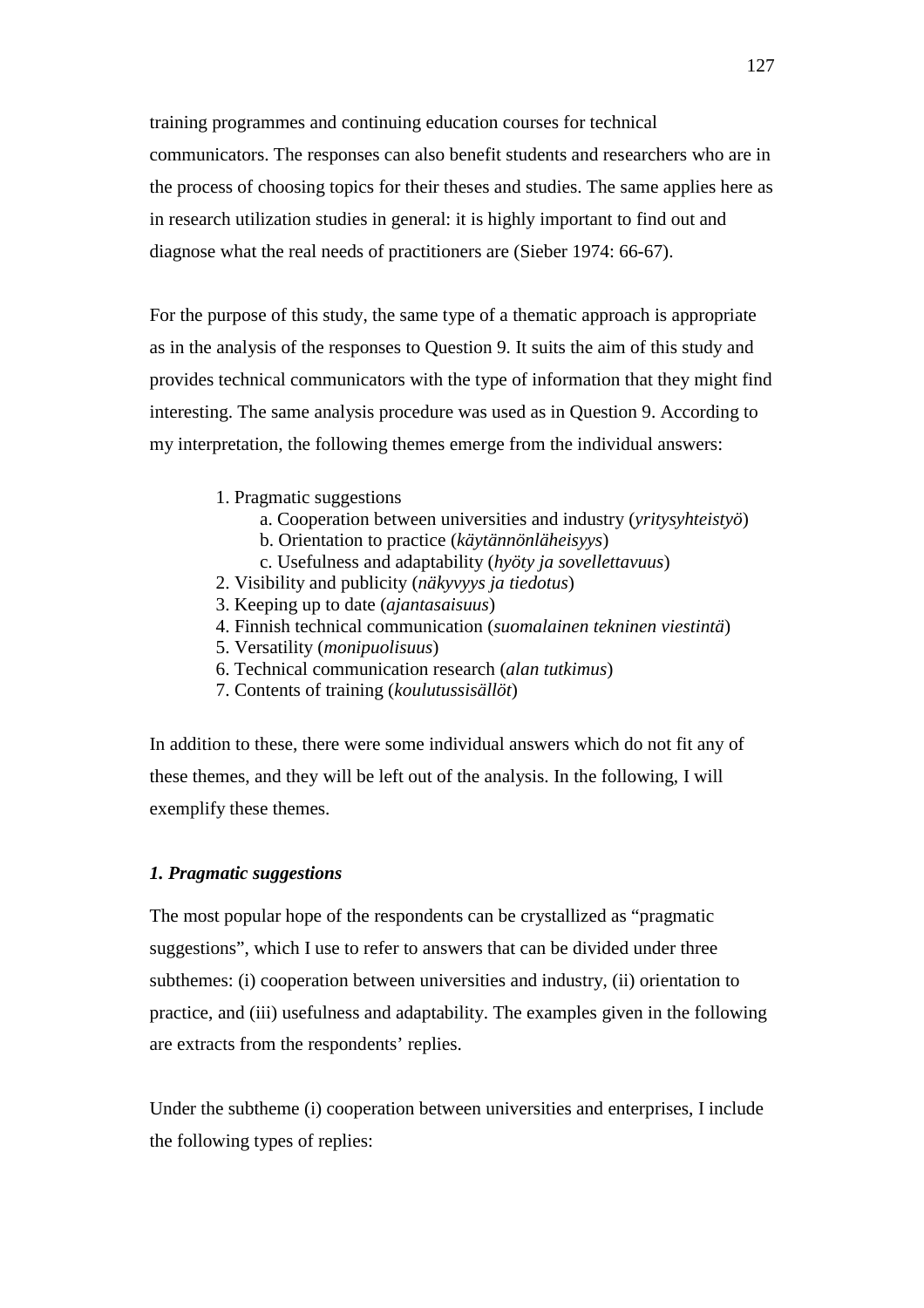Example 1:

a. Tiivistä yhteistyötä alan yritysten kanssa. (R54) b. Yrityskontaktit, jotta käytäntö ei unohtuisi. (R91) c. Yhteistyötä alalla työskentelevien kanssa, sillä Suomessa alan osaamista löytyy vain työpaikoilta (toistaiseksi). Tekninen viestintä on nopeasti kehittyvä ala, joten ilman tätä yhteistyötä voi käydä niin, että tutkimus ja koulutus eivät vastaakaan alan tarvetta. (R27)

As the examples demonstrate, some of the answers are brief (a and b), while other respondents also argue why cooperation with companies is important, as in case (c): it argues that unless research and training keep up with the quickly developing field, they may not respond to the true needs of working life. Interestingly, the respondents in the study by Beard and Williams also saw a need for fostering jointresearch relationships between industry/government and universities (1992: 579).

Under the second subtheme, (ii) orientation to practice, we find the following types of answers:

> Example 2: a. Käytännönläheisyyttä. (e.g., R7, R17, R33) b. Konkreettisuutta, ympäripyöreät nollatutkimukset eivät hyödytä. (R55) c. Konkreettisempaa ja maanläheisempää asennetta, kuitenkin unohtamatta teorian tärkeyttä. (R15)

These examples are self-explanatory and reflect the fact that the respondents want training and research that comes near to the practical reality of technical communication.

The subtheme (iii) usefulness and adaptability did not elicit as many answers as the two previous subthemes, but falls clearly under pragmatic suggestions, as the following examples demonstrate:

> Example 3: a. Hyötyä. (R78) b. Tuloksia, joista on konkreettista hyötyä työssäni, käytännön esimerkkejä. (R8) c. Käytännön sovelluksia, yhteistyötä yritysmaailman ja teknisten oppiaineiden kanssa. (R77)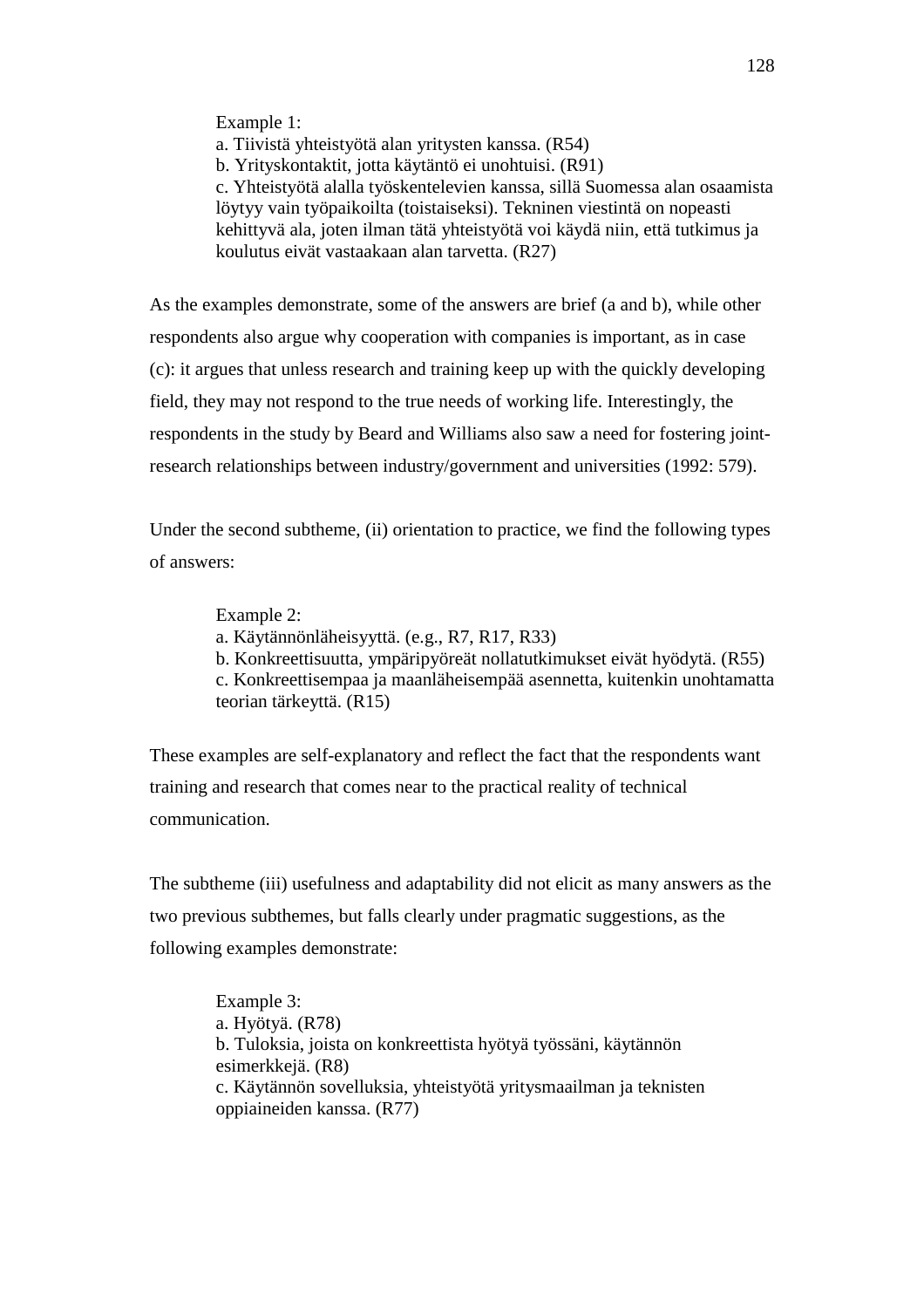As we can see from case (c), the theme of university–enterprise cooperation is also mentioned, and thus, it might have also been included under the first subtheme. This also reflects the difficulty of interpretation. But for the purpose of this thematic analysis, we can also accept grey areas between the themes or subthemes, especially when these grey areas may be interpreted to support two other subthemes.

Although based on the answers to Question 9, utilization is seen as a wide-ranging phenomenon among professionals, the above hopes that the informants expressed suggest a more concrete, instrumental attitude: professionals want concrete examples and applications from universities in training and research. I think there is one main reason for this: Question 12 dealt with both training and research, whereas Question 9 only asked about research. Many responses to Question 12 contained suggestions for training, and it is natural that technical communicators would like something tangible that can help them with their work. Here we also see the traditional practice-orientation of technical communication.

The "pragmatic suggestions" theme also concerns a broader issue: research is found to be most useful when it deals with a topic of relevance to the professionals and when it is oriented to action. These were two of Love's variables related to high levels of research utilization reported in chapter 3. In their study of social scientists and decision-makers, Weiss and Weiss also found that both groups thought that research was most useful when it deals with a topic of particular relevance to decision-makers (1981, also Weiss 1977).

It is quite natural that the relevance of a piece of research is an important factor in research dissemination and utilization. Sieber calls relevance "the basic prerequisite for ultimate use of information". However, the entire concept is a multifaceted one: for instance, relevance can mean applicability to a particular need or problem, feasibility of implementation, or acceptance under local conditions. (Sieber 1981: 128.) Therefore, it is not enough only to know whether a study or topic is relevant; it is also important to specify what professionals themselves mean by relevance in their unique situations. In this case it would seem that applicability to a particular need or problem would be at the top of the professionals' list.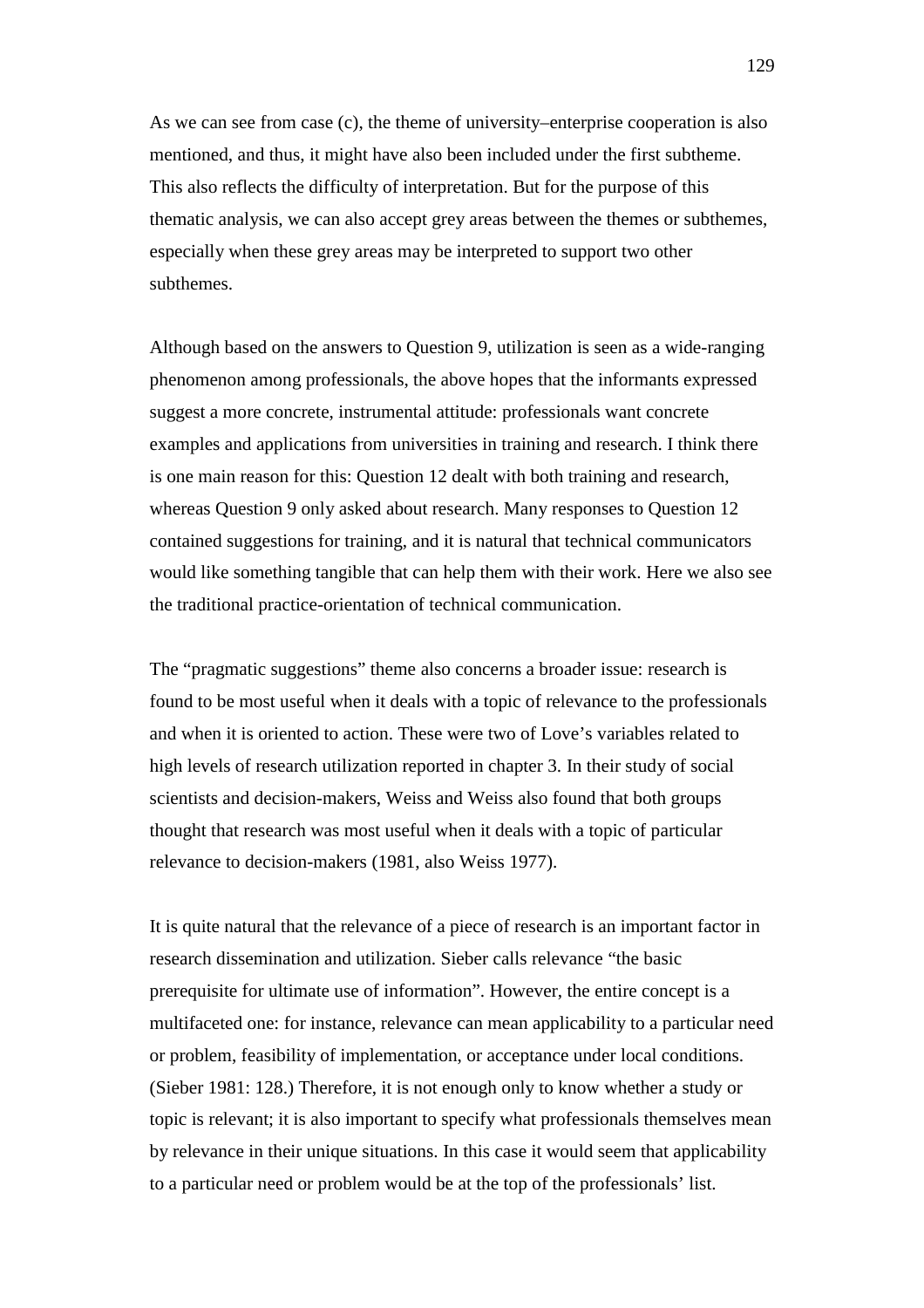### *2. Visibility and publicity*

The second theme has two parts, which represent two sides of the coin: visibility of technical communication as a field which can be achieved by raising its profile, and informing about it. Examples of visibility and profile are:

> Example 4: a. Aiempaa enemmän julkista näkyvyyttä (ehkä myös muissa kuin alan julkaisuissa, päivittäislehdet, TV yms. hyviä)  $\rightarrow$  alan yleinen arvostus ja tieto asioiden tärkeydestä lisääntyisi. (R39) b. Tutkimuksella olisi hyvä pyrkiä myös kohottamaan teknisen viestinnän profiilia ja tunnettavuutta. (R35) c. Ammattikunnan profiilin nostoa, ts. tekninen viestintä on oma alansa eikä jotain semmoista, mitä kuka tahansa tekee (pienellä palkalla) ennen siirtymistä haastavampiin tehtäviin. (R48)

From these examples we can see that visibility is connected with the esteem of the profession: by raising the profile of technical communication, it is hoped that the regard for these language and communication professionals will also increase.

Publicity was the second part of this theme, referring to informing about technical communication:

# Example 5: a. Henkilökohtaisesti toivoisin, että tutkimuksista tulisi tietoa esim. meilitse tai postitse, ja sitten tarvittaessa voisin itse kysellä syvällisemmän tiedon perään. (R58) b. Tutkimuksesta tiedottaminen ja artikkelit alan lehdissä. (R91) c. Liike-elämää, yrityksiä liki tulevaa tiedotusta. (R78)

The examples refer to two types of dissemination: firstly, to dissemination of knowledge to professionals, and secondly, to dissemination of knowledge to society in general. Overall, it is hoped that technical communication would have more visibility both professionally and on a higher social level, and the key to this visibility is the dissemination of knowledge. Thus, there is a need for popularization.

## *3. Keeping up to date*

Technical communication is a rapidly growing and changing field. Therefore, it was not surprising that the respondents hoped research and training would keep up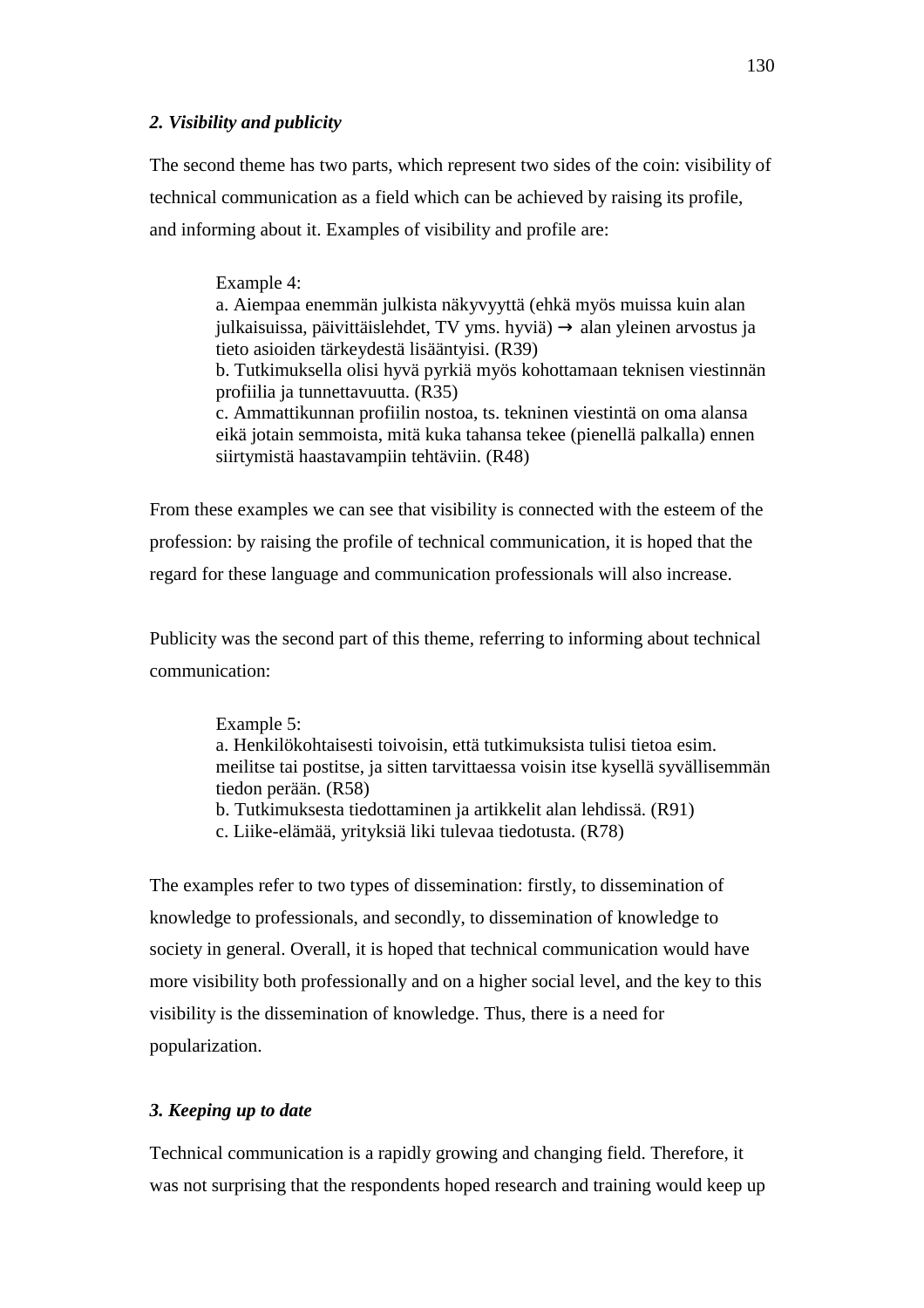to date with the latest developments in new tools, for example. The respondents also hoped for a general survey of what the situation with research and training is in Finland. This also demonstrates the need for further studies about Finnish technical communication.

### *4. Finnish technical communication*

Technical communication in Finland seems to revolve around the English language; in other words, the majority of technical communicators write technical documentation in a foreign language, which was discussed in chapter 2. It was thus a pleasant surprise to find examples to Question 12 which spoke for Finnish technical communication, both in terms of language and geography:

#### Example 6:

a. Suomenkielisen teknisen viestinnän määrittelyä ja tutkimusta; tätä tietoa olisin tarvinnut tutkielmaa tehdessä. Kaikki tekninen viestintä ei tapahdu Suomessa englanniksi! Teknistä viestintää käsittelevää kirjallisuutta, joissa Suomessa käytettävät työkalut ja metodit on otettu huomioon. (P5) b. Suomen erityisolosuhteiden huomioiminen (dokumentoijat kirjoittavat enimmäkseen vieraalla kielellä, englanniksi). (P9) c. Tutkimuksen osalta odottaisin kokonaiskuvaa alan kehityksestä Suomessa, tietoja kirjoittajien palkkauksesta jne. (R59)

As was also mentioned earlier in this chapter, there is clearly a demand for information about the field, its development and professionals in Finland (a and c) as well as about the Finnish language within technical communication (a). Case (b) also notes writing in a foreign language, which could be one of the contributions of Finnish technical communication research, as suggested earlier.

### *5. Versatility*

The respondents hoped that research and training in technical communication in Finland would be versatile and wide-ranging: combining various disciplines and the views of different companies, and providing the kinds of skills that enable one to choose different careers and tasks. The respondents seem to agree with Hayhoe's remark presented on page 67 that research can help technical communicators to respond to new challenges and tasks.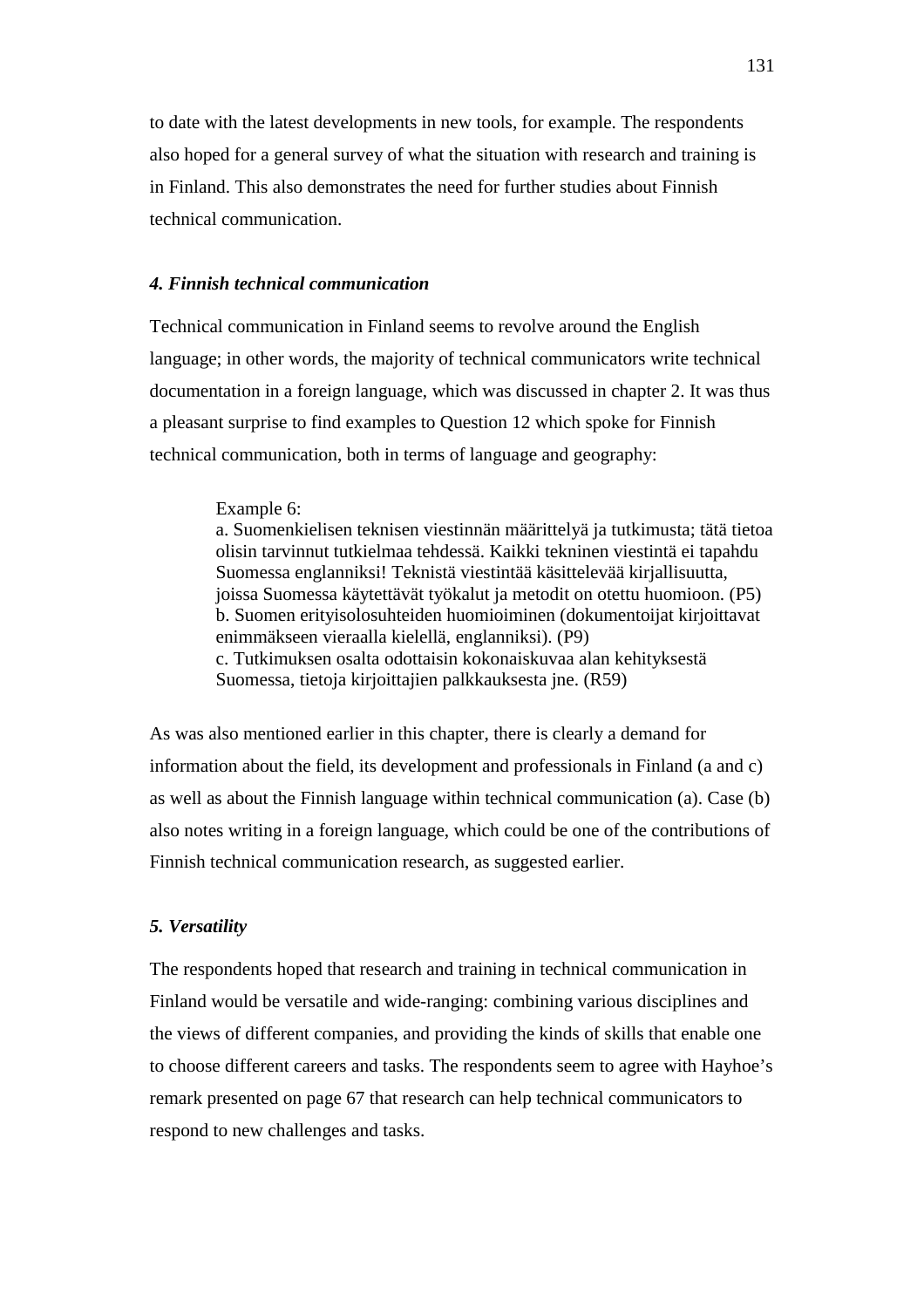## *6. Technical communication research*

Many of the hopes referred to above are general, thematic hopes that have to do both with research and training. In addition to them, separate themes can be found for research and training (themes 6 and 7). The respondents expressed the following types of specific hopes or observations concerning research in technical communication:

- it should be multidisciplinary (cooperation with psychology and technology, for example)
- concepts and the entire field should be defined
- know-how and discussion should have a stronger theoretical base
- research should aim at improving the quality of technical documentation and creating general standards
- there should be more research overall and it should be encouraged.

Some of these factors were commented on in chapter 2 as being areas where more surveys and research are needed, especially in Finland. This feedback also suggests that the attitude toward research is positive among professionals, which is an important variable in research utilization, as suggested earlier.

# *7. Contents of training*

The largest portion of the answers to Question 12 dealt with training in technical communication. The respondents presented detailed hopes about what kind of basic and further education and courses they hoped universities would organize. As stated above, examining them here is not relevant; it suffices to say that the hopes concerned both communicative skills and technical / technological know-how.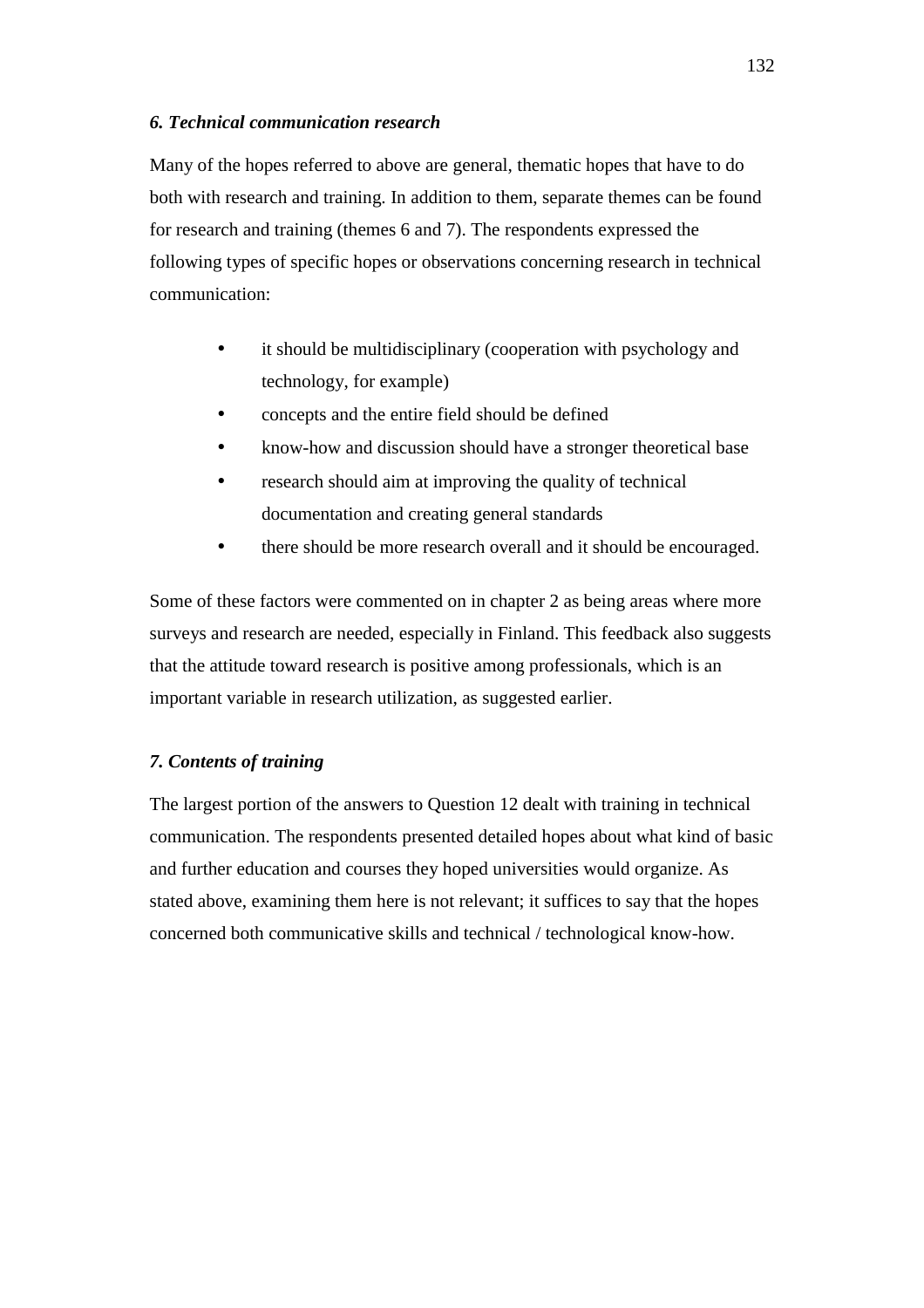# **6 In Conclusion**

An instruction accompanying a handbook for a gentlemen's club: in order to save room in your briefcase, you can throw away the old handbook and replace it with this new one.  $-$  HS, 23 July 1998

This study has been a first step to learning more about technical communicators as a fairly new, growing group of professionals in Finland. It has focused on how they relate to and use research carried out in technical communication. This study began with a set of questions, some of which have been answered, but it has also raised a few more.

As in user studies in general, this study has revealed a number of characteristics about Finnish technical communicators, who have not been studied in detail before. Finnish technical communicators are typically women in their thirties, and they have a variety of job titles, which also suggests that the tasks they perform are varied. They have mainly been trained in the humanities, and the majority has five or fewer years of experience in working in the field. In other words, we are dealing with young professionals, and long work histories are rare at present.

These results reflect the short tradition of training and research in technical communication in Finland. The background in the humanities, in turn, demonstrates the unique multilingual and multicultural element in Finnish technical communication: many technical communicators write in a non-native language, and in the increasingly globalizing world, audiences for whom they write are becoming more and more international. It is important for these professionals to be able to place themselves in the position of a target audience, whose knowledge, language and cultural background may vary.

Carrying out research in technical communication is rare among technical communicators themselves, but they follow research fairly actively. The high number of responses and the results suggest that there is a fairly high degree of interest in and receptivity to technical communication research, and that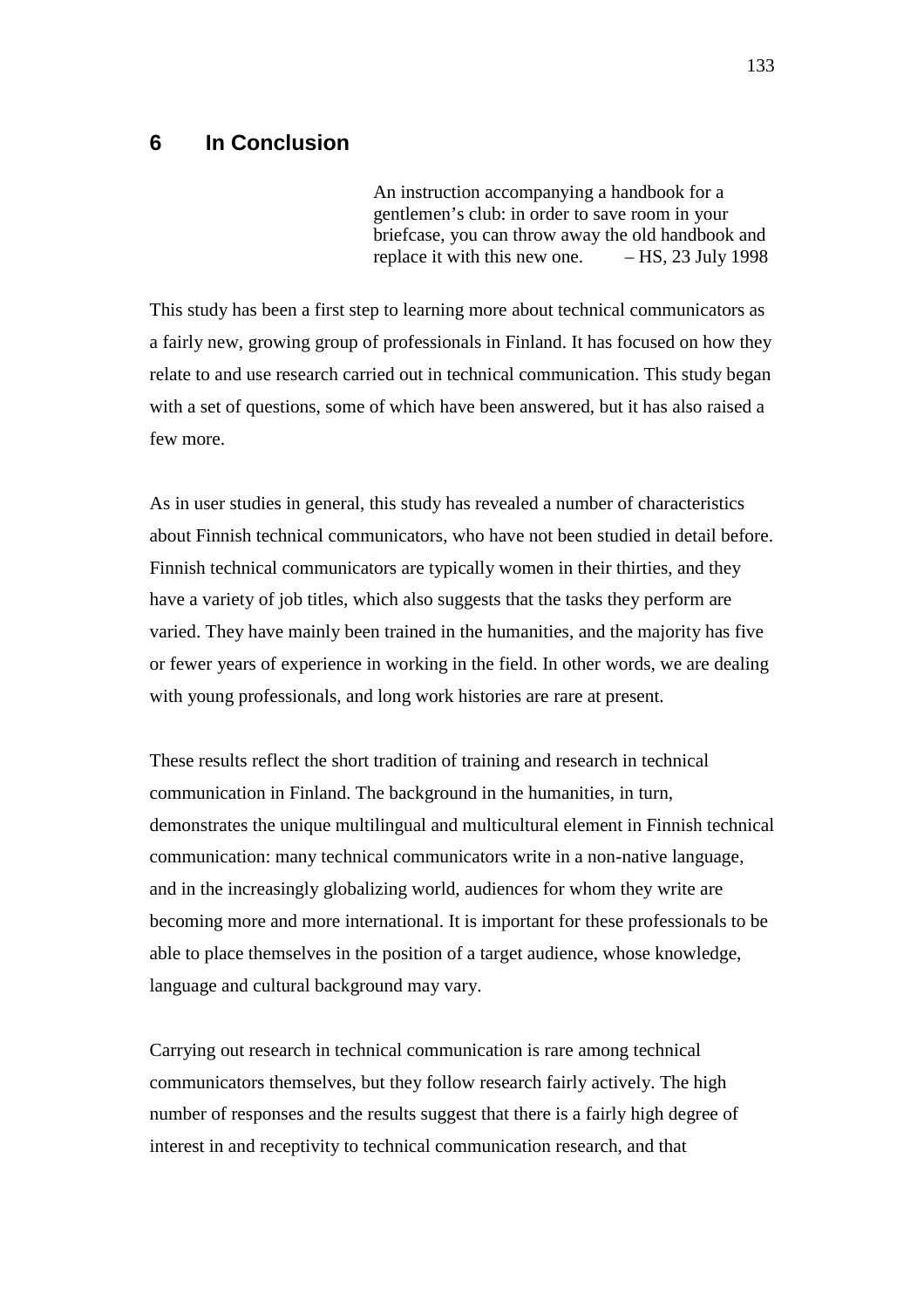professionals want to contribute to developing the field as a whole. The results overall indicate a positive attitude toward research.

In the introduction, I gave some reasons why I expected technical communicators to utilize research. These included rapid technological development in a collaborative work environment, professionalization and a lack of established routines. These factors were expected to create a need for information, which can help technical communicators cope in this environment. The information, the source of which can be research, can also act as an element in building professional identity and recognition. During the research process, additional reasons arose as to why technical communicators could be expected to utilize research: we are dealing with eager, young professionals and a field where long careers are rare. Based on the data gathered in this study, the expectation was supported: the technical communicators reported using research in their work occasionally.

Considering technical communication as a multidisciplinary "studies" area in the context of research utilization, the field seems to have a pragmatist research tradition, which indicates that the level of utilization of research is high. The findings of this study also point at some of the high-utilization factors reported by Love, namely relevance, action orientation and a positive attitude toward scientific research. Based on the self-reports of the respondents, there is naturally little basis for concluding whether utilization overall is high or low in the absence of comparative data, but this is a good starting point. We need more empirical data about the variables involved in research utilization in this field to be able to draw more solid conclusions.

As Hayhoe noted, knowledge of research concerning one's own field is important for meeting new challenges, but also for the value and professional credibility of technical communicators. This was also reported by the respondents. As in any relatively new profession, technical communicators are struggling with their professional identity and the image that prevails concerning their role, knowledge and skills both within organizations and more widely in society. Furthermore, knowledge about technical communication research can be an incentive for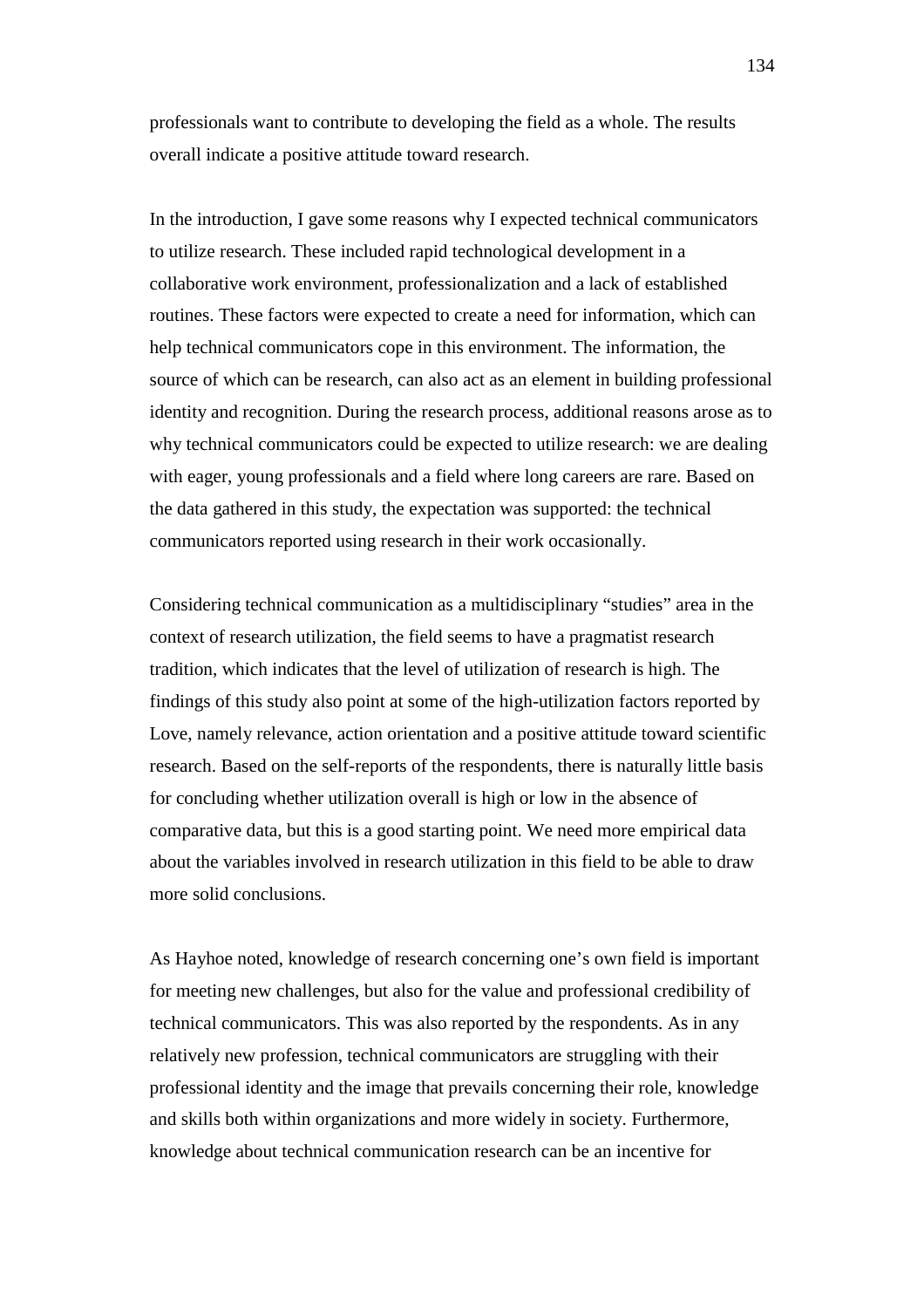technical communicators themselves to conduct research, which increases the probability of utilization in general, as was mentioned in chapter 3.

The results about research utilization among technical communicators are also connected with the different roles that technical communicators assume as popularizers. They popularize for clients, colleagues and the public, as well as for various target groups who need technical documents. It is important that technical communicators are active in following research and in using it in their work, because research can provide a good arsenal for this.

Colleagues and the Internet are the main sources from which technical communicators get information about the field. Interpersonal contacts seem to play a major role in research dissemination and utilization in this case. Professional journals, books, congresses and seminars, as well as different forms of further training, are also important means for keeping up with recent research. Further training emerges as a major theme from this study: there is need for more training in general and, what is more important, there is need for competent educators who know the special needs of technical communicators. However, the cycle from practice to theory and vice versa has not yet emerged in Finland. The universities and professionals can work together to develop this cycle, along with their professional society.

Determining and analyzing the actual nature of research utilization proved to be problematic in this study, because of the conceptual complexity of utilization as well as the reliability and the validity of the categories. However, based on the strategy used in this study, technical communicators seem to view utilization of research as a rich phenomenon: in addition to instrumental use and conceptual use, other types of use were reported by the respondents: they reported, for example, that research helps them keep up with recent developments in the field. As noted in chapter 3, we can talk about a visionary use of research.

Thus, the expectation concerning the type of utilization that the respondents would report was not supported; in other words, technical communicators do not use research primarily in an instrumental fashion. Looking at the results concerning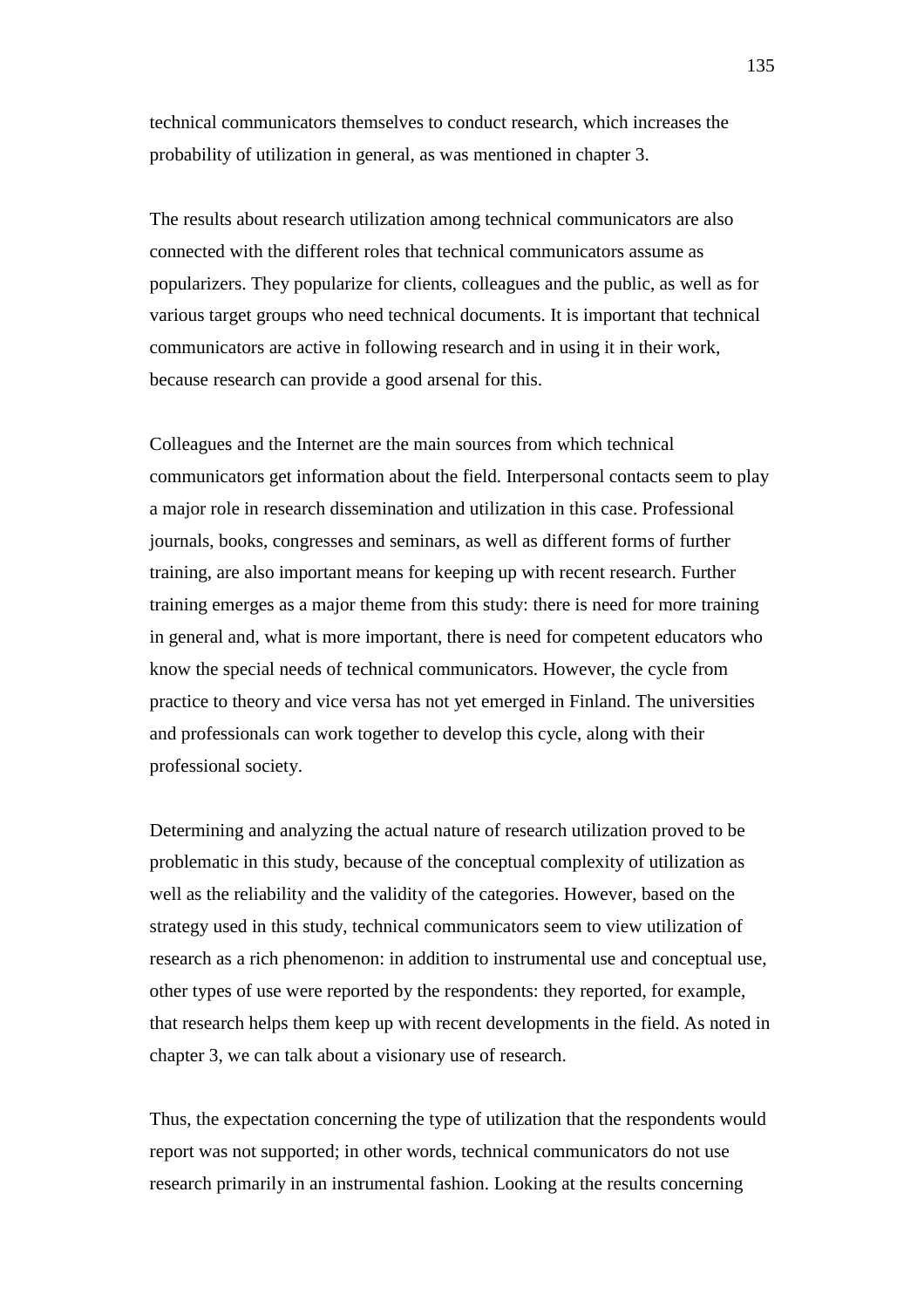utilization as a whole, we can go back to Weiss' models of research utilization. Three of them seem to apply to the responses in this study.

Firstly, the enlightenment model comes out most clearly: concepts and ideas from technical communication permeate to the practical setting through manifold channels, such as professional journals and conferences.

Secondly, the interactive model, where research is only one part of an interactive search for knowledge, was clearly visible in the responses: information is also sought through other practitioners and interest groups. Research is only one part of a process that also uses experience, for example.

And thirdly, the responses reflect the problem-solving model: the findings of a study have provided a solution to a pending problem. Considering these three models, Weiss' notion of a "knowledge creep" is especially appropriate.

Of course, it must be borne in mind that the responses are self-reports and the next step would be to verify whether or not utilization actually happens in the way that the informants reported. However, as noted in chapter 5, despite some of the problems in the questionnaire, I do not think there is reason to doubt the accuracy or honesty of the informants' responses.

Overall, the selected approaches and strategies from the research utilization field provided fruitful tools for examining how technical communicators use research in their work. I think one reason lies in the nature of research utilization: there is no general theory, but different perspectives and approaches. Therefore, the tools offered by the field seem to apply particularly well to a multidisciplinary work such as this.

In the introduction I stated having two target groups in mind while writing this study: professionals and the research community. In retrospect, I would like to suggest that this thesis has brought some new information to both groups. This study has provided preliminary information about the background of Finnish technical communicators, which I hope has responded to a real need and interest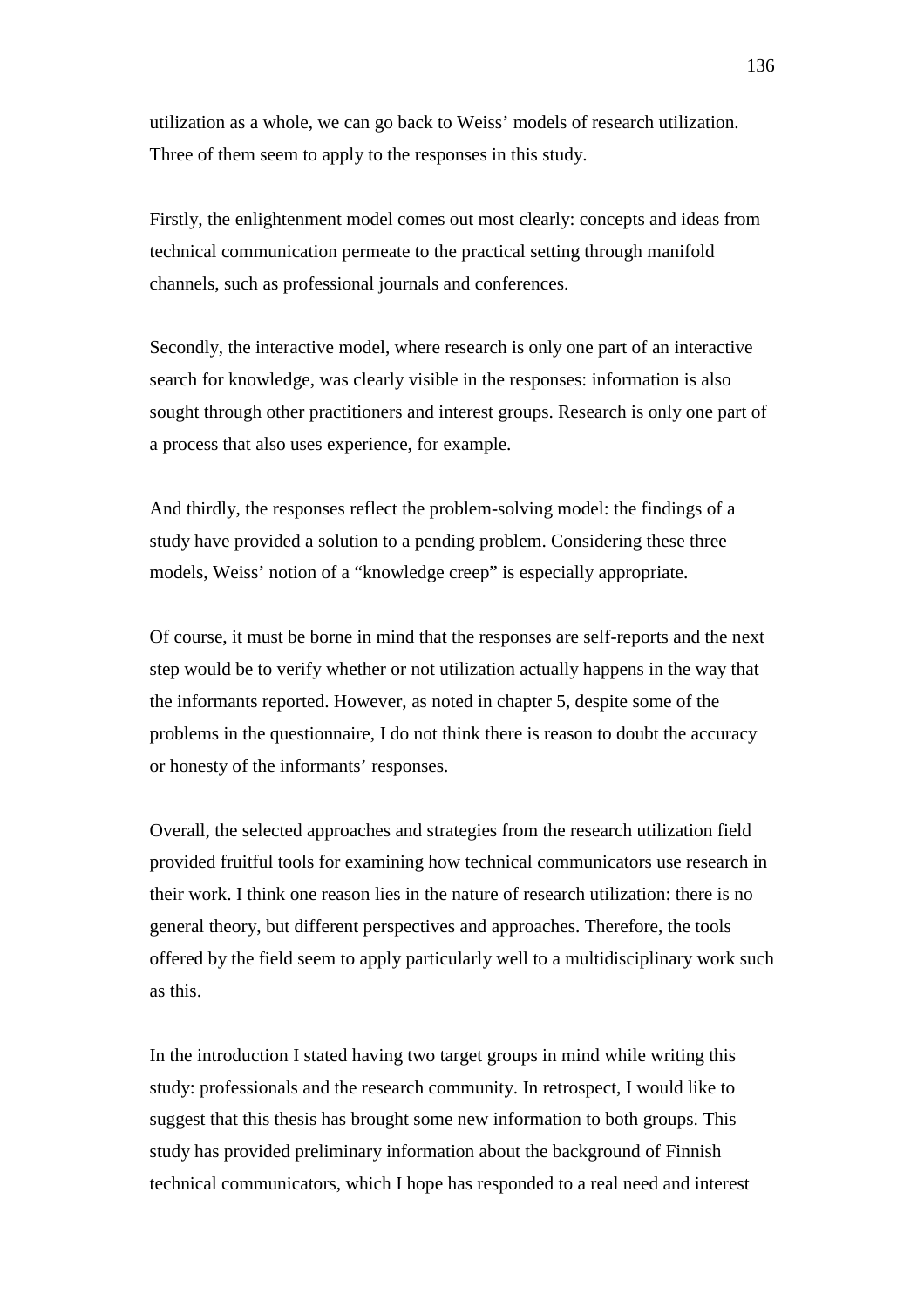among professionals. Hopefully, this information generates discussion, and perhaps even contributes to building and reinforcing the image, value and identity of Finnish technical communicators. However, one survey of this type will not be sufficient in the long run: I agree with Beard et al. who note that the entire profession could benefit if surveys of practitioners were done periodically (1989: 193).

In the research community and especially in translation studies, on the other hand, I suspect this study will be considered an oddity at present. In my view, the main general contribution of this work is that it has introduced the field of technical communication to the research community on a wide scope. This has been a challenging task in itself. Another major challenge in the actual research process has been the multidisciplinary nature of this study. Both of these challenges have required an approach that starts from central concepts and their definitions, as mentioned in the introduction.

Since there is much in Finnish technical communication that is uncharted, topics for further study seem endless. Some suggestions came from the informants themselves during the research process. Based on this initial work, it would be interesting to make a cooperative survey together with practising technical communicators about different aspects of the profession, which would comprise a similar survey strategy as in this study but with a more wide-ranging approach. The historical development of technical communication in Finland and its role in the information society would be another challenge for future research. With regard to research utilization, this study only scratched the surface and raised more questions than it was able to answer, both concerning material and methods.

To develop the Finnish technical communication scene holistically, interaction between researchers and professionals is needed, which is also an important variable in research utilization. At the pilot stage of this study, a dialogue was opened with practising professionals, and in my experience, this type of cooperation is worthwhile exploring to a greater extent in the future. In cooperative projects, the needs of professionals and aims of researchers could interact in more ways than they have done in this study. If technical communication achieves a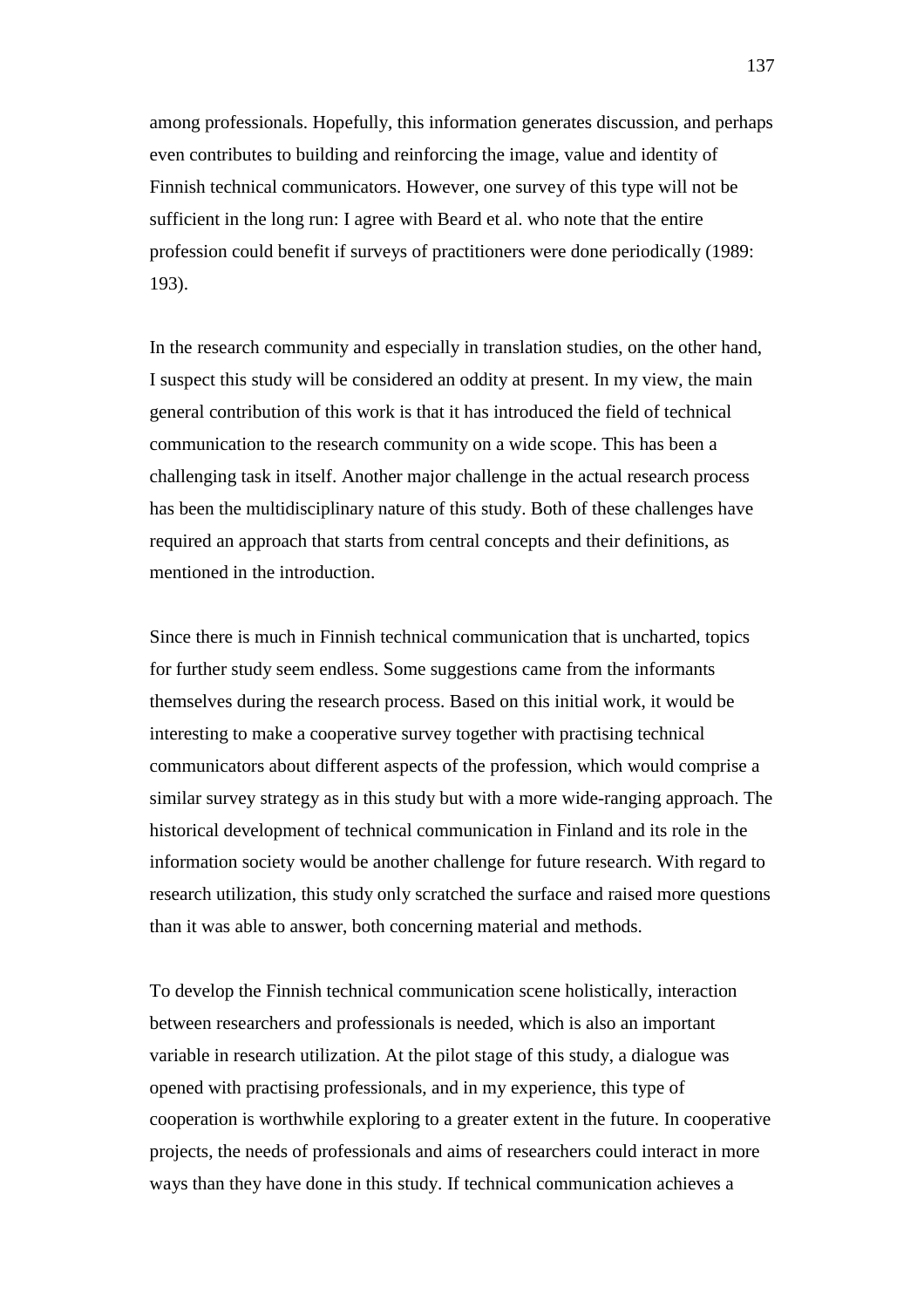more established position in Finland in the future, which I sincerely hope will occur, one of the main considerations should be to build bridges between theory and practice.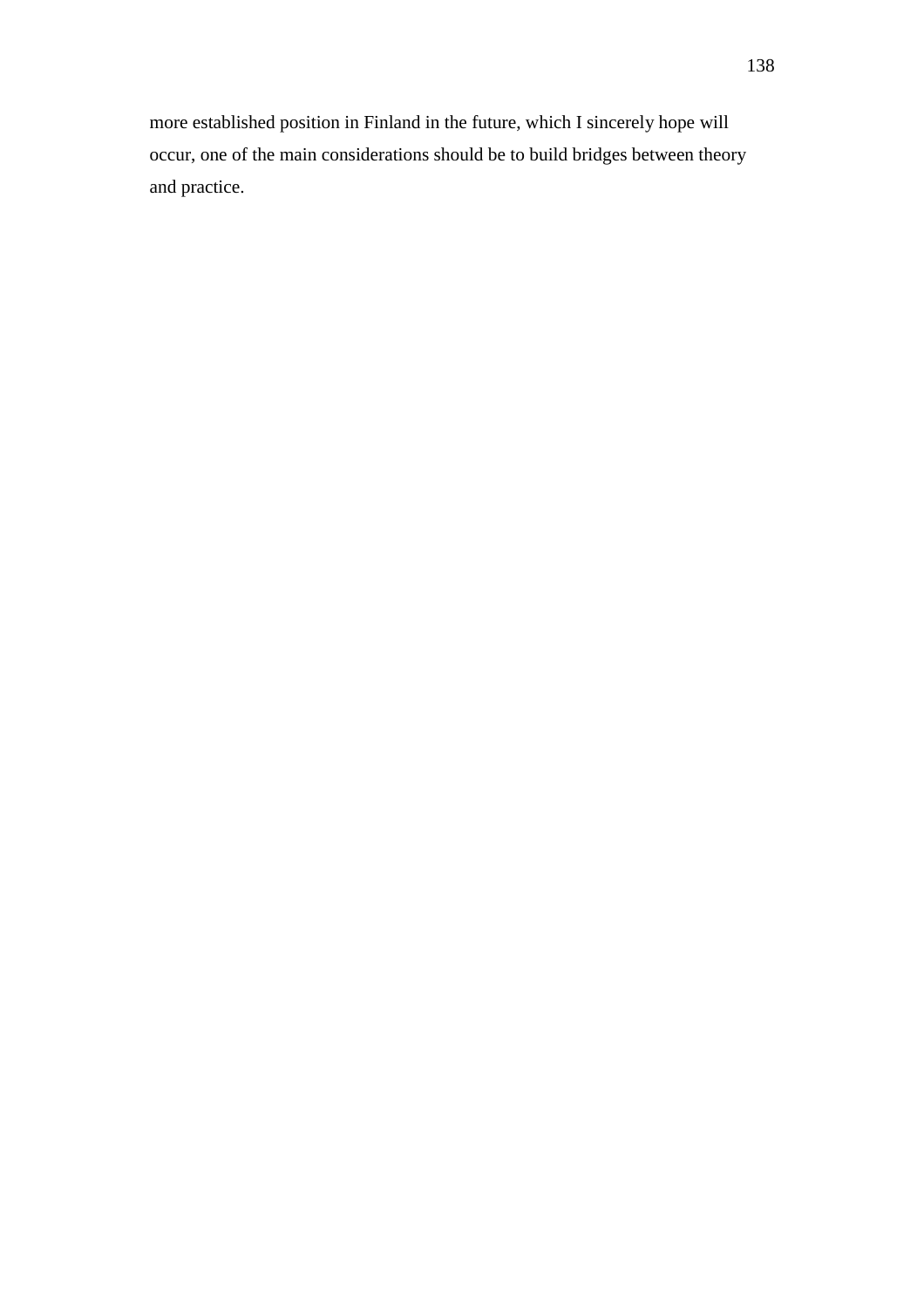# **References**

- Amant, Kirk St. 1999. When Culture and Rhetoric Contrast: Examining English as the International Language of Technical Communication. *IEEE Transactions on Professional Communication*, Vol. 42, No. 4, December 1999, 297-299.
- Anderson, Cathy D., Ciarlo, James A. and Brodie, Susan F. 1981. Measuring Evaluation-Induced Change in Mental Health Programs. In Ciarlo, J.A. (ed.), *Utilizing Evaluation. Concepts and Measurement Techniques*. Sage Research Progress Series in Evaluation, Vol. 6. Beverly Hills: Sage Publications, 97-123.
- Anderson, Paul V. 1995. What Technical and Scientific Communicators Do: A Comprehensive Model for Developing Academic Programs. In Flammia, M. (ed.), *Perspectives on the Profession of Technical Communication*. Society for Technical Communication, 8-14.
- Anderson, Paul V., Brockman, John and Miller, Carolyn R. 1983. Introduction. In Anderson, P.V., Brockman, J. and Miller C.R. (eds.), *New Essays in Technical and Scientific Communication: Research, Theory, Practice*. Farmingdale, NY: Baywood Publishing, 7-14.
- Backer, Thomas E. 1991. Knowledge Utilization. The Third Wave. *Knowledge: Creation, Diffusion, Utilization*, Vol. 12, No. 3, March 1991, 225-240.
- Barnum, Carol and Carliner, Saul 1993. Introduction. In Barnum, C. and Carliner, S. (eds.), *Techniques for Technical Communicators*. New York: Macmillan Publishing Company, 1-11.
- Beard, John D. and Williams, David L. 1992. A Survey of Practitioners' Attitudes Toward Research in Technical Communication. *Technical Communication*, Vol. 39, No. 4, 571-581.
- Beard, John D., Williams, David L. and Doheny-Farina, Stephen 1989. Directions and Issues in Technical Communication Research. *Technical Communication*, Vol. 36, No. 3, 188-194.
- Boggs, James P. 1992. Implicit Models of Social Knowledge Use. *Knowledge: Creation, Diffusion, Utilization*, Vol. 14, No.1, September 1992, 29-62.
- Bredo, Eric and Feinberg, Walter 1982. *Knowledge & Values in Social and Educational Research*. Philadelphia: Temple University Press.
- Caplan, Nathan, Morrison, Andrea and Stambaugh, Russell J. 1975. *The Use of Social Science Knowledge in Policy Decisions at the National Level. A Report to Respondents.* Center for Research on Utilization of Scientific Knowledge, Institute for Social Research. Ann Arbor, Michigan: University of Michigan.
- Carliner, Saul 1989. What's Ahead in Technical Communication? *Technical Communication*, Vol. 36, No. 3, 182-187.
- Carliner, Saul 1999a. Knowledge Management, Intellectual Capital, and Technical Communication. IPCC 99 Proceedings, 85-91.
- Carliner, Saul 1999b. *Overview of the Technical Communication Industry: The Work of Technical Communicators*. 24 September 1999. URL: <saulcarliner.home.att.net/workoftcs.htm>.
- Carliner, Saul 1999c. *Overview of the Technical Communication Industry*. 24 September 1999. URL: <saulcarliner.home.att.net/overviewtcindustry.htm>.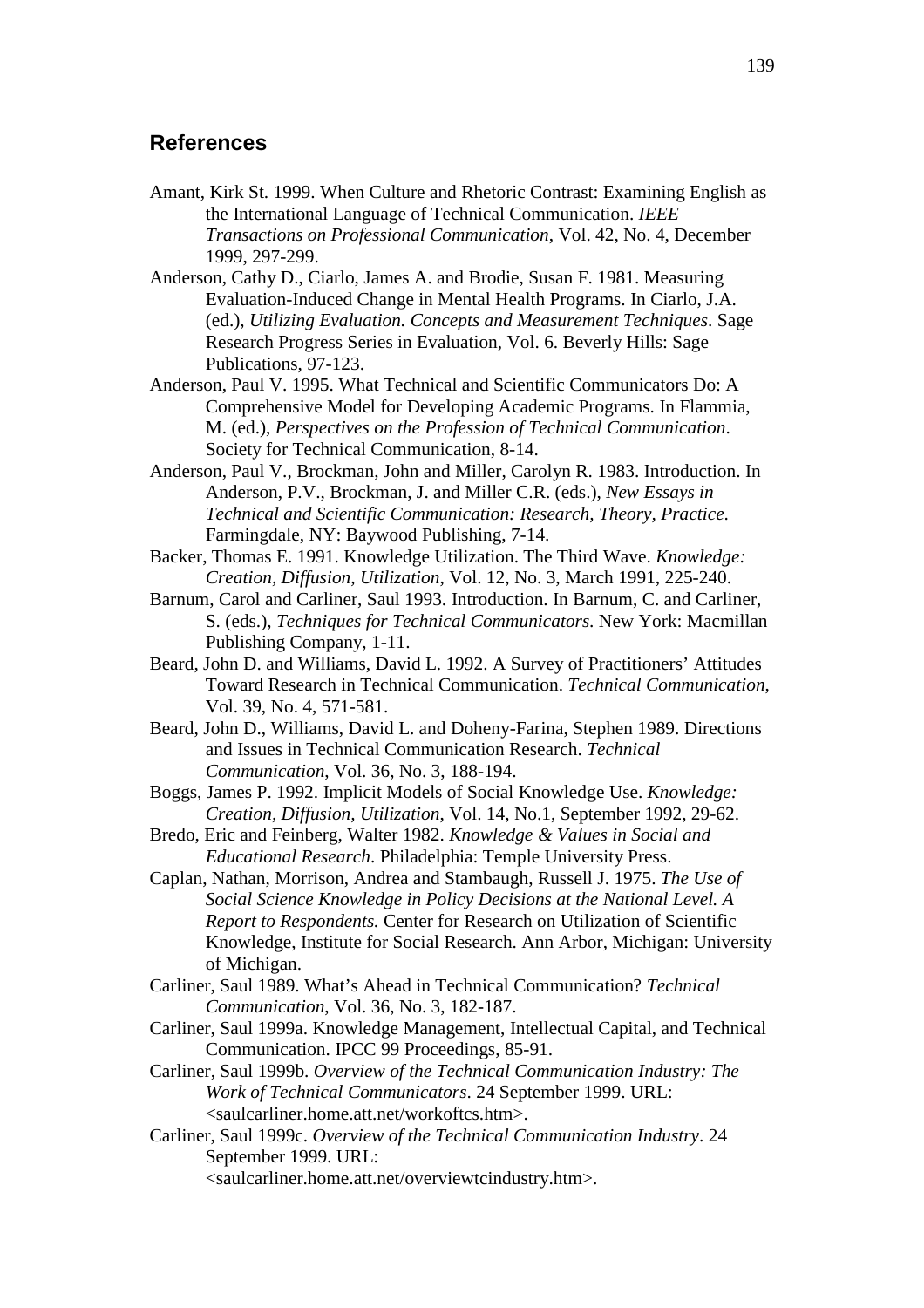- Carliner, Saul 1999d. *Saul Carliner (articles on industry issues): Trends in Our Business 1998.* 24 September 1999. URL: <saulcarliner.home.att.net/Trends98.htm>.
- Carliner, Saul 1999e. *Overview of the Technical Communication Industry: History of the Field*. 24 September 1999. URL: <saulcarliner.home.att.net/historytc.htm>.
- Carliner, Saul 1999f. *Overview of the Technical Communication Industry: Beliefs and Practices*. 24 September 1999. URL: <saulcarliner.home.att.net/belieftc.htm>.
- Carliner, Saul 1999g. *Overview of the Technical Communication Industry: Networking and Professional Development Opportunities*. 24 September 1999. URL: <saulcarliner.home.att.net/profdevtc.htm>.
- Carliner, Saul 1999h. Towards a More International Union: Experience of Establishing Professional Organizations for Technical Communicators in Europe and the Middle East. Conference presentation. International Professional Communication Conference IPCC, New Orleans, 7-9 September 1999.
- Carliner, Saul 1999i. Distinguishing Among Document, Information and Communication Design (and the Implications to Our Work). Unpublished article sent by email on Wednesday 22 September 1999 at 11:20.
- Carroll, John M. (ed.) 1998. *Minimalism Beyond the Nurnberg Funnel.* Cambridge, Mass.: The MIT Press.
- Ciarlo, James. A. 1981. Editor's Introduction. In Ciarlo, J.A. (ed.), *Utilizing Evaluation. Concepts and Measurement Techniques*. Sage Research Progress Series in Evaluation, Vol. 6. Beverly Hills: Sage Publications, 9- 15.
- Connor, Ross F. 1981. Measuring Evaluation Utilization: A Critique of Different Techniques. In Ciarlo, J.A. (ed.), *Utilizing Evaluation. Concepts and Measurement Techniques*. Sage Research Progress Series in Evaluation, Vol. 6. Beverly Hills: Sage Publications, 59-75.
- Course feedback. 1) Graphic Design, 23-24 October 1998 and 2) Usability and Technical Writing, 29-30 January 1999. Courses organized by the Institute for Extension Studies and the Department of Translation Studies. University of Tampere.
- Van Dijk, Teun A. 1980. Macrostructures: *An Interdisciplinary Study of Global Structures in Discourse, Interaction and Cognition*. Hillsdale: Lawrence Erlbaum Associates.
- Dorazio, Patricia 1995. Impressions of the Technical Writer: A Master of Many Communication Roles. In Flammia, M. (ed.), *Perspectives on the Profession of Technical Communication*. Society for Technical Communication, 175-178.
- Dunn, William N. 1983. Conceptualizing knowledge use. In Beal, G.M., Dissayanake, W. and Konoshima, S. (eds.), *Knowledge generation, exchange and utilization*. Honolulu: University of Hawaii.
- Eriksson, Gunnar and Svensson, Lena 1986. *Vetenskapen i underlandet*. Stockholm: Norstedts.
- Finnish Technical Communications Society. Email message sent by Anita Nuopponen on Monday 3 April 2000 at 18:34 to the mailing list of the Finnish Technical Communications Society, std@uwasa.fi. Subject of message: Ammattinimikkeet.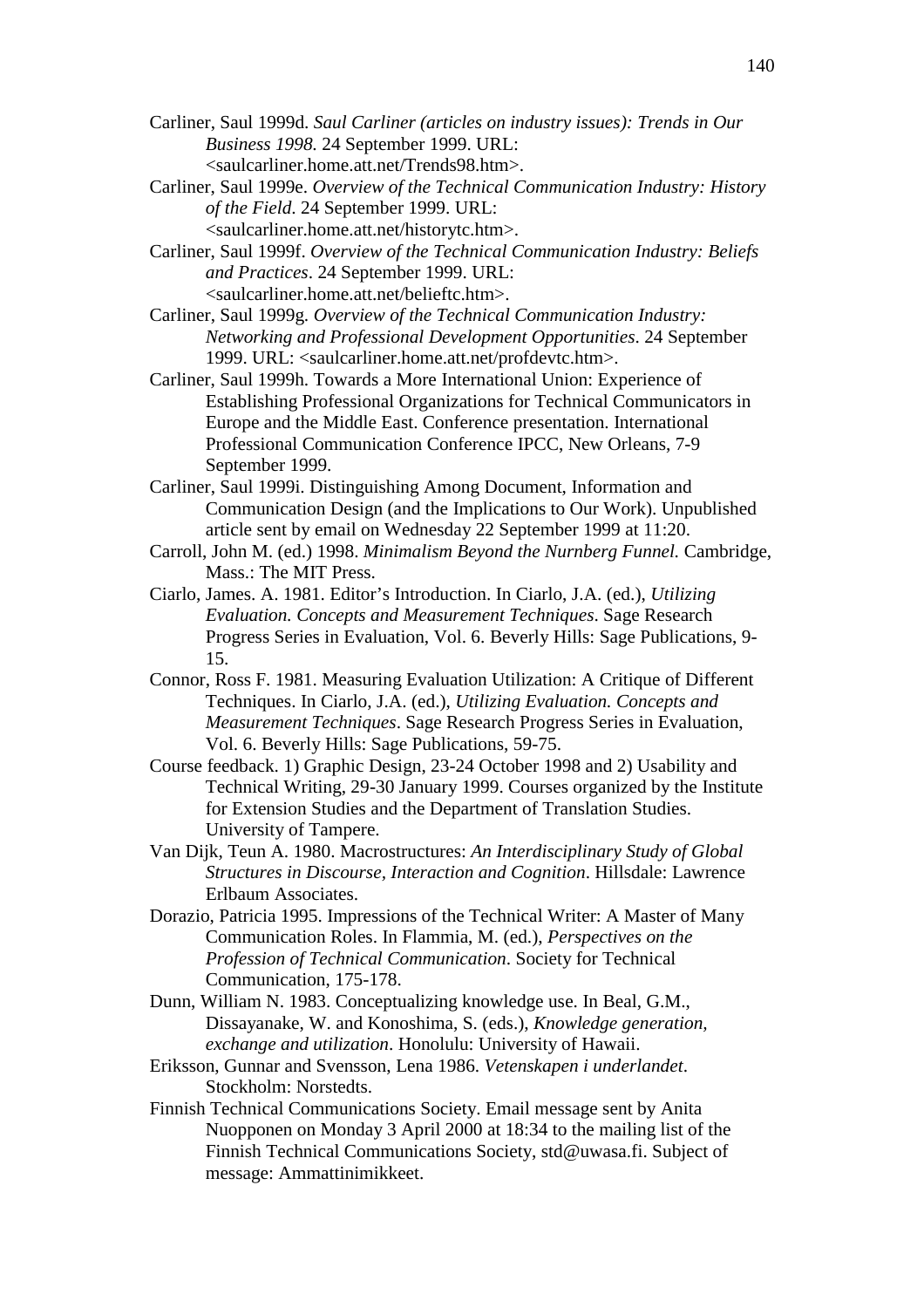- Forskning i kontakt med samhället 1977. Statens offentliga utredningar 1977:55. Utbildningsdepartementet. Expertbilaga 3 till SOU 1977:52 Forskningspolitik. Stockholm.
- Friedman, Maria A. and Farag, Erik Z. 1991. Gaps in the Dissemination/Knowledge Utilization Base. *Knowledge: Creation, Diffusion, Utilization*, Vol. 12, No. 3, March 1991, 266-288.
- Goldsmith, Maurice 1986. *The Science Critic. A Critical Analysis of the Popular Presentation of Science*. London: Routledge & Kegan Paul.
- Grice, Roger A. 1989. Document Development in Industry. In Fearing, B. E. and Sparrow, W. K. (eds.), *Technical Writing. Theory and Practice*. New York: The Modern Language Association of America, 27-32.
- Haimi, Anneli 1998. Tietoteollisuus tarvitsee kielitieteilijää. *Uratie* 1998, 2-3.
- Havelock, Ronald G. 1969. *Planning for Innovation through Dissemination and Utilization of Knowledge*. Centre for Research on Utilization of Scientific Knowledge, Institute for Social Research. Ann Arbor, Michigan: University of Michigan.
- Hayhoe, George F. 1999. *Informing the World, Informing Ourselves: Technical Communicators and the Next Millennium.* CommLink Online, April 1998 − Currents 98: Keynote Address. 30 December 1999. URL: <http://stc.org/region3/atl/www/commlink/98\_4/keynote.htm>.
- Heikkilä, Inkeri and Holma, Aulikki 1990. *Tieto ja elämä*. Helsinki: Kirjastopalvelu Oy.
- Hemánus, Pertti 1979. Popularisoinnin yhteiskunnallinen aspekti. In Saarenhimo, E. (ed.), *Popularisoinnin pulmia*. Helsinki: Helsingin yliopiston vapaan sivistystyön toimikunta, 65-66.
- Hemmi, Jaakko 1982. Seminaarin avaus. In Hamberg, J-C. (ed.), *Kansantajuinen tietokirjallisuus Pohjoismaissa*. Helsinki: Pohjola-Norden, 3-5.
- Hoft, Nancy L. 1995. *International Technical Communication. How to Export Information about High Technology*. New York: John Wiley & Sons.
- Holmes, James S. 1988. *Translated!: Papers on Literary Translation and Translation Studies*. Amsterdam: Rodopi.
- Huberman, Michael 1994. Research Utilization: The State of the Art. *Knowledge and Policy: The International Journal of Knowledge Transfer and Utilization*, Vol. 7, No. 4, Winter 1994, 13-33.
- Huberman, Michael and Ben-Peretz, Miriam 1994. Disseminating and Using Research Knowledge. *Knowledge and Policy: The International Journal of Knowledge Transfer and Utilization*, Vol. 7, No. 4, Winter 1994, 3-13.
- Huckin, Thomas N. and Olsen, Leslie A. 1991. *Technical Writing and Professional Communication for Nonnative Speakers of English*. 2nd, international ed. New York: McGraw-Hill.
- HS, *Helsingin Sanomat* 1998. Älä pure ilmapatjaa. 23 July 1998, C2.
- Huuhka, Kosti 1974. Vapaan sivistystyön laitokset tieteen tiedottamisessa. *Tieteen tiedotus*. Seminar in Espoo 11.-13.3.1974, Suomen kulttuurirahasto, 169- 174.
- Kalmbach, James R. , Jobst, Jack W. and Meese, George P.E. 1995. Education and Practice: A Survey of Graduates of a Technical Communication Program. In Flammia, M. (ed.), *Perspectives on the Profession of Technical Communication*. Society for Technical Communication, 27-31.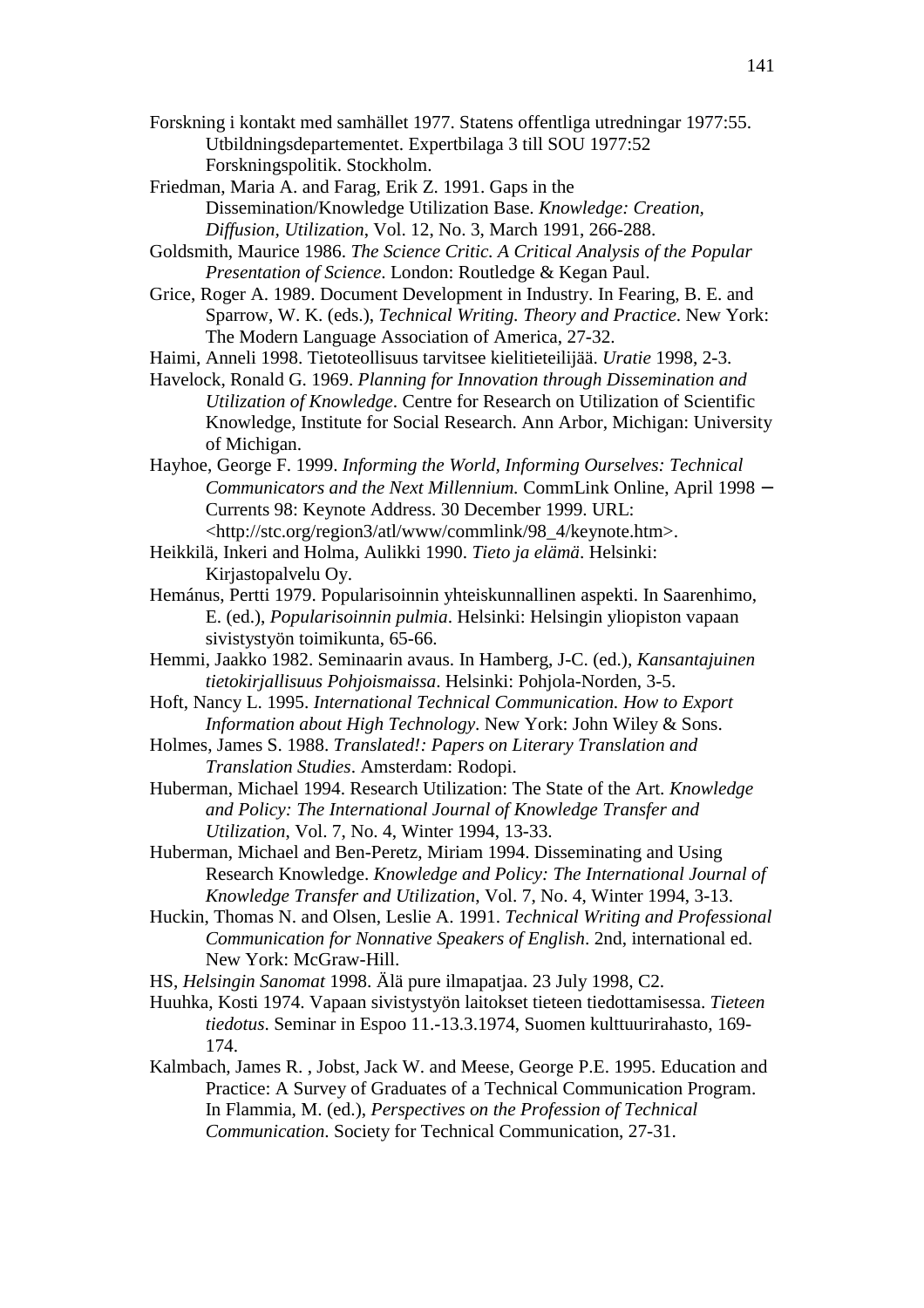- Kasvio, Antti 1999. *Suomi matkalla tietoyhteiskuntaan: kehityksen voittajat ja häviäjät*. 24 November 1999. URL: <http://www.info.uta.fi/winsoc/luento/jako.htm>.
- Ketonen, Oiva 1989. Tiede Suomen tiedotusvälineissä. In Peräsalo, I. (ed.), *Tiede tiedotusvälineissä*. Helsinki: Tieteen tiedotus ry, 12-20.
- Krull, Robert 1999. *Education for Professionals, Users, and Students.* URL: <www.rpi.edu/~krullr/sigdoc99.pdf>. Pages 4-5 (PDF document).
- Laaksovirta, Tuula 1986. *Tieteellisen tiedon välittyminen yhteiskuntaan*. *Tutkimus tieteellisen tiedon (lääketiede) välittymisestä ja välittämisestä terveyspolitiikan alueella Suomessa*. Acta Universitatis Tamperensis, Ser A, Vol. 210. Doctoral dissertation. University of Tampere.

Laaksovirta, Tuula 1988. Popularisoinnin teoria ja käytäntö. *Tiedepolitiikka* 4/88, 3-6.

- Lampinen, Osmo 1989. Tutkimustieto hallinnossa ja politiikassa. In Kuitunen, J. (ed.), *Tiede, kriittisyys, yhteiskunta. Näkökulmia ja taustoja tieteen käytäntösuhteeseen*. Tampere: University of Tampere, 93-105.
- Larsen, Judith K. 1980. Knowledge Utilization. What is it? *Knowledge: Creation, Diffusion, Utilization*, Vol. 1, No. 3, March 1980, 421-442.
- Larsen, Judith K. and Werner, Paul D. 1981. Measuring Utilization of Mental Health Program Consultation. In Ciarlo, J.A. (ed.), *Utilizing Evaluation. Concepts and Measurement Techniques*. Sage Research Progress Series in Evaluation, Vol. 6. Beverly Hills: Sage Publications, 77-96.
- Leeuw, Frans L. 1991. Policy Theories, Knowledge Utilization, and Evaluation. *Knowledge and Policy: The International Journal of Knowledge Transfer*, Vol. 4, No. 3, Fall 1991, 73-91.
- Leikola, Anto 1974. Miksi tiedottaa tieteestä. *Tieteen tiedotus*. Seminar in Espoo 11.-13.3.1974, Suomen kulttuurirahasto, 9-18.
- Leino, Pentti 1987. Kieli ja maailman hahmottaminen. In Hoikkala, T. (ed.), *Kieli, kertomus, kulttuuri*. Helsinki: Gaudeamus, 26-51.
- Leinonen, Sirkka-Liisa 1993. *Miten erikoistietoa välitetään ammatti-ihmisille? Tutkimus ammattilehtien artikkeleissa käytetyistä viestintästrategioista*. Licentiate thesis. University of Tampere.
- Louis, Karen S. 1981. External Agents and Knowledge Utilization. Dimensions for Analysis and Action. In Lehmin, R. and Kane, M. (eds.), *Improving Schools. Using What We Know*. Beverly Hills: Sage Publications, 168-211.
- Love, John M. 1985. Knowledge Transfer and Utilization in Education. In Gordon, E.W. (ed.), *Review of Research in Education* 12. American Educational Research Association, 337-386.
- Manten, Arie A. 1980. The growth of European journal publishing before 1850. In Meadows, A.J. (ed.), *Development of science publishing in Europe*. Amsterdam: Elsevier Science Publishers, 1-22.
- Morgan, Meg 1988. Empirical Research Designs: Choices for Technical Communicators. In Doheny-Farina, S. (ed.), *Effective Documentation. What We Have Learned from Research*. Information Systems Series. Cambridge, Mass.: The MIT Press, 25-44.
- *Multimedia Systems and Technical Communication*. Gig@, University of Vaasa. 19 May 1999. URL: <reimari.uwasa.fi/giga/index\_e.html>.
- Myers, Greg 1987. Certainty and the Public Understanding of Science: Science on Television. *Social Studies of Science*, 17(4), 689-713.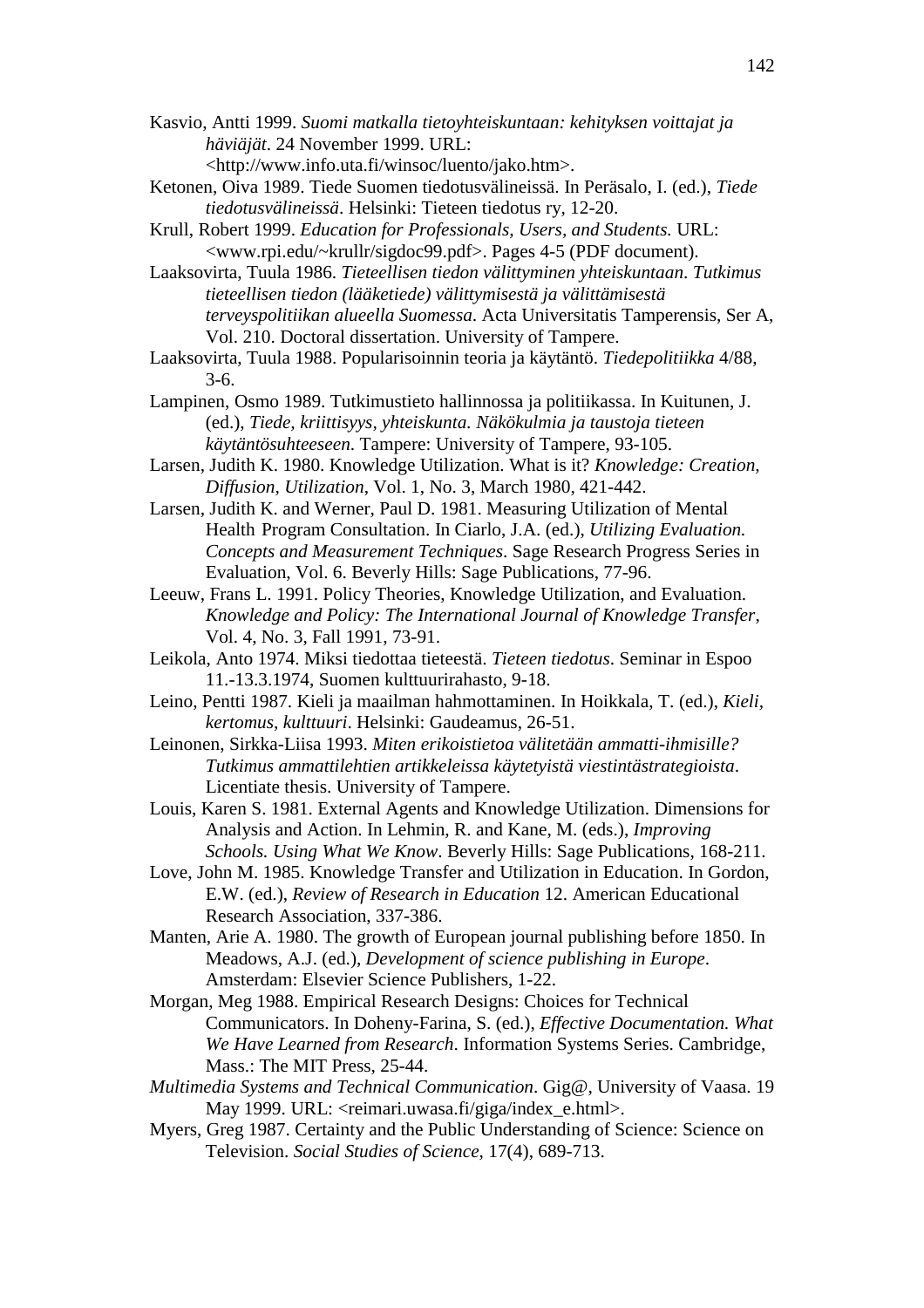- Myers, Greg 1996. Public Understanding of Science and the Forms of Popularizations. In Mauranen, A. and Ventola, E. (eds.), *Akateeminen kirjoittaminen tänään ja huomenna*. Helsinki: Yliopistopaino, 33-44.
- Männistö, Yrjö 1997. *Kouluhallitus koulututkimuksen rahoittajana ja tutkimustiedon käyttäjänä*. Doctoral dissertation. Helsingin yliopiston opettajankoulutuslaitos. Helsinki: Hakapaino.
- Niiniluoto, Ilkka 1980. *Johdatus tieteenfilosofiaan. Käsitteen- ja teorianmuodostus*. Helsinki: Otava.
- Niiniluoto, Ilkka 1984. *Tiede, filosofia ja maailmankatsomus. Filosofisia esseitä tiedosta ja sen arvosta*. Helsinki: Otava.
- Niiniluoto, Ilkka 1989a. Tieteestä tiedottamisen vastuu. In Peräsalo, I. (ed.), *Tiede tiedotusvälineissä*. Helsinki: Tieteen tiedotus ry, 106-119.
- Niiniluoto, Ilkka 1989b. *Informaatio, tieto ja yhteiskunta. Filosofinen käsiteanalyysi*. Helsinki: Valtion painatuskeskus.
- Niiniluoto, Ilkka 1994. Tieto, tieteen kieli ja oppikirjat. *Kielikello* 1/94, 8-11.
- Niiniluoto, Ilkka 2000. Kulttuuri: yksi, kaksi vai kolme? *Tieteessä tapahtuu* 2/2000, 12-15.
- Oh, Cheol H. and Rich, Robert, F. 1996. Explaining Use of Information in Public Policymaking. *Knowledge and Policy: The International Journal of Knowledge Transfer and Utilization*, Vol. 9, No. 1, Spring 1996, 3-35.
- Opetusministeriö. Koulutus ja tutkimus vuosina 1999-2004. Kehittämissuunnitelma. URL: <www.minedu.fi/julkaisut/julkaisut.html>, <www.minedu.fi/julkaisut/kesu/kesu.pdf>. Pages 21-24 (PDF document).
- Persson, Per-Edvin 1992. Tieteen markkinointi. *Tiedepolitiikka* 1/1992, 53-55.
- Persson, Per-Edvin 1999. Tiedevalistus ja tiedekeskukset. *Tieteessä tapahtuu* 3/1999, 38-40.
- Pinelli, Thomas E. 1985. Introduction. *Technical Communication*, Vol. 32, No. 4, 6-7.
- Pinelli, Thomas E. and Barclay, Rebecca O. 1992. Research in Technical Communication: Perspectives and Thoughts on the Process. *Technical Communication*, Vol. 39, No. 4, 526-532.
- Pirttilä, Ilkka 1991. *Tiede yhteiskunnallisena objektina ja subjektina*. Jyväskylän yliopiston sosiologian laitoksen julkaisuja 50. Jyväskylä: Jyväskylän yliopisto
- Plumb, Carolyn and Spyridakis, Jan H. 1992. Survey Research in Technical Communication: Designing and Administering Questionnaires. *Technical Communication*, Vol. 39, No. 4, 625-638.
- Pohjola-yhtiöt 1991. *Käyttöohje on osa tuotetta. Käyttöohjeen laatijan opas.* Pohjola-yhtiöiden julkaisuja 2.
- Preece, Jenny (ed.) 1993. *A Guide to Usability. Human Factors in Computing*. Harlow, England: Addison Wesley.
- Rich, Robert F. 1979. The Pursuit of Knowledge. *Knowledge: Creation, Diffusion, Utilization*, Vol. 1, No. 1, September 1979, 6-30.
- Rich, Robert F. 1991. Knowledge Creation, Diffusion, and Utilization. *Knowledge: Creation, Diffusion, Utilization*. Vol. 12, No. 3, March 1991, 319-337.
- Rich, Robert F. 1997. Measuring Knowledge Utilization: Processes and Outcomes. *Knowledge and Policy: The International Journal of Knowledge Transfer and Utilization*, Vol. 10, No. 3, Fall 1997, 11-24.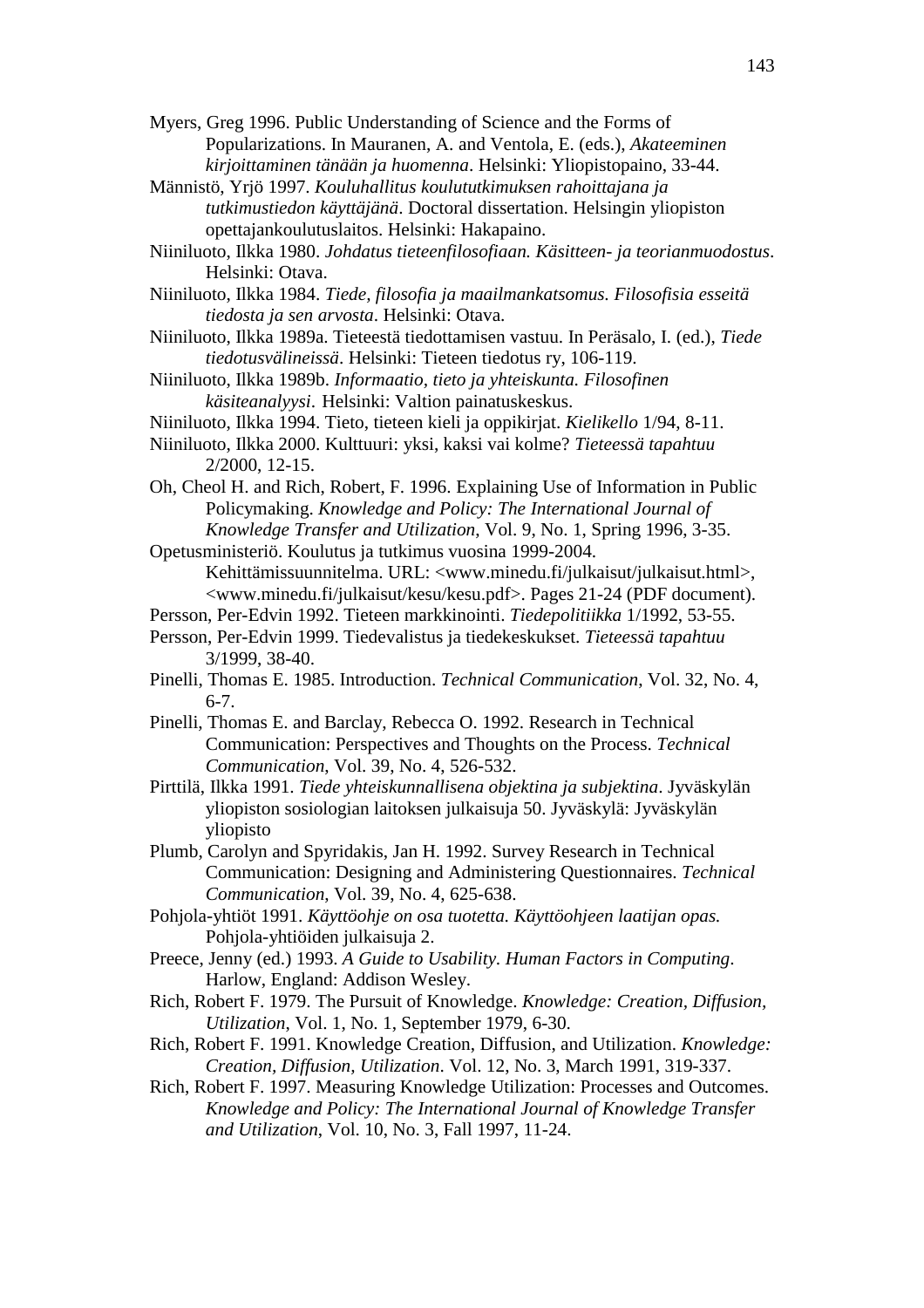- Ruotsalainen, Petteri 1999. Kohderyhmän analysointi ja tiedonkeräysprosessi NMP:ssä. Lecture. Department of Translation Studies, University of Tampere, 8 October 1999.
- Saarenheimo, Eero 1979. Minkä mitäkin popularisoinnista. In Saarenheimo, E. (ed.), *Popularisoinnin pulmia*. Helsinki: Helsingin yliopiston vapaan sivistystyön toimikunta, 30-35.
- Savolainen, Reijo 1985. K & I -politiikka: käsite ja käytäntö. *Tampereen yliopiston kirjastotieteen ja informatiikan laitoksen tutkimuksia* 19. Tampere: Tampereen yliopisto.
- Schank, Roger and Abelson, Robert 1977. *Scripts, Plans, Goals and Understanding. An Inquiry into Human Knowledge Structures*. Hillsdale: Lawrence Erlbaum Associates.
- Schriver, Karen 1997. *Dynamics in Document Design. Creating Texts for Readers.* New York: John Wiley & Sons.
- Shelton, James H. 1994. *Handbook for Technical Writing*. NTC Business Books.
- Short, Edmund C. 1973. Knowledge Production and Utilization in Curriculum: A Special Case of the General Phenomenon. *Review of Educational Research RER*, Vol. 43, No. 3, 237-301.
- Sieber, Sam 1974. Trends in Diffusion Research: Knowledge Utilization. *Viewpoints*, Vol. 50, No. 3, May 1974. Bulletin of the School of Education, Indiana University, 61-81.
- Sieber, Sam 1981. Knowledge Utilization in Public Education. In Lehmin, R. and Kane, M. (eds.), *Improving Schools. Using What We Know*. Beverly Hills: Sage Publications, 115-167.
- Silverman, David 1993. *Interpreting Qualitative Data. Methods for Analysing Talk, Text and Interaction*. London: Sage Publications.
- Snow, Charles P. 1969. *The Two Cultures and A Second Look. An expanded version of the two cultures and the scientific revolution.* Cambridge: Cambridge University Press.
- Storå, Nils 1982. Postitse tapahtuva perinnekeruu, antropologisia näkökohtia kyselylomakemenetelmään. In Suojanen, P. and Saressalo L. (eds.), *Kulttuurin kenttätutkimus*. Tampereen yliopiston kansanperinteen laitoksen julkaisuja 9, Kulttuuri ja kieli 1. Tampere: Tampereen yliopisto, 195-208.
- Suikola, Eija 2000. Usability and Technical Communication. Two-day course. Department of Translation Studies, University of Tampere, 26-27 January 2000.
- Sullivan, Patricia and Spilka, Rachel 1992. Qualitative Research in Technical Communication: Issues of Value, Identity, and Use. *Technical Communication*, Vol. 39, No. 4, 592-606.
- Sunesson, Sune and Nilsson, Kjell 1988. Explaining Research Utilization. *Knowledge: Creation, Diffusion, Utilization*, Vol. 10, No. 2, December 1988, 140-155.
- Takala, Jukka-Pekka 1983. *Tiede ja julkisuus. Tieteen tiedotuksen yhteiskunnallisia ongelmia*. Korkeakoulu- ja tiedeosaston julkaisusarja, No. 56. Helsinki: Opetusministeriö.
- *Technical Communications Programme*. English Section, Department of Translation Studies, University of Tampere. 24 February 2000. URL: <www.uta.fi/FAST/TC>.
- Tommila, Päiviö 1974. Sivistyksen hirveä ase. *Tieteen tiedotus*. Seminar in Espoo 11.-13.3.1974, Suomen kulttuurirahasto, 127-132.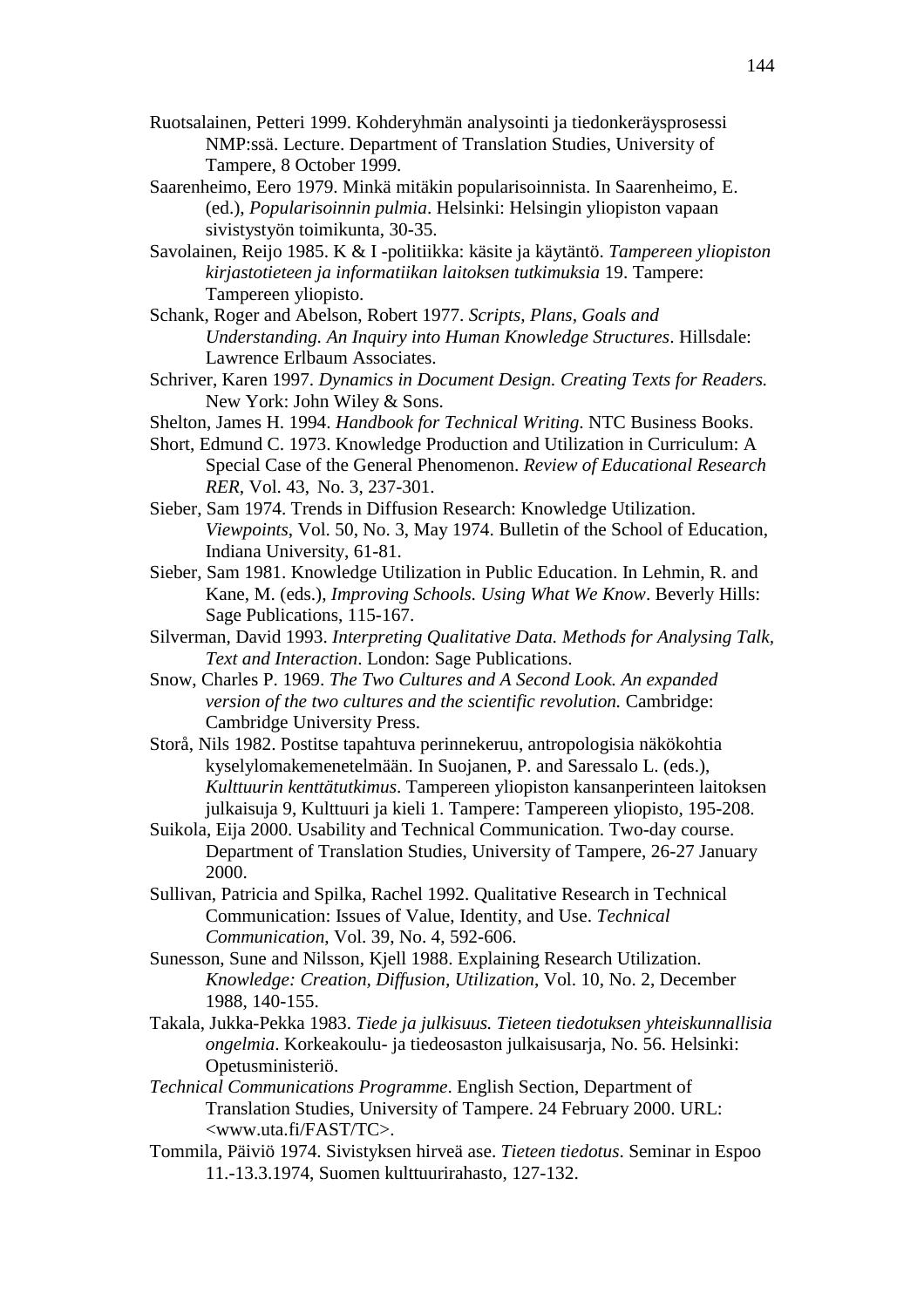- Ulijn, Jan M. and Strother, Judith B. 1995. *Communicating in Business and Technology. From Psycholinguistic Theory to International Practice*. Frankfurt am Main: Peter Lang.
- Uusitalo, Hannu 1991. *Tiede, tutkimus ja tutkielma. Johdatus tutkielman maailmaan*. Helsinki: WSOY.
- Varantola, Krista 1993. Tekninen viestintä ja kääntäjä. In Kukkonen, P. (ed.), *Tiedon ja taidon dialogia kääntämisen ja tulkkauksen opetuksessa ja tutkimuksessa*. Kouvolan kääntäjänkoulutuslaitoksen julkaisuja, Ser A, No. 7. Kouvola: Helsingin yliopisto, 135-146.
- Varantola, Krista and Suojanen, Tytti 1999a. Tuoteviestissä ei ajatella käyttäjää. *Aamulehti*, Alakerta article, 24 February 1999.
- Varantola, Krista and Suojanen, Tytti 1999b. The Translator as a Technical Communication Professional and a Mediator of Knowledge (TECOPRO). Project application for the Academy of Finland, 1999.
- Venkula, Jaana 1988. Miksi tieto ei leviä? *Tiedepolitiikka* 4/88, 7-12.
- Venkula, Jaana 1990. Estääkö tietokäsityksemme tiedon muodostumisen? In *Koulu ja tieto*. Kouluhallitus. Helsinki: Valtion painatuskeskus, 84-111.
- Venkula, Jaana 1993. *Tieteellisen toiminnan ulottuvuuksia I. Tiedon suhde toimintaan*. Helsinki: Yliopistopaino.
- Venkula, Jaana 1994. Tietoa ymmärtää yhä harvempi. *Tieteentekijä* 10/94, 10-11.
- Väliverronen, Esa 1994. Tiede ja ympäristöongelmat julkisuudessa. Tampereen yliopisto, tiedotusopin laitos, julkaisuja, sarja A, 83/1994. Tampere: Tampereen yliopisto.
- Walter, James A. 1966. Education for Technical Writers. *STWP Review*, 13(1), 2-5.

Watkins, John M. 1994. A Postmodern Critical Theory of Research Use. *Knowledge and Policy: The International Journal of Knowledge Transfer and Utilization*, Vol. 7, No. 4, Winter 1994, 55-77.

- Weiss, Carol H. 1977. Introduction. In Weiss, C.H. (ed.), *Using social research in public policy making*. Lexington, Mass.: Lexington Books, 1-22.
- Weiss, Carol H. 1979. The Many Meanings of Research Utilization. *Public Administration Review*, Vol. 39, No. 5, September/October 1979. American Society for Public Administration, 426-431.
- Weiss, Carol H. 1980. Definition of the Problem. In Weiss, C. and Bucuvalas, M. (eds.), *Social Science Research and Decision-Making*. New York: Columbia University Press, 1-26.
- Weiss, Carol H. 1981. Measuring the Use of Evaluation. In Ciarlo, J.A. (ed.), *Utilizing Evaluation. Concepts and Measurement Techniques*. Sage Research Progress Series in Evaluation, Vol. 6. Beverly Hills: Sage Publications, 17-33.
- Weiss, Carol H. 1991. Reflections on 19th-Century Experience With Knowledge Diffusion. *Knowledge: Creation, Diffusion, Utilization*, Vol. 13, No. 1, September 1991, 5-16.
- Weiss, Carol H. and Bucuvalas, Michael J. 1977. The Challenge of Social Research to Decision Making. In Weiss, C.H. (ed.), *Using social research in public policy making*. Lexington, Mass.: Lexington Books, 213-233.
- Weiss, Janet A. and Weiss, Carol H. 1981. Social Scientists and Decision Makers Look at the Usefulness of Mental Health Research. *American Psychologist*, Vol. 36, No. 8, 837-847.
- Wright, Patricia 1981. Five Skills Technical Writers Need. *IEEE Transactions on Professional Communication*, Vol. PC-24, No. 1, March 1981, 10-16.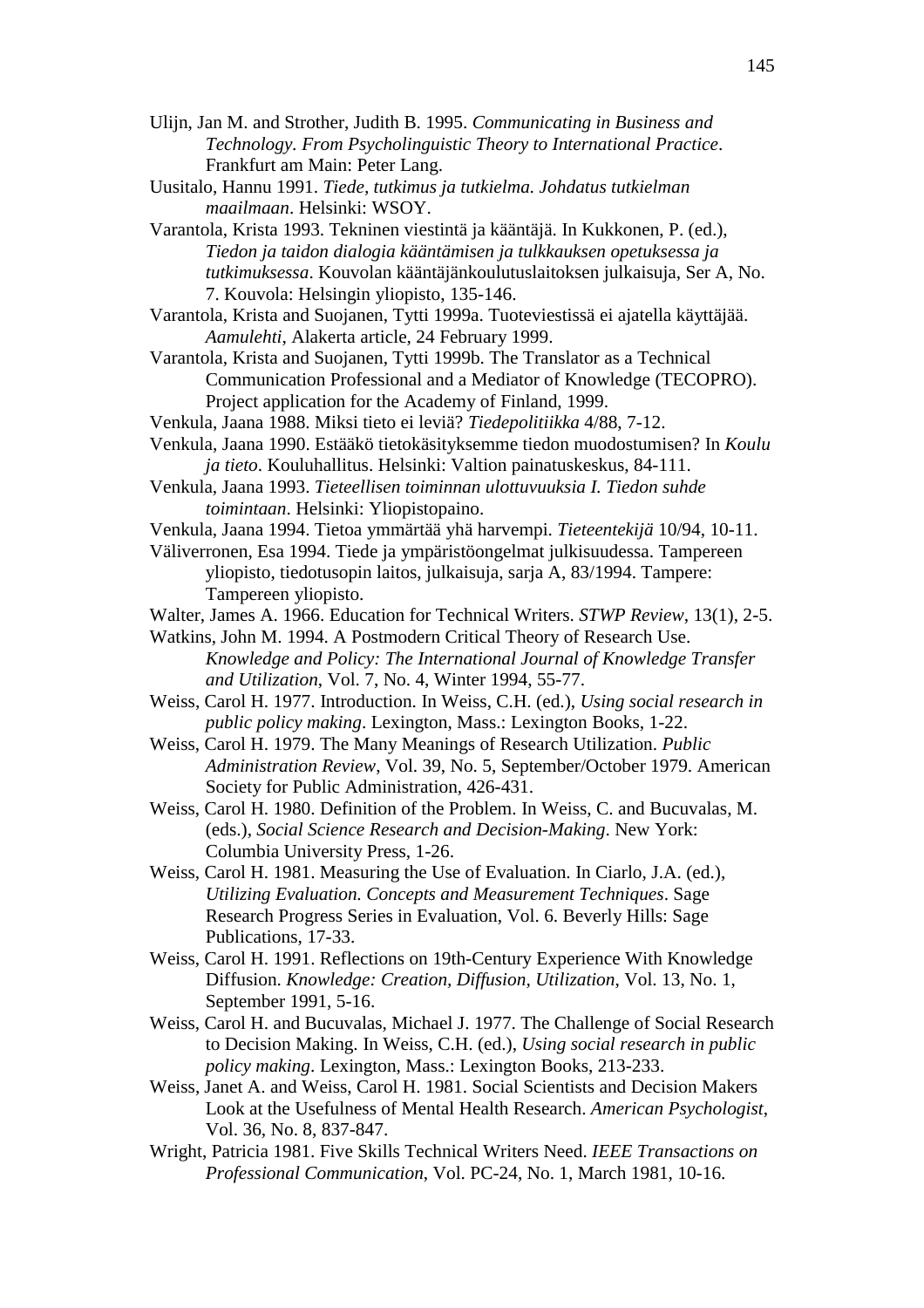- Yallop, Colin 1987. The Practice and Theory of Translation. In Steele, R. and Threadgold, T. (eds.), *Language Topics in Honour of Michael Halliday*, Vol I. Amsterdam: John Benjamins Publishing Company, 347-351.
- Zimmerman, Donald E. and Muraski, Michel L. 1995. *The Elements of Information Gathering. A Guide for Technical Communicators, Scientists, and Engineers.* Arizona: Oryx Press.
- Zimmerman, Muriel 1999. Shared responsibility for Computing Instruction in a Technical Communication Program: Industry, University, and Community Collaboration. Conference presentation. International Professional Communication Conference IPCC, New Orleans, 7-10 September 1999.
- Zuzovsky, Ruth 1994. Utilization of Research Findings: A Matter of Research Tradition. *Knowledge and Policy: The International Journal of Knowledge Transfer and Utilization*, Vol. 7, No. 3, Winter 1994, 78-93.
- Öhman, Sven 1993. *Svindlande perspektiv. En kritik av populärvetenskapen*. Borås: Wahlström and Widstrand.
- Öhman, Sven 1995. Some problems to avoid when you write about scientific theories and research results for the general reader. Seminar presentation. VAKKI symposium, Vaasa, 11.-12.2.1995.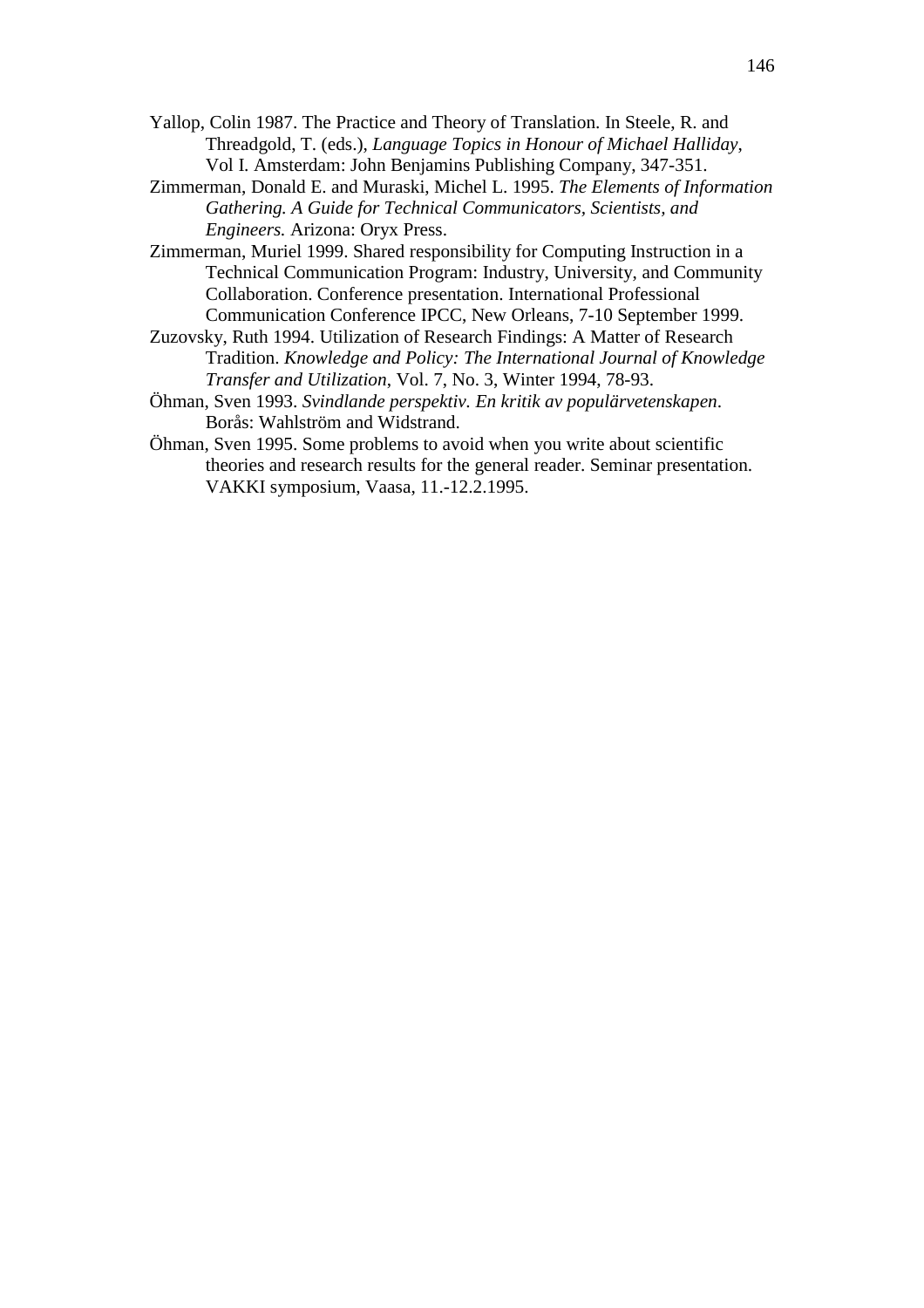30.7.1999

Hyvä vastaanottaja

Teen lisensiaatintyötäni Tampereen yliopiston käännöstieteen laitoksessa. Aiheeni käsittelee tutkimustiedon välittymistä teknisen viestinnän alalla. Olen kiinnostunut erityisesti siitä, hyödyntävätkö teknisen viestinnän ammattilaiset työssään tutkimustietoa. Tutkimustieto voi olla peräisin esimerkiksi ammattilehdistä, erilaisista dokumentointi- ja kirjoitusoppaista, konferenssijulkaisuista tai koulutustilaisuuksista.

Tutkimukseni tavoitteena on kartoittaa teknisten kirjoittajien (dokumentoijien jne.) ammattikuntaa Suomessa ja saada lisää tietoa siitä, miten teknisen viestinnän tutkimusta ja koulutusta voitaisiin maassamme kehittää. Työni liittyy vuoden mittaiseen Tekesin rahoittamaan projektiin "Ihminen, kone ja tekninen viestintä" (http://www.uta.fi/~trtysu).

Lähetän ohessa kyselyn, johon toivon Sinun vastaavan. Panostuksesi on ensiarvoisen tärkeää niin työlleni kuin teknisen viestinnän tutkimukselle Suomessa yleensä. Vastaukset käsitellään luottamuksellisesti. Tutkimus valmistuu keväällä 2000 ja tuloksista tiedotetaan mm. Tekes-projektin elokuussa valmistuvilla kotisivuilla, joilla raportoidaan myös muista projektin töistä.

Toivon että lähetät vastauksesi oheisessa palautuskuoressa 18.8.1999 mennessä.

Ystävällisin terveisin,

Tytti Suojanen

email: trtysu@uta.fi puh. (03) 215 6120 / 040 7500 364 osoite: Tampereen yliopisto Käännöstieteen laitos PL 607 33101 Tampereen yliopisto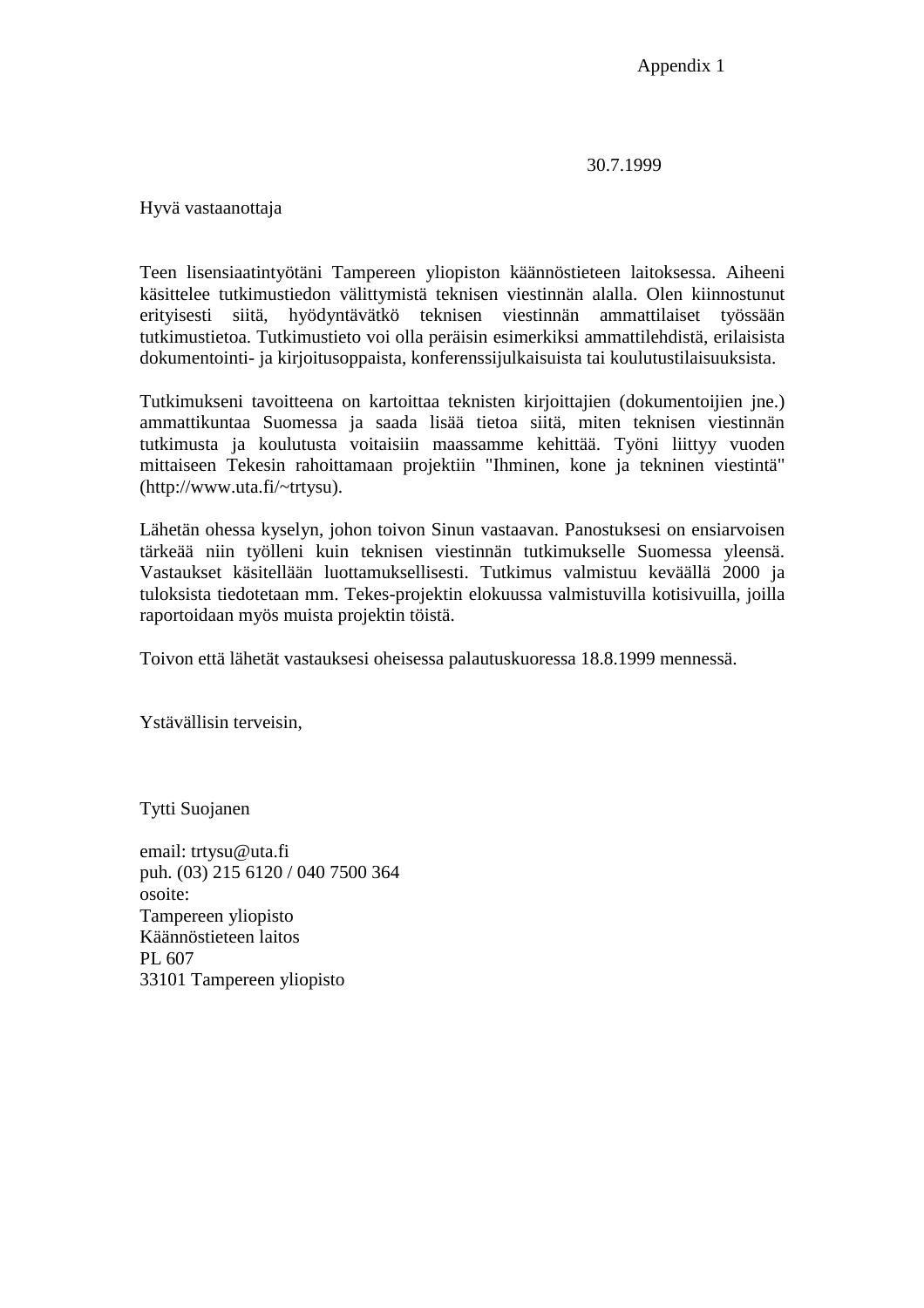#### **1. Sukupuoli**

- o Mies
- □ Nainen

## **2. Ikä**

- $\Box$  20-29
- $\Box$  30-39
- $\Box$  40-49
- $-50-59$
- $-60-$

## **3. Ammattinimike**

- □ Tekninen kirjoittaja
- □ Tekninen dokumentoija
- ! Dokumentointispesialisti
- ! Projektipäällikkö
- □ Lokalisoija
- ! Muu, mikä? \_\_\_\_\_\_\_\_\_\_\_\_\_\_\_\_\_\_\_\_\_\_\_\_\_\_\_\_\_\_\_\_\_\_\_\_\_\_\_\_\_\_\_\_\_\_\_\_

# **4. Koulutus**

- $\Box$  Humanistinen koulutus, tutkinto?
- ! Tekninen koulutus, tutkinto? \_\_\_\_\_\_\_\_\_\_\_\_\_\_\_\_\_\_\_\_\_\_
- ! Muu, mikä?\_\_\_\_\_\_\_\_\_\_\_\_\_\_\_\_\_\_\_\_\_\_\_\_\_\_\_\_\_\_\_\_\_\_\_\_\_\_\_\_\_\_\_\_\_\_\_\_\_\_\_\_\_\_\_\_\_\_\_\_\_\_\_\_\_\_

#### **5. Olen toiminut dokumentointitehtävissä teknisen viestinnän alalla**

- ! 1 vuoden tai vähemmän
- $\Box$  1-3 vuotta
- $\Box$  3-5 vuotta
- $\Box$  5-10 vuotta
- $\Box$  10-20 vuotta
- ! 20 vuotta tai enemmän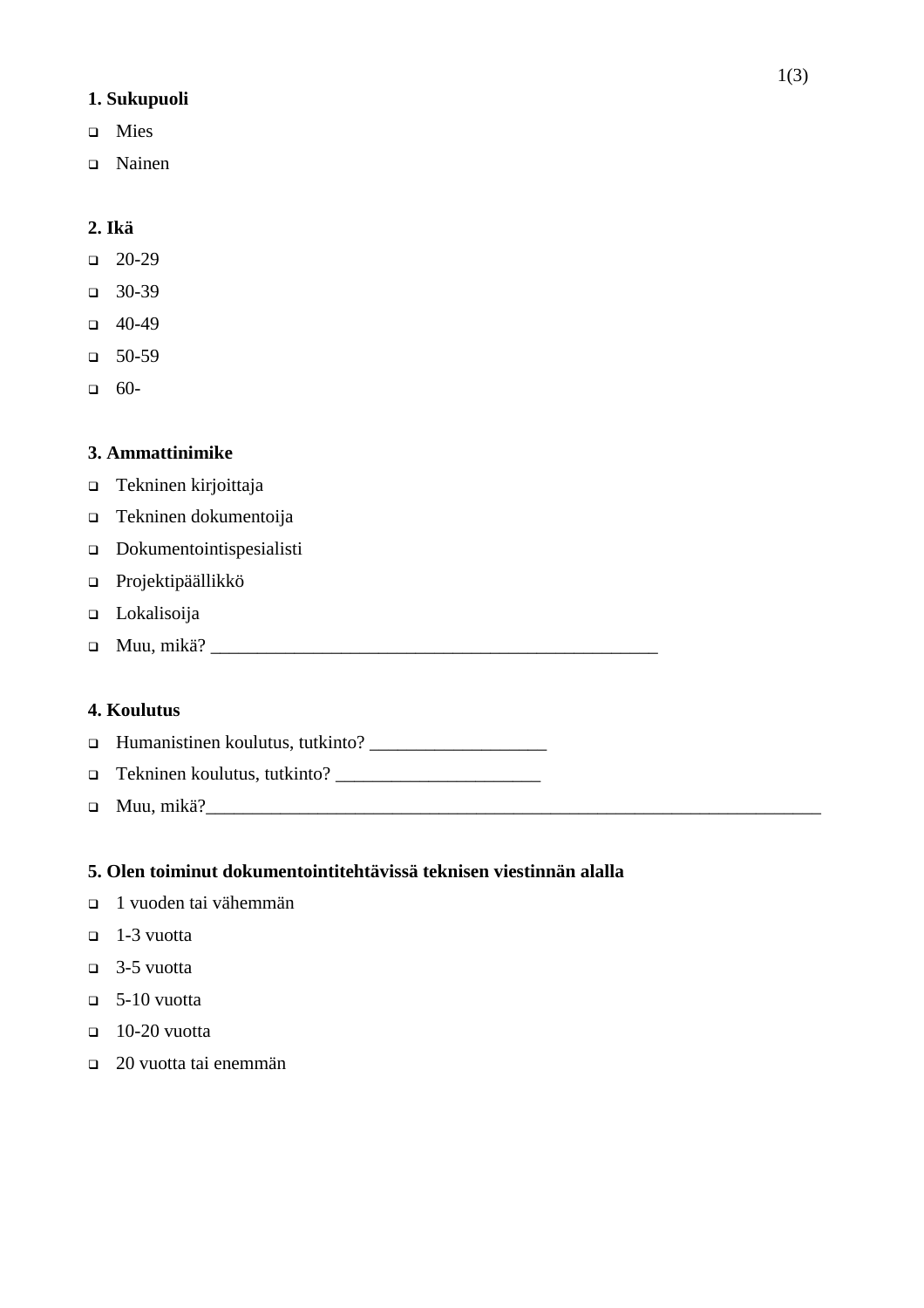## **6. Tarvitsen teknisen viestinnän tutkimustietoa työssäni (alan ammattilehtiä, oppaita jne.)**

- □ Erittäin paljon
- □ Jokseenkin paljon
- ! Silloin tällöin
- $\Box$  En tarvitse

#### **7. Seuraan teknisen viestinnän tutkimusta (esim. luen artikkeleita ammattilehdistä)**

- $\Box$  Usein
- ! Joskus
- □ Harvoin
- □ En koskaan

#### **8. Saan teknisen viestinnän tutkimustietoa**

- ! työtovereilta ja kollegoilta
- ! työpaikan koulutustilaisuuksissa
- ! työpaikan ulkopuolisissa koulutustilaisuuksissa (esim. täydennyskoulutus)

\_\_\_\_\_\_\_\_\_\_\_\_\_\_\_\_\_\_\_\_\_\_\_\_\_\_\_\_\_\_\_\_\_\_\_\_\_\_\_\_\_\_\_\_\_\_\_\_\_\_\_\_\_\_\_\_\_\_\_\_\_\_\_\_\_\_\_\_\_\_\_\_\_\_\_\_\_\_\_\_

\_\_\_\_\_\_\_\_\_\_\_\_\_\_\_\_\_\_\_\_\_\_\_\_\_\_\_\_\_\_\_\_\_\_\_\_\_\_\_\_\_\_\_\_\_\_\_\_\_\_\_\_\_\_\_\_\_\_\_\_\_\_\_\_\_\_\_\_\_\_\_\_\_\_\_\_\_\_\_\_

- ! kongresseissa, seminaareissa ja kokouksissa
- $\Box$  suoraan tutkijoilta
- ammattilehdistä
- ! tieteellisistä aikakauslehdistä
- $\Box$  alan kirjoista
- utkimusraporteista
- $\Box$  konferenssijulkaisuista
- □ sanomalehdistä, tv:stä, radiosta
- nternetistä
- $\Box$  alan yhdistysten kautta
- $\Box$  muualta, mistä?  $\Box$

Anna esimerkkejä: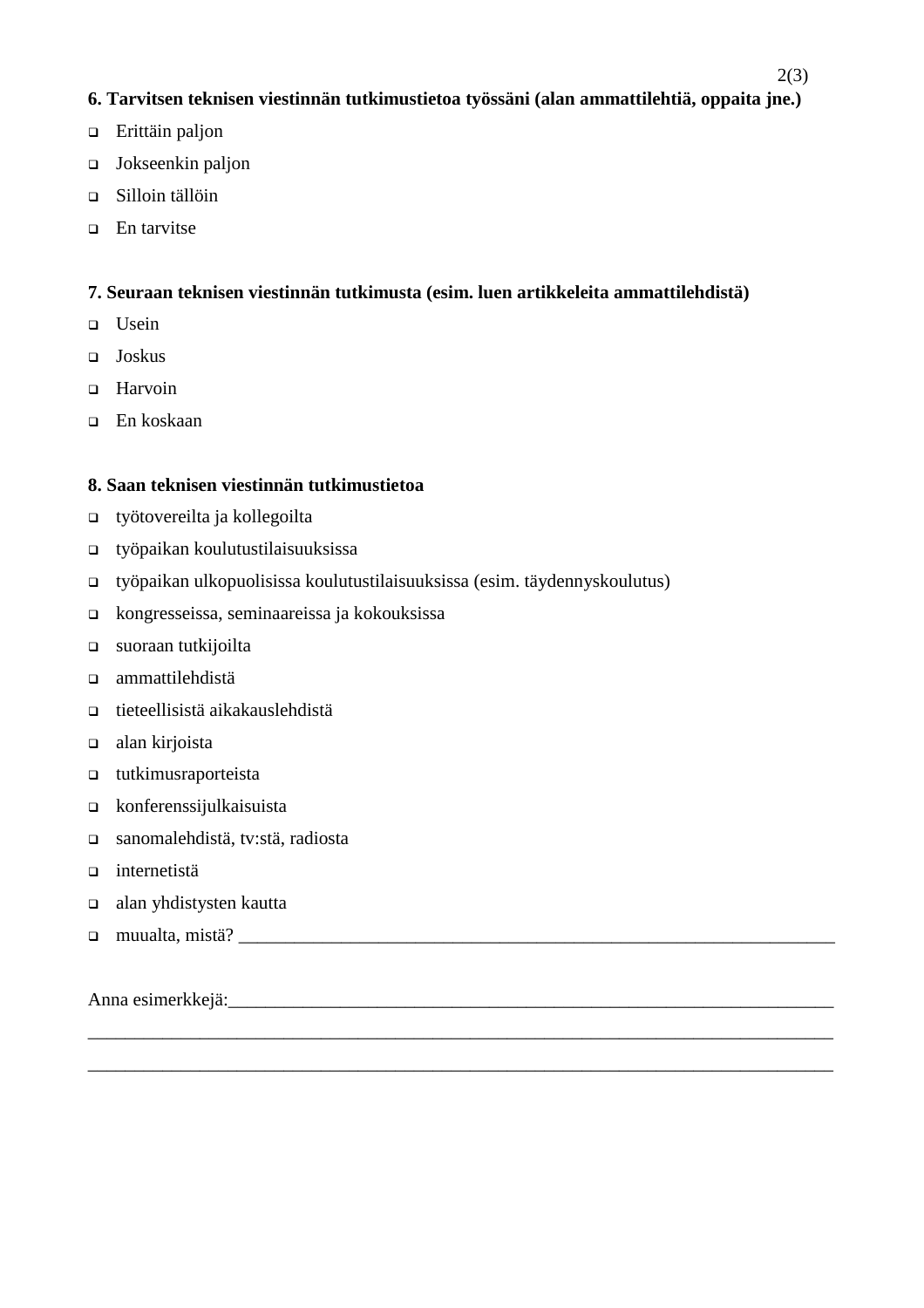# **9. Mitä teknisen viestinnän tutkimustiedon seuraaminen on antanut sinulle?**

- ! Siitä on ollut konkreettista käytännön hyötyä työhöni liittyvien ongelmien ratkaisussa. Anna esimerkki.
- ! Olen saanut siitä uusia näkökulmia työhöni. Anna esimerkki.
- □ Siitä on ollut muuta hyötyä, mitä?
- **D** Ei mitään.

# **10. Olen itse tehnyt tieteellistä tutkimusta teknisen viestinnän alalla (seminaarityöt, tutkielmat jne.)**

- □ Kyllä
- $\neg$  En

Jos vastasit edelliseen kysymykseen Kyllä, vastaa myös seuraavaan kysymykseen; mikäli vastasit Ei, siirry kysymykseen 12.

# **11. Olen julkaissut tai esitellyt tutkimustani teknisen viestinnän foorumeilla**

- □ Kyllä
- $n$  En

# **12. Mitä toivot teknisen viestinnän yliopistotutkimukselta ja -koulutukselta Suomessa?**

\_\_\_\_\_\_\_\_\_\_\_\_\_\_\_\_\_\_\_\_\_\_\_\_\_\_\_\_\_\_\_\_\_\_\_\_\_\_\_\_\_\_\_\_\_\_\_\_\_\_\_\_\_\_\_\_\_\_\_\_\_\_\_\_\_\_\_\_\_\_\_\_\_\_\_\_\_\_\_\_

\_\_\_\_\_\_\_\_\_\_\_\_\_\_\_\_\_\_\_\_\_\_\_\_\_\_\_\_\_\_\_\_\_\_\_\_\_\_\_\_\_\_\_\_\_\_\_\_\_\_\_\_\_\_\_\_\_\_\_\_\_\_\_\_\_\_\_\_\_\_\_\_\_\_\_\_\_\_\_\_

\_\_\_\_\_\_\_\_\_\_\_\_\_\_\_\_\_\_\_\_\_\_\_\_\_\_\_\_\_\_\_\_\_\_\_\_\_\_\_\_\_\_\_\_\_\_\_\_\_\_\_\_\_\_\_\_\_\_\_\_\_\_\_\_\_\_\_\_\_\_\_\_\_\_\_\_\_\_\_\_

\_\_\_\_\_\_\_\_\_\_\_\_\_\_\_\_\_\_\_\_\_\_\_\_\_\_\_\_\_\_\_\_\_\_\_\_\_\_\_\_\_\_\_\_\_\_\_\_\_\_\_\_\_\_\_\_\_\_\_\_\_\_\_\_\_\_\_\_\_\_\_\_\_\_\_\_\_\_\_\_

\_\_\_\_\_\_\_\_\_\_\_\_\_\_\_\_\_\_\_\_\_\_\_\_\_\_\_\_\_\_\_\_\_\_\_\_\_\_\_\_\_\_\_\_\_\_\_\_\_\_\_\_\_\_\_\_\_\_\_\_\_\_\_\_\_\_\_\_\_\_\_\_\_\_\_\_\_\_\_\_

**13. Missä yrityksessä työskentelet?**

\_\_\_\_\_\_\_\_\_\_\_\_\_\_\_\_\_\_\_\_\_\_\_\_\_\_\_\_\_

**Kiitos vaivannäöstäsi!**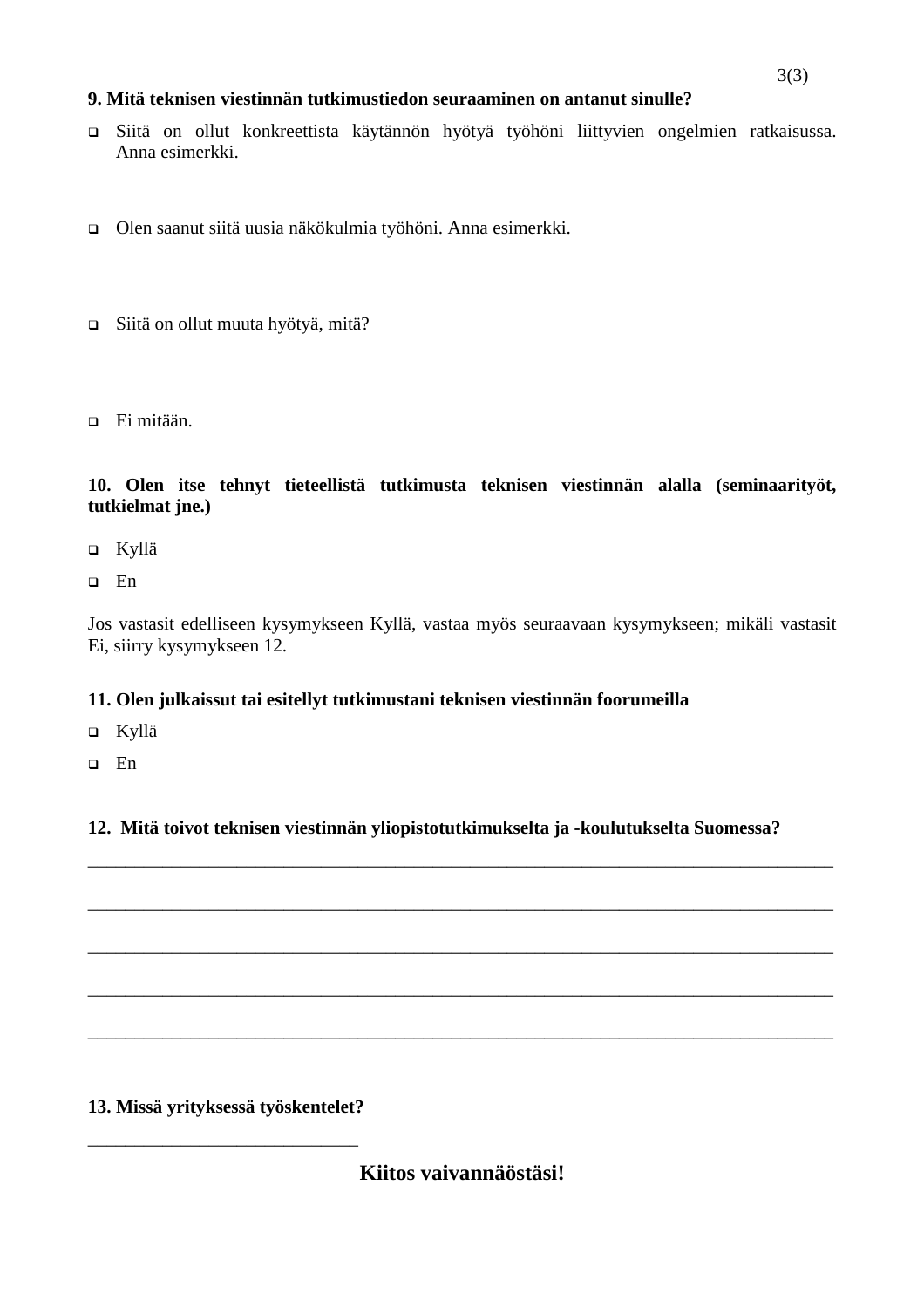1. Sukupuoli  $\Box$  Mies **X** Nainen

2. Ikä  $X = 20 - 29$ 30-39  $\mathbf \Omega$ 40-49  $\Box$ 50-59 O 60- $\mathbf{G}$ 

# 3. Ammattinimike

- Tekninen kirjoittaja  $\mathbf{a}$
- Tekninen dokumentoija  $\mathbf \Omega$
- Dokumentointispesialisti  $\mathbf \Omega$
- $\blacksquare$ Projektipäällikkö
- Lokalisoija  $\Box$
- Muu, mikä? System Specialist Ñ

# 4. Koulutus

- ¤ Humanistinen koulutus, tutkinto? *Kilosofian maisteri*
- Tekninen koulutus, tutkinto?  $\mathbf \Omega$
- Muu, mikä?  $\Omega$

# 5. Olen toiminut dokumentointitehtävissä teknisen viestinnän alalla

 $\mathcal{F}_{\mathcal{F},\mathcal{F}}$ 

Appendix 2

 $1(3)$ 

- I vuoden tai vähemmän  $\Omega$
- p 1-3 vuotta
- 3-5 vuotta  $\Box$
- 5-10 vuotta  $\Box$
- 10-20 vuotta  $\Omega$
- n 20 vuotta tai enemmän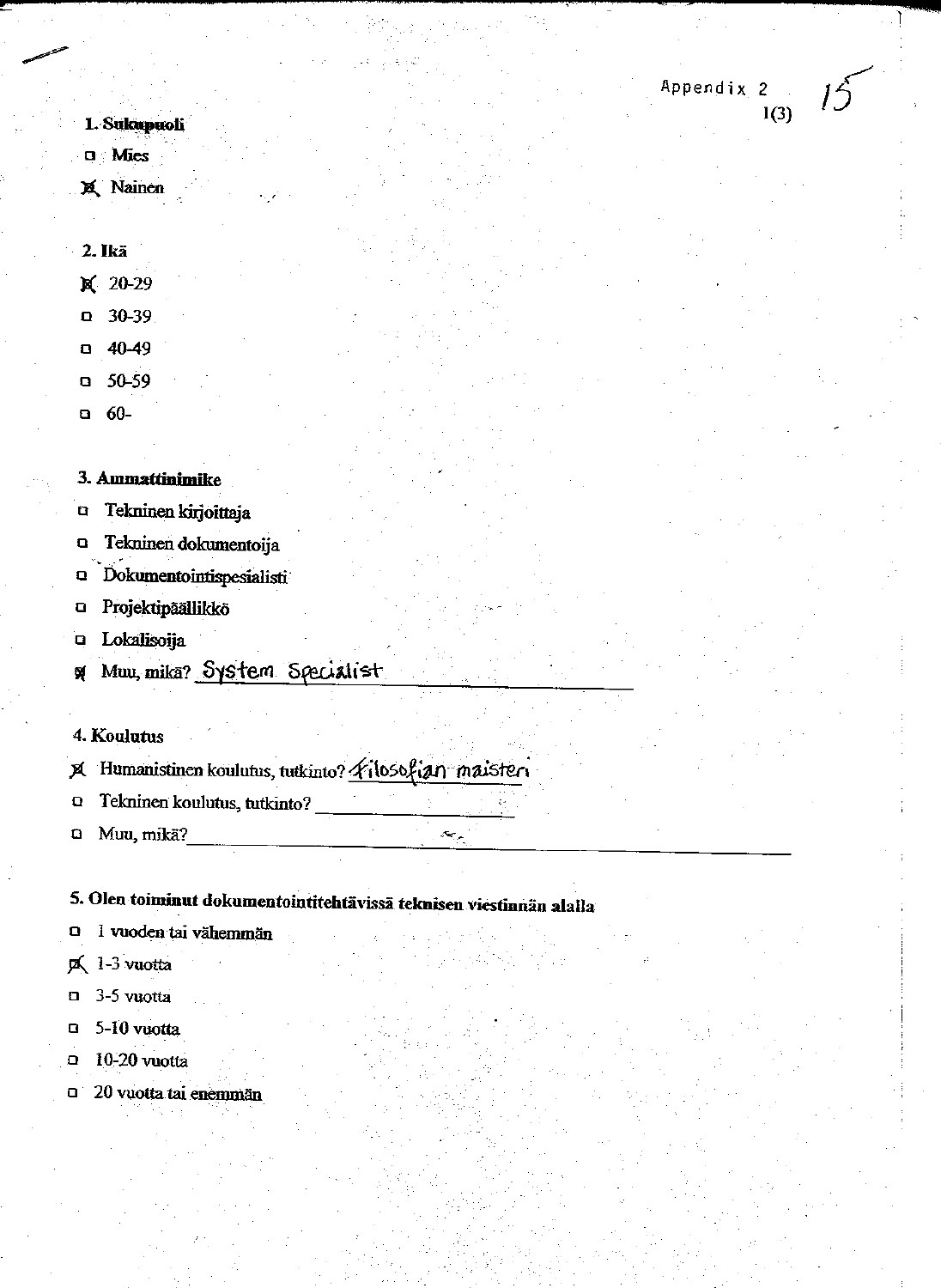6. Tarvitsen teknisen viestinnän tutkimustietoa työssäni (alan ammattilehtiä, oppaita jne.)

- Erittäin paljon  $\Omega$
- Jokseenkin paljon X
- Silloin tällöin n
- $\Omega$ En tarvitse

7. Seuraan teknisen viestinnän tutkimusta (esim. luen artikkeleita ammattilehdistä)

- Usein  $\mathbf{Q}$
- Joskus 网
- Harvoin Ŕ
- En koskaan  $\Omega$

#### 8. Saan teknisen viestinnän tutkimustietoa

- työtovereilta ja kollegoilta Ă
- työpaikan koulutustilaisuuksissa И
- työpaikan ulkopuolisissa koulutustilaisuuksissa (esim. täydennyskoulutus) 賲

kongresseissa, seminaareissa ja kokouksissa O

- suoraan tutkijoilta Q
- ammattilehdistä 図
- tieteellisistä aikakauslehdistä  $\Omega$
- alan kirjoista ΔÍ
- tutkimusraporteista 囟
- konferenssijulkaisuista 國
- sanomalehdistä, tv:stä, radiosta O
- internetistä 匈
- alan yhdistysten kautta 図
- muualta, mistä?  $\Box$

Anna esimerkkejä: STC:n julkaisu Technical Communication, mm. STC:n järestämien konferenssien materiaalit, tropaikalla asiaan perentyneet kollegat, dokumentainnin tröpaikan järjestämät kokoukset, tröryhmät ja Kouwtukset. Infernetistà erilaisiltà nettisluvita, mm. STC:n sivuitta.